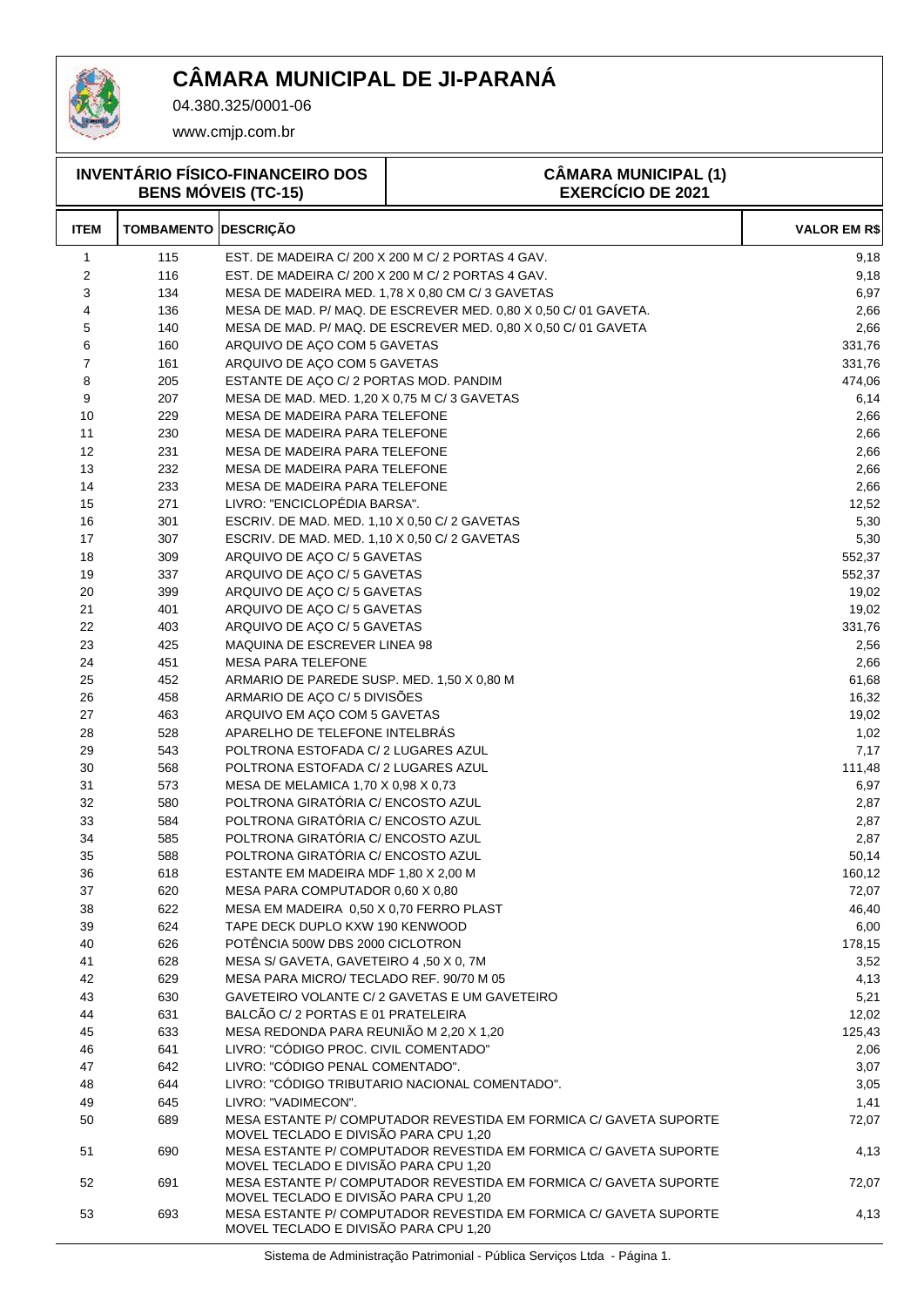

04.380.325/0001-06

| <b>INVENTÁRIO FÍSICO-FINANCEIRO DOS</b><br><b>BENS MÓVEIS (TC-15)</b> |                   |                                       | <b>CÂMARA MUNICIPAL (1)</b><br><b>EXERCÍCIO DE 2021</b>                                                       |                     |  |
|-----------------------------------------------------------------------|-------------------|---------------------------------------|---------------------------------------------------------------------------------------------------------------|---------------------|--|
| <b>ITEM</b>                                                           | <b>TOMBAMENTO</b> | <b>DESCRICÃO</b>                      |                                                                                                               | <b>VALOR EM R\$</b> |  |
| 54                                                                    | 694               | MOVEL TECLADO E DIVISÃO PARA CPU 1,20 | MESA ESTANTE P/ COMPUTADOR REVESTIDA EM FORMICA C/ GAVETA SUPORTE                                             | 4,13                |  |
| 55                                                                    | 695               | MOVEL TECLADO E DIVISÃO PARA CPU 1,20 | MESA ESTANTE P/ COMPUTADOR REVESTIDA EM FORMICA C/ GAVETA SUPORTE                                             | 4,13                |  |
| 56                                                                    | 696               | MOVEL TECLADO E DIVISÃO PARA CPU 1,20 | MESA ESTANTE P/ COMPUTADOR REVESTIDA EM FORMICA C/ GAVETA SUPORTE                                             | 4,13                |  |
| 57                                                                    | 704               | CADEIRA GIRATÓRIA S/ BRAÇO SIMPLES    |                                                                                                               | 2,38                |  |
| 58                                                                    | 748               |                                       | MESA ESTANTE PARA COMPUTADOR REVESTIDA EM FORMICA C/ GAVETA<br>SUPORTE MÓVEL DE TECLADO E DIVISÃO P/ CPU 1,20 | 4,13                |  |
| 59                                                                    | 751               |                                       | ESTANTE DE MADEIRA DE LEI BENEFICIADA C/ 11 DIVISÓRIAS MED. 17M <sup>2</sup>                                  | 41,94               |  |
| 60                                                                    | 785               | CADEIRA SECRETÁRIA GIRATÓRIA AZUL     |                                                                                                               | 2,38                |  |
| 61                                                                    | 793               | MESA 1,25 X 0,75 X 0,75 C/3 GAVETAS   |                                                                                                               | 107,10              |  |
| 62                                                                    | 794               | MESA 1,25 X 0,75 X 0,75 C/ 3 GAVETAS  |                                                                                                               | 178,32              |  |
| 63                                                                    | 795               | MESA 1,25 X 0,75 X 0,75 C/3 GAVETAS   |                                                                                                               | 107,10              |  |
| 64                                                                    | 797               | ARMARIO DE AÇO 1,70 C/2 PORTAS        |                                                                                                               | 16,32               |  |
| 65                                                                    | 798               | ARMARIO DE AÇO 1,70 C/2 PORTAS        |                                                                                                               | 474,06              |  |
| 66                                                                    | 800               | LINHATRONCOS E 40 RAMAIS              | CENTRAL TELEFÔNICA 100/40 C/ MESA OPERADORA E EQUIPADA C/ 10                                                  | 518,96              |  |
| 67                                                                    | 801               | APARELHO TELEFONE MOD. PADRÃO         |                                                                                                               | 1,02                |  |
| 68                                                                    | 808               | APARELHO TELEFONE MOD. PADRÃO         |                                                                                                               | 1,02                |  |
| 69                                                                    | 818               | BORDAS ALTAS NA COR PRETA             | ESCRIVANIA 1,50 X 0,65 X 0,75 COM 3 GAVETAS C/ CHAVE, NA COR CINZA E                                          | 121,63              |  |
| 70                                                                    | 819               | BORDAS ALTAS NA COR PRETA             | ESCRIVANIA 1,50 X 0,65 X 0,75 COM 3 GAVETAS C/ CHAVE, NA COR CINZA E                                          | 121,63              |  |
| 71                                                                    | 820               | BORDAS ALTAS NA COR PRETA             | ESCRIVANIA 1,50 X 0,65 X 0,75 COM 3 GAVETAS C/ CHAVE, NA COR CINZA E                                          | 6,97                |  |
| 72                                                                    | 821               | BORDAS ALTAS NA COR PRETA             | ESCRIVANIA 1,50 X 0,65 X 0,75 COM 3 GAVETAS C/ CHAVE, NA COR CINZA E                                          | 121,63              |  |
| 73                                                                    | 822               | BORDAS ALTAS NA COR PRETA             | ESCRIVANIA 1,50 X 0,65 X 0,75 COM 3 GAVETAS C/ CHAVE, NA COR CINZA E                                          | 121,63              |  |
| 74                                                                    | 823               | BORDAS ALTAS NA COR PRETA             | ESCRIVANIA 1,50 X 0,65 X 0,75 COM 3 GAVETAS C/ CHAVE, NA COR CINZA E                                          | 121,63              |  |
| 75                                                                    | 824               | BORDAS ALTAS NA COR PRETA             | ESCRIVANIA 1,50 X 0,65 X 0,75 COM 3 GAVETAS C/ CHAVE, NA COR CINZA E                                          | 121,63              |  |
| 76                                                                    | 825               | BORDAS ALTAS NA COR PRETA             | ESCRIVANIA 1,50 X 0,65 X 0,75 COM 3 GAVETAS C/ CHAVE, NA COR CINZA E                                          | 121,63              |  |
| 77                                                                    | 826               | BORDAS ALTAS NA COR PRETA             | ESCRIVANIA 1,50 X 0,65 X 0,75 COM 3 GAVETAS C/ CHAVE, NA COR CINZA E                                          | 6,97                |  |
| 78                                                                    | 827               | BORDAS ALTAS NA COR PRETA             | ESCRIVANIA 1,50 X 0,65 X 0,75 COM 3 GAVETAS C/ CHAVE, NA COR CINZA E                                          | 121,63              |  |
| 79                                                                    | 828               | BORDAS ALTAS NA COR PRETA             | ESCRIVANIA 1,50 X 0,65 X 0,75 COM 3 GAVETAS C/ CHAVE, NA COR CINZA E                                          | 121,63              |  |
| 80                                                                    | 829               | BORDAS ALTAS NA COR PRETA             | ESCRIVANIA 1,50 X 0,65 X 0,75 COM 3 GAVETAS C/ CHAVE, NA COR CINZA E                                          | 202,51              |  |
| 81                                                                    | 831               | BORDAS ALTAS NA COR PRETA             | ESCRIVANIA 1,50 X 0,65 X 0,75 COM 3 GAVETAS C/ CHAVE, NA COR CINZA E                                          | 121,63              |  |
| 82                                                                    | 832               | BORDAS ALTAS NA COR PRETA             | ESCRIVANIA 1,50 X 0,65 X 0,75 COM 3 GAVETAS C/ CHAVE, NA COR CINZA E                                          | 121,63              |  |
| 83                                                                    | 833               | <b>COR PRETA</b>                      | MESA PARA COMPUTADOR 1,25 X 0,60 X 0,70M NA COR CINZA E BORDAS ALTAS NA                                       | 72,07               |  |
| 84                                                                    | 835               | <b>COR PRETA</b>                      | MESA PARA COMPUTADOR 1,25 X 0,60 X 0,70M NA COR CINZA E BORDAS ALTAS NA                                       | 44,60               |  |
| 85                                                                    | 836               | COR PRETA (ESTRAGADA).                | MESA PARA COMPUTADOR 1,25 X 0,60 X 0,70M NA COR CINZA E BORDAS ALTAS NA                                       | 4,13                |  |
| 86                                                                    | 837               | <b>COR PRETA</b>                      | MESA PARA COMPUTADOR 1,25 X 0,60 X 0,70M NA COR CINZA E BORDAS ALTAS NA                                       | 72,07               |  |
| 87                                                                    | 838               |                                       | ARMARIO C/ 2 PORTAS DE ABRIR ALTAS DE 0,90 X 0,40 X 1,54 M NA COR CINZA                                       | 99,31               |  |
| 88                                                                    | 839               |                                       | ARMARIO C/ 2 PORTAS DE ABRIR ALTAS DE 0,90 X 0,40 X 1,54 M NA COR CINZA                                       | 141,36              |  |
| 89                                                                    | 840               |                                       | ARMARIO C/2 PORTAS DE ABRIR ALTAS DE 0,90 X 0,40 X 1,54 M NA COR CINZA                                        | 141,36              |  |
| 90                                                                    | 841               |                                       | ARMARIO C/2 PORTAS DE ABRIR ALTAS DE 0,90 X 0,40 X 1,54 M NA COR CINZA                                        | 141,36              |  |
| 91                                                                    | 842               |                                       | ARMARIO C/ 2 PORTAS DE ABRIR ALTAS DE 0,90 X 0,40 X 1,54 M NA COR CINZA                                       | 141,36              |  |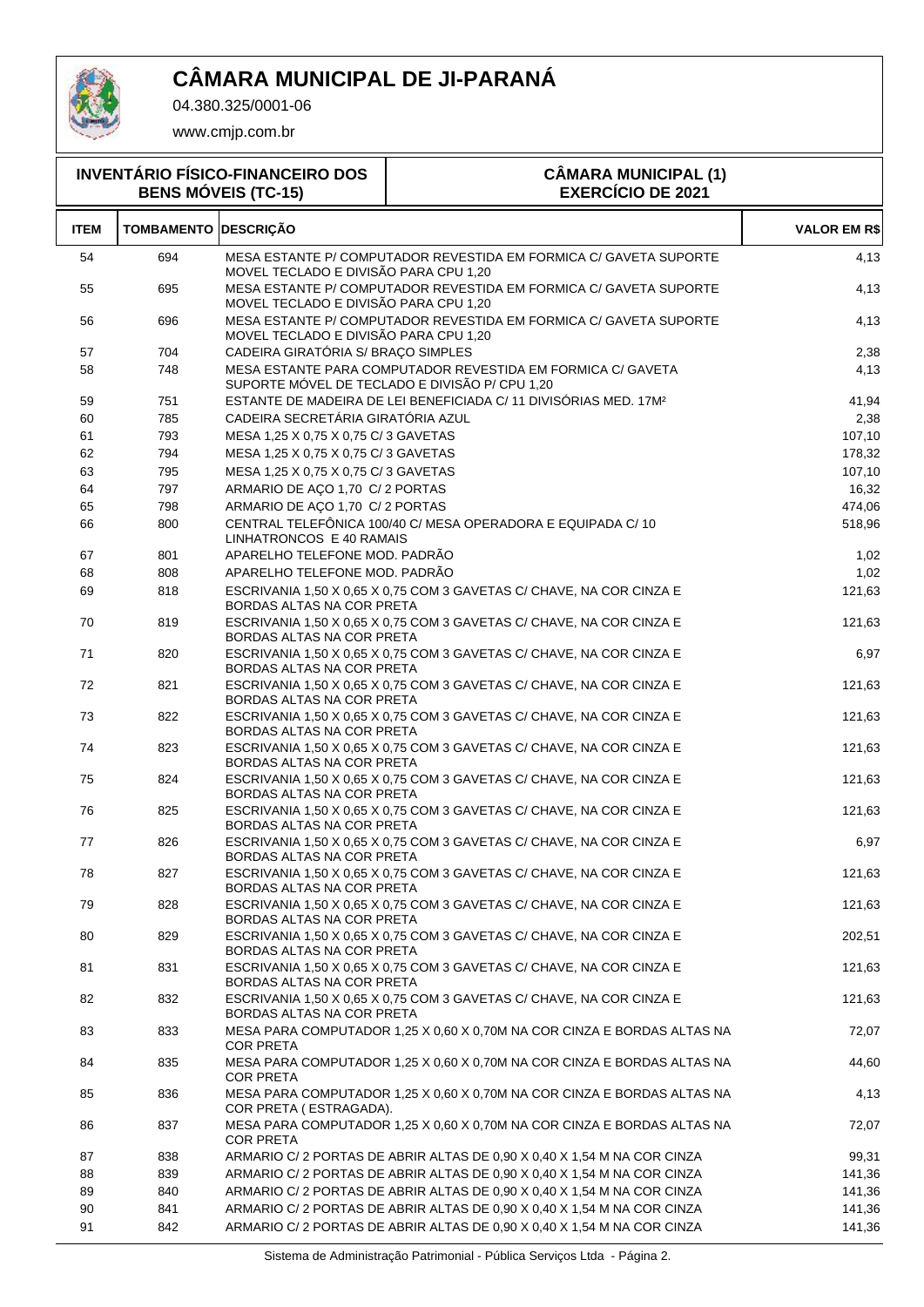

04.380.325/0001-06

www.cmjp.com.br

**INVENTÁRIO FÍSICO-FINANCEIRO DOS BENS MÓVEIS (TC-15)**

#### **CÂMARA MUNICIPAL (1) EXERCÍCIO DE 2021**

| <b>ITEM</b> | <b>TOMBAMENTO DESCRIÇÃO</b> |                                                                        | <b>VALOR EM R\$</b> |
|-------------|-----------------------------|------------------------------------------------------------------------|---------------------|
| 92          | 843                         | ARMARIO C/2 PORTAS DE ABRIR ALTAS DE 0,90 X 0,40 X 1,54 M NA COR CINZA | 141,36              |
| 93          | 844                         | ARMARIO C/2 PORTAS DE ABRIR ALTAS DE 0,90 X 0,40 X 1,54 M NA COR CINZA | 141,36              |
| 94          | 845                         | ARMARIO C/2 PORTAS DE ABRIR ALTAS DE 0,90 X 0,40 X 1,54 M NA COR CINZA | 8,10                |
| 95          | 846                         | ARMARIO C/2 PORTAS DE ABRIR ALTAS DE 0,90 X 0,40 X 1,54 M NA COR CINZA | 141,36              |
| 96          | 847                         | ARMARIO C/2 PORTAS DE ABRIR ALTAS DE 0,90 X 0,40 X 1,54 M NA COR CINZA | 141,36              |
| 97          | 849                         | ARMARIO C/2 PORTAS DE ABRIR ALTAS DE 0,90 X 0,40 X 1,54 M NA COR CINZA | 141,36              |
| 98          | 850                         | ARMARIO C/2 PORTAS DE ABRIR ALTAS DE 0,90 X 0,40 X 1,54 M NA COR CINZA | 141,36              |
| 99          | 852                         | ARMARIO C/2 PORTAS DE ABRIR ALTAS DE 0,90 X 0,40 X 1,54 M NA COR CINZA | 141,36              |
| 100         | 853                         | ARMARIO COM 2 PORTAS DE ABRIR ALTAS DE 0,90 X 0,40 X 1,54 M            | 141,36              |
| 101         | 855                         | ARQUIVO DE AÇO C/ 05 GAVETAS NA COR CINZA                              | 331,76              |
| 102         | 856                         | ARQUIVO DE AÇO C/ 05 GAVETAS NA COR CINZA                              | 552,37              |
| 103         | 857                         | ARQUIVO DE AÇO C/ 05 GAVETAS NA COR CINZA                              | 552,37              |
| 104         | 859                         | ARQUIVO DE AÇO C/ 05 GAVETAS NA COR CINZA                              | 19,02               |
| 105         | 860                         | CADEIRA TIPO SECRETÁRIA GIRATÓRIA NA COR AZUL                          | 2,38                |
| 106         | 864                         | CADEIRA TIPO SECRETÁRIA GIRATÓRIA NA COR AZUL                          | 2,38                |
| 107         | 868                         | CADEIRA TIPO SECRETÁRIA GIRATÓRIA NA COR AZUL                          | 2,38                |
| 108         | 878                         | CADEIRA TIPO SECRETÁRIA GIRATÓRIA NA COR AZUL                          | 2,38                |
| 109         | 889                         | CADEIRA TIPO SECRETÁRIA GIRATÓRIA NA COR AZUL                          | 2,38                |
| 110         | 912                         | CORTINA PERSIANA DE TECIDO C/ SANEFA EM ALUMINIO REVESTIDO             | 6,67                |
| 111         | 913                         | CORTINA PERSIANA DE TECIDO C/ SANEFA EM ALUMINIO REVESTIDO             | 6,67                |
| 112         | 914                         | CORTINA PERSIANA DE TECIDO C/ SANEFA EM ALUMINIO REVESTIDO             | 6,67                |
| 113         | 924                         | CORTINA PERSIANA DE TECIDO C/ SANEFA EM ALUMINIO REVESTIDO             | 6,67                |
| 114         | 929                         | APARELHO TELEFONE MODELO PADRÃO                                        | 1,02                |
| 115         | 934                         | APARELHO TELEFONE MODELO PADRÃO                                        | 6,88                |
| 116         | 940                         | APARELHO TELEFONE MODELO PADRÃO                                        | 6,88                |
| 117         | 944                         | APARELHO TELEFONE MODELO PADRÃO                                        | 6,88                |
| 118         | 1135                        | MOTOESMERIL 110V MONOFÀSTICO 1/2 CV 60 HZ SOMAR                        | 482,42              |
| 119         | 1156                        | POLTRONA LONGARINA 4 LUGARES, S/ BRAÇOS NA COR AZUL                    | 10,46               |
| 120         | 1160                        | POLTRONA LONGARINA 4 LUGARES, S/ BRAÇOS NA COR AZUL                    | 303,78              |
| 121         | 1161                        | POLTRONA LONGARINA 4 LUGARES, S/ BRAÇOS NA COR AZUL                    | 10,46               |
| 122         | 1163                        | POLTRONA LONGARINA 4 LUGARES, S/ BRAÇOS NA COR AZUL                    | 303,78              |
| 123         | 1168                        | POLTRONA LONGARINA 4 LUGARES S/ BRAÇOS NA COR AZUL                     | 10,46               |
| 124         | 1197                        | POLTRONA LONGARINA 4 LUGARES S/ BRAÇOS NA COR AZUL                     | 10,46               |
| 125         | 1205                        | MESA BUX 14 CANAIS STANNER                                             | 18,80               |
| 126         | 1206                        | EQUALIZADOR BERING DESTROOTER MOD. DSP 1124 DIGITAL                    | 39,98               |
| 127         | 1207                        | PROCESSADOR DE VOZ 16 EFEITOS MOD. DSP 16 STANNER                      | 5,00                |
| 128         | 1208                        | RÁDIO GRAVADOR C/ CD BRITÂNIA                                          | 4,15                |
| 129         | 1223                        | MICROFONE PH ELÉTRICO CONDENSADOR C/ HASTE FLEXÍVEL 527MM              | 3,80                |
| 130         | 1224                        | MICROFONE PH ELÉTRICO CONDENSADOR C/ HASTE FLEXÍVEL 527MM              | 3,80                |
| 131         | 1225                        | MICROFONE PH ELÉTRICO CONDENSADOR C/ HASTE FLEXÍVEL 527MM              | 3,80                |
| 132         | 1226                        | MICROFONE PH ELÉTRICO CONDENSADOR C/ HASTE FLEXÍVEL 527MM              | 3,80                |
| 133         | 1227                        | MICROFONE PH ELÉTRICO CONDENSADOR C/ HASTE FLEXÍVEL 527MM              | 3,80                |
| 134         | 1228                        | MICROFONE PH ELÉTRICO CONDENSADOR C/ HASTE FLEXÍVEL 527MM              | 3,80                |
| 135         | 1229                        | MICROFONE PH ELÉTRICO CONDENSADOR C/ HASTE FLEXÍVEL 527MM              | 3,80                |
| 136         | 1230                        | MICROFONE PH ELÉTRICO CONDENSADOR C/ HASTE FLEXÍVEL 527MM              | 3,80                |
| 137         | 1231                        | MICROFONE PH ELÉTRICO CONDENSADOR C/ HASTE FLEXÍVEL 527MM              | 3,80                |
| 138         | 1237                        | MICROFONE PH ELÉTRICO CONDENSADOR C/ HASTE FLEXÍVEL 527MM              | 2,14                |
| 139         | 1247                        | AR CONDICIONADO FRIO INOVARE SPRINGER 7500 BTU'S                       | 18,80               |
| 140         | 1253                        | CORTINA PERSIANA C/ SUPORTE DE ALUMÍNIO NA COR AZUL C/ 2,41 X 1,70     | 79,12               |
| 141         | 1254                        | CORTINA PERSIANA C/ SUPORTE DE ALUMÍNIO NA COR AZUL C/ 2,41 X 1,70     | 79,12               |
| 142         | 1255                        | CORTINA PERSIANA C/ SUPORTE DE ALUMÍNIO NA COR AZUL C/ 2,41 X 1,70     | 114,53              |
| 143         | 1256                        | CORTINA PERSIANA C/ SUPORTE DE ALUMÍNIO NA COR AZUL C/ 2,41 X 1,70     | 114,53              |
| 144         | 1257                        | CORTINA PERSIANA C/ SUPORTE DE ALUMÍNIO NA COR AZUL C/ 2,41 X 1,70     | 114,53              |
| 145         | 1258                        | CORTINA PERSIANA C/ SUPORTE DE ALUMÍNIO NA COR AZUL C/ 2,41 X 1,70     | 114,53              |
| 146         | 1259                        | CORTINA PERSIANA C/ SUPORTE DE ALUMÍNIO NA COR AZUL C/ 2,41 X 1,70     | 79,12               |
| 147         | 1260                        | CORTINA PERSIANA C/ SUPORTE DE ALUMÍNIO NA COR AZUL C/ 2,41 X 1,70     | 114,53              |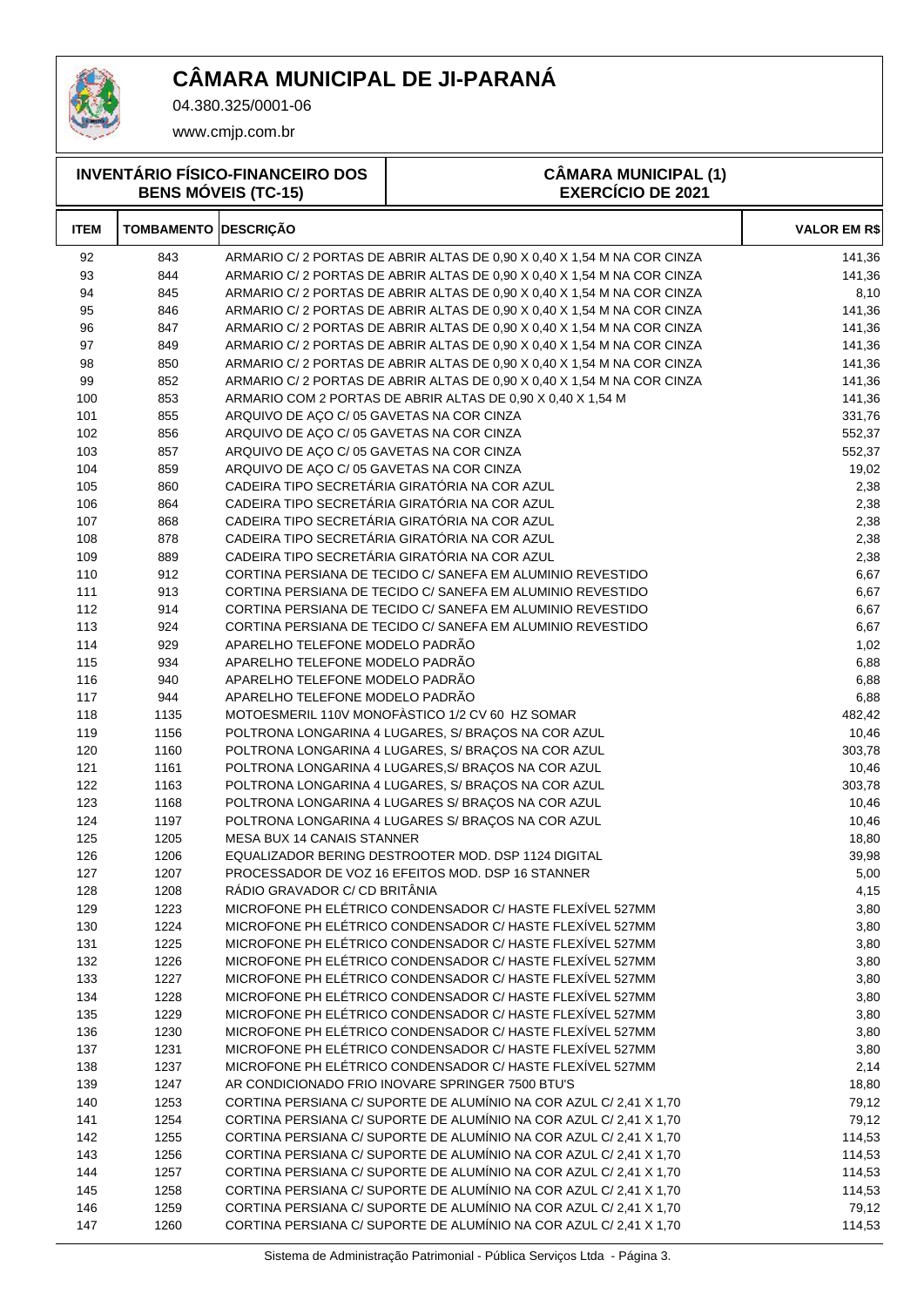

T

04.380.325/0001-06

www.cmjp.com.br

|             | <b>INVENTÁRIO FÍSICO-FINANCEIRO DOS</b><br><b>BENS MÓVEIS (TC-15)</b> |                                         | <b>CÂMARA MUNICIPAL (1)</b><br><b>EXERCÍCIO DE 2021</b>                                                                               |                     |  |
|-------------|-----------------------------------------------------------------------|-----------------------------------------|---------------------------------------------------------------------------------------------------------------------------------------|---------------------|--|
| <b>ITEM</b> | <b>TOMBAMENTO DESCRIÇÃO</b>                                           |                                         |                                                                                                                                       | <b>VALOR EM R\$</b> |  |
| 148         | 1261                                                                  |                                         | CORTINA PERSIANA C/ SUPORTE DE ALUMÍNIO NA COR AZUL C/ 2,41 X 1,70                                                                    | 114,53              |  |
| 149         | 1262                                                                  |                                         | CORTINA PERSIANA C/ SUPORTE DE ALUMÍNIO NA COR AZUL C/ 2,41 X 1,70                                                                    | 114,53              |  |
| 150         | 1263                                                                  |                                         | CORTINA PERSIANA C/ SUPORTE DE ALUMÍNIO NA COR AZUL C/ 2,41 X 1,70                                                                    | 114,53              |  |
| 151         | 1264                                                                  |                                         | CORTINA PERSIANA C/ SUPORTE DE ALUMÍNIO NA COR AZUL C/ 2,41 X 1,70                                                                    | 114,53              |  |
| 152         | 1265                                                                  |                                         | CORTINA PERSIANA C/ SUPORTE DE ALUMÍNIO NA COR AZUL C/ 2,41 X 1,70                                                                    | 79,12               |  |
| 153         | 1266                                                                  |                                         | CORTINA PERSIANA C/ SUPORTE DE ALUMÍNIO NA COR AZUL C/ 2,41 X 1,70                                                                    | 79,12               |  |
| 154         | 1267                                                                  |                                         | CORTINA PERSIANA C/ SUPORTE DE ALUMÍNIO NA COR AZUL C/ 2,41 X 1,70                                                                    | 114,53              |  |
| 155         | 1268                                                                  |                                         | CORTINA PERSIANA C/ SUPORTE DE ALUMÍNIO NA COR AZUL C/ 2,41 X 1,70                                                                    | 114,53              |  |
| 156         | 1269                                                                  |                                         | CORTINA PERSIANA C/ SUPORTE DE ALUMÍNIO NA COR AZUL C/ 2,41 X 1,70                                                                    | 210,62              |  |
| 157         | 1270                                                                  |                                         | CORTINA PERSIANA C/ SUPORTE DE ALUMÍNIO NA COR AZUL C/ 2,41 X 1,70                                                                    | 114,53              |  |
| 158         | 1271                                                                  |                                         | CORTINA PERSIANA C/ SUPORTE DE ALUMÍNIO NA COR AZUL C/ 2,41 X 1,70                                                                    | 210,62              |  |
| 159         | 1285                                                                  | MESA 1,50 M S/ GAVETA LINHA MAXX PANDIN |                                                                                                                                       | 94,47               |  |
| 160         | 1286                                                                  | MESA 1,50 M S/ GAVETA LINHA MAXX PANDIN |                                                                                                                                       | 94,47               |  |
| 161         | 1288                                                                  | MESA 1,50 M S/ GAVETA LINHA MAXX PANDIN |                                                                                                                                       | 157,30              |  |
| 162         | 1289                                                                  | MESA 1,50 M S/ GAVETA LINHA MAXX PANDIN |                                                                                                                                       | 122,57              |  |
| 163         | 1291                                                                  | MESA 1,50 M S/ GAVETA LINHA MAXX PANDIN |                                                                                                                                       | 94,47               |  |
| 164         | 1298                                                                  |                                         | CADEIRA GIRATÓRIA TIPO SECRETÁRIA AZUL CASTOFAR                                                                                       | 2,38                |  |
| 165         | 1301                                                                  |                                         | CADEIRA GIRATÓRIA TIPO SECRETÁRIA AZUL CASTOFAR                                                                                       | 69,02               |  |
| 166         | 1313                                                                  |                                         | MURAL EM FÓRMICA NA COR AZUL COM BARRA 2,00 M DE LARGURA                                                                              | 246,99              |  |
| 167         | 1314                                                                  |                                         | MURAL EM FÓRMICA NA COR AZUL COM BARRA 2,00 M DE LARGURA                                                                              | 246,99              |  |
| 168         | 1330                                                                  | MESA 1,00 S/ GAVETA                     |                                                                                                                                       | 3,52                |  |
| 169         | 1333                                                                  | MESA 1,20 C/ 2 GAVETAS ULTRASOFT        |                                                                                                                                       | 5,30                |  |
| 170         | 1335                                                                  | QUADRO TIPO TELA MEDINDO 1,00 X 0,70.   |                                                                                                                                       | 230,00              |  |
| 171         | 1338                                                                  |                                         | MESA 1,50 X 0,60 X 0,75 S/ GAV. TAMPO CINZA COM BORDA AZUL COM 20MM                                                                   | 94,47               |  |
| 172         | 1339                                                                  |                                         | MESA 1,50 X 0,60 X 0,75 S/ GAV. TAMPO CINZA COM BORDA AZUL COM 20MM                                                                   | 157,30              |  |
| 173         | 1340                                                                  |                                         | MESA 1,50 X 0,60 X 0,75 S/ GAV. TAMPO CINZA COM BORDA AZUL COM 20MM                                                                   | 94,47               |  |
| 174         | 1341                                                                  |                                         | MESA 1,50 X 0,60 X 0,75 S/ GAV. TAMPO CINZA COM BORDA AZUL COM 20MM                                                                   | 157,30              |  |
| 175         | 1342                                                                  |                                         | MESA 1,50 X 0,60 X 0,75 S/ GAV. TAMPO CINZA COM BORDA AZUL COM 20MM                                                                   | 157,30              |  |
| 176         | 1343                                                                  |                                         | CADEIRA GIRATORIA TIPO SECRETARIA 5100 EI AZUL CASTOFAR                                                                               | 41,45               |  |
| 177         | 1345                                                                  |                                         | CADEIRA GIRATORIA TIPO SECRETARIA 5100 EI AZUL CASTOFAR                                                                               | 2,38                |  |
| 178         | 1346                                                                  |                                         | CADEIRA GIRATORIA TIPO SECRETARIA 5100 EI AZUL CASTOFAR                                                                               | 41,45               |  |
| 179         | 1350                                                                  |                                         | CADEIRA GIRATORIA TIPO SECRETARIA 5100 EI AZUL CASTOFAR                                                                               | 2,38                |  |
| 180         | 1352                                                                  |                                         | CADEIRA GIRATORIA TIPO SECRETARIA 5100 EI AZUL CASTOFAR                                                                               | 41,45               |  |
| 181         | 1371                                                                  | <b>TONER</b>                            | IMPRESSORA A LASER HP 1022 COM VELOCIDADE DE ATÉ 19 PPM PROCESSADOR<br>266 MHZ, MEMÓRIA DE 8 MB - MODELO ULTRAPASSADO NÃO SE ENCONTRA | 8,55                |  |
| 182         | 1393                                                                  |                                         | POLTRONA GIRATÓRIA MODELO EXECUTIVA COM JUNÇÃO FIXA COM REGULAGEM<br>DE ALTURA, ESPUMA INJETORA EM COURO ECOLÓGICO NA COR AZUL        | 318,31              |  |
| 183         | 1394                                                                  |                                         | POLTRONA GIRATÓRIA MODELO EXECUTIVA COM JUNÇÃO FIXA COM REGULAGEM<br>DE ALTURA, ESPUMA INJETORA EM COURO ECOLÓGICO NA COR AZUL        | 318,31              |  |
| 184         | 1395                                                                  | (QUEBRADA)                              | POLTRONA GIRATÓRIA MODELO EXECUTIVA COM JUNCÃO FIXA COM REGULAGEM<br>DE ALTURA, ESPUMA INJETORA EM COURO ECOLÓGICO NA COR AZUL        | 191,18              |  |
| 185         | 1396                                                                  |                                         | POLTRONA GIRATÓRIA MODELO EXECUTIVA COM JUNÇÃO FIXA COM REGULAGEM<br>DE ALTURA, ESPUMA INJETORA EM COURO ECOLÓGICO NA COR AZUL        | 318,31              |  |
| 186         | 1397                                                                  |                                         | POLTRONA GIRATÓRIA MODELO EXECUTIVA COM JUNÇÃO FIXA COM REGULAGEM<br>DE ALTURA, ESPUMA INJETORA EM COURO ECOLÓGICO NA COR AZUL        | 191,18              |  |
| 187         | 1398                                                                  |                                         | POLTRONA GIRATÓRIA MODELO EXECUTIVA COM JUNÇÃO FIXA COM REGULAGEM<br>DE ALTURA, ESPUMA INJETORA EM COURO ECOLÓGICO NA COR AZUL        | 318,31              |  |
| 188         | 1399                                                                  |                                         | POLTRONA GIRATÓRIA MODELO EXECUTIVA COM JUNÇÃO FIXA COM REGULAGEM<br>DE ALTURA, ESPUMA INJETORA EM COURO ECOLÓGICO NA COR AZUL        | 318,31              |  |
| 189         | 1400                                                                  | INJETORA EM COURO ECOLÓGICO NA COR AZUL | POLTRONA INTERLOCUTOR MODELO DIRETOR BASE EM SKI COM BRAÇO, ESPUMA                                                                    | 247,60              |  |
| 190         | 1401                                                                  | INJETORA EM COURO ECOLÓGICO NA COR AZUL | POLTRONA INTERLOCUTOR MODELO DIRETOR BASE EM SKI COM BRAÇO, ESPUMA                                                                    | 247,60              |  |
| 191         | 1402                                                                  | INJETORA EM COURO ECOLÓGICO NA COR AZUL | POLTRONA INTERLOCUTOR MODELO DIRETOR BASE EM SKI COM BRAÇO, ESPUMA                                                                    | 247,60              |  |

INJETORA EM COURO ECOLÓGICO NA COR AZUL

1403 POLTRONA INTERLOCUTOR MODELO DIRETOR BASE EM SKI COM BRAÇO, ESPUMA 247,60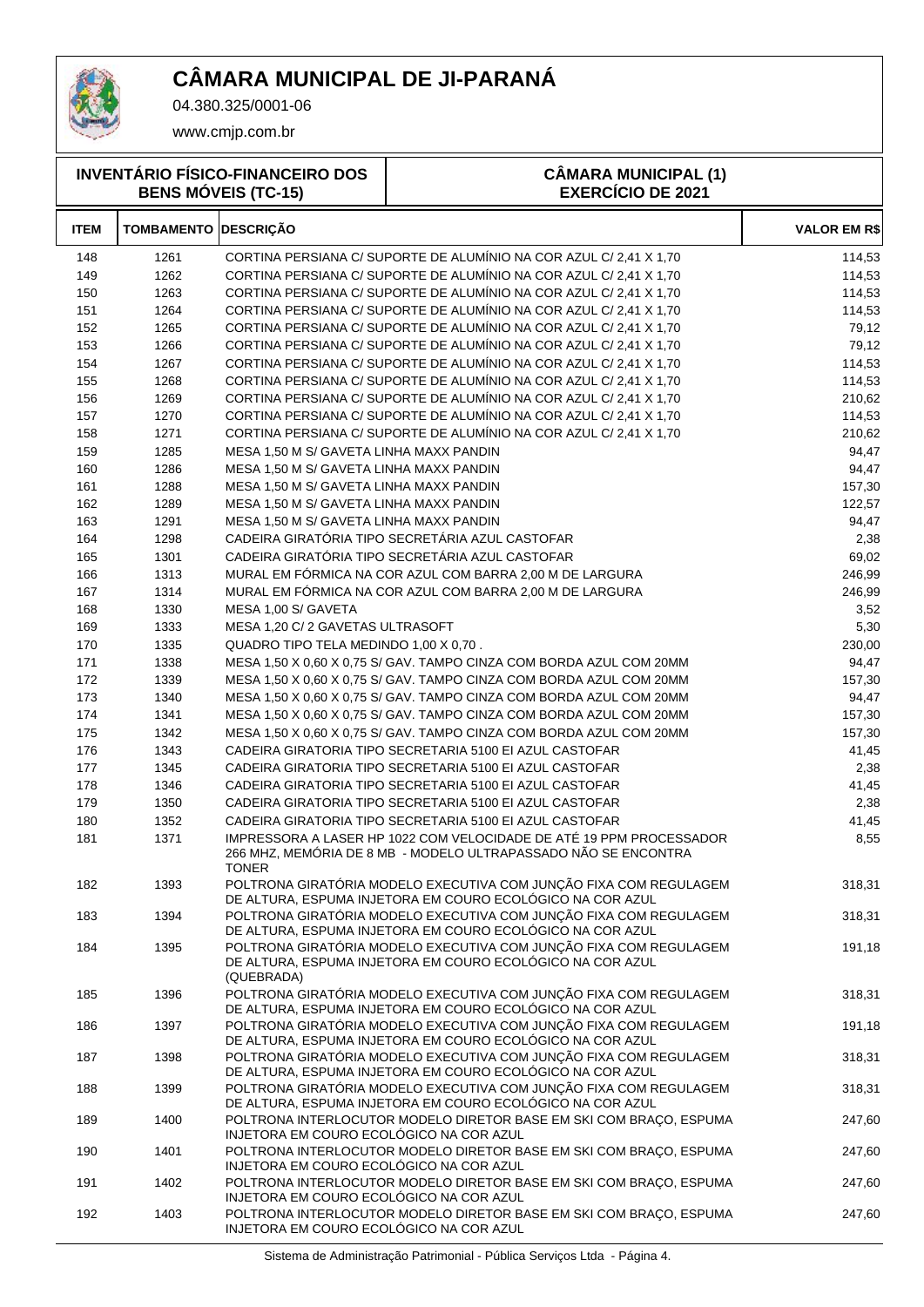

04.380.325/0001-06

| <b>INVENTÁRIO FÍSICO-FINANCEIRO DOS</b><br><b>BENS MÓVEIS (TC-15)</b> |                             |                                         | <b>CÂMARA MUNICIPAL (1)</b><br><b>EXERCÍCIO DE 2021</b>                                                                                                                                                                    |                     |
|-----------------------------------------------------------------------|-----------------------------|-----------------------------------------|----------------------------------------------------------------------------------------------------------------------------------------------------------------------------------------------------------------------------|---------------------|
| <b>ITEM</b>                                                           | <b>TOMBAMENTO DESCRIÇÃO</b> |                                         |                                                                                                                                                                                                                            | <b>VALOR EM R\$</b> |
| 193                                                                   | 1404                        | INJETORA EM COURO ECOLÓGICO NA COR AZUL | POLTRONA INTERLOCUTOR MODELO DIRETOR BASE EM SKI COM BRAÇO, ESPUMA                                                                                                                                                         | 247,60              |
| 194                                                                   | 1405                        | COMANDO AO LADO, MEDINDO                | CORTINA PERSIANA VERTICALEM TECIDO AZUL COM ABERTURA AO MEIO.<br>3,00 X 1,80 CM SUPORTE EM ALUMINO REVESTIDO EM TECIDO                                                                                                     | 11,22               |
| 195                                                                   | 1406                        | COMANDO AO LADO, MEDINDO                | CORTINA PERSIANA VERTICALEM TECIDO AZUL COM ABERTURA AO MEIO.<br>2,00 X 1,80 CM SUPORTE EM ALUMINO REVESTIDO EM TECIDO                                                                                                     | 7,73                |
| 196                                                                   | 1407                        | BORDAS NA COR PRETA                     | ESCRIVANINHA DE 1,50 X 0,70 X 0,75 COM TRÊS GAVETAS NA COR CINZA COM                                                                                                                                                       | 202,51              |
| 197                                                                   | 1416                        | <b>INTEL</b>                            | MICRO COMPUTADOR 3.00 GHZ, PLACA MÃE, COOLER, PLACA DE REDE, 10/100, HD<br>40 GB, MEMÓRIA 256 MB, DRIVE 1,44, DRIVE DE CD, MONITOR DE 15 POL., KIT<br>GABINETE ATX, TECLADO 102 TECLAS, PLACA MOLDEM, MOUSE E CAIXA DE SOM | 28,18               |
| 198                                                                   | 1418                        | <b>INTEL</b>                            | MICRO COMPUTADOR 3.00 GHZ, PLACA MÃE, COOLER, PLACA DE REDE, 10/100, HD<br>40 GB, MEMÓRIA 256 MB, DRIVE 1,44, DRIVE DE CD, MONITOR DE 15 POL., KIT<br>GABINETE ATX, TECLADO 102 TECLAS, PLACA MOLDEM, MOUSE E CAIXA DE SOM | 176,92              |
| 199                                                                   | 1419                        | <b>INTEL</b>                            | MICRO COMPUTADOR 3.00 GHZ, PLACA MÃE, COOLER, PLACA DE REDE, 10/100, HD<br>40 GB, MEMÓRIA 256 MB, DRIVE 1,44, DRIVE DE CD, MONITOR DE 15 POL., KIT<br>GABINETE ATX, TECLADO 102 TECLAS, PLACA MOLDEM, MOUSE E CAIXA DE SOM | 176,92              |
| 200                                                                   | 1425                        | <b>INTEL</b>                            | MICRO COMPUTADOR 3.00 GHZ, PLACA MÃE, COOLER, PLACA DE REDE, 10/100, HD<br>40 GB, MEMÓRIA 256 MB, DRIVE 1,44, DRIVE DE CD, MONITOR DE 15 POL., KIT<br>GABINETE ATX, TECLADO 102 TECLAS, PLACA MOLDEM, MOUSE E CAIXA DE SOM | 176,92              |
| 201                                                                   | 1426                        | <b>INTEL</b>                            | MICRO COMPUTADOR 3.00 GHZ, PLACA MÃE, COOLER, PLACA DE REDE, 10/100, HD<br>40 GB, MEMÓRIA 256 MB, DRIVE 1,44, DRIVE DE CD, MONITOR DE 15 POL., KIT<br>GABINETE ATX, TECLADO 102 TECLAS, PLACA MOLDEM, MOUSE E CAIXA DE SOM | 176,92              |
| 202                                                                   | 1427                        | <b>INTEL</b>                            | MICRO COMPUTADOR 3.00 GHZ, PLACA MÃE, COOLER, PLACA DE REDE, 10/100, HD<br>40 GB, MEMÓRIA 256 MB, DRIVE 1,44, DRIVE DE CD, MONITOR DE 15 POL., KIT<br>GABINETE ATX, TECLADO 102 TECLAS, PLACA MOLDEM, MOUSE E CAIXA DE SOM | 176,92              |
| 203                                                                   | 1428                        |                                         | AUTOMOVEL: "MITSUBISHI L200 SPORT 4 X 4 MT GLS". (PLACA: NCQ 5656)                                                                                                                                                         | 29.630,08           |
| 204                                                                   | 1429                        | CAPOTA MARITIMA PARA L200               |                                                                                                                                                                                                                            | 53,21               |
| 205                                                                   | 1430                        | PROTETOR CJ, CAÇAMBA                    |                                                                                                                                                                                                                            | 119,99              |
| 206                                                                   | 1435                        |                                         | EXTINTOR DE INCENDIO AP (AGUA) DE 10 (DEZ) LITROS.                                                                                                                                                                         | 2,04                |
| 207                                                                   | 1436                        |                                         | EXTINTOR DE INCENDIO AP (AGUA) DE 10 (DEZ) LITROS.                                                                                                                                                                         | 2,04                |
| 208                                                                   | 1440                        |                                         | EXTINTOR DE INCENDIO POS (PÓ QUÍMICO) DE 6 (SEIS) QUILOS.                                                                                                                                                                  | 5,58                |
| 209                                                                   | 1441                        | ESTRIBO PARA L200 SPORT.                |                                                                                                                                                                                                                            | 94,81               |
| 210                                                                   | 1443                        |                                         | CAMERA FILMADORA AGDVC60 PANASONIC. * (QUEBRADA AGUARDANDO<br>POSSIVEL REPARO). AGUARDANDO POSSIVEL BAIXA                                                                                                                  | 1.084,69            |
| 211                                                                   | 1444                        |                                         | CAMERA FILMADORA AGDVC60 PANASONIC * (QUEBRADA AGUARDANDO<br>POSSIVEL REPARO). AGUARDANDO POSSIVEL BAIXA.                                                                                                                  | 1.084,69            |
| 212                                                                   | 1449                        | LENTE CANON 200M 50 X 300MM             |                                                                                                                                                                                                                            | 15,46               |
| 213                                                                   | 1450                        | MICROFONE DE LAPELA VWPC 1              |                                                                                                                                                                                                                            | 49,11               |
| 214                                                                   | 1451                        | MICROFONE DE LAPELA VWPC 1              |                                                                                                                                                                                                                            | 49,11               |
| 215                                                                   | 1458                        | HIGH WALL COM CONTROLE REMOTO SEM FIO.  | AR CONDICIONADO SPLYT 18000 BTU'S 200 VOLTS, MARCA MITSUBISHI, MODELO                                                                                                                                                      | 902,13              |
| 216                                                                   | 1470                        | AZUL.                                   | CADEIRA TIPO SECRETÁRIA GIRATÓRIA, BASE C/ REGULAGEM, TECIDO NA COR                                                                                                                                                        | 41,45               |
| 217                                                                   | 1485                        | AZUL.                                   | CADEIRA TIPO SECRETÁRIA GIRATÓRIA, BASE C/ REGULAGEM, TECIDO NA COR                                                                                                                                                        | 41,45               |
| 218                                                                   | 1487                        | AZUL.                                   | CADEIRA TIPO SECRETÁRIA GIRATÓRIA, BASE C/ REGULAGEM, TECIDO NA COR                                                                                                                                                        | 41,45               |
| 219<br>220                                                            | 1488<br>1503                | AZUL.                                   | CADEIRA TIPO SECRETÁRIA GIRATÓRIA, BASE C/ REGULAGEM, TECIDO NA COR<br>CADEIRA TIPO SECRETÁRIA GIRATÓRIA, BASE C/ REGULAGEM, TECIDO NA COR                                                                                 | 41,45<br>69,02      |
|                                                                       |                             | AZUL.                                   |                                                                                                                                                                                                                            |                     |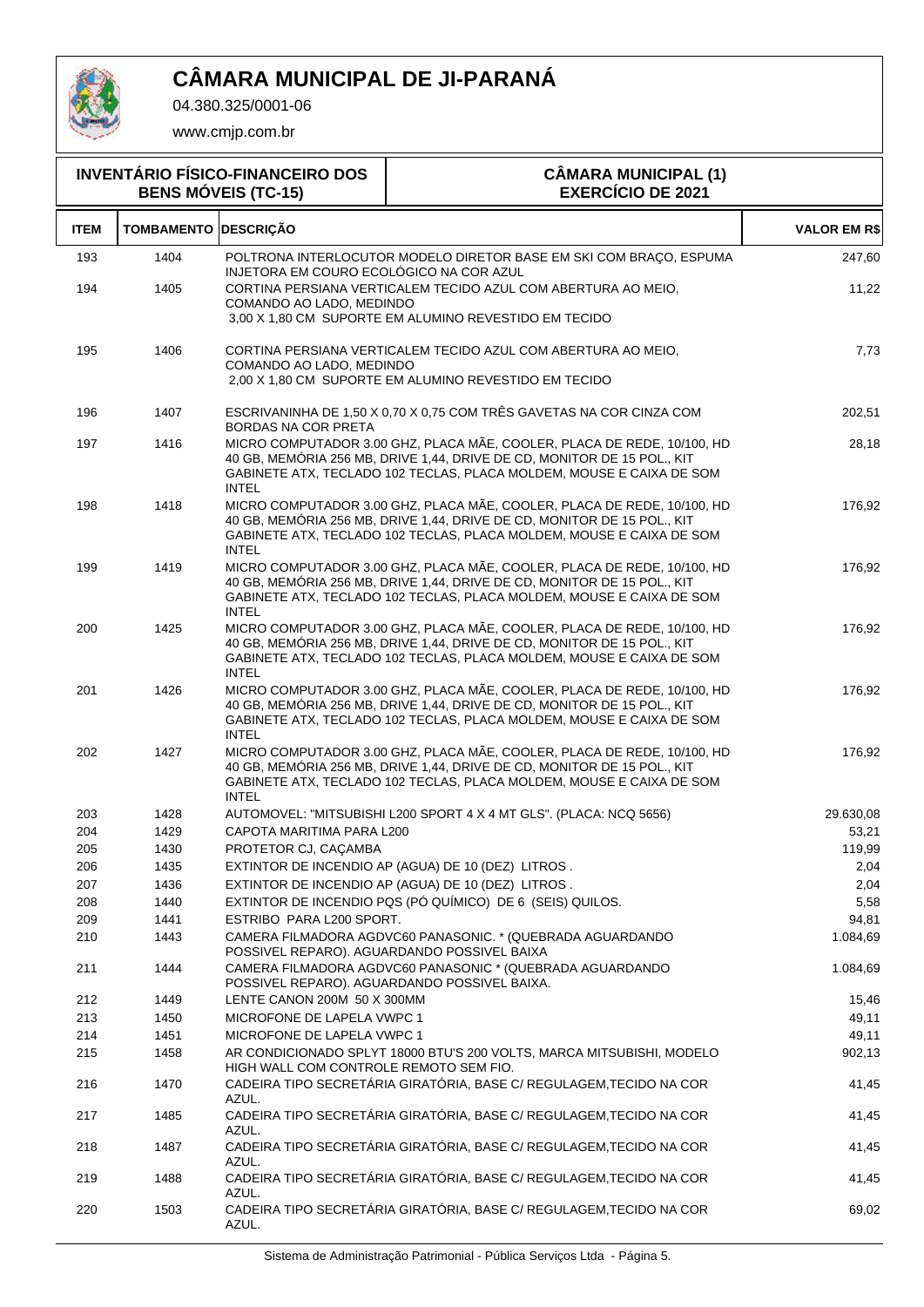

04.380.325/0001-06

| <b>INVENTÁRIO FÍSICO-FINANCEIRO DOS</b><br><b>BENS MÓVEIS (TC-15)</b> |                   |                         | <b>CÂMARA MUNICIPAL (1)</b><br><b>EXERCÍCIO DE 2021</b>                   |                     |  |
|-----------------------------------------------------------------------|-------------------|-------------------------|---------------------------------------------------------------------------|---------------------|--|
| <b>ITEM</b>                                                           | <b>TOMBAMENTO</b> | <b>DESCRIÇÃO</b>        |                                                                           | <b>VALOR EM R\$</b> |  |
| 221                                                                   | 1504              | AZUL.                   | CADEIRA TIPO SECRETÁRIA GIRATÓRIA, BASE C/ REGULAGEM, TECIDO NA COR       | 41,45               |  |
| 222                                                                   | 1507              | AZUL.                   | CADEIRA TIPO SECRETÁRIA GIRATÓRIA, BASE C/ REGULAGEM, TECIDO NA COR       | 69,02               |  |
| 223                                                                   | 1508              | AZUL.                   | CADEIRA TIPO SECRETÁRIA GIRATÓRIA, BASE C/ REGULAGEM, TECIDO NA COR       | 41,45               |  |
| 224                                                                   | 1511              | AZUL.                   | CADEIRA TIPO SECRETÁRIA GIRATÓRIA, BASE C/ REGULAGEM, TECIDO NA COR       | 41,45               |  |
| 225                                                                   | 1517              | AZUL.                   | CADEIRA TIPO SECRETÁRIA GIRATÓRIA, BASE C/ REGULAGEM, TECIDO NA COR       | 41,45               |  |
| 226                                                                   | 1519              | AZUL.                   | CADEIRA TIPO SECRETÁRIA GIRATÓRIA, BASE C/ REGULAGEM, TECIDO NA COR       | 41,45               |  |
| 227                                                                   | 1520              | AZUL.                   | CADEIRA TIPO SECRETÁRIA GIRATÓRIA, BASE C/ REGULAGEM, TECIDO NA COR       | 41,45               |  |
| 228                                                                   | 1522              | AZUL.                   | CADEIRA TIPO SECRETÁRIA GIRATÓRIA, BASE C/ REGULAGEM, TECIDO NA COR       | 41,45               |  |
| 229                                                                   | 1526              | AZUL.                   | CADEIRA TIPO SECRETÁRIA GIRATÓRIA, BASE C/ REGULAGEM, TECIDO NA COR       | 41,45               |  |
| 230                                                                   | 1527              | AZUL.                   | CADEIRA TIPO SECRETÁRIA GIRATÓRIA, BASE C/ REGULAGEM, TECIDO NA COR       | 41,45               |  |
| 231                                                                   | 1530              | AZUL.                   | CADEIRA TIPO SECRETÁRIA GIRATÓRIA, BASE C/ REGULAGEM, TECIDO NA COR       | 41,45               |  |
| 232                                                                   | 1535              | AZUL.                   | CADEIRA TIPO SECRETÁRIA GIRATÓRIA, BASE C/ REGULAGEM, TECIDO NA COR       | 2,38                |  |
| 233                                                                   | 1536              | AZUL.                   | CADEIRA TIPO SECRETÁRIA GIRATÓRIA, BASE C/ REGULAGEM, TECIDO NA COR       | 41,45               |  |
| 234                                                                   | 1542              | AZUL.                   | CADEIRA TIPO SECRETÁRIA GIRATÓRIA, BASE C/ REGULAGEM, TECIDO NA COR       | 41,45               |  |
| 235                                                                   | 1545              | AZUL.                   | CADEIRA TIPO SECRETÁRIA GIRATÓRIA, BASE C/ REGULAGEM, TECIDO NA COR       | 2,38                |  |
| 236                                                                   | 1553              | <b>BORDAS AZUIS.</b>    | MESA TIPO ESCRIVANINHA S/ GAVETAS MED.1,50 X 0,70 X 0,75 NA COR CINZA COM | 5,42                |  |
| 237                                                                   | 1554              | BORDAS AZUIS.           | MESA TIPO ESCRIVANINHA S/ GAVETAS MED.1,50 X 0,70 X 0,75 NA COR CINZA COM | 5,42                |  |
| 238                                                                   | 1558              | <b>BORDAS AZUIS.</b>    | MESA TIPO ESCRIVANINHA S/ GAVETAS MED.1,50 X 0,70 X 0,75 NA COR CINZA COM | 157,30              |  |
| 239                                                                   | 1559              | <b>BORDAS AZUIS.</b>    | MESA TIPO ESCRIVANINHA S/ GAVETAS MED.1,50 X 0,70 X 0,75 NA COR CINZA COM | 5,42                |  |
| 240                                                                   | 1560              | <b>BORDAS AZUIS.</b>    | MESA TIPO ESCRIVANINHA S/ GAVETAS MED.1,50 X 0,70 X 0,75 NA COR CINZA COM | 127,51              |  |
| 241                                                                   | 1561              | BORDAS AZUIS.           | MESA TIPO ESCRIVANINHA S/ GAVETAS MED.1,50 X 0,70 X 0,75 NA COR CINZA COM | 157,30              |  |
| 242                                                                   | 1568              | <b>BORDAS AZUIS.</b>    | MESA TIPO ESCRIVANINHA S/ GAVETAS MED.1,50 X 0,70 X 0,75 NA COR CINZA COM | 94,47               |  |
| 243                                                                   | 1569              | <b>BORDAS AZUIS.</b>    | MESA TIPO ESCRIVANINHA S/ GAVETAS MED.1,50 X 0,70 X 0,75 NA COR CINZA COM | 94,47               |  |
| 244                                                                   | 1570              | <b>BORDAS AZUIS.</b>    | MESA TIPO ESCRIVANINHA S/ GAVETAS MED.1,50 X 0,70 X 0,75 NA COR CINZA COM | 94,47               |  |
| 245                                                                   | 1571              | BORDAS AZUIS.           | MESA TIPO ESCRIVANINHA S/ GAVETAS MED.1,50 X 0,70 X 0,75 NA COR CINZA COM | 157,30              |  |
| 246                                                                   | 1572              | BORDAS AZUIS.           | MESA TIPO ESCRIVANINHA S/ GAVETAS MED.1,50 X 0,70 X 0,75 NA COR CINZA COM | 157,30              |  |
| 247                                                                   | 1575              | <b>BORDAS AZUIS.</b>    | MESA TIPO ESCRIVANINHA S/ GAVETAS MED.1,50 X 0,70 X 0,75 NA COR CINZA COM | 179,48              |  |
| 248                                                                   | 1577              | BORDAS AZUIS.           | MESA TIPO ESCRIVANINHA S/ GAVETAS MED.1,50 X 0,70 X 0,75 NA COR CINZA COM | 157,30              |  |
| 249                                                                   | 1578              | CINZA COM BORDAS AZUIS. | MESA TIPO ESCRIVANINHA S/ GAVETAS C/ CHAVE MED.1,50 X 0,70 X 0,75 NA COR  | 5,42                |  |
| 250                                                                   | 1580              | <b>BORDAS AZUIS.</b>    | MESA TIPO ESCRIVANINHA S/ GAVETAS MED.1,50 X 0,70 X 0,75 NA COR CINZA COM | 157,30              |  |
| 251                                                                   | 1587              | COM BORDAS AZUIS.       | MESA TIPO ESCRIVANINHA S/ GAVETAS, MED.1,50 X 0,70 X 0,75 NA COR CINZA    | 5,42                |  |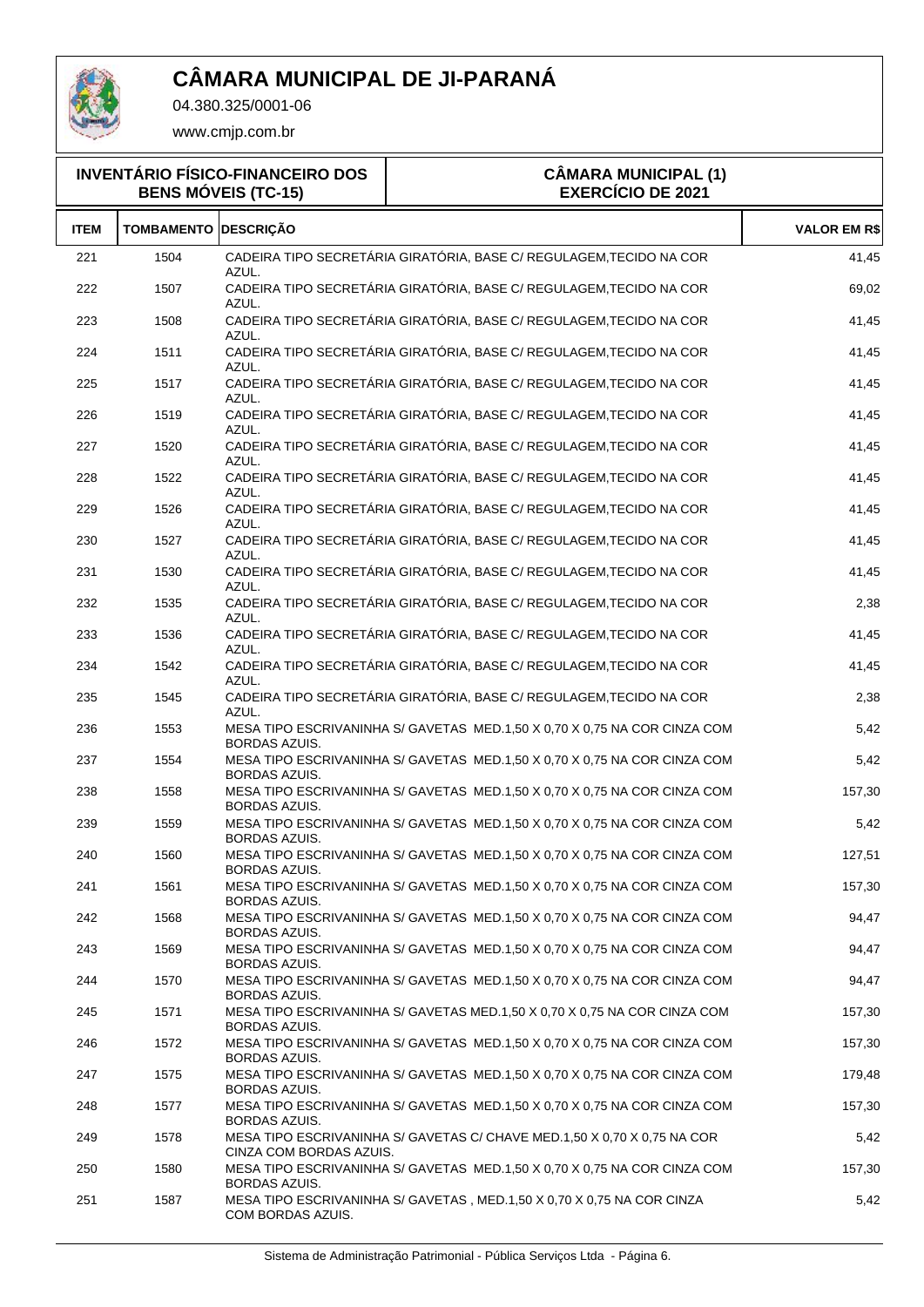

04.380.325/0001-06

| <b>INVENTÁRIO FÍSICO-FINANCEIRO DOS</b><br><b>BENS MÓVEIS (TC-15)</b> |                   |                                           | <b>CÂMARA MUNICIPAL (1)</b><br><b>EXERCÍCIO DE 2021</b>                                                                        |                     |
|-----------------------------------------------------------------------|-------------------|-------------------------------------------|--------------------------------------------------------------------------------------------------------------------------------|---------------------|
| <b>ITEM</b>                                                           | <b>TOMBAMENTO</b> | <b>DESCRIÇÃO</b>                          |                                                                                                                                | <b>VALOR EM R\$</b> |
| 252                                                                   | 1588              | PROFUNDIDADE NA COR CINZA.                | ARQUIVO DE AÇO C/ 04 GAVETAS MED.1,33 ALT., X 0,47 FRENTE X 0,67 DE                                                            | 192,67              |
| 253                                                                   | 1589              | PROFUNDIDADE NA COR CINZA.                | ARQUIVO DE AÇO C/ 04 GAVETAS MED.1,33 ALT., X 0,47 FRENTE X 0,67 DE                                                            | 192,67              |
| 254                                                                   | 1594              | REDE SOM MONITOR 15 POLEGADA SEMI PLANO   | MICRO COMPUTADOR INTEL CEL 2,3 HD 80 GB 256 MB DE MEMORIA CD ROM FAX                                                           | 173,53              |
| 255                                                                   | 1599              | REDE SOM MONITOR 15 POLEGADA SEMI PLANO   | MICRO COMPUTADOR INTEL CEL 2,3 HD 80 GB 256 MB DE MEMORIA CD ROM FAX                                                           | 16,02               |
| 256                                                                   | 1601              | REDE SOM MONITOR 15 POLEGADA SEMI PLANO   | MICRO COMPUTADOR INTEL CEL 2,3 HD 80 GB 256 MB DE MEMORIA CD ROM FAX                                                           | 94,77               |
| 257                                                                   | 1607              | REDE SOM MONITOR 15 POLEGADA SEMI PLANO   | MICRO COMPUTADOR INTEL CEL 2,3 HD 80 GB 256 MB DE MEMORIA CD ROM FAX                                                           | 100,56              |
| 258                                                                   | 1621              | COMBUSTIVEL 0,58LT.                       | ROÇADEIRA COSTAL POTENCIA 1,4 KW CILINDRADA 29,8 CM PES 07,4KG CAPC.DE                                                         | 335,26              |
| 259                                                                   | 1622              |                                           | LAVADORA 220V PESO 22KG PRESSÃO MAX. 1740 PSI/120 BAR VAZÃO 500I/H.                                                            | 190,29              |
| 260                                                                   | 1623              | PULVERIZADOR COSTAL SIMETRICO 10 LITROS.  |                                                                                                                                | 49,27               |
| 261                                                                   | 1625              | <b>DE 14MM.</b>                           | FLASH NUMERO GUIA 58ISO100 (15MM) ZOOM PARA COBRIR ANGULA DE 1 LENTE                                                           | 421,35              |
| 262                                                                   | 1638              | 220V INSTALADO C/ TUBULAÇÃO DE 4M.        | AR CONDICIONADO MINI CENTRAL TIPO SPLIT MODELO HI-WALL DE 18.000 BTU'S                                                         | 902,13              |
| 263                                                                   | 1639              | 220V INSTALADO C/ TUBULAÇÃO DE 4M.        | AR CONDICIONADO MINI CENTRAL TIPO SPLIT MODELO HI-WALL DE 18.000 BTU'S                                                         | 902,13              |
| 264                                                                   | 1640              | 220V INSTALADO C/ TUBULAÇÃO DE 4M.        | AR CONDICIONADO MINI CENTRAL TIPO SPLIT MODELO HI-WALL DE 18.000 BTU'S                                                         | 39,51               |
| 265                                                                   | 1641              | 220V INSTALADO C/ TUBULAÇÃO DE 4M.        | AR CONDICIONADO MINI CENTRAL TIPO SPLIT MODELO HI-WALL DE 18.000 BTU'S                                                         | 902,13              |
| 266                                                                   | 1643              | BTU'S 220V, INSTALADO C/ TUBULAÇÃO DE 4M. | AR CONDICIONADO MINI CENTRAL TIPO DE SPLIT MODELO PISO/TETO DE 60.000                                                          | 2.751,69            |
| 267                                                                   | 1649              | CASE PARA CÂMERA FOTOGRAFICA              |                                                                                                                                | 67,70               |
| 268                                                                   | 1655              | SCANNER DE MESA (com defeito)             |                                                                                                                                | 7,35                |
| 269                                                                   | 1660              | MICROFONE PARA ESTÚDIO                    |                                                                                                                                | 861,35              |
| 270                                                                   | 1661              | MICROFONE BEHINGEN B2                     |                                                                                                                                | 861,35              |
| 271                                                                   | 1664              | GRAVADOR DE DVD COM HD 120GB              |                                                                                                                                | 214,00              |
| 272                                                                   | 1665              | PEDESTAL PARA MICROFONE TIPO GIRAFA       |                                                                                                                                | 25,62               |
| 273                                                                   | 1666              | PEDESTAL PARA MICROFONE TIPO GIRAFA       |                                                                                                                                | 25,62               |
| 274                                                                   | 1669              | CADEIRA TIPO SECRETARIA GIRATORIA         |                                                                                                                                | 41,45               |
| 275                                                                   | 1671              | FRIGOBAR COM CAPACIDADE PARA 120 LT       |                                                                                                                                | 427,57              |
| 276                                                                   | 1672              | FRIGOBAR COM CAPACIDADE PARA 120 LT       |                                                                                                                                | 427,57              |
| 277                                                                   | 1673              |                                           | FRIGOBAR COM CAPACIDADE PARA 120 LT. (ESTRAGADO)                                                                               | 19,18               |
| 278                                                                   | 1674              |                                           | MESA DE TRABALHO EM MDF DE 1,50M NA COR TABACO                                                                                 | 94,47               |
| 279                                                                   | 1675              |                                           | MESA PARA COMPUTADOR EM MDF 1,10M NA COR TABACO                                                                                | 72,07               |
| 280                                                                   | 1676              |                                           | MESA PEQUENA P/ MAQUINA (P/COLOCAR CAFE) EM COMPENSADO DE<br>0,45X0,63X0,74 MTS, NA COR AZUL C/ ACABAMENTO CINZA.              | 77,25               |
| 281                                                                   | 1677              |                                           | CONEXÃO P/ MESA EM MDF CURVA 90° GRAUS NA COR TABACO.                                                                          | 59,92               |
| 282                                                                   | 1678              |                                           | APARELHO DE TELEFONE COM FUNÇÃO FLASCH E REDISCAGEM COR AZUL.                                                                  | 6,88                |
| 283                                                                   | 1680              |                                           | APARELHO DE TELEFONE COM FUNÇÃO FLASCH E REDISCAGEM COR AZUL.                                                                  | 6,88                |
| 284                                                                   | 1682              |                                           | APARELHO DE TELEFONE COM FUNÇÃO FLASCH E REDISCAGEM COR AZUL.                                                                  | 6,88                |
| 285                                                                   | 1683              |                                           | APARELHO DE TELEFONE COM FUNÇÃO FLASCH E REDISCAGEM COR AZUL.<br>APARELHO DE TELEFONE COM FUNÇÃO FLASCH E REDISCAGEM COR AZUL. | 1,02                |
| 286<br>287                                                            | 1684<br>1688      |                                           | GAVETEIRO EM MDF COM 02 GAVETAS NA COR TABACO, GAVETAS ACOPLÁVEL                                                               | 6,88                |
|                                                                       |                   | EM MESA.                                  |                                                                                                                                | 90,96               |
| 288                                                                   | 1689              | ESCADA DE MADEIRA DE 9 DEGRAUS.           |                                                                                                                                | 127,04              |
| 289<br>290                                                            | 1690<br>1691      | LIXADEIRA POLITRIZ 960W 110 WOLTS.        | MINI USINA DE TRATAMENTO DE AGUA COM OZONIO EM INOX                                                                            | 100,30<br>24,76     |
| 291                                                                   | 1692              |                                           | BOMBA SUBMERSA DE SAIDA DE 1 POLEGADA DE 900.                                                                                  | 25,79               |
| 292                                                                   | 1693              |                                           | CJ. MOTOBOMBA SUBMERSA MOD. BCS 220V MARCA SCHNEIDER 3.0                                                                       | 209,65              |
| 293                                                                   | 1694              |                                           | CJ. MOTOBOMBA SUBMERSA MOD. BCS 220V MARCA SCHNEIDER 3.0                                                                       | 209,65              |
| 294                                                                   | 1695              |                                           | CJ. MOTOBOMBA SUBMERSA MOD. BCS 220V MARCA SCHNEIDER 3.0                                                                       | 209,65              |
| 295                                                                   | 1697              | CAIXA DE PASSAGEM DE BORDA                |                                                                                                                                | 30,50               |
|                                                                       |                   |                                           |                                                                                                                                |                     |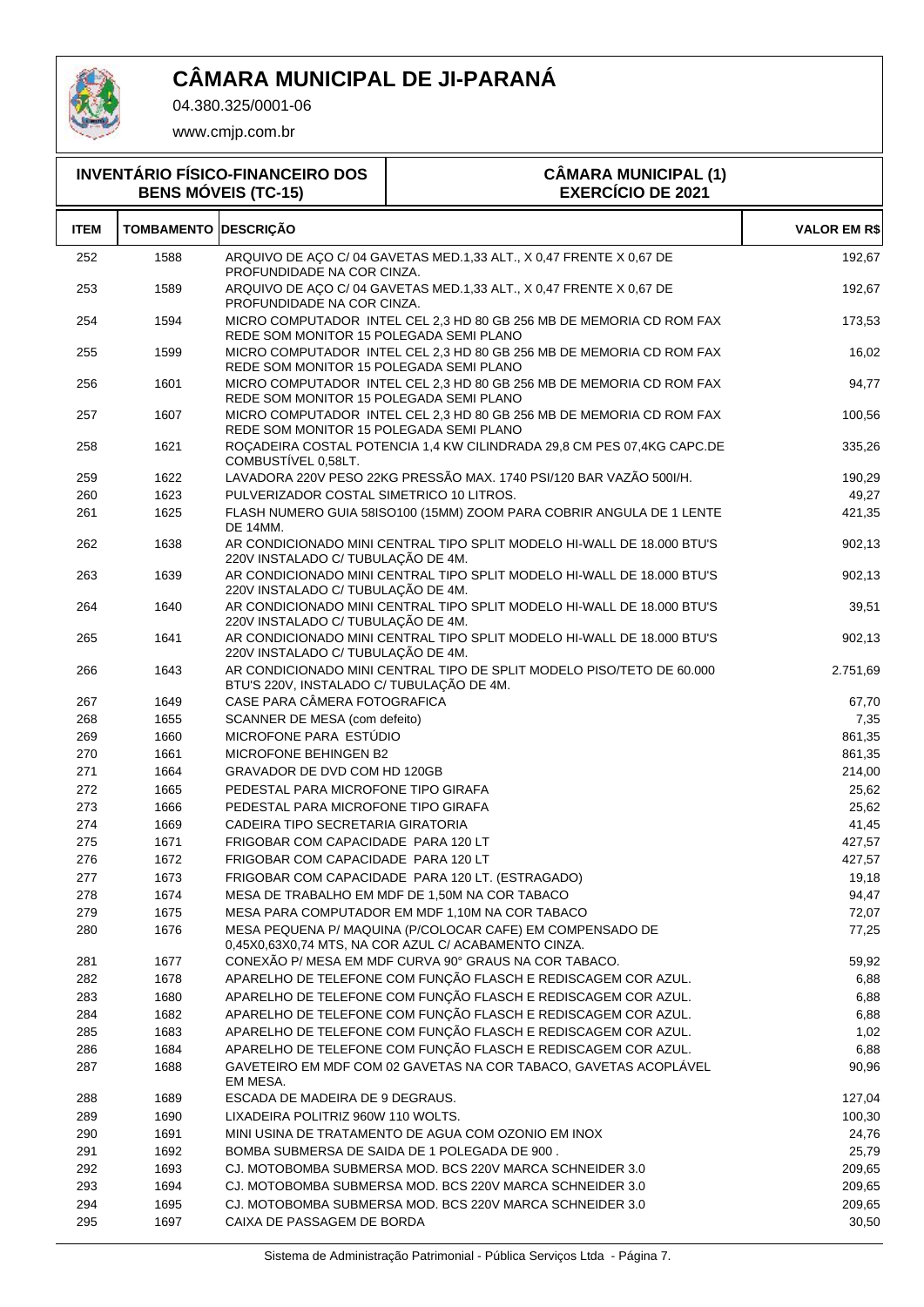

04.380.325/0001-06

www.cmjp.com.br

| <b>INVENTÁRIO FÍSICO-FINANCEIRO DOS</b><br><b>BENS MÓVEIS (TC-15)</b> |                             |                                            | <b>CÂMARA MUNICIPAL (1)</b><br><b>EXERCÍCIO DE 2021</b>                                                                                          |                      |
|-----------------------------------------------------------------------|-----------------------------|--------------------------------------------|--------------------------------------------------------------------------------------------------------------------------------------------------|----------------------|
| <b>ITEM</b>                                                           | <b>TOMBAMENTO DESCRIÇÃO</b> |                                            |                                                                                                                                                  | <b>VALOR EM R\$</b>  |
| 296                                                                   | 1698                        | CAIXA DE PASSAGEM DE BORDA                 |                                                                                                                                                  | 30,50                |
| 297                                                                   | 1699                        | CAIXA DE PASSAGEM DE BORDA                 |                                                                                                                                                  | 30,50                |
| 298                                                                   | 1700                        | CAIXA DE PASSAGEM DE BORDA                 |                                                                                                                                                  | 30,50                |
| 299                                                                   | 1701                        | CAIXA DE PASSAGEM DE BORDA                 |                                                                                                                                                  | 30,50                |
| 300                                                                   | 1702                        | CAIXA DE PASSAGEM DE BORDA                 |                                                                                                                                                  | 30,50                |
| 301                                                                   | 1703                        | CAIXA DE PASSAGEM DE BORDA                 |                                                                                                                                                  | 30,50                |
| 302                                                                   | 1704                        | CAIXA DE PASSAGEM DE BORDA                 |                                                                                                                                                  | 30,50                |
| 303                                                                   | 1705                        |                                            | BICO JATO SOLIDO LT AL. USINADO VASÃO 4.000 LTS/HORA.                                                                                            | 22,04                |
| 304                                                                   | 1706                        |                                            | BICO JATO SOLIDO LT AL. USINADO VASÃO 4.000 LTS/HORA.                                                                                            | 22,04                |
| 305                                                                   | 1707                        |                                            | BICO JATO SOLIDO LT AL. USINADO VASÃO 4.000 LTS/HORA.                                                                                            | 22,04                |
| 306                                                                   | 1708                        |                                            | BICO JATO SOLIDO LT AL. USINADO VASÃO 4.000 LTS/HORA.                                                                                            | 22,04                |
| 307                                                                   | 1709                        |                                            | BICO JATO SOLIDO LT AL. USINADO VASÃO 4.000 LTS/HORA.                                                                                            | 22,04                |
| 308                                                                   | 1710                        |                                            | BICO JATO SOLIDO LT AL. USINADO VASÃO 4.000 LTS/HORA.                                                                                            | 22,04                |
| 309                                                                   | 1711                        |                                            | BICO JATO SOLIDO LT AL. USINADO VASÃO 4.000 LTS/HORA.                                                                                            | 22,04                |
| 310                                                                   | 1712                        |                                            | BICO JATO SOLIDO LT AL. USINADO VASÃO 4.000 LTS/HORA.                                                                                            | 22,04                |
| 311                                                                   | 1713                        |                                            | BICO JATO SOLIDO LT AL. USINADO VASÃO 4.000 LTS/HORA.                                                                                            | 22,04                |
| 312                                                                   | 1714                        |                                            | BICO JATO SOLIDO LT AL. USINADO VASÃO 4.000 LTS/HORA.                                                                                            | 22,04                |
| 313                                                                   | 1715                        |                                            | BICO JATO SOLIDO LT AL. USINADO VASÃO 4.000 LTS/HORA.                                                                                            | 22,04                |
| 314                                                                   | 1716                        |                                            | BICO JATO SOLIDO LT AL. USINADO VASÃO 4.000 LTS/HORA.                                                                                            | 22,04                |
| 315                                                                   | 1717                        |                                            | BICO JATO SOLIDO LT AL. USINADO VASÃO 4.000 LTS/HORA.                                                                                            | 22,04                |
| 316                                                                   | 1718                        |                                            | BICO JATO SOLIDO LT AL. USINADO VASÃO 4.000 LTS/HORA.                                                                                            | 22,04                |
| 317                                                                   | 1719                        |                                            | BICO JATO SOLIDO LT AL. USINADO VASÃO 4.000 LTS/HORA.                                                                                            | 22,04                |
| 318                                                                   | 1720                        |                                            | BICO JATO SOLIDO LT AL. USINADO VASÃO 4.000 LTS/HORA.                                                                                            | 22,04                |
| 319                                                                   | 1721                        | CJ MOTOBOMBA NEBLINA C/ INJ. INT. 3.0      |                                                                                                                                                  | 142,33               |
| 320                                                                   | 1722                        | KIT DE CABOS E ELET. P/ QUADRO DE COMANDO. |                                                                                                                                                  | 1.348,54             |
| 321                                                                   | 1724                        | POLTRONA FIXA C BRAÇOS COR PRETA.          |                                                                                                                                                  | 65,94                |
| 322                                                                   | 1725                        | POLTRONA FIXA C BRAÇOS COR PRETA.          |                                                                                                                                                  | 65,94                |
| 323                                                                   | 1727                        | MESA MDF COM 2 GAVETAS FIXAS.              |                                                                                                                                                  | 92,47                |
| 324                                                                   | 1728                        | MODULO SOFAS COLORIDOS.                    |                                                                                                                                                  | 125,06               |
| 325                                                                   | 1729                        | MODULO SOFAS COLORIDOS.                    |                                                                                                                                                  | 125,06               |
| 326                                                                   | 1750                        |                                            | QUADRO DE COMANDO C/AUT.DIGITAL PROT.EQTOS.DR RELE TERM, MONT.EM<br>CAIXA MET.P/ PROT.E ACION DE MOTOBOMBAS SUBM.E HOLOFOTES SUB-AQUAT.          | 5.892,60             |
| 327                                                                   | 1751                        |                                            | CONJUNTO FILTRANTE CONTENDO BOMBA, FILTRO E CARGA DE AREIA                                                                                       | 224,63               |
| 328                                                                   | 1752                        |                                            | TRANSFORMADOR DE TENSÃO TRIFÁSICO POTENCIA NOMINAL DE 25KVA                                                                                      | 384,60               |
| 329                                                                   | 1768                        | NOBREAK 600 VA SMS BIVOLT AUTOMATICO       |                                                                                                                                                  | 42,64                |
| 330                                                                   | 1777                        |                                            | LASER PRETO VELOCIDADE DE IMPRESSÃO HP 1505                                                                                                      | 17,09                |
| 331                                                                   | 1779                        |                                            | SWITCH DE 24 PORTAS 10/100 = 2 PORTAS GIGA OU SFP                                                                                                | 291,57               |
| 332                                                                   | 1782                        | CONF.PROPOSTA.                             | SERVIDOR C PROCESSADOR QUAD.CORE CACHE DE 2X4MB 1.6Ghz 1066mhz<br>MEMORIA 4GB 667 mhz- 4x1GB DUAL RANK DEMAIS ESPECIFICAÇÃO                      | 55,63                |
| 333                                                                   | 1783                        |                                            | CORTINA PERSIANA P/JANELA DE 1.00x 0,60 NA COR AZUL ROYAL MACAL                                                                                  | 116,58               |
| 334                                                                   | 1785                        |                                            | CORTINA PERSIANA P/JANELA DE 1.00x 0,60 NA COR AZUL ROYAL MACAL                                                                                  | 116,58               |
| 335                                                                   | 1786                        |                                            | CORTINA PERSIANA P/JANELA DE 1.00x 0,60 NA COR AZUL ROYAL MACAL                                                                                  | 116,58               |
| 336                                                                   | 1789                        | MACAL C/BANDO.                             | CORTINA PERSIANA P/JANELA DE 3,00 x 1,70 NA COR AZUL ROYAL COLEÇAO                                                                               | 432,73               |
| 337                                                                   | 1795                        | EXTINTOR DE CO2 COM 6 KG.                  |                                                                                                                                                  | 49,73                |
| 338                                                                   | 1796                        | EXTINTOR DE CO2 COM 6 KG.                  |                                                                                                                                                  | 49,73                |
| 339                                                                   | 1797                        | EXTINTOR DE CO2 COM 6 KG.                  |                                                                                                                                                  | 49,73                |
| 340                                                                   | 1799                        | C/CONTROLE REMOTO SEM FIO.                 | AR CONDICIONADO MINI CENTRAL SPLIT MOD.HIGH WALL DE 18.000 BTU'S 220V                                                                            | 902,13               |
| 341                                                                   | 1800                        | C/CONTROLE REMOTO SEM FIO.                 | AR CONDICIONADO MINI CENTRAL SPLIT MOD.HIGH WALL DE 18.000 BTU'S 220V                                                                            | 902,13               |
| 342                                                                   | 1801                        | C/CONTROLE REMOTO SEM FIO.                 | AR CONDICIONADO MINI CENTRAL SPLIT MOD.HIGH WALL DE 18.000 BTU'S 220V                                                                            | 902,13               |
| 343<br>344                                                            | 1802<br>1803                | TRIFÁSICO C/CONTROLE REMOTO SEM FIO.       | AR CONDICIONADO MINI CENTRAL SPLIT MOD. PISO TETO DE 60.000 BTU'S 220V<br>AR CONDICIONADO MINI CENTRAL SPLIT MOD. PISO TETO DE 60.000 BTU'S 220V | 2.751,69<br>2.751,69 |
|                                                                       |                             | TRIFASICO C/CONTROLE REMOTO SEM FIO.       |                                                                                                                                                  |                      |

Sistema de Administração Patrimonial - Pública Serviços Ltda - Página 8.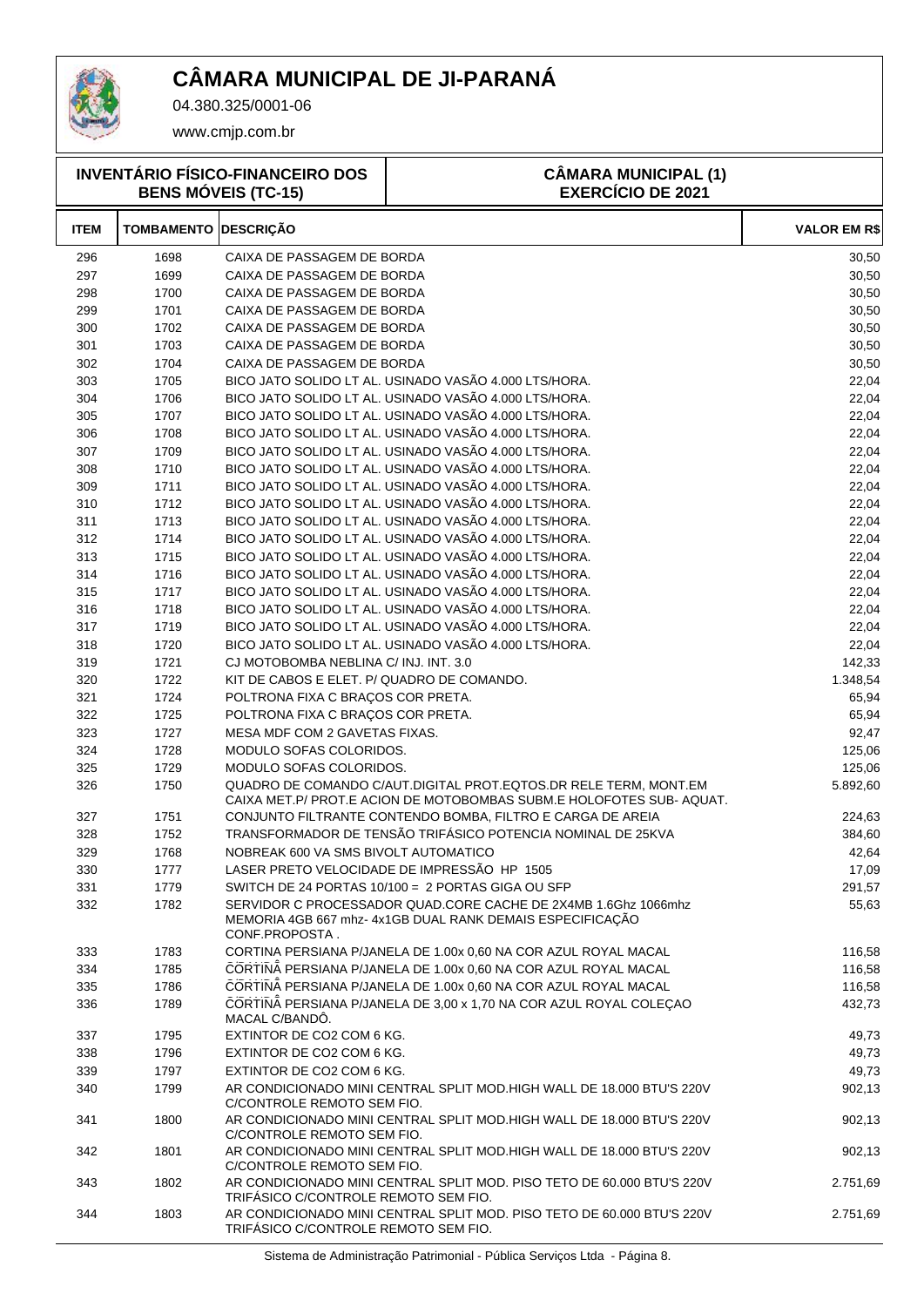

04.380.325/0001-06

| <b>INVENTÁRIO FÍSICO-FINANCEIRO DOS</b><br><b>BENS MÓVEIS (TC-15)</b> |                             |                                                       | <b>CÂMARA MUNICIPAL (1)</b><br><b>EXERCÍCIO DE 2021</b>                              |                     |
|-----------------------------------------------------------------------|-----------------------------|-------------------------------------------------------|--------------------------------------------------------------------------------------|---------------------|
| <b>ITEM</b>                                                           | <b>TOMBAMENTO DESCRIÇÃO</b> |                                                       |                                                                                      | <b>VALOR EM R\$</b> |
| 345                                                                   | 1804                        | TRIFÁSICO C/CONTROLE REMOTO SEM FIO.                  | AR CONDICIONADO MINI CENTRAL SPLIT MOD. PISO TETO DE 60.000 BTU'S 220V               | 2.751,69            |
| 346                                                                   | 1806                        | CESTO P/PAPEIS EM FORMICA BORDAS CROMADA.             |                                                                                      | 33,69               |
| 347                                                                   | 1807                        | CESTO P/PAPEIS EM FORMICA BORDAS CROMADA.             |                                                                                      | 20,23               |
| 348                                                                   | 1808                        | CESTO P/PAPEIS EM FORMICA BORDAS CROMADA.             |                                                                                      | 20,23               |
| 349                                                                   | 1809                        | CESTO P/PAPEIS EM FORMICA BORDAS CROMADA.             |                                                                                      | 20,23               |
| 350                                                                   | 1810                        | CESTO P/PAPEIS EM FORMICA BORDAS CROMADA.             |                                                                                      | 20,23               |
| 351                                                                   | 1811                        | CESTO P/PAPEIS EM FORMICA BORDAS CROMADA.             |                                                                                      | 20,23               |
| 352                                                                   | 1812                        | CESTO P/PAPEIS EM FORMICA BORDAS CROMADA.             |                                                                                      | 20,23               |
| 353                                                                   | 1813                        | CESTO P/PAPEIS EM FORMICA BORDAS CROMADA.             |                                                                                      | 20,23               |
| 354                                                                   | 1814                        | CESTO P/PAPEIS EM FORMICA BORDAS CROMADA.             |                                                                                      | 33,69               |
| 355                                                                   | 1815                        |                                                       | CADEIRA SECRETÁRIA FIXA C/ 04 PES EM POLIPROPILENO COR AZUL.                         | 143,28              |
| 356                                                                   | 1816                        |                                                       | CADEIRA SECRETÁRIA FIXA C/ 04 PES EM POLIPROPILENO COR AZUL.                         | 143,28              |
| 357                                                                   | 1817                        |                                                       | CADEIRA SECRETARIA GIRATORIA EM POLIPROPILENO INJETADO COR AZUL.                     | 69,02               |
| 358                                                                   | 1818                        | BEBEDOURO DE MESA 110/220 WOLTS.                      |                                                                                      | 154,41              |
| 359                                                                   | 1819                        |                                                       | APARELHO DE TELEFONE COM FUNÇÃO FLASH E REDISCAGEM.                                  | 1,02                |
| 360                                                                   | 1821                        |                                                       | APARELHO DE TELEFONE COM FUNÇÃO FLASH E REDISCAGEM.                                  | 17,03               |
| 361                                                                   | 1823                        |                                                       | APARELHO DE TELEFONE COM FUNÇÃO FLASH E REDISCAGEM.                                  | 1,02                |
| 362                                                                   | 1824                        |                                                       | APARELHO DE TELEFONE COM FUNÇÃO FLASH E REDISCAGEM.                                  | 6,88                |
| 363                                                                   | 1825                        |                                                       | APARELHO DE TELEFONE COM FUNÇÃO FLASH E REDISCAGEM.                                  | 17,03               |
| 364                                                                   | 1826                        |                                                       | APARELHO DE TELEFONE COM FUNÇÃO FLASH E REDISCAGEM.                                  | 6,88                |
| 365                                                                   | 1827                        |                                                       | APARELHO DE TELEFONE COM FUNÇÃO FLASH E REDISCAGEM.                                  | 1,02                |
| 366                                                                   | 1828                        |                                                       | APARELHO DE TELEFONE COM FUNÇÃO FLASH E REDISCAGEM.                                  | 1,02                |
| 367                                                                   | 1829                        | GAV.PEQUENAS SIMPLES C/ FECHADURA.                    | ARMARIO EM AÇO C/ 03 GAV.GRANDES P/ PASTAS SUPENSAS E 02                             | 552,37              |
| 368                                                                   | 1830                        | GAV.PEQUENAS SIMPLES C/ FECHADURA.                    | ARMARIO EM AÇO C/ 03 GAV.GRANDES P/ PASTAS SUPENSAS E 02                             | 630,29              |
| 369                                                                   | 1831                        | FRIGOBAR DE 120 LTS 110 VOLTS.                        |                                                                                      | 427,57              |
| 370                                                                   | 1832                        | FRIGOBAR DE 120 LTS 110 VOLTS.                        |                                                                                      | 427,57              |
| 371                                                                   | 1833                        | FRIGOBAR DE 120 LTS 110 VOLTS.                        |                                                                                      | 427,57              |
| 372                                                                   | 1834                        | FRIGOBAR DE 120 LTS 110 VOLTS.                        |                                                                                      | 427,57              |
| 373                                                                   | 1835                        | FRIGOBAR DE 120 LTS 110 VOLTS.                        |                                                                                      | 427,57              |
| 374                                                                   | 1836                        | ESPECIF.                                              | TELEVISOR DE 32 POLEGADAS CONTROLE DA PROGRAMAÇÃO AO VIVO, DEMAIS                    | 487,67              |
| 375                                                                   | 1837                        | COMUNICAÇÃO USB, DEMAIS ESPECIF.                      | IMPRESSORA, FAX-FUNÇÕES IMPRESSÃO, CÓPIA, DIGITALIZAÇÃO, FAX                         | 51,40               |
| 376                                                                   | 1839                        | 220V, C/CONTROLE S/ FIO INSTALADO.                    | AR CONDICIONADO MINI CENTRAL TIPO SPLIT MOD.HIGH WALL DE 12.000 BTU'S                | 724,84              |
| 377                                                                   | 1840                        | 220V, C/CONTROLE S/ FIO INSTALADO.                    | AR CONDICIONADO MINI CENTRAL TIPO SPLIT MOD.HIGH WALL DE 12.000 BTU'S                | 724,84              |
| 378                                                                   | 1846                        | 220V, C/CONTROLE S/ FIO INSTALADO.                    | AR CONDICIONADO MINI CENTRAL TIPO SPLIT MOD.HIGH WALL DE 12.000 BTU'S                | 724,84              |
| 379                                                                   | 1852                        | Multi Grav.e leitor de CD/DVD, demais especificações. | NoteBook c/Processador M560 de 2.13 GHz, Memor. Ram de 2GB DDR2 120GB, DVD Super     | 28,92               |
| 380                                                                   | 1853                        | Multi Grav.e leitor de CD/DVD, demais especificações. | NoteBook c/Processador M560 de 2.13 GHz, Memor. Ram de 2GB DDR2 120GB, DVD Super     | 181,58              |
| 381                                                                   | 1868                        | Cor Azul.                                             | Poltrona Diretor Giratória Base e Braço Cromada Reclinável Espuma Injetada em Convin | 247,60              |
| 382                                                                   | 1869                        | Cor Azul.                                             | Poltrona Diretor Giratória Base e Braço Cromada Reclinável Espuma Injetada em Convin | 247,60              |
| 383                                                                   | 1870                        | Cor Azul. (QUEBRADA AGUARDANDO CONSERTO).             | Poltrona Diretor Giratória Base e Braço Cromada Reclinável Espuma Injetada em Convin | 8,53                |
| 384                                                                   | 1871                        | Cor Azul.                                             | Poltrona Diretor Giratória Base e Braço Cromada Reclinável Espuma Injetada em Convin | 247,60              |
| 385                                                                   | 1872                        | Cor Azul. (está para arrumar)                         | Poltrona Diretor Giratória Base e Braço Cromada Reclinável Espuma Injetada em Convin | 258,32              |
| 386                                                                   | 1873                        | Cor Azul.                                             | Poltrona Diretor Giratória Base e Braço Cromada Reclinável Espuma Injetada em Convin | 247,60              |
| 387                                                                   | 1874                        | Cor Azul.                                             | Poltrona Diretor Giratória Base e Braço Cromada Reclinável Espuma Injetada em Convin | 8,53                |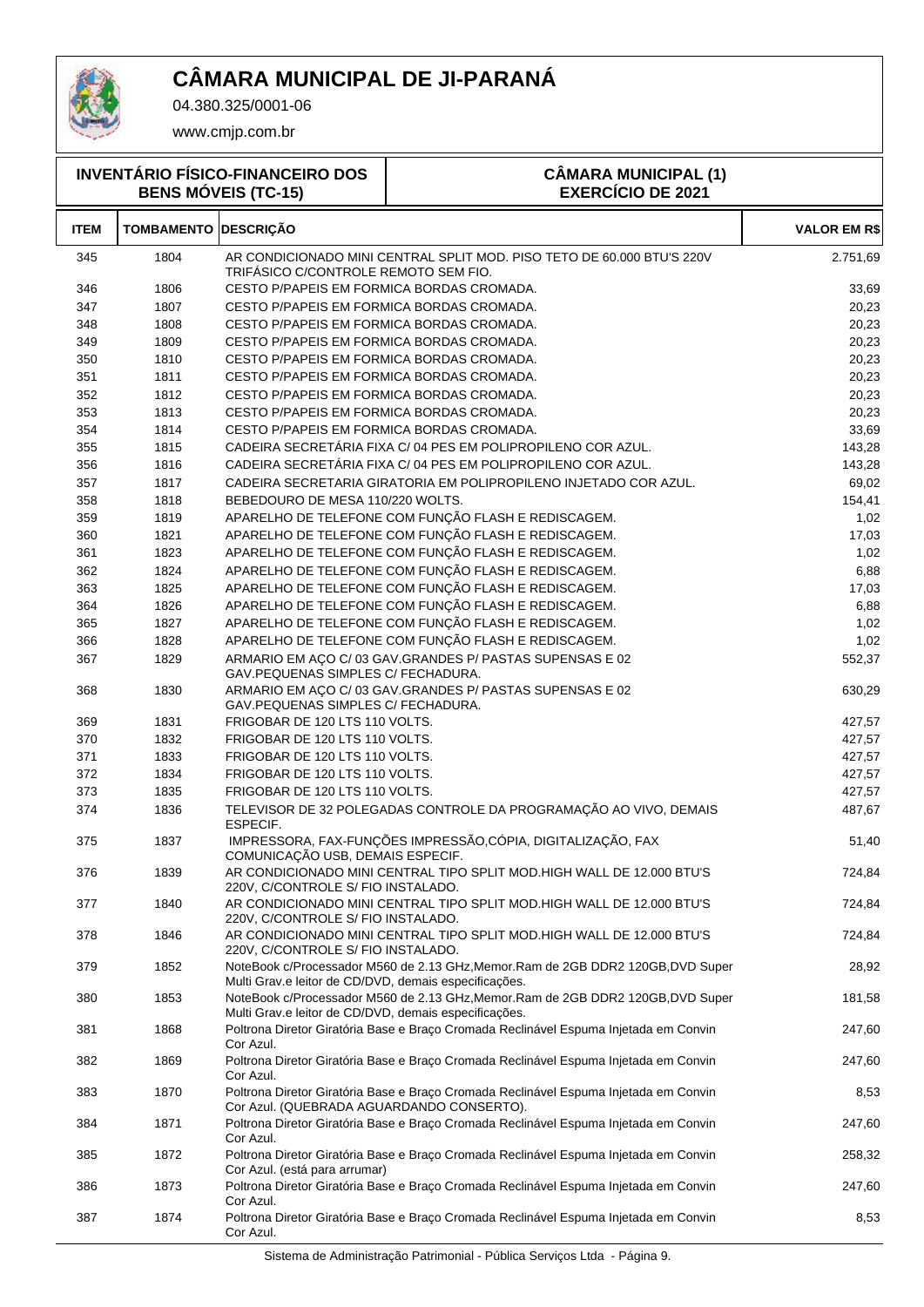

04.380.325/0001-06

www.cmjp.com.br

**INVENTÁRIO FÍSICO-FINANCEIRO DOS BENS MÓVEIS (TC-15)**

#### **CÂMARA MUNICIPAL (1) EXERCÍCIO DE 2021**

| <b>ITEM</b> | <b>TOMBAMENTO DESCRIÇÃO</b> |                                                                                                                                                              | <b>VALOR EM R\$</b> |
|-------------|-----------------------------|--------------------------------------------------------------------------------------------------------------------------------------------------------------|---------------------|
| 388         | 1875                        | Poltrona Diretor Giratória Base e Braço Cromada Reclinável Espuma Injetada em Convin<br>Cor Azul.                                                            | 247,60              |
| 389         | 1876                        | Poltrona Diretor Giratória Base e Braco Cromada Reclinável Espuma Injetada em Convin<br>Cor Azul.                                                            | 148,71              |
| 390         | 1877                        | Poltrona Diretor Giratória Base e Braço Cromada Reclinável Espuma Injetada em Convin<br>Cor Azul.                                                            | 247,60              |
| 391         | 1879                        | Poltrona Presidente Giratoria Base e Braço Cromada Reclinável Espuma Injetada em<br>Corvin Cor Azul.                                                         | 247,60              |
| 392         | 1880                        | Módulo de Espera Tipo Sofa em Corvin na cor Azul.                                                                                                            | 125,06              |
| 393         | 1881                        | Módulo de Espera Tipo Sofa em Corvin na cor Azul.                                                                                                            | 125,06              |
| 394         | 1882                        | Módulo de Espera Tipo Sofa em Corvin na cor Azul.                                                                                                            | 208,23              |
| 395         | 1883                        | Módulo de Espera Tipo Sofa em Corvin na cor Azul.                                                                                                            | 125,06              |
| 396         | 1884                        | Módulo de Espera Tipo Sofa em Corvin na cor Azul.                                                                                                            | 125,06              |
| 397         | 1885                        | Módulo de Espera Tipo Sofa em Corvin na cor Azul.                                                                                                            | 125,06              |
| 398         | 1886                        | Módulo de Espera Tipo Sofa em Corvin na cor Azul.                                                                                                            | 208,23              |
| 399         | 1887                        | Módulo de Espera Tipo Sofa em Corvin na cor Azul.                                                                                                            | 208,23              |
| 400         | 1888                        | Módulo de Espera Tipo Sofa em Corvin na cor Azul.                                                                                                            | 208,23              |
| 401         | 1889                        | BEBEDOURO INDUSTRIAL EM ACO INOX 1103220w                                                                                                                    | 36,80               |
| 402         | 1893                        | <b>IMPRESSORA HP MONOCROMATICA LASERJET P1005</b>                                                                                                            | 185,12              |
| 403         | 1894                        | IMPRESSORA HP MONOCROMATICA LASERJET P1005                                                                                                                   | 107,27              |
| 404         | 1896                        | IMPRESSORA STYLUS PHOTO R290 JATO DE TINTA PARA IMPRIMIR DIRETO NO<br>CD/DVD.                                                                                | 3,58                |
| 405         | 1897                        | IMPRESSORA MULTIFUNCIONAL (SCANNER, IMPRESSORA COPIADORA) PORTA<br>USB 2.0 DE ALTA.                                                                          | 8,85                |
| 406         | 1898                        | IMPRESSORA MULTIFUNCIONAL (SCANNER, IMPRESSORA COPIADORA) PORTA<br>USB 2.0 DE ALTA.                                                                          | 55,58               |
| 407         | 1899                        | IMPRESSORA MULTIFUNCIONAL (SCANNER, IMPRESSORA COPIADORA) PORTA<br>USB 2.0 DE ALTA.                                                                          | 55,58               |
| 408         | 1900                        | IMPRESSORA MULTIFUNCIONAL (SCANNER, IMPRESSORA COPIADORA) PORTA<br>USB 2.0 DE ALTA.                                                                          | 55,58               |
| 409         | 1904                        | LIVRO: "PREGÃO PRESENCIAL E ELETRONICO - MANUAL DE IMPLANTAÇÃO<br>OPERACIONALIZAÇÃO E CONTROLE".                                                             | 59,07               |
| 410         | 1905                        | LIVRO: "LICITAÇÕES E O NOVO ESTATUTO DA PEQUENA E MICRO EMPRESA -<br>REFLEXOS PRÁTIACOS DA LC 123/06".                                                       | 15,88               |
| 411         | 1906                        | LIVRO: "DISPENSA E INEXIGIBILIDADE DE LICITAÇÃO PÚBLICA".                                                                                                    | 39,75               |
| 412         | 1907                        | LIVRO: "OVIDIO DE OLIVEIRA - HISTÓRIA & ATRIBUIÇÕES DOS PODERES<br>EXECUTIVO, LEGISLATIVO, JUDICIÁRIO E DE ORGÃOS ESSENCIAIS DA JUSTIÇA DO<br>ESTADO DE RO". | 46,83               |
| 413         | 1908                        | LIVRO: "OVIDIO DE OLIVEIRA - HISTÓRIA & ATRIBUIÇÕES DOS PODERES<br>EXECUTIVO, LEGISLATIVO, JUDICIÁRIO E DE ORGÃOS ESSENCIAIS DA JUSTIÇA DO<br>ESTADO DE RO". | 46,83               |
| 414         | 1909                        | LIVRO: "OVIDIO DE OLIVEIRA - HISTÓRIA & ATRIBUIÇÕES DOS PODERES<br>EXECUTIVO, LEGISLATIVO, JUDICIÁRIO E DE ORGÃOS ESSENCIAIS DA JUSTIÇA DO<br>ESTADO DE RO". | 46,83               |
| 415         | 1910                        | LIVRO: "OVIDIO DE OLIVEIRA - HISTÓRIA & ATRIBUIÇÕES DOS PODERES<br>EXECUTIVO, LEGISLATIVO, JUDICIÁRIO E DE ORGÃOS ESSENCIAIS DA JUSTIÇA DO<br>ESTADO DE RO". | 46,83               |
| 416         | 1911                        | LIVRO: "OVIDIO DE OLIVEIRA - HISTÓRIA & ATRIBUIÇÕES DOS PODERES<br>EXECUTIVO, LEGISLATIVO, JUDICIÁRIO E DE ORGÃOS ESSENCIAIS DA JUSTIÇA DO<br>ESTADO DE RO". | 46,83               |
| 417         | 1912                        | LIVRO: "OVIDIO DE OLIVEIRA - HISTÓRIA & ATRIBUIÇÕES DOS PODERES<br>EXECUTIVO, LEGISLATIVO, JUDICIÁRIO E DE ORGÃOS ESSENCIAIS DA JUSTIÇA DO<br>ESTADO DE RO". | 46,83               |
| 418         | 1913                        | LIVRO: "OVIDIO DE OLIVEIRA - HISTÓRIA & ATRIBUIÇÕES DOS PODERES<br>EXECUTIVO, LEGISLATIVO, JUDICIÁRIO E DE ORGÃOS ESSENCIAIS DA JUSTIÇA DO<br>ESTADO DE RO". | 46,83               |
| 419         | 1914                        | LIVRO: "OVIDIO DE OLIVEIRA - HISTÓRIA & ATRIBUIÇÕES DOS PODERES<br>EXECUTIVO, LEGISLATIVO, JUDICIÁRIO E DE ORGÃOS ESSENCIAIS DA JUSTIÇA DO<br>ESTADO DE RO". | 46,83               |
| 420         | 1915                        | LIVRO: "OVIDIO DE OLIVEIRA - HISTÓRIA & ATRIBUIÇÕES DOS PODERES<br>EXECUTIVO, LEGISLATIVO, JUDICIÁRIO E DE ORGÃOS ESSENCIAIS DA JUSTIÇA DO<br>ESTADO DE RO". | 46,83               |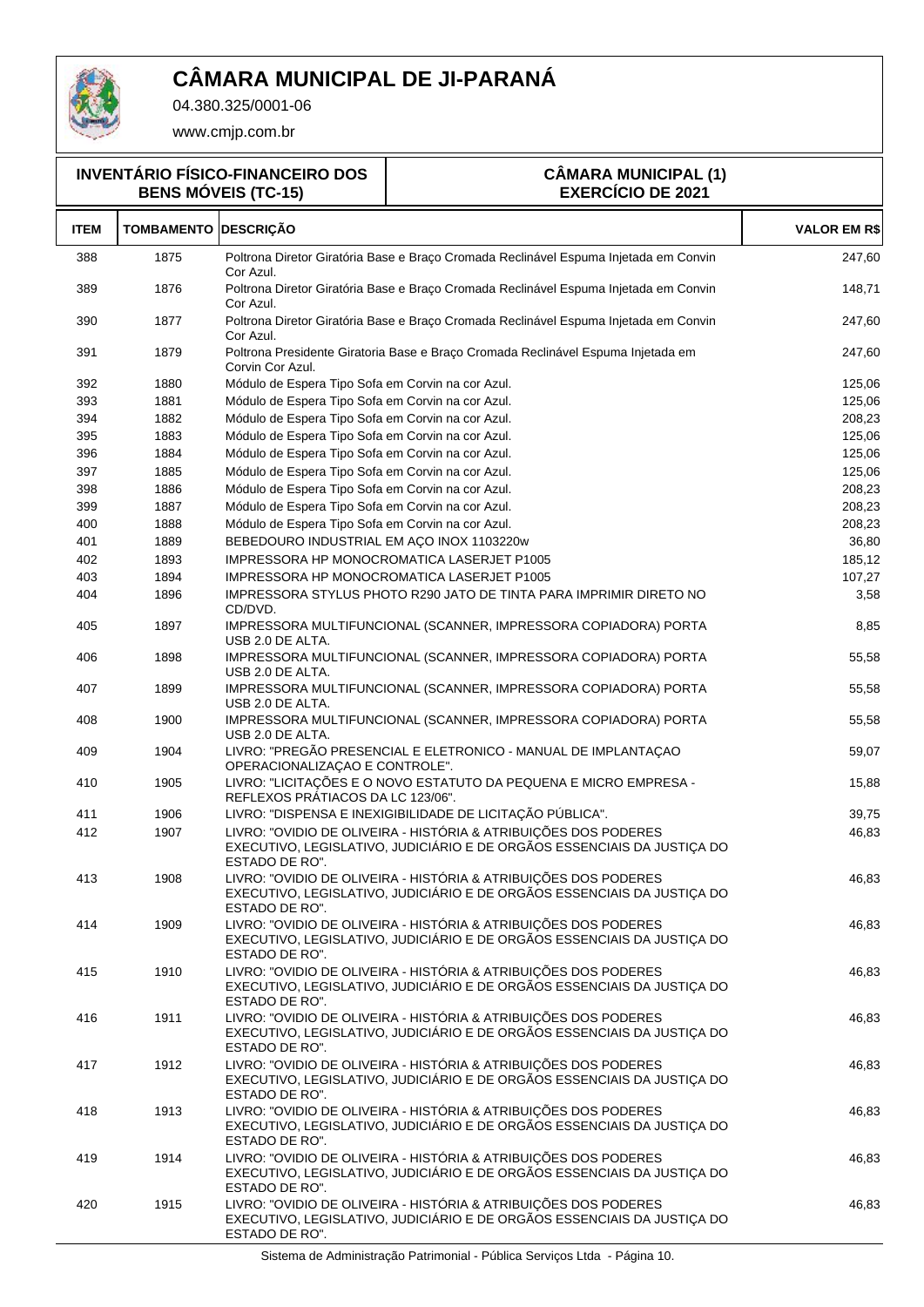

04.380.325/0001-06

| <b>INVENTÁRIO FÍSICO-FINANCEIRO DOS</b><br><b>BENS MÓVEIS (TC-15)</b> |                   |                                                                | <b>CÂMARA MUNICIPAL (1)</b><br><b>EXERCÍCIO DE 2021</b>                                                                                                                                  |                     |
|-----------------------------------------------------------------------|-------------------|----------------------------------------------------------------|------------------------------------------------------------------------------------------------------------------------------------------------------------------------------------------|---------------------|
| <b>ITEM</b>                                                           | <b>TOMBAMENTO</b> | <b>DESCRIÇÃO</b>                                               |                                                                                                                                                                                          | <b>VALOR EM R\$</b> |
| 421                                                                   | 1916              | ESTADO DE RO".                                                 | LIVRO: "OVIDIO DE OLIVEIRA - HISTÓRIA & ATRIBUIÇÕES DOS PODERES<br>EXECUTIVO, LEGISLATIVO, JUDICIÁRIO E DE ORGÃOS ESSENCIAIS DA JUSTIÇA DO                                               | 46,83               |
| 422                                                                   | 1917              | ESTADO DE RO".                                                 | LIVRO: "OVIDIO DE OLIVEIRA - HISTÓRIA & ATRIBUIÇÕES DOS PODERES<br>EXECUTIVO, LEGISLATIVO, JUDICIÁRIO E DE ORGÃOS ESSENCIAIS DA JUSTIÇA DO                                               | 46,83               |
| 423                                                                   | 1918              | ESTADO DE RO".                                                 | LIVRO: "OVIDIO DE OLIVEIRA - HISTÓRIA & ATRIBUIÇÕES DOS PODERES<br>EXECUTIVO, LEGISLATIVO, JUDICIÁRIO E DE ORGÃOS ESSENCIAIS DA JUSTIÇA DO                                               | 46,83               |
| 424                                                                   | 1919              | ESTADO DE RO".                                                 | LIVRO: "OVIDIO DE OLIVEIRA - HISTÓRIA & ATRIBUIÇÕES DOS PODERES<br>EXECUTIVO, LEGISLATIVO, JUDICIÁRIO E DE ORGÃOS ESSENCIAIS DA JUSTIÇA DO                                               | 46,83               |
| 425                                                                   | 1920              | ESTADO DE RO".                                                 | LIVRO: "OVIDIO DE OLIVEIRA - HISTÓRIA & ATRIBUIÇÕES DOS PODERES<br>EXECUTIVO, LEGISLATIVO, JUDICIÁRIO E DE ORGÃOS ESSENCIAIS DA JUSTIÇA DO                                               | 46,83               |
| 426                                                                   | 1921              | ESTADO DE RO".                                                 | LIVRO: "OVIDIO DE OLIVEIRA - HISTÓRIA & ATRIBUIÇÕES DOS PODERES<br>EXECUTIVO, LEGISLATIVO, JUDICIÁRIO E DE ORGÃOS ESSENCIAIS DA JUSTIÇA DO                                               | 46,83               |
| 427                                                                   | 1922              | ESTADO DE RO".                                                 | LIVRO: "OVIDIO DE OLIVEIRA - HISTÓRIA & ATRIBUIÇÕES DOS PODERES<br>EXECUTIVO, LEGISLATIVO, JUDICIÁRIO E DE ORGÃOS ESSENCIAIS DA JUSTIÇA DO                                               | 46,83               |
| 428                                                                   | 1923              | ESTADO DE RO".                                                 | LIVRO: "OVIDIO DE OLIVEIRA - HISTÓRIA & ATRIBUIÇÕES DOS PODERES<br>EXECUTIVO, LEGISLATIVO, JUDICIÁRIO E DE ORGÃOS ESSENCIAIS DA JUSTIÇA DO                                               | 46,83               |
| 429                                                                   | 1924              | ESTADO DE RO".                                                 | LIVRO:" OVIDIO DE OLIVEIRA - HISTÓRIA & ATRIBUIÇÕES DOS PODERES<br>EXECUTIVO, LEGISLATIVO, JUDICIÁRIO E DE ORGÃOS ESSENCIAIS DA JUSTIÇA DO                                               | 46,83               |
| 430                                                                   | 1925              | ESTADO DE RO".                                                 | LIVRO: "OVIDIO DE OLIVEIRA - HISTÓRIA & ATRIBUIÇÕES DOS PODERES<br>EXECUTIVO, LEGISLATIVO, JUDICIÁRIO E DE ORGÃOS ESSENCIAIS DA JUSTIÇA DO                                               | 46,83               |
| 431                                                                   | 1926              | ESTADO DE RO".                                                 | LIVRO: "OVIDIO DE OLIVEIRA - HISTÓRIA & ATRIBUIÇÕES DOS PODERES<br>EXECUTIVO, LEGISLATIVO, JUDICIÁRIO E DE ORGÃOS ESSENCIAIS DA JUSTIÇA DO                                               | 46,83               |
| 432                                                                   | 1927              |                                                                | LIVRO: "ARISTEU DE OLIVEIRA - CÁLCULOS TRABALISTAS - 20 ED 2009 - ED ATLAS".                                                                                                             | 37,64               |
| 433                                                                   | 1928              | LIVRO: "CURSO DE DIREITO ADMINISTRATIVO".                      |                                                                                                                                                                                          | 77,53               |
| 434                                                                   | 1929              | LIVRO: "CURSO DE DIREITO ADMINISTRATIVO".                      |                                                                                                                                                                                          | 28,10               |
| 435                                                                   | 1930              | LIVRO: "CURSO DE DIREITO ADMINISTRATIVO"                       |                                                                                                                                                                                          | 77,53               |
| 436                                                                   | 1931              | LIVRO: "A LEI 4320 COMENTADA"                                  |                                                                                                                                                                                          | 34,58               |
| 437                                                                   | 1932              | LIVRO: "A LEI 4320 COMENTADA"                                  |                                                                                                                                                                                          | 34,58               |
| 438<br>439                                                            | 1933<br>1934      | LIVRO: "A LEI 4320 COMENTADA"<br>LIVRO: "A LEI 4320 COMENTADA" |                                                                                                                                                                                          | 34,58               |
| 440                                                                   | 1935              | LIVRO: "A LEI 4320 COMENTADA"                                  |                                                                                                                                                                                          | 34,58<br>34,58      |
| 441                                                                   | 1936              |                                                                | LIVRO: "COMENTARIO A LEI DE LICITAÇOES E CONTRATOS ADMINISTRATIVOS"                                                                                                                      | 122,56              |
| 442                                                                   | 1937              |                                                                | LIVRO: "COMENTARIOS A LEI DE LICITAÇÕES E CONTRATOS ADMINISTRATIVOS"                                                                                                                     | 122,56              |
| 443                                                                   | 1938              |                                                                | LIVRO: "REGIME JURÍDICO DOS SERVIDORES PÚBLICOS"                                                                                                                                         | 41,35               |
| 444                                                                   | 1939              |                                                                | LIVRO: "REGIME JURIDICO DOS SERVIDORES PUBLICOS"                                                                                                                                         | 41,35               |
| 445                                                                   | 1940              |                                                                | LIVRO: "TOMADA DE CONTAS ESPECIAL: PROCESSO E PROCEDIMENTOS NOS<br>TRIBUNAIS DE CONTAS E NA ADMINISTRAÇÃO PUBLICA".                                                                      | 77,27               |
| 446<br>447                                                            | 1941<br>1942      |                                                                | LIVRO: "TOMADA DE CONTAS ESPECIAL: PROCESSO E PROCEDIMENTOS NOS<br>TRIBUNAIS DE CONTAS E NA ADMINISTRAÇÃO PUBLICA".<br>LIVRO: "OS CONTROLES INTERNOS E EXTERNOS NA ADMINISTRAÇÃO PUBLICA | 77,27<br>35,59      |
| 448                                                                   | 1943              |                                                                | LIVRO: "MANUAL PRÁTICO DE CONTROLE INTERNO DA ADIMINISTRAÇÃO PUBLICA"                                                                                                                    | 35,59               |
| 449                                                                   | 1944              | LIVRO: "CONSTITUIÇÃO FEDERAL COMENTADA"                        |                                                                                                                                                                                          | 112,72              |
| 450                                                                   | 1945              | LIVRO: "CONSTITUIÇÃO FEDERAL COMENTADA"                        |                                                                                                                                                                                          | 112,72              |
| 451                                                                   | 1946              | LIVRO: "CONSTITUIÇÃO FEDERAL COMENTADA".                       |                                                                                                                                                                                          | 112,72              |
| 452                                                                   | 1947              | LIVRO: "CONSTITUIÇÃO FEDERAL COMENTADA"                        |                                                                                                                                                                                          | 112,72              |
| 453                                                                   | 1948              | LIVRO: "LEI 8666/93 COMENTADA"                                 |                                                                                                                                                                                          | 110,22              |
| 454                                                                   | 1949              | LIVRO: "LEI 8666/93 COMENTADA".                                |                                                                                                                                                                                          | 110,22              |
| 455                                                                   | 1950              | LIVRO: "LEI 8666/93 COMENTADA"                                 |                                                                                                                                                                                          | 110,22              |
| 456                                                                   | 1951              |                                                                | LIVRO: "LEI DE RESPONSABILIDADE FISCAL COMENTADA ARTIGO POR ARTIAGO".                                                                                                                    | 39,62               |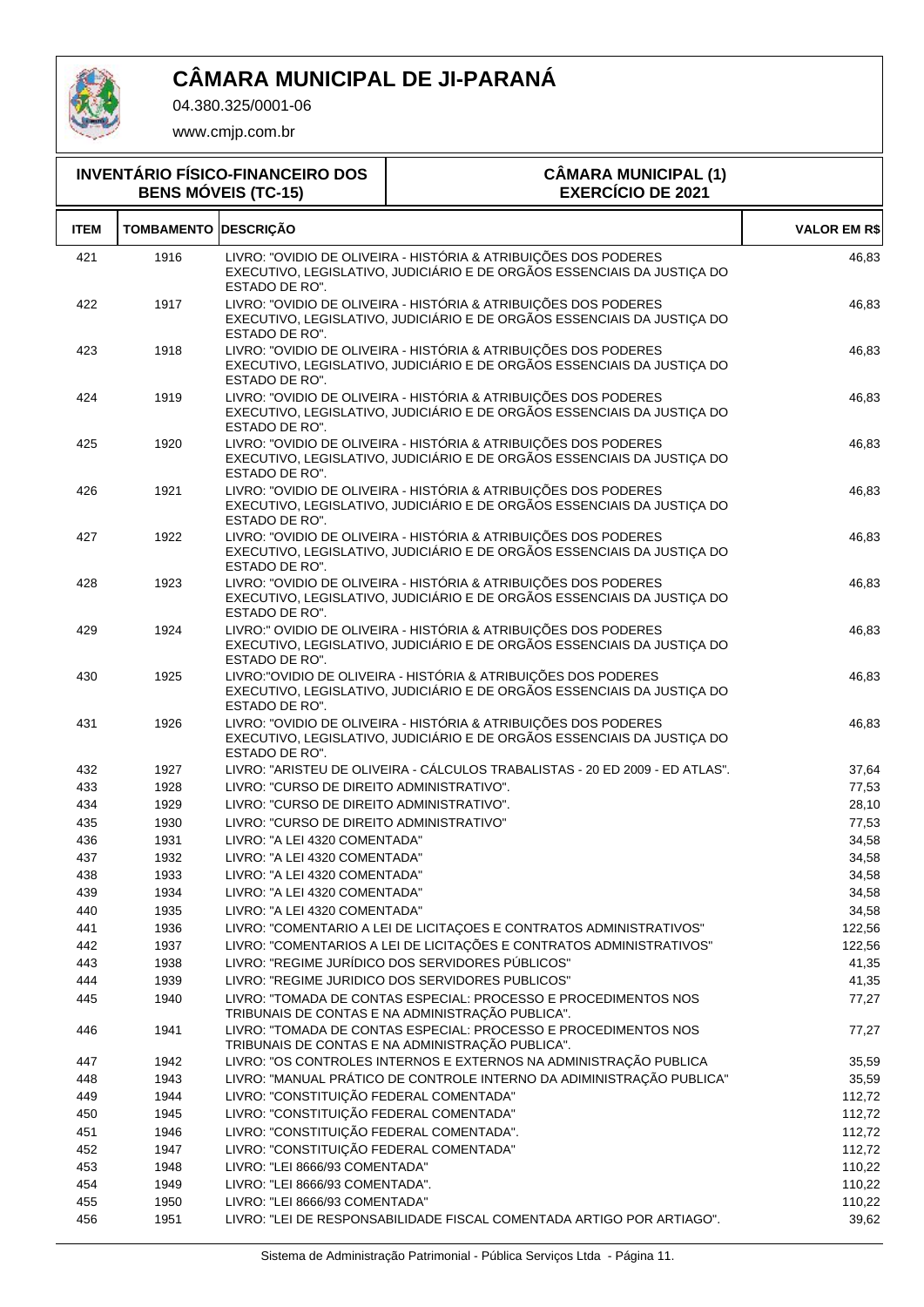

04.380.325/0001-06

| <b>INVENTÁRIO FÍSICO-FINANCEIRO DOS</b><br><b>BENS MÓVEIS (TC-15)</b> |                             |                                                                                        | <b>CÂMARA MUNICIPAL (1)</b><br><b>EXERCÍCIO DE 2021</b>                                                                                                                                                     |                     |
|-----------------------------------------------------------------------|-----------------------------|----------------------------------------------------------------------------------------|-------------------------------------------------------------------------------------------------------------------------------------------------------------------------------------------------------------|---------------------|
| <b>ITEM</b>                                                           | <b>TOMBAMENTO DESCRIÇÃO</b> |                                                                                        |                                                                                                                                                                                                             | <b>VALOR EM R\$</b> |
| 457                                                                   | 1952                        |                                                                                        | LIVRO: "LEI DE RESPONSABILIDADE FISCAL COMENTADA ARTIGO POR ARTIAGO"                                                                                                                                        | 39,62               |
| 458                                                                   | 1953                        |                                                                                        | LIVRO: "LEI DE RESPONSABILIDADE FISCAL COMENTADA ARTIGO POR ARTIAGO"                                                                                                                                        | 39,62               |
| 459                                                                   | 1954                        | E ORGANIZADA)".                                                                        | LIVRO: "VADE MECUM DE LICITAÇÕES E CONTRATOS (LEGISLAÇÃO SELECIONADA                                                                                                                                        | 168,59              |
| 460                                                                   | 1955                        |                                                                                        | LIVRO: "CONTRATAÇÃO DIRETA SEM LICITAÇÃO 7 EDIÇÃO".                                                                                                                                                         | 39,75               |
| 461                                                                   | 1957                        | IMPRESSORA MULTIFUNCIONAL A LASER, SENDO<br>IMPRESSÃO POR RED E DEMAIS ESPECIFICAÇÕES. | IMPRESSORA.COPIADORA.DIGITALIZADORA E FAX. PORTAS TRASEIRAS 2.0 USB.<br>PORTA DIANTEIRA HOST USB, SEVIDOR DE IMPRESSÃO INTERNO 10/100 BASE T,                                                               | 8,85                |
| 462                                                                   | 1958                        | IMPRESSORA MULTIFUNCIONAL A LASER, SENDO<br>IMPRESSÃO POR RED E DEMAIS ESPECIFICAÇÕES. | IMPRESSORA, COPIADORA, DIGITALIZADORA E FAX, PORTAS TRASEIRAS 2.0 USB,<br>PORTA DIANTEIRA HOST USB, SEVIDOR DE IMPRESSÃO INTERNO 10/100 BASE T,                                                             | 8,85                |
| 463                                                                   | 1960                        |                                                                                        | CPU CORE 2 DUO, PROCESSADOR 2.4 GHZ, MEMOR. DE 2GB. HD DE 320 GB<br>SANSUNG GRAVADOR E LEITOR DE CD E DVD LG, REDE ON BOARD GB, TECLADO<br>MAXPRINT PS2 ABNT, MOUSE OPTICO PS2 E SIST. OPERACIONAL WINDOWS. | 173,53              |
| 464                                                                   | 1966                        |                                                                                        | CPU CORE 2 DUO, PROCESSADOR 2.4 GHZ, MEMOR. DE 2GB. HD DE 320 GB<br>SANSUNG GRAVADOR E LEITOR DE CD E DVD LG, REDE ON BOARD GB, TECLADO<br>MAXPRINT PS2 ABNT, MOUSE OPTICO PS2 E SIST. OPERACIONAL WINDOWS. | 100,55              |
| 465                                                                   | 1967                        |                                                                                        | CPU CORE 2 DUO, PROCESSADOR 2.4 GHZ, MEMOR. DE 2GB. HD DE 320 GB<br>SANSUNG GRAVADOR E LEITOR DE CD E DVD LG, REDE ON BOARD GB, TECLADO<br>MAXPRINT PS2 ABNT, MOUSE OPTICO PS2 E SIST.OPERACIONAL WINDOWS.  | 100,55              |
| 466                                                                   | 1969                        | MONITOR LCD 17" WIDESCREEN SANSUNG.                                                    |                                                                                                                                                                                                             | 59,00               |
| 467                                                                   | 1970                        | <b>MONITOR LCD 17" WIDESCREEN SANSUNG.</b>                                             |                                                                                                                                                                                                             | 59,00               |
| 468                                                                   | 1971                        | MONITOR LCD 17" WIDESCREEN SANSUNG.                                                    |                                                                                                                                                                                                             | 34,19               |
| 469                                                                   | 1972                        | <b>MONITOR LCD 17" WIDESCREEN SANSUNG.</b>                                             |                                                                                                                                                                                                             | 34,19               |
| 470                                                                   | 1973                        | <b>MONITOR LCD 17" WIDESCREEN SANSUNG.</b>                                             |                                                                                                                                                                                                             | 59,00               |
| 471                                                                   | 1974                        | MONITOR LCD 17" WIDESCREEN SANSUNG.                                                    |                                                                                                                                                                                                             | 59,00               |
| 472                                                                   | 1975                        | MONITOR LCD 17" WIDESCREEN SANSUNG.                                                    |                                                                                                                                                                                                             | 34,19               |
| 473                                                                   | 1976                        | MONITOR LCD 17" WIDESCREEN SANSUNG.                                                    |                                                                                                                                                                                                             | 34,19               |
| 474                                                                   | 1977                        | <b>MONITOR LCD 17" WIDESCREEN SANSUNG.</b>                                             |                                                                                                                                                                                                             | 34,19               |
| 475                                                                   | 1978                        | MONITOR LCD 17" WIDESCREEN SANSUNG.                                                    |                                                                                                                                                                                                             | 59,00               |
| 476                                                                   | 1979                        | <b>MONITOR LCD 17" WIDESCREEN SANSUNG.</b>                                             |                                                                                                                                                                                                             | 34,19               |
| 477                                                                   | 1980                        | MONITOR LCD 17" WIDESCREEN SANSUNG.                                                    |                                                                                                                                                                                                             | 59,00               |
| 478                                                                   | 1981                        | MONITOR LCD 17" WIDESCREEN SANSUNG.                                                    |                                                                                                                                                                                                             | 34,19               |
| 479                                                                   | 1982                        | MONITOR LCD 17" WIDESCREEN SANSUNG.                                                    |                                                                                                                                                                                                             | 59,00               |
| 480                                                                   | 1983                        | MONITOR LCD 17" WIDESCREEN SANSUNG.                                                    |                                                                                                                                                                                                             | 34,19               |
| 481                                                                   | 1984                        | <b>MONITOR LCD 17" WIDESCREEN SANSUNG.</b>                                             |                                                                                                                                                                                                             | 34,19               |
| 482                                                                   | 1985                        | <b>MONITOR LCD 17" WIDESCREEN SANSUNG.</b>                                             |                                                                                                                                                                                                             | 59,00               |
| 483                                                                   | 1986                        | <b>MONITOR LCD 17" WIDESCREEN SANSUNG.</b>                                             |                                                                                                                                                                                                             | 55,07               |
| 484<br>485                                                            | 1987<br>1988                | MONITOR LCD 17" WIDESCREEN SANSUNG.<br><b>MONITOR LCD 17" WIDESCREEN SANSUNG.</b>      |                                                                                                                                                                                                             | 59,00               |
| 486                                                                   | 1989                        | <b>MONITOR LCD 17" WIDESCREEN SANSUNG.</b>                                             |                                                                                                                                                                                                             | 34,19<br>59,00      |
| 487                                                                   | 1990                        | <b>MONITOR LCD 17" WIDESCREEN SANSUNG.</b>                                             |                                                                                                                                                                                                             | 59,00               |
| 488                                                                   | 1991                        | <b>MONITOR LCD 17" WIDESCREEN SANSUNG.</b>                                             |                                                                                                                                                                                                             | 59,00               |
| 489                                                                   | 1992                        | MONITOR LCD 17" WIDESCREEN SANSUNG.                                                    |                                                                                                                                                                                                             | 59,00               |
| 490                                                                   | 1993                        | <b>MONITOR LCD 17" WIDESCREEN SANSUNG.</b>                                             |                                                                                                                                                                                                             | 34,19               |
| 491                                                                   | 1994                        | <b>MONITOR LCD 17" WIDESCREEN SANSUNG.</b>                                             |                                                                                                                                                                                                             | 34,19               |
| 492                                                                   | 1995                        | MONITOR LCD 17" WIDESCREEN SANSUNG.                                                    |                                                                                                                                                                                                             | 59,00               |
| 493                                                                   | 1996                        | MONITOR LCD 17" WIDESCREEN SANSUNG.                                                    |                                                                                                                                                                                                             | 59,00               |
| 494                                                                   | 1997                        | <b>MONITOR LCD 17" WIDESCREEN SANSUNG.</b>                                             |                                                                                                                                                                                                             | 59,00               |
| 495                                                                   | 1998                        | MONITOR LCD 17" WIDESCREEN SANSUNG.                                                    |                                                                                                                                                                                                             | 34,19               |
| 496                                                                   | 1999                        | MONITOR LCD 17" WIDESCREEN SANSUNG.                                                    |                                                                                                                                                                                                             | 34,19               |
| 497                                                                   | 2000                        | <b>MONITOR LCD 17" WIDESCREEN SANSUNG.</b>                                             |                                                                                                                                                                                                             | 59,00               |
| 498                                                                   | 2001                        | MONITOR LCD 17" WIDESCREEN SANSUNG.                                                    |                                                                                                                                                                                                             | 34,19               |
| 499                                                                   | 2002                        | <b>MONITOR LCD 17" WIDESCREEN SANSUNG.</b>                                             |                                                                                                                                                                                                             | 34,19               |
| 500                                                                   | 2004                        | <b>MONITOR LCD 17" WIDESCREEN SANSUNG.</b>                                             |                                                                                                                                                                                                             | 34,19               |
| 501                                                                   | 2005                        | MONITOR LCD 17" WIDESCREEN SANSUNG.                                                    |                                                                                                                                                                                                             | 34,19               |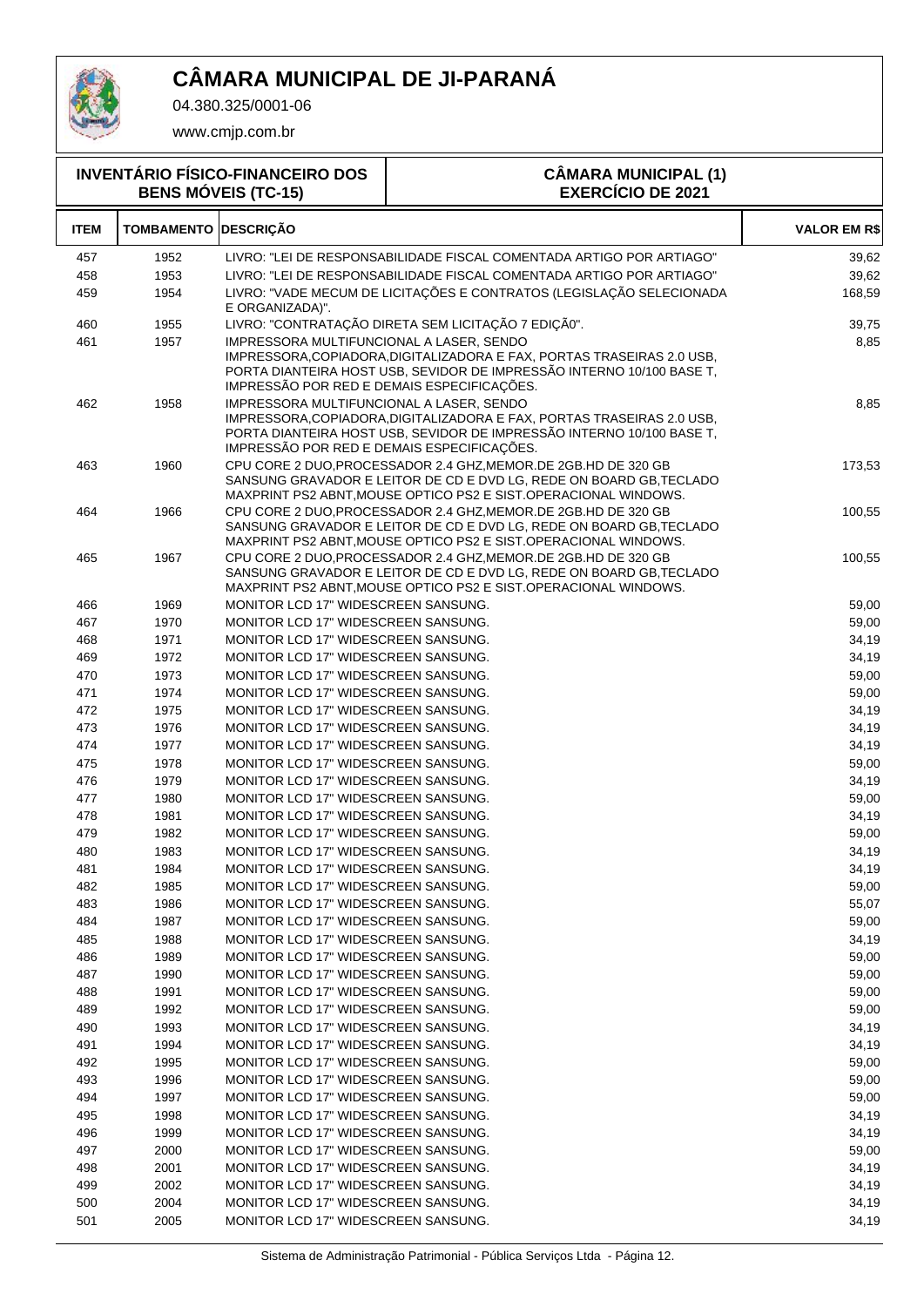

04.380.325/0001-06

| <b>INVENTÁRIO FÍSICO-FINANCEIRO DOS</b><br><b>BENS MÓVEIS (TC-15)</b> |                             |                                            | <b>CÂMARA MUNICIPAL (1)</b><br><b>EXERCÍCIO DE 2021</b>                                                                                                                                                    |                     |
|-----------------------------------------------------------------------|-----------------------------|--------------------------------------------|------------------------------------------------------------------------------------------------------------------------------------------------------------------------------------------------------------|---------------------|
| <b>ITEM</b>                                                           | <b>TOMBAMENTO DESCRIÇÃO</b> |                                            |                                                                                                                                                                                                            | <b>VALOR EM R\$</b> |
| 502                                                                   | 2007                        | MONITOR LCD 19" WIDESCREEN LG.             |                                                                                                                                                                                                            | 46,69               |
| 503                                                                   | 2008                        | MONITOR LCD 19" WIDESCREEN LG.             |                                                                                                                                                                                                            | 46,69               |
| 504                                                                   | 2009                        |                                            | PEDESTAL COM 04 (QUATRO) MASTROS EM MADEIRA TORNEADA.                                                                                                                                                      | 198,21              |
| 505                                                                   | 2010                        |                                            | PEDESTAL COM 04 (QUATRO) MASTROS EM MADEIRA TORNEADA.                                                                                                                                                      | 198,21              |
| 506                                                                   | 2011                        |                                            | PEDESTAL COM 04 (QUATRO) MASTROS EM MADEIRA TORNEADA.                                                                                                                                                      | 198,21              |
| 507                                                                   | 2012                        |                                            | PEDESTAL COM 04 (QUATRO) MASTROS EM MADEIRA TORNEADA.                                                                                                                                                      | 198,21              |
| 508                                                                   | 2013                        |                                            | PEDESTAL COM 04 (QUATRO) MASTROS EM MADEIRA TORNEADA.                                                                                                                                                      | 198,21              |
| 509                                                                   | 2014                        |                                            | PEDESTAL COM 04 (QUATRO) MASTROS EM MADEIRA TORNEADA.                                                                                                                                                      | 198,21              |
| 510                                                                   | 2015                        |                                            | PEDESTAL COM 04 (QUATRO) MASTROS EM MADEIRA TORNEADA.                                                                                                                                                      | 119,05              |
| 511                                                                   | 2016                        |                                            | PEDESTAL COM 04 (QUATRO) MASTROS EM MADEIRA TORNEADA.                                                                                                                                                      | 198,21              |
| 512                                                                   | 2017                        |                                            | PEDESTAL COM 04 (QUATRO) MASTROS EM MADEIRA TORNEADA.                                                                                                                                                      | 198,21              |
| 513                                                                   | 2018                        |                                            | PEDESTAL COM 04 (QUATRO) MASTROS EM MADEIRA TORNEADA.                                                                                                                                                      | 198,21              |
| 514                                                                   | 2019                        |                                            | PEDESTAL COM 04 (QUATRO) MASTROS EM MADEIRA TORNEADA.                                                                                                                                                      | 198,21              |
| 515                                                                   | 2064                        | MDF 25MM BRANCA C/ PÉ TB.                  | MESA EM L COMPLETA MDF C/TAMPO 25MM MED.1,35X0,90X74 TB C/CONEXÃO EM                                                                                                                                       | 208,75              |
| 516                                                                   | 2065                        |                                            | GAVETEIRO VOLANTE EM MDF C/ 4 GAVETAS NA COR TABACO C/ RODAS E<br>PUXADORES DE COR METALICAS MED. 0,38X0,65X0,45.                                                                                          | 115,38              |
| 517                                                                   | 2066                        | REGULAVEIS A CADA 50MM MED 1,60X0,75X400MM | ARMARIO DE AÇO C/02 PORTAS DE ABRIR C/01 PRATELEIRA FIXA E 02                                                                                                                                              | 540,93              |
| 518                                                                   | 2067                        | REGULAVEIS A CADA 50MM MED 1,60X0,75X400MM | ARMARIO DE AÇO C/02 PORTAS DE ABRIR C/01 PRATELEIRA FIXA E 02                                                                                                                                              | 284,72              |
| 519                                                                   | 2068                        | REGULAVEIS A CADA 50MM MED 1,60X0,75X400MM | ARMARIO DE ACO C/02 PORTAS DE ABRIR C/01 PRATELEIRA FIXA E 02                                                                                                                                              | 474,06              |
| 520                                                                   | 2069                        | REGULAVEIS A CADA 50MM MED 1,60X0,75X400MM | ARMARIO DE ACO C/02 PORTAS DE ABRIR C/01 PRATELEIRA FIXA E 02                                                                                                                                              | 474,06              |
| 521                                                                   | 2070                        | REGULAVEIS A CADA 50MM MED 1,60X0,75X400MM | ARMARIO DE AÇO C/02 PORTAS DE ABRIR C/01 PRATELEIRA FIXA E 02                                                                                                                                              | 284,72              |
| 522                                                                   | 2071                        | REGULAVEIS A CADA 50MM MED 1,60X0,75X400MM | ARMARIO DE ACO C/02 PORTAS DE ABRIR C/01 PRATELEIRA FIXA E 02                                                                                                                                              | 474,06              |
| 523                                                                   | 2072                        | REGULAVEIS A CADA 50MM MED 1,60X0,75X400MM | ARMARIO DE ACO C/02 PORTAS DE ABRIR C/01 PRATELEIRA FIXA E 02                                                                                                                                              | 474,06              |
| 524                                                                   | 2073                        | REGULAVEIS A CADA 50MM MED 1,60X0,75X400MM | ARMARIO DE AÇO C/02 PORTAS DE ABRIR C/01 PRATELEIRA FIXA E 02                                                                                                                                              | 540,93              |
| 525                                                                   | 2074                        | REGULAVEIS A CADA 50MM MED 1,60X0,75X400MM | ARMARIO DE AÇO C/02 PORTAS DE ABRIR C/01 PRATELEIRA FIXA E 02                                                                                                                                              | 474,06              |
| 526                                                                   | 2075                        | REGULAVEIS A CADA 50MM MED 1,60X0,75X400MM | ARMARIO DE AÇO C/02 PORTAS DE ABRIR C/01 PRATELEIRA FIXA E 02                                                                                                                                              | 284,72              |
| 527                                                                   | 2076                        |                                            | ARMARIO DE AÇO C/02 PORTAS DE ABRIR C/01 PRATELEIRA FIXA E 02                                                                                                                                              | 474,06              |
| 528                                                                   | 2077                        | REGULAVEIS A CADA 50MM MED 1,60X0,75X400MM | ARMARIO ALTO SEMI-ABERTO TIPO ESTANTE EM MATERIAL MDF C/ 02 PORTAS DE                                                                                                                                      | 141,36              |
| 529                                                                   | 2078                        | ABRIR 01 PRATELEIRA MED.0,80X38,5X1,58.    | ARMARIO ALTO FECHADO EM MATERIAL MDF C/02 PORTAS DE ABRIR E CHAVE                                                                                                                                          | 235,35              |
| 530                                                                   | 2080                        | C/03 PRATELEIRAS MED. 0,80X38,5X1,58.      | SOFA C/ASSENTO E ENCOSTO EM ESPUMA LAMINADA D33 REVESTIA C/ ESOUMA<br>SOFT E PLUMANTE ALMOFADAS DE ASSENTO SOLTAS ESTRUTURA EM MADEIRA<br>PINUS TRATATADA E PERCINTAS NO ASSENTO, ESTRUTURA EM AÇO CROMADO | 125,06              |
|                                                                       |                             | DANDO ACABAMENTO E SERVINDO COMO BASE.     |                                                                                                                                                                                                            |                     |
| 531                                                                   | 2081                        |                                            | MODULO DE ESPUMA TIPO SOFA EM CORVIM COR AZUL.                                                                                                                                                             | 125,06              |
| 532                                                                   | 2082                        |                                            | MODULO DE ESPUMA TIPO SOFA EM CORVIM COR AZUL.                                                                                                                                                             | 125,06              |
| 533                                                                   | 2083                        |                                            | MODULO DE ESPUMA TIPO SOFA EM CORVIM COR AZUL.                                                                                                                                                             | 125,06              |
| 534                                                                   | 2084                        |                                            | MODULO DE ESPUMA TIPO SOFA EM CORVIM COR AZUL.                                                                                                                                                             | 125,06              |
| 535                                                                   | 2085                        |                                            | MODULO DE ESPUMA TIPO SOFA EM CORVIM COR AZUL.                                                                                                                                                             | 125,06              |
| 536                                                                   | 2086                        |                                            | MODULO DE ESPUMA TIPO SOFA EM CORVIM COR AZUL.                                                                                                                                                             | 125,06              |
| 537                                                                   | 2087                        |                                            | MODULO DE ESPUMA TIPO SOFA EM CORVIM COR AZUL.                                                                                                                                                             | 208,23              |
| 538                                                                   | 2088                        |                                            | MODULO DE ESPUMA TIPO SOFA EM CORVIM COR AZUL.                                                                                                                                                             | 208,23              |
| 539                                                                   | 2089                        |                                            | MODULO DE ESPUMA TIPO SOFA EM CORVIM COR AZUL.                                                                                                                                                             | 125,06              |
| 540<br>541                                                            | 2090<br>2091                |                                            | MODULO DE ESPUMA TIPO SOFA EM CORVIM COR AZUL.<br>MODULO DE ESPUMA TIPO SOFA EM CORVIM COR AZUL.                                                                                                           | 125,06<br>125,06    |
| 542                                                                   | 2092                        |                                            | MODULO DE ESPUMA TIPO SOFA EM CORVIM COR AZUL.                                                                                                                                                             | 125,06              |
|                                                                       |                             |                                            |                                                                                                                                                                                                            |                     |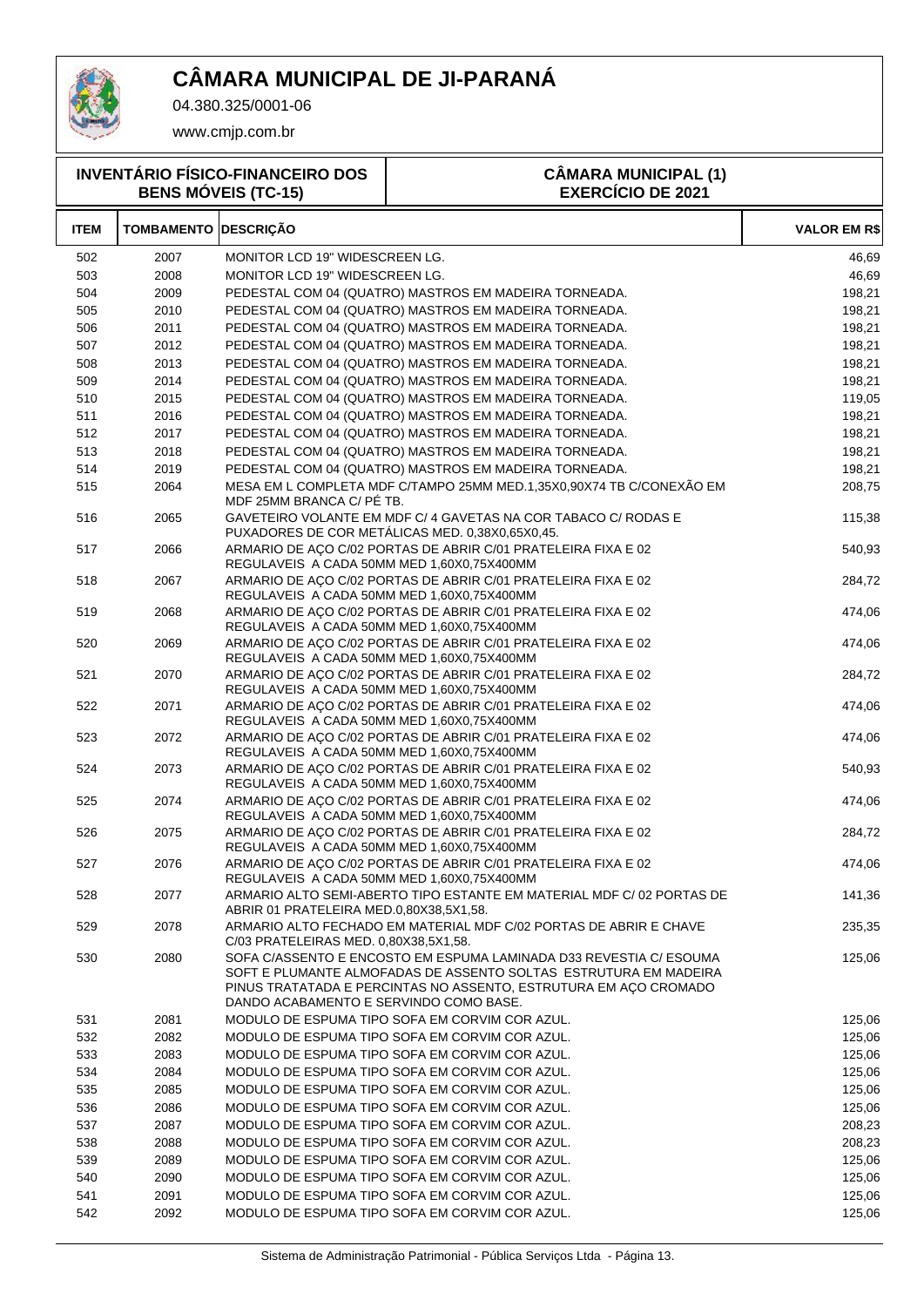

04.380.325/0001-06

| <b>INVENTÁRIO FÍSICO-FINANCEIRO DOS</b><br><b>BENS MÓVEIS (TC-15)</b> |                             |                                           | <b>CÂMARA MUNICIPAL (1)</b><br><b>EXERCÍCIO DE 2021</b>                                                                                   |                     |
|-----------------------------------------------------------------------|-----------------------------|-------------------------------------------|-------------------------------------------------------------------------------------------------------------------------------------------|---------------------|
| <b>ITEM</b>                                                           | <b>TOMBAMENTO DESCRIÇÃO</b> |                                           |                                                                                                                                           | <b>VALOR EM R\$</b> |
| 543                                                                   | 2093                        |                                           | MESA AUXILIAR MEDINDO 75X92X61 C/ TAMPO EM MATERIAL MELAMINICO SEM<br>GAVETAS BASE C/ CHAPA METÁLICA FIXA E PINTURA A PÓ.                 | 102,18              |
| 544                                                                   | 2094                        |                                           | MESA AUXILIAR MEDINDO 75X92X61 C/ TAMPO EM MATERIAL MELAMINICO SEM<br>GAVETAS BASE C/ CHAPA METÁLICA FIXA E PINTURA A PÓ.                 | 102,18              |
| 545                                                                   | 2095                        |                                           | MESA AUXILIAR MEDINDO 75X92X61 C/ TAMPO EM MATERIAL MELAMINICO SEM<br>GAVETAS BASE C/ CHAPA METÁLICA FIXA E PINTURA A PÓ.                 | 102,18              |
| 546                                                                   | 2096                        |                                           | MESA AUXILIAR MEDINDO 75X92X61 C/ TAMPO EM MATERIAL MELAMINICO SEM<br>GAVETAS BASE C/ CHAPA METÁLICA FIXA E PINTURA A PÓ.                 | 102,18              |
| 547                                                                   | 2097                        | METÁLICOS BASE METÁLICA COM PINTURA A PÓ. | MESA GERENCIA MEDINDO 76X150X78X C/ TAMPO EM MATERIAL MELAMINICO EM<br>FORMA ASSIMETRICA C/ GAVETEIRO AEREO 02 GAVETAS C/ CHAVE PUXADORES | 153,96              |
| 548                                                                   | 2098                        | METÁLICOS BASE METÁLICA COM PINTURA A PÓ. | MESA GERENCIA MEDINDO 76X150X78X C/ TAMPO EM MATERIAL MELAMINICO EM<br>FORMA ASSIMETRICA C/ GAVETEIRO AEREO 02 GAVETAS C/ CHAVE PUXADORES | 153,96              |
| 549                                                                   | 2099                        | METÁLICOS BASE METÁLICA COM PINTURA A PÓ. | MESA GERENCIA MEDINDO 76X150X78X C/ TAMPO EM MATERIAL MELAMINICO EM<br>FORMA ASSIMETRICA C/ GAVETEIRO AEREO 02 GAVETAS C/ CHAVE PUXADORES | 153,96              |
| 550                                                                   | 2100                        | 03 GAVETAS TAM OFÍCIO P/ PASTA SUSPENSAS. | ARQUIVO EM AÇO COM 05 GAVETAS SENDO 02 GAVETAS DUPLAS PARA FICHA E                                                                        | 552,37              |
| 551                                                                   | 2101                        | 03 GAVETAS TAM OFÍCIO P/ PASTA SUSPENSAS. | ARQUIVO EM ACO COM 05 GAVETAS SENDO 02 GAVETAS DUPLAS PARA FICHA E                                                                        | 552,37              |
| 552                                                                   | 2102                        | 03 GAVETAS TAM OFÍCIO P/ PASTA SUSPENSAS. | ARQUIVO EM AÇO COM 05 GAVETAS SENDO 02 GAVETAS DUPLAS PARA FICHA E                                                                        | 331,76              |
| 553                                                                   | 2103                        | 03 GAVETAS TAM OFÍCIO P/ PASTA SUSPENSAS. | ARQUIVO EM ACO COM 05 GAVETAS SENDO 02 GAVETAS DUPLAS PARA FICHA E                                                                        | 331,76              |
| 554                                                                   | 2104                        |                                           | LAVADOURA DE ROUPA 2KG TIPO TAMQUINHO 03 TEMPOS DE PROGRAMAÇÃO<br>TAMPA TRANSPARENTE CLASSIFICAÇÃO A. (ESTRAGADA)                         | 6,29                |
| 555                                                                   | 2105                        | CROMADO EM AÇO REVESTIDA EM CORVIM PRETO. | POLTRONA ESPALDAR ALTO 20MM E ESPUMA INJETADA DE 70MM BASE<br>GIRATÓRIA EXCENTRICA CROMADO C/ REGULAGEM DE ALTURA A GÁS E BRAÇOS          | 148,71              |
| 556                                                                   | 2106                        | CROMADO EM AÇO REVESTIDA EM CORVIM PRETO. | POLTRONA ESPALDAR ALTO 20MM E ESPUMA INJETADA DE 70MM BASE<br>GIRATÓRIA EXCENTRICA CROMADO C/ REGULAGEM DE ALTURA A GÁS E BRACOS          | 247,60              |
| 557                                                                   | 2107                        | CROMADO EM AÇO REVESTIDA EM CORVIM PRETO. | POLTRONA ESPALDAR ALTO 20MM E ESPUMA INJETADA DE 70MM BASE<br>GIRATÓRIA EXCENTRICA CROMADO C/ REGULAGEM DE ALTURA A GÁS E BRAÇOS          | 247.60              |
| 558                                                                   | 2108                        | CROMADO EM AÇO REVESTIDA EM CORVIM PRETO. | POLTRONA ESPALDAR ALTO 20MM E ESPUMA INJETADA DE 70MM BASE<br>GIRATÓRIA EXCENTRICA CROMADO C/ REGULAGEM DE ALTURA A GÁS E BRACOS          | 247,60              |
| 559                                                                   | 2109                        | CROMADO EM AÇO REVESTIDA EM CORVIM PRETO. | POLTRONA ESPALDAR ALTO 20MM E ESPUMA INJETADA DE 70MM BASE<br>GIRATÓRIA EXCENTRICA CROMADO C/ REGULAGEM DE ALTURA A GÁS E BRAÇOS          | 247,60              |
| 560                                                                   | 2110                        | CROMADO EM AÇO REVESTIDA EM CORVIM PRETO. | POLTRONA ESPALDAR ALTO 20MM E ESPUMA INJETADA DE 70MM BASE<br>GIRATÓRIA EXCENTRICA CROMADO C/ REGULAGEM DE ALTURA A GÁS E BRAÇOS          | 247,60              |
| 561                                                                   | 2111                        | CROMADO EM AÇO REVESTIDA EM CORVIM PRETO. | POLTRONA ESPALDAR ALTO 20MM E ESPUMA INJETADA DE 70MM BASE<br>GIRATÓRIA EXCENTRICA CROMADO C/ REGULAGEM DE ALTURA A GÁS E BRAÇOS          | 247,60              |
| 562                                                                   | 2112                        | CROMADO EM AÇO REVESTIDA EM CORVIM PRETO. | POLTRONA ESPALDAR ALTO 20MM E ESPUMA INJETADA DE 70MM BASE<br>GIRATÓRIA EXCENTRICA CROMADO C/ REGULAGEM DE ALTURA A GÁS E BRAÇOS          | 247,60              |
| 563                                                                   | 2115                        | CROMADO EM AÇO REVESTIDA EM CORVIM PRETO. | POLTRONA ESPALDAR ALTO 20MM E ESPUMA INJETADA DE 70MM BASE<br>GIRATÓRIA EXCENTRICA CROMADO C/ REGULAGEM DE ALTURA A GÁS E BRAÇOS          | 247,60              |
| 564                                                                   | 2116                        | CROMADO EM AÇO REVESTIDA EM CORVIM PRETO. | POLTRONA ESPALDAR ALTO 20MM E ESPUMA INJETADA DE 70MM BASE<br>GIRATÓRIA EXCENTRICA CROMADO C/ REGULAGEM DE ALTURA A GÁS E BRAÇOS          | 247,60              |
| 565                                                                   | 2117                        | CROMADO EM AÇO REVESTIDA EM CORVIM PRETO. | POLTRONA ESPALDAR ALTO 20MM E ESPUMA INJETADA DE 70MM BASE<br>GIRATÓRIA EXCENTRICA CROMADO C/ REGULAGEM DE ALTURA A GÁS E BRAÇOS          | 247,60              |
| 566                                                                   | 2118                        | CROMADO EM AÇO REVESTIDA EM CORVIM PRETO. | POLTRONA ESPALDAR ALTO 20MM E ESPUMA INJETADA DE 70MM BASE<br>GIRATÓRIA EXCENTRICA CROMADO C/ REGULAGEM DE ALTURA A GÁS E BRAÇOS          | 247,60              |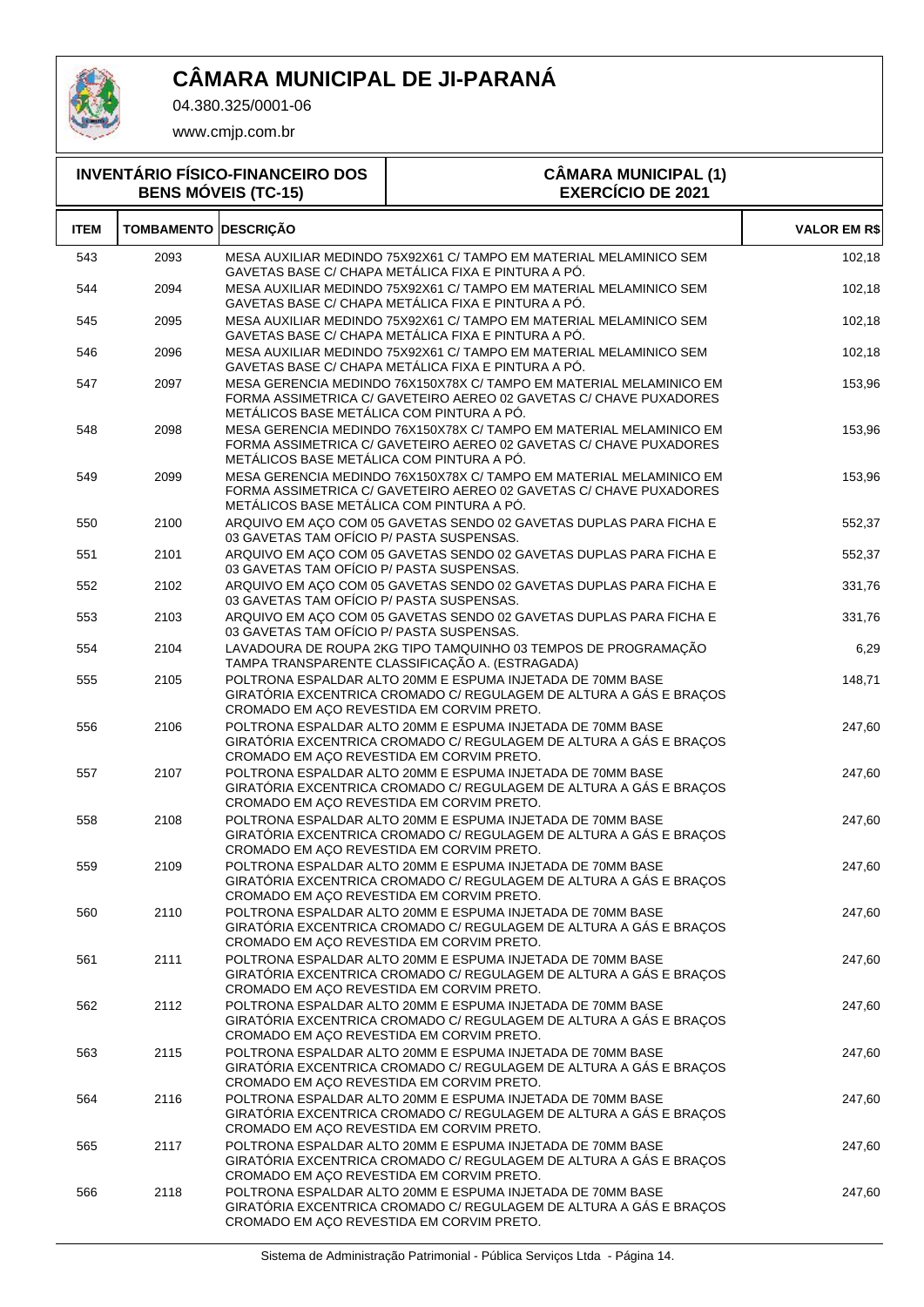

04.380.325/0001-06

| <b>INVENTÁRIO FÍSICO-FINANCEIRO DOS</b><br><b>BENS MÓVEIS (TC-15)</b> |                             |                                           | <b>CÂMARA MUNICIPAL (1)</b><br><b>EXERCÍCIO DE 2021</b>                                                                                                                                                              |                     |  |
|-----------------------------------------------------------------------|-----------------------------|-------------------------------------------|----------------------------------------------------------------------------------------------------------------------------------------------------------------------------------------------------------------------|---------------------|--|
| <b>ITEM</b>                                                           | <b>TOMBAMENTO DESCRIÇÃO</b> |                                           |                                                                                                                                                                                                                      | <b>VALOR EM R\$</b> |  |
| 567                                                                   | 2119                        | CROMADO EM AÇO REVESTIDA EM CORVIM PRETO. | POLTRONA ESPALDAR ALTO 20MM E ESPUMA INJETADA DE 70MM BASE<br>GIRATÓRIA EXCENTRICA CROMADO C/ REGULAGEM DE ALTURA A GÁS E BRAÇOS                                                                                     | 247,60              |  |
| 568                                                                   | 2120                        | CROMADO EM AÇO REVESTIDA EM CORVIM PRETO. | POLTRONA ESPALDAR ALTO 20MM E ESPUMA INJETADA DE 70MM BASE<br>GIRATÓRIA EXCENTRICA CROMADO C/ REGULAGEM DE ALTURA A GÁS E BRACOS                                                                                     | 247,60              |  |
| 569                                                                   | 2121                        | CROMADO EM AÇO REVESTIDA EM CORVIM PRETO. | POLTRONA ESPALDAR ALTO 20MM E ESPUMA INJETADA DE 70MM BASE<br>GIRATÓRIA EXCENTRICA CROMADO C/ REGULAGEM DE ALTURA A GÁS E BRAÇOS                                                                                     | 247,60              |  |
| 570                                                                   | 2122                        | EM CORVIN NA COR PRETA.                   | POLTRONA DE ESPERA DE UM LUGAR C/ BRAÇOS E PÉS CROMADO RESVESTIDO                                                                                                                                                    | 109,87              |  |
| 571                                                                   | 2123                        | EM CORVIN NA COR PRETA.                   | POLTRONA DE ESPERA DE UM LUGAR C/ BRAÇOS E PÉS CROMADO RESVESTIDO                                                                                                                                                    | 109,87              |  |
| 572                                                                   | 2124                        | EM CORVIN NA COR PRETA.                   | POLTRONA DE ESPERA DE UM LUGAR C/ BRAÇOS E PÉS CROMADO RESVESTIDO                                                                                                                                                    | 109,87              |  |
| 573                                                                   | 2125                        | EM CORVIN NA COR PRETA.                   | POLTRONA DE ESPERA DE UM LUGAR C/ BRAÇOS E PÉS CROMADO RESVESTIDO                                                                                                                                                    | 109,87              |  |
| 574                                                                   | 2126                        | EM CORVIN NA COR PRETA.                   | POLTRONA DE ESPERA DE UM LUGAR C/ BRAÇOS E PÉS CROMADO RESVESTIDO                                                                                                                                                    | 109,87              |  |
| 575                                                                   | 2127                        | EM CORVIN NA COR PRETA.                   | POLTRONA DE ESPERA DE UM LUGAR C/ BRAÇOS E PÉS CROMADO RESVESTIDO                                                                                                                                                    | 109,87              |  |
| 576                                                                   | 2128                        | PITÃO P/ CADEADO.                         | ARMARIO EM AÇO TIPO GUARDA ROUPA C/ 04 PORTAS MED. 1,93X0,34X0,40 COM                                                                                                                                                | 18,87               |  |
| 577                                                                   | 2129                        | PITÃO P/ CADEADO.                         | ARMARIO EM AÇO TIPO GUARDA ROUPA C/ 04 PORTAS MED. 1,93X0,34X0,40 COM                                                                                                                                                | 18,87               |  |
| 578                                                                   | 2130                        | PITÃO P/ CADEADO.                         | ARMARIO EM AÇO TIPO GUARDA ROUPA C/ 04 PORTAS MED. 1,93X0,34X0,40 COM                                                                                                                                                | 18,87               |  |
| 579                                                                   | 2131                        | PITÃO P/ CADEADO.                         | ARMARIO EM AÇO TIPO GUARDA ROUPA C/ 04 PORTAS MED. 1,93X0,34X0,40 COM                                                                                                                                                | 18,87               |  |
| 580                                                                   | 2132                        | COFRE EM AÇO INTEIRIÇO 80CM.              |                                                                                                                                                                                                                      | 255,48              |  |
| 581                                                                   | 2133                        |                                           | BALCÃO DIRETOR EM MDF NA COR TABACO C/ 02 PORTAS FIXAS NA COR BRANCA<br>E 01 PRATELEIRA FIXA CENTRAL MED. 1,80X45X85MM.                                                                                              | 209,71              |  |
| 582                                                                   | 2134                        |                                           | CADEIRA DIRETOR APROXIMAÇÃO C/ BASE METÁLICA TUBOLAR EM FORMA DE S<br>CROMADA E ASSENTO ENCOSTO EM COURO NATURAL NA COR PRETA.                                                                                       | 247,60              |  |
| 583                                                                   | 2136                        | METÁLICA EPOXI PRETA.                     | LONGARINA EM 04 LUGARES ASSENTO ENCOSTO DIRETOR EM TECIDO<br>POLIPROPILENO ESPUMA INJETADA 45MM SEM BRAÇO COM ESTRUTURA                                                                                              | 8,79                |  |
| 584                                                                   | 2137                        | PORTA.(FRIGOBAR).                         | FRIGOBAR- REFRIGERADOR DE BEBIDA DE 120L, BRANCO SENDO VOLUME UTIL<br>DE 51,5L COM 02 NIVEIS DE PRATELEIRAS REFRIGERAÇÃO ESTATICA COM PLACA<br>FRIA +1ª A 7ª CONGELADOR -6ª PORTA CEGA C/ DISP. DE BEBIDAS NA        | 630,42              |  |
| 585                                                                   | 2138                        | .(FRIGOBAR).                              | FRIGOBAR- REFRIGERADOR DE BEBIDA DE 120L, BRANCO SENDO VOLUME UTIL<br>DE 51,5L COM 02 NIVEIS DE PRATELEIRAS REFRIGERAÇÃO ESTATICA COM PLACA<br>FRIA +1ª A 7ª CONGELADOR -6ª PORTA CEGA C/ DISP. DE BEBIDAS NA PORTA. | 630,42              |  |
| 586                                                                   | 2139                        | .(FRIGOBAR).                              | FRIGOBAR- REFRIGERADOR DE BEBIDA DE 120L, BRANCO SENDO VOLUME UTIL<br>DE 51,5L COM 02 NIVEIS DE PRATELEIRAS REFRIGERAÇÃO ESTATICA COM PLACA<br>FRIA +1ª A 7ª CONGELADOR -6ª PORTA CEGA C/ DISP. DE BEBIDAS NA PORTA. | 630,42              |  |
| 587                                                                   | 2140                        | .(FRIGOBAR).                              | FRIGOBAR- REFRIGERADOR DE BEBIDA DE 120L, BRANCO SENDO VOLUME UTIL<br>DE 51,5L COM 02 NIVEIS DE PRATELEIRAS REFRIGERAÇÃO ESTATICA COM PLACA<br>FRIA +1ª A 7ª CONGELADOR -6ª PORTA CEGA C/ DISP. DE BEBIDAS NA PORTA. | 630,42              |  |
| 588                                                                   | 2141                        | .(FRIGOBAR).                              | FRIGOBAR- REFRIGERADOR DE BEBIDA DE 120L, BRANCO SENDO VOLUME UTIL<br>DE 51,5L COM 02 NIVEIS DE PRATELEIRAS REFRIGERAÇÃO ESTATICA COM PLACA<br>FRIA +1ª A 7ª CONGELADOR -6ª PORTA CEGA C/ DISP. DE BEBIDAS NA PORTA. | 630,42              |  |
| 589                                                                   | 2142                        | .(FRIGOBAR).                              | FRIGOBAR- REFRIGERADOR DE BEBIDA DE 120L, BRANCO SENDO VOLUME UTIL<br>DE 51,5L COM 02 NIVEIS DE PRATELEIRAS REFRIGERAÇÃO ESTATICA COM PLACA<br>FRIA +1ª A 7ª CONGELADOR -6ª PORTA CEGA C/ DISP. DE BEBIDAS NA PORTA. | 630,42              |  |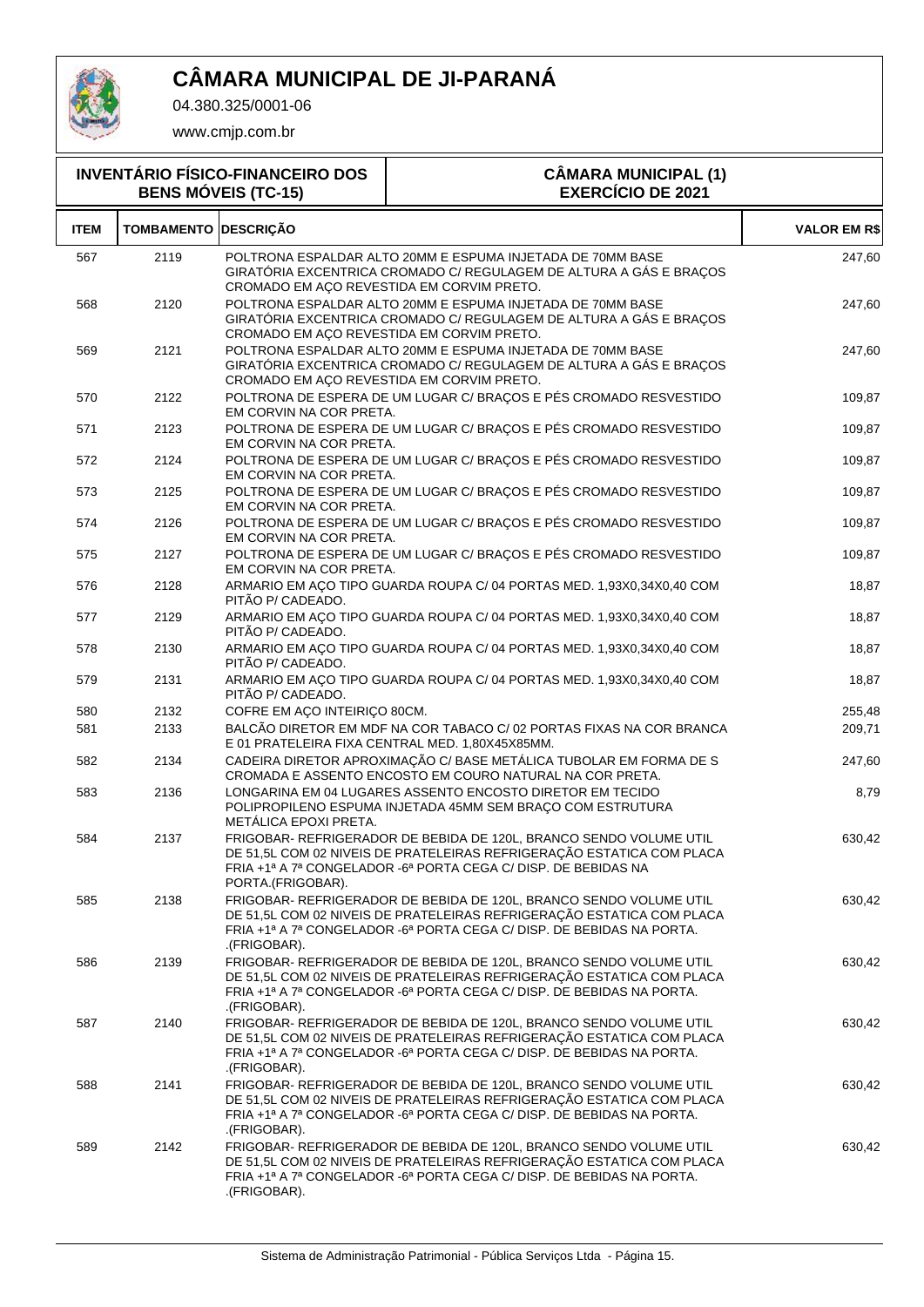

04.380.325/0001-06

| <b>INVENTÁRIO FÍSICO-FINANCEIRO DOS</b><br><b>BENS MÓVEIS (TC-15)</b> |                             |                                         | <b>CÂMARA MUNICIPAL (1)</b><br><b>EXERCÍCIO DE 2021</b>                                                                                                                                                                                                                            |                     |  |
|-----------------------------------------------------------------------|-----------------------------|-----------------------------------------|------------------------------------------------------------------------------------------------------------------------------------------------------------------------------------------------------------------------------------------------------------------------------------|---------------------|--|
| <b>ITEM</b>                                                           | <b>TOMBAMENTO DESCRIÇÃO</b> |                                         |                                                                                                                                                                                                                                                                                    | <b>VALOR EM R\$</b> |  |
| 590                                                                   | 2143                        | .(FRIGOBAR).                            | FRIGOBAR- REFRIGERADOR DE BEBIDA DE 120L. BRANCO SENDO VOLUME UTIL<br>DE 51,5L COM 02 NIVEIS DE PRATELEIRAS REFRIGERAÇÃO ESTATICA COM PLACA<br>FRIA +1ª A 7ª CONGELADOR -6ª PORTA CEGA C/ DISP. DE BEBIDAS NA PORTA.                                                               | 252,17              |  |
| 591                                                                   | 2144                        | .(FRIGOBAR).                            | FRIGOBAR- REFRIGERADOR DE BEBIDA DE 120L, BRANCO SENDO VOLUME UTIL<br>DE 51,5L COM 02 NIVEIS DE PRATELEIRAS REFRIGERAÇÃO ESTATICA COM PLACA<br>FRIA +1ª A 7ª CONGELADOR -6ª PORTA CEGA C/ DISP. DE BEBIDAS NA PORTA.                                                               | 630,42              |  |
| 592                                                                   | 2145                        | .(FRIGOBAR).                            | FRIGOBAR- REFRIGERADOR DE BEBIDA DE 120L, BRANCO SENDO VOLUME UTIL<br>DE 51,5L COM 02 NIVEIS DE PRATELEIRAS REFRIGERAÇÃO ESTATICA COM PLACA<br>FRIA +1ª A 7ª CONGELADOR -6ª PORTA CEGA C/ DISP. DE BEBIDAS NA PORTA.                                                               | 630,42              |  |
| 593                                                                   | 2146                        | .(FRIGOBAR).                            | FRIGOBAR- REFRIGERADOR DE BEBIDA DE 120L, BRANCO SENDO VOLUME UTIL<br>DE 51,5L COM 02 NIVEIS DE PRATELEIRAS REFRIGERAÇÃO ESTATICA COM PLACA<br>FRIA +1ª A 7ª CONGELADOR -6ª PORTA CEGA C/ DISP. DE BEBIDAS NA PORTA.                                                               | 728,23              |  |
| 594                                                                   | 2147                        | .(FRIGOBAR).                            | FRIGOBAR- REFRIGERADOR DE BEBIDA DE 120L, BRANCO SENDO VOLUME UTIL<br>DE 51,5L COM 02 NIVEIS DE PRATELEIRAS REFRIGERAÇÃO ESTATICA COM PLACA<br>FRIA +1ª A 7ª CONGELADOR -6ª PORTA CEGA C/ DISP. DE BEBIDAS NA PORTA.                                                               | 630,42              |  |
| 595                                                                   | 2150                        | REFLEXO ESTEREO/SAP.                    | TELEVISOR DE LCD 42" MINIMO DE 02 ENTRADA HDM1 BASE GIRATÓRIA<br>RESOLUÇÃO MINIMA DE 1,36X67 PILXELS FORMATO DE TELA 16,9 ENTRADA USB<br>PLUS VIDEO FOTOS E MUSICAS MEMORIA INTERNA DE 80GB ACABAMENTO EM<br>BLACK PIANO AJUSTE FORMATO DA TELA 4,3 16,9 HORIZONTAL ZOOM TELA ANTI | 787,34              |  |
| 596                                                                   | 2151                        |                                         | ANTENA PARABÓLICA COM RECEPTOR ANALÓGICO SENDO LBT MULT DIVISOR.                                                                                                                                                                                                                   | 299,54              |  |
| 597                                                                   | 2152                        | 100KG MED. 1,70 PESO 3,7 KG.            | ESCADA RESIDENCIAL EM ALUMINIO COM 05 DEGRAUS CAPACIDADE DE CARGA                                                                                                                                                                                                                  | 43,40               |  |
| 598                                                                   | 2153                        | 100KG MED. 1,70 PESO 3,7 KG.            | ESCADA RESIDENCIAL EM ALUMINIO COM 05 DEGRAUS CAPACIDADE DE CARGA                                                                                                                                                                                                                  | 43,40               |  |
| 599                                                                   | 2155                        |                                         | LEITOR OPTICO DE CÓDIGO DE BARRAS PARA OPERAÇÃO MANUAL.                                                                                                                                                                                                                            | 44,79               |  |
| 600                                                                   | 2157                        |                                         | TELA DE PROJEÇÃO RETRATION 200 X 200 PARA DATA SHOW. * (ESTRAGADA)                                                                                                                                                                                                                 | 9,04                |  |
| 601                                                                   | 2159                        | ANALÓGICOS DDR, MESA VIRTUAL REMOTA.    | MICRO PABX C/ ENTRONCAMENTO EL 64 RAMAIS, SENDO 04 DIGITAIS E 60                                                                                                                                                                                                                   | 502,78              |  |
| 602                                                                   | 2160                        | (PLACA: NEF4040)                        | AUTOMOVEL: "UNO MILLE WAY ECON.4 P.COR PRATA FLEX FAB/MOD. 2009/2010".                                                                                                                                                                                                             | 14.107,06           |  |
| 603                                                                   | 2161                        | (PLACA: NEF 2727)                       | AUTOMOVEL: "UNO MILLE WAY ECON.4 P.COR PRATA FLEX FAB/MOD. 2009/2010".                                                                                                                                                                                                             | 14.107,06           |  |
| 604                                                                   | 2162                        | EXTINTOR COM AGUA PRESSURIZADA DE 10LT. |                                                                                                                                                                                                                                                                                    | 18,16               |  |
| 605                                                                   | 2163                        | EXTINTOR COM AGUA PRESSURIZADA DE 10LT. |                                                                                                                                                                                                                                                                                    | 18,16               |  |
| 606                                                                   | 2164                        | EXTINTOR COM PÓ QUIMICO DE 6 KG.        |                                                                                                                                                                                                                                                                                    | 49,73               |  |
| 607                                                                   | 2165                        | EXTINTOR COM PÓ QUIMICO DE 6 KG.        |                                                                                                                                                                                                                                                                                    | 49,73               |  |
| 608                                                                   | 2166                        | EXTINTOR COM CO2 DE 6 KG.               |                                                                                                                                                                                                                                                                                    | 49,73               |  |
| 609                                                                   | 2167                        | EXTINTOR COM CO2 DE 6 KG.               |                                                                                                                                                                                                                                                                                    | 49,73               |  |
| 610                                                                   | 2168                        |                                         | CPU INTEL C2D 2.93GHZ/HD320GB/MEM2GB/DVD/LEITOR.                                                                                                                                                                                                                                   | 100,55              |  |
| 611                                                                   | 2169                        |                                         | CPU INTEL C2D 2,93GHZ/HD320GB/MEM2GB/DVD/LEITOR.                                                                                                                                                                                                                                   | 100,55              |  |
| 612                                                                   | 2171                        |                                         | CPU INTEL C2D 2,93GHZ/HD320GB/MEM2GB/DVD/LEITOR.                                                                                                                                                                                                                                   | 100,55              |  |
| 613                                                                   | 2172                        |                                         | CPU INTEL C2D 2,93GHZ/HD320GB/MEM2GB/DVD/LEITOR.                                                                                                                                                                                                                                   | 161,96              |  |
| 614                                                                   | 2174                        |                                         | CPU INTEL C2D 2,93GHZ/HD320GB/MEM2GB/DVD/LEITOR.<br>CPU INTEL C2D 2,93GHZ/HD320GB/MEM2GB/DVD/LEITOR.                                                                                                                                                                               | 100,55              |  |
| 615<br>616                                                            | 2175<br>2177                |                                         | CPU INTEL C2D 2,93GHZ/HD320GB/MEM2GB/DVD/LEITOR.                                                                                                                                                                                                                                   | 100,55<br>100,55    |  |
| 617                                                                   | 2178                        |                                         | CPU INTEL C2D 2,93GHZ/HD320GB/MEM2GB/DVD/LEITOR.                                                                                                                                                                                                                                   | 16,02               |  |
| 618                                                                   | 2179                        |                                         | IMPRESSORA HP LASERJET P1102W WIRELESS MONOCROMATICA.                                                                                                                                                                                                                              | 174,90              |  |
| 619                                                                   | 2180                        |                                         | IMPRESSORA HP LASERJET P1102W WIRELESS MONOCROMATICA.                                                                                                                                                                                                                              | 174,90              |  |
| 620                                                                   | 2181                        |                                         | IMPRESSORA HP LASERJET P1102W WIRELESS MONOCROMATICA.                                                                                                                                                                                                                              | 174,90              |  |
| 621                                                                   | 2182                        |                                         | IMPRESSORA HP LASERJET P1102W WIRELESS MONOCROMATICA.                                                                                                                                                                                                                              | 101,35              |  |
| 622                                                                   | 2183                        |                                         | IMPRESSORA HP LASERJET P1102W WIRELESS MONOCROMATICA.                                                                                                                                                                                                                              | 101,35              |  |
| 623                                                                   | 2184                        |                                         | IMPRESSORA HP LASERJET P1102W WIRELESS MONOCROMATICA.                                                                                                                                                                                                                              | 174,90              |  |
| 624                                                                   | 2185                        |                                         | IMPRESSORA HP LASERJET P1102W WIRELESS MONOCROMATICA.                                                                                                                                                                                                                              | 101,35              |  |
| 625                                                                   | 2186                        |                                         | IMPRESSORA HP LASERJET P1102W WIRELESS MONOCROMATICA.                                                                                                                                                                                                                              | 101,35              |  |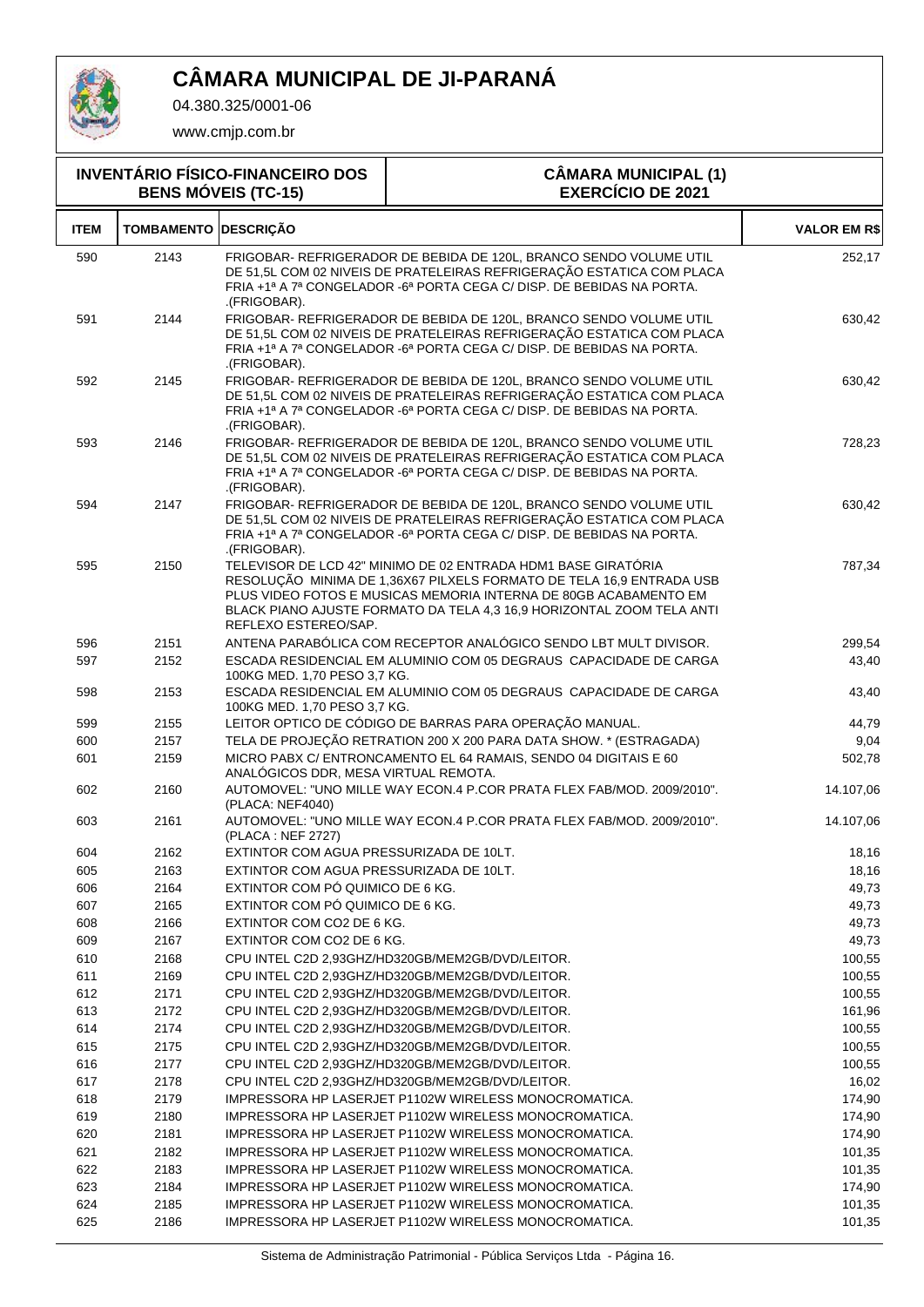

### **CÂMARA MUNICIPAL DE JI-PARANÁ**

04.380.325/0001-06

www.cmjp.com.br

| <b>INVENTÁRIO FÍSICO-FINANCEIRO DOS</b><br><b>BENS MÓVEIS (TC-15)</b> |                             |                                | <b>CÂMARA MUNICIPAL (1)</b><br><b>EXERCÍCIO DE 2021</b>                                                                     |                     |  |
|-----------------------------------------------------------------------|-----------------------------|--------------------------------|-----------------------------------------------------------------------------------------------------------------------------|---------------------|--|
| ITEM                                                                  | <b>TOMBAMENTO DESCRIÇÃO</b> |                                |                                                                                                                             | <b>VALOR EM R\$</b> |  |
| 626                                                                   | 2188                        |                                | IMPRESSORA HP LASERJET P1102W WIRELESS MONOCROMATICA.                                                                       | 101,35              |  |
| 627                                                                   | 2189                        |                                | <b>IMPRESSORA HP LASERJET P1102W WIRELESS MONOCROMATICA.</b>                                                                | 174,90              |  |
| 628                                                                   | 2190                        |                                | IMPRESSORA HP LASERJET P1102W WIRELESS MONOCROMATICA.                                                                       | 16,14               |  |
| 629                                                                   | 2191                        |                                | IMPRESSORA HP LASERJET P1102W WIRELESS MONOCROMATICA.                                                                       | 101,35              |  |
| 630                                                                   | 2192                        | AGUARDANDO POSSIVEL CONSERTO). | IMPRESSORA HP LASERJET P1102W WIRELESS MONOCROMATICA. (QUEIMADA                                                             | 16,14               |  |
| 631                                                                   | 2193                        |                                | IMPRESSORA HP LASERJET P1102W WIRELESS MONOCROMATICA. (ESTRAGADA).                                                          | 16,14               |  |
| 632                                                                   | 2194                        |                                | IMPRESSORA HP LASERJET P1102W WIRELESS MONOCROMÁTICA.                                                                       | 174,90              |  |
| 633                                                                   | 2195                        |                                | IMPRESSORA HP LASERJET M1132 MULTIFUNCIONAL, COPIADORA, SCANNER.                                                            | 55,58               |  |
| 634                                                                   | 2196                        |                                | IMPRESSORA HP LASERJET M1132 MULTIFUNCIONAL, COPIADORA, SCANNER.<br>(TONER ESTOUROU DENTRO SEM CONDIÇOES DE USO E CONSERTO) | 8,85                |  |
| 635                                                                   | 2197                        |                                | IMPRESSORA HP LASERJET M1132 MULTIFUNCIONAL, COPIADORA, SCANNER.                                                            | 95,92               |  |
| 636                                                                   | 2198                        |                                | IMPRESSORA HP DESKJET D1660 JATO DE TINTA COLORIDA.                                                                         | 2,09                |  |
| 637                                                                   | 2201                        |                                | IMPRESSORA HP DESKJET D1660 JATO DE TINTA COLORIDA.                                                                         | 22,68               |  |
| 638                                                                   | 2203                        |                                | IMPRESSORA HP DESKJET D1660 JATO DE TINTA COLORIDA.                                                                         | 2,09                |  |
| 639                                                                   | 2204                        |                                | IMPRESSORA HP DESKJET D1660 JATO DE TINTA COLORIDA.                                                                         | 21,16               |  |
| 640                                                                   | 2205                        |                                | IMPRESSORA HP DESKJET D1660 JATO DE TINTA COLORIDA.                                                                         | 2,09                |  |
| 641                                                                   | 2206                        |                                | IMPRESSORA HP DESKJET D1660 JATO DE TINTA COLORIDA.                                                                         | 2,09                |  |
| 642                                                                   | 2208                        |                                | MONITOR LCD 18,5 LG W1943C-PF WIDE BLACK PIANO.                                                                             | 62,41               |  |
| 643                                                                   | 2209                        |                                | MONITOR LCD 18,5 LG W1943C-PF WIDE BLACK PIANO.                                                                             | 107,69              |  |
| 644                                                                   | 2210                        |                                | MONITOR LCD 18,5 LG W1943C-PF WIDE BLACK PIANO.                                                                             | 100,51              |  |
| 645                                                                   | 2211                        |                                | MONITOR LCD 18.5 LG W1943C-PF WIDE BLACK PIANO.                                                                             | 62,41               |  |
| 646                                                                   | 2212                        |                                | MONITOR LCD 18,5 LG W1943C-PF WIDE BLACK PIANO.                                                                             | 62,41               |  |
| 647                                                                   | 2213                        |                                | MONITOR LCD 18,5 LG W1943C-PF WIDE BLACK PIANO.                                                                             | 62,41               |  |
| 648                                                                   | 2214                        |                                | MONITOR LCD 18,5 LG W1943C-PF WIDE BLACK PIANO.                                                                             | 62,41               |  |
| 649                                                                   | 2215                        |                                | MONITOR LCD 18,5 LG W1943C-PF WIDE BLACK PIANO.                                                                             | 107,69              |  |
| 650                                                                   | 2216                        |                                | MONITOR LCD 18,5 LG W1943C-PF WIDE BLACK PIANO.                                                                             | 62,41               |  |
| 651                                                                   | 2217                        |                                | MONITOR LCD 18,5 LG W1943C-PF WIDE BLACK PIANO.                                                                             | 107,69              |  |
| 652                                                                   | 2218                        |                                | MONITOR LCD 18,5 LG W1943C-PF WIDE BLACK PIANO.                                                                             | 62,41               |  |
| 653                                                                   | 2219                        |                                | MONITOR LCD 18,5 LG W1943C-PF WIDE BLACK PIANO.                                                                             | 62,41               |  |
| 654                                                                   | 2227                        | NOBREAK 1700VA 2BS TS-SHARA.   |                                                                                                                             | 156,19              |  |
| 655                                                                   | 2232                        |                                | SWITCH 24 PORTAS GERENCIAVEL 10/100/1000 3 COM                                                                              | 291,57              |  |
| 656                                                                   | 2233                        |                                | SWITCH 24 PORTAS GERENCIAVEL 10/100/1000 3 COM                                                                              | 291,57              |  |
| 657                                                                   | 2234                        |                                | HUB SWITCH MINIMO 8 PORTAS 10/100 MBPS INTELBRAS.                                                                           | 12,32               |  |
| 658                                                                   | 2235                        |                                | HUB SWITCH MINIMO 8 PORTAS 10/100 MBPS INTELBRAS.                                                                           | 12,32               |  |
| 659                                                                   | 2236                        |                                | HUB SWITCH MINIMO 8 PORTAS 10/100 MBPS INTELBRAS.                                                                           | 21,27               |  |
| 660                                                                   | 2244                        |                                | ESTABILIZADORES DE ENERGIA P/ COMPUTADORES TS SHARA.                                                                        | 26,61               |  |
| 661                                                                   | 2246                        |                                | ESTABILIZADORES DE ENERGIA P/ COMPUTADORES TS SHARA.                                                                        | 26,61               |  |
| 662                                                                   | 2247                        |                                | ESTABILIZADORES DE ENERGIA P/ COMPUTADORES TS SHARA.                                                                        | 26,61               |  |
| 663                                                                   | 2248                        |                                | ESTABILIZADORES DE ENERGIA P/ COMPUTADORES TS SHARA.                                                                        | 26,61               |  |
| 664                                                                   | 2249                        |                                | ESTABILIZADORES DE ENERGIA P/ COMPUTADORES TS SHARA.                                                                        | 26,61               |  |
| 665                                                                   | 2250                        |                                | ESTABILIZADORES DE ENERGIA P/ COMPUTADORES TS SHARA.                                                                        | 26,61               |  |
| 666                                                                   | 2251                        |                                | ESTABILIZADORES DE ENERGIA P/ COMPUTADORES TS SHARA.                                                                        | 26,61               |  |
| 667                                                                   | 2253                        |                                | ESTABILIZADORES DE ENERGIA P/ COMPUTADORES TS SHARA.                                                                        | 26,61               |  |
| 668                                                                   | 2254                        |                                | ESTABILIZADORES DE ENERGIA P/ COMPUTADORES TS SHARA.                                                                        | 26,61               |  |
| 669                                                                   | 2255                        |                                | ESTABILIZADORES DE ENERGIA P/ COMPUTADORES TS SHARA.                                                                        | 26,61               |  |
| 670                                                                   | 2259                        |                                | HUB USB MINIMO DE 04 PORTAS 2.0 MULTICOLOR SHARK.                                                                           | 0,75                |  |
| 671                                                                   | 2260                        |                                | HUB USB MINIMO DE 04 PORTAS 2.0 MULTICOLOR SHARK.                                                                           | 0,75                |  |
| 672                                                                   | 2261                        |                                | RACK DE REDE P/ FIXAÇÃO EM PAREDE 3 Us C/ FIXADOR EM PAREDE, FURUKAWA.                                                      | 132,39              |  |
| 673                                                                   | 2262                        |                                | RACK DE REDE P/ FIXAÇÃO EM PAREDE 3 Us C/ FIXADOR EM PAREDE, FURUKAWA.                                                      | 132,39              |  |
| 674                                                                   | 2263                        |                                | RACK DE REDE P/ FIXAÇÃO EM PAREDE 3 Us C/ FIXADOR EM PAREDE, FURUKAWA.                                                      | 132,39              |  |
| 675                                                                   | 2264                        |                                | ORGANIZADOR DE CABO 01U FECHADA GRAFITE FURUKAWA.                                                                           | 10,30               |  |
| 676                                                                   | 2265                        |                                | ORGANIZADOR DE CABO 01U FECHADA GRAFITE FURUKAWA.                                                                           | 10,30               |  |
| 677                                                                   | 2266                        |                                | ORGANIZADOR DE CABO 01U FECHADA GRAFITE FURUKAWA.                                                                           | 10,30               |  |
| 678                                                                   | 2267                        |                                | ORGANIZADOR DE CABO 01U FECHADA GRAFITE FURUKAWA.                                                                           | 10,30               |  |

679 2268 ORGANIZADOR DE CABO 01U FECHADA GRAFITE FURUKAWA.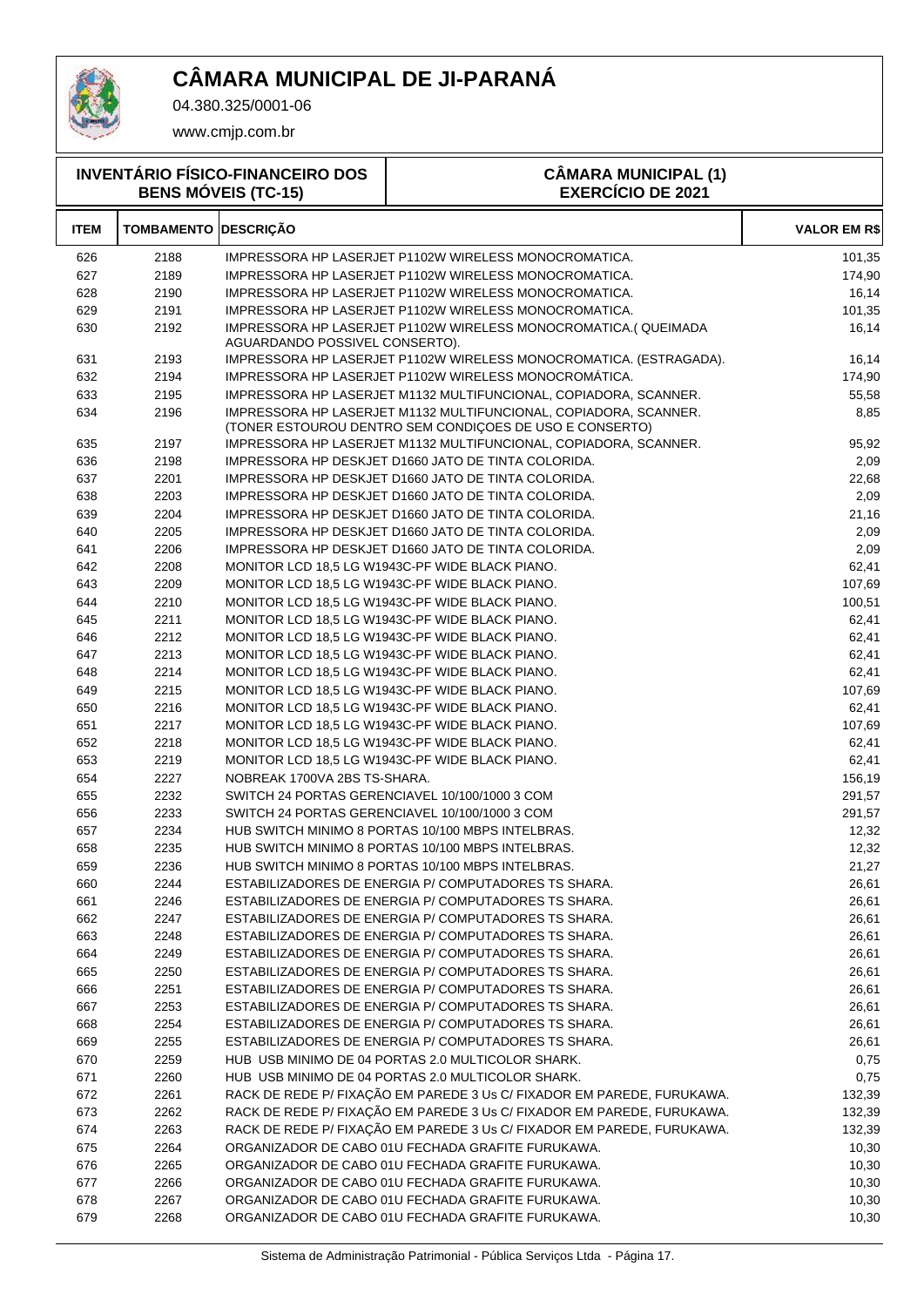

04.380.325/0001-06

| <b>INVENTÁRIO FÍSICO-FINANCEIRO DOS</b><br><b>BENS MÓVEIS (TC-15)</b> |                   |                                             | <b>CÂMARA MUNICIPAL (1)</b><br><b>EXERCÍCIO DE 2021</b>           |                     |
|-----------------------------------------------------------------------|-------------------|---------------------------------------------|-------------------------------------------------------------------|---------------------|
| <b>ITEM</b>                                                           | <b>TOMBAMENTO</b> | <b>DESCRIÇÃO</b>                            |                                                                   | <b>VALOR EM R\$</b> |
| 680                                                                   | 2269              |                                             | ORGANIZADOR DE CABO 01U FECHADA GRAFITE FURUKAWA.                 | 10,30               |
| 681                                                                   | 2270              |                                             | PATH PAINEL 24 PORTAS CAT 5E, PADRÃO 19 FURUKAWA.                 | 61,02               |
| 682                                                                   | 2271              |                                             | PATH PAINEL 24 PORTAS CAT 5E, PADRÃO 19 FURUKAWA.                 | 61,02               |
| 683                                                                   | 2272              |                                             | PATH PAINEL 24 PORTAS CAT 5E, PADRÃO 19 FURUKAWA.                 | 61,02               |
| 684                                                                   | 2273              | IMPRESSORA HP LASER COLORIDA CP1215 CM-SB.  |                                                                   | 107,27              |
| 685                                                                   | 2279              |                                             | MICROFONE PROFISSIONAL SEM FIO XLR 110DB C/ BASE.                 | 37,44               |
| 686                                                                   | 2281              | MICROFONE DE MESA ARTICULADO SKP.           |                                                                   | 33,88               |
| 687                                                                   | 2282              | MICROFONE DE MESA ARTICULADO SKP.           |                                                                   | 33,88               |
| 688                                                                   | 2283              | MICROFONE DE MESA ARTICULADO SKP.           |                                                                   | 33,88               |
| 689                                                                   | 2284              | MICROFONE DE MESA ARTICULADO SKP.           |                                                                   | 33,88               |
| 690                                                                   | 2285              | MICROFONE DE MESA ARTICULADO SKP.           |                                                                   | 33,88               |
| 691                                                                   | 2286              | MICROFONE DE MESA ARTICULADO SKP.           |                                                                   | 33,88               |
| 692                                                                   | 2287              | MICROFONE DE MESA ARTICULADO SKP.           |                                                                   | 33,88               |
| 693                                                                   | 2288              | MICROFONE DE MESA ARTICULADO SKP.           |                                                                   | 33,88               |
| 694                                                                   | 2289              | MICROFONE DE MESA ARTICULADO SKP.           |                                                                   | 33,88               |
| 695                                                                   | 2290              | MICROFONE DE MESA ARTICULADO SKP.           |                                                                   | 33,88               |
| 696                                                                   | 2291              | MICROFONE DE MESA ARTICULADO SKP.           |                                                                   | 33,88               |
| 697                                                                   | 2292              | MICROFONE DE MESA ARTICULADO SKP.           |                                                                   | 33,88               |
| 698                                                                   | 2294              | MICROFONE DE MESA ARTICULADO SKP.           |                                                                   | 33,88               |
| 699                                                                   | 2295              | MICROFONE DE MESA ARTICULADO SKP.           |                                                                   | 33,88               |
| 700                                                                   | 2296              |                                             | TRIPE PARA MODELO HDV E CABEÇA 516 MANFROTO.                      | 1.388,31            |
| 701                                                                   | 2297              |                                             | TRIPE PARA MODELO HDV E CABEÇA 516 MANFROTO.                      | 1.388,31            |
| 702                                                                   | 2298              |                                             | MICROFONE SEM FIO DE MÃO UTX-H2 E RECEPTOR SKP.                   | 32,67               |
| 703                                                                   | 2299              |                                             | MICROFONE SEM FIO DE MÃO UTX-H2 E RECEPTOR SKP.                   | 32,67               |
| 704                                                                   | 2301              |                                             | IMPRESSORA HP LASERJET P 1102W. (está com problemas)              | 64,58               |
| 705                                                                   | 2302              | CONSERTO)                                   | IMPRESSORA HP LASERJET P 1102W. (COM PROBLEMA AGUARDANDO POSSIVEL | 64,58               |
| 706                                                                   | 2303              |                                             | IMPRESSORA HP LASERJET P 1102W. (AGUARDANDO POSSIVEL MANUTENÇÃO)  | 64,58               |
| 707                                                                   | 2304              | IMPRESSORA HP LASERJET P 1102W.             |                                                                   | 210,21              |
| 708                                                                   | 2305              | IMPRESSORA HP LASERJET P 1102W.             |                                                                   | 132,29              |
| 709                                                                   | 2306              | IMPRESSORA HP LASERJET P 1102W.             |                                                                   | 210,21              |
| 710                                                                   | 2307              | IMPRESSORA HP LASERJET P 1102W.             |                                                                   | 132,29              |
| 711                                                                   | 2308              | IMPRESSORA HP LASERJET P 1102W.             |                                                                   | 210,21              |
| 712                                                                   | 2310              | IMPRESSORA HP LASERJET P 1102W.             |                                                                   | 210,21              |
| 713                                                                   | 2311              | IMPRESSORA HP LASERJET P 1102W.             |                                                                   | 194,18              |
| 714                                                                   | 2312              | IMPRESSORA HP LASERJET P 1102W.             |                                                                   | 64,58               |
| 715                                                                   | 2313              |                                             | MONITOR AOC 19 LED E950 SW WIDE SLIM BLACK PIANO.                 | 89,46               |
| 716                                                                   | 2314              |                                             | MONITOR AOC 19 LED E950 SW WIDE SLIM BLACK PIANO.                 | 89,46               |
| 717                                                                   | 2315              |                                             | MONITOR AOC 19 LED E950 SW WIDE SLIM BLACK PIANO.                 | 60,95               |
| 718                                                                   | 2316              |                                             | MONITOR AOC 19 LED E950 SW WIDE SLIM BLACK PIANO.                 | 29,75               |
| 719                                                                   | 2317              |                                             | MONITOR AOC 19 LED E950 SW WIDE SLIM BLACK PIANO.                 | 96,84               |
| 720                                                                   | 2318              |                                             | MONITOR AOC 19 LED E950 SW WIDE SLIM BLACK PIANO.                 | 60,95               |
| 721                                                                   | 2319              |                                             | MONITOR AOC 19 LED E950 SW WIDE SLIM BLACK PIANO.                 | 96,84               |
| 722                                                                   | 2320              |                                             | MONITOR AOC 19 LED E950 SW WIDE SLIM BLACK PIANO.                 | 60,95               |
| 723                                                                   | 2321              |                                             | MONITOR AOC 19 LED E950 SW WIDE SLIM BLACK PIANO.                 | 29,75               |
| 724                                                                   | 2322              |                                             | MONITOR AOC 19 LED E950 SW WIDE SLIM BLACK PIANO.                 | 60,95               |
| 725                                                                   | 2323              |                                             | MONITOR AOC 22 LED E2250SW FULL HD SLIM BLACK PIANO.              | 254,16              |
| 726                                                                   | 2328              | NOBREAK UPS PRO 1700 2BS FL-RG GF TS SHARA. |                                                                   | 99,52               |
| 727                                                                   | 2340              | NOBREAK UPS PRO 1700 2BS FL-RG GF TS SHARA. |                                                                   | 99,52               |
| 728                                                                   | 2341              | NOBREAK UPS PRO 1700 2BS FL-RG GF TS SHARA. |                                                                   | 99,52               |
| 729                                                                   | 2349              | NOBREAK UPS PRO 1700 2BS FL-RG GF TS SHARA. |                                                                   | 99,52               |
| 730                                                                   | 2356              | NOBREAK UPS PRO 1700 2BS FL-RG GF TS SHARA. |                                                                   | 99,52               |
| 731                                                                   | 2358              | NOBREAK UPS PRO 1700 2BS FL-RG GF TS SHARA. |                                                                   | 99,52               |
| 732                                                                   | 2359              | GRAVADOR DVD EXTERNO USB LG GP 10NB20       |                                                                   | 48,87               |
| 733                                                                   | 2361              | GRAVADOR DVD EXTERNO USB LG GP 10NB20       |                                                                   | 30,76               |
| 734                                                                   | 2362              | GRAVADOR DVD EXTERNO USB LG GP 10NB20       |                                                                   | 30,76               |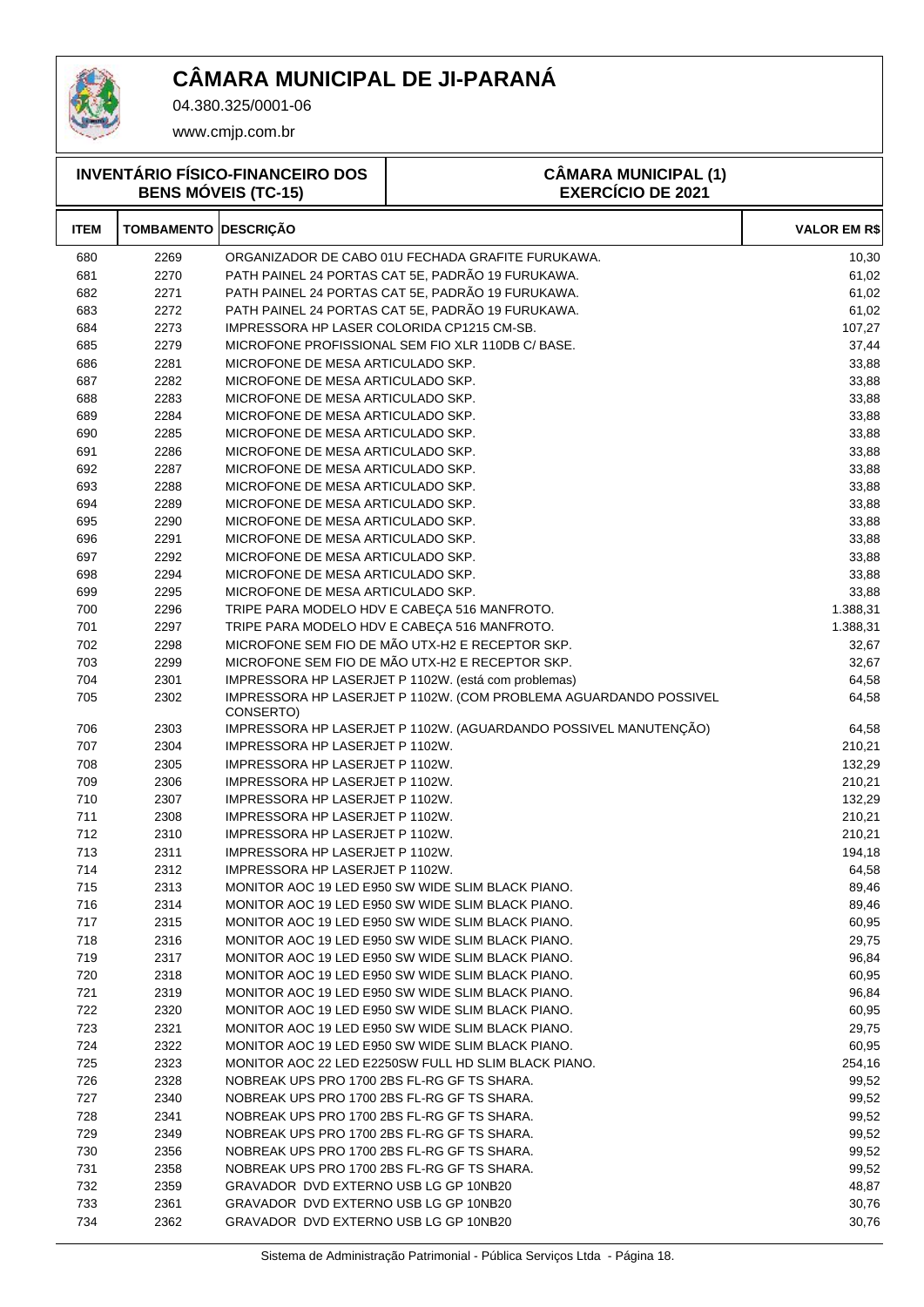

04.380.325/0001-06

| <b>INVENTÁRIO FÍSICO-FINANCEIRO DOS</b><br><b>BENS MÓVEIS (TC-15)</b> |                   |                                                | <b>CÂMARA MUNICIPAL (1)</b><br><b>EXERCÍCIO DE 2021</b>                                                                                 |                     |
|-----------------------------------------------------------------------|-------------------|------------------------------------------------|-----------------------------------------------------------------------------------------------------------------------------------------|---------------------|
| <b>ITEM</b>                                                           | <b>TOMBAMENTO</b> | <b>DESCRIÇÃO</b>                               |                                                                                                                                         | <b>VALOR EM R\$</b> |
| 735                                                                   | 2363              |                                                | COMPRESSOR DE AR MEGA TURBO 24 LTS. 1,5HP CONFITEC                                                                                      | 118,15              |
| 736                                                                   | 2365              |                                                | FRAGMENTADORA DE PAPEL 10FLS/ CARTÃO/CD LEADERSHIP                                                                                      | 53,88               |
| 737                                                                   | 2366              | SWITCH GERENCIAVEL 24 PORTAS HP 3COM           |                                                                                                                                         | 185,78              |
| 738                                                                   | 2367              | SWITCH GERENCIAVEL 24 PORTAS HP 3COM           |                                                                                                                                         | 185,78              |
| 739                                                                   | 2368              | SWITCH GERENCIAVEL 24 PORTAS HP 3COM           |                                                                                                                                         | 185,78              |
| 740                                                                   | 2371              | COMP INTEL CORE I 3 2100 GHZ 4 MB 4 GB DDR3    |                                                                                                                                         | 198,94              |
| 741                                                                   | 2372              | COMP INTEL CORE I 3 2100 GHZ 4 MB 4 GB DDR3    |                                                                                                                                         | 316,11              |
| 742                                                                   | 2374              | COMP INTEL CORE I 3 2100 GHZ 4 MB 4 GB DDR3    |                                                                                                                                         | 198,94              |
| 743                                                                   | 2376              | COMP INTEL CORE I 3 2100 GHZ 4 MB 4 GB DDR3    |                                                                                                                                         | 198,94              |
| 744                                                                   | 2378              | COMP INTEL CORE I 3 2100 GHZ 4 MB 4 GB DDR3    |                                                                                                                                         | 316,11              |
| 745                                                                   | 2380              | COMP INTEL CORE 17 2600 3.4 GHZ 4 MB 4 GB DDR3 |                                                                                                                                         | 320,42              |
| 746                                                                   | 2381              | ROTEADOR AP TP LINK W A 90 IND                 |                                                                                                                                         | 58,01               |
| 747                                                                   | 2382              | ROTEADOR AP TP LINK W A 90 IND                 |                                                                                                                                         | 92,17               |
| 748                                                                   | 2384              | HD EXTERNO WESTERN DIGITAL 1 TB                |                                                                                                                                         | 28,68               |
| 749                                                                   | 2385              | HD EXTERNO WESTERN DIGITAL 1 TB                |                                                                                                                                         | 28,68               |
| 750                                                                   | 2386              | HD EXTERNO WESTERN DIGITAL 1 TB                |                                                                                                                                         | 93,34               |
| 751                                                                   | 2388              | MONITOR OU P/ SEGUNDO PROJETOR.                | PROJETOR SONY VP-EX 145 C/RESOL. XGA, 2 ENTRADAS RGB-VGA 1 SAIDA P/                                                                     | 296,44              |
| 752                                                                   | 2394              |                                                | MESA DE SOM PHONIC AM 2442FX 24 CANAIS 16 CANAIS MIC/LINE 96KHZ.                                                                        | 908,41              |
| 753                                                                   | 2396              |                                                | ILUMINADOR PROFISSIONAL LBPS 1800 COMER 160 LEDS.                                                                                       | 52,10               |
| 754                                                                   | 2397              |                                                | MONOPÉ 557B VIDEO PRO PRETO 12,0 KG MANFROTTO.                                                                                          | 709,01              |
| 755                                                                   | 2398              |                                                | MESA P/ SECRETARIA E COMPUT.TAMPO EM MDP-BP 15MM 740X1210X615MM,<br>PINTURA A PO COR CINZA OU PRETO, C/SAPATAS NIVELADORAS.             | 175,83              |
| 756                                                                   | 2399              |                                                | MESA P/ SECRETARIA E COMPUT.TAMPO EM MDP-BP 15MM 740X1210X615MM,<br>PINTURA A PÓ COR CINZA OU PRETO, C/SAPATAS NIVELADORAS.             | 175,83              |
| 757                                                                   | 2400              |                                                | MESA P/ SECRETARIA E COMPUT.TAMPO EM MDP-BP 15MM 740X1210X615MM,<br>PINTURA A PO COR CINZA OU PRETO, C/SAPATAS NIVELADORAS.             | 175,83              |
| 758                                                                   | 2401              |                                                | MESA P/SECRETARIA E COMPUT.TAMPO EM MDP-BP 15MM 740X1210X615MM.<br>PINTURA A PÓ COR CINZA OU PRETO, C/SAPATAS NIVELADORAS.              | 175,83              |
| 759                                                                   | 2402              |                                                | MESA P/ SECRETARIA E COMPUT.TAMPO EM MDP-BP 15MM 740X1210X615MM,<br>PINTURA A PÓ COR CINZA OU PRETO, C/SAPATAS NIVELADORAS.             | 175,83              |
| 760                                                                   | 2403              |                                                | MESA P/ SECRETARIA E COMPUT.TAMPO EM MDP-BP 15MM 740X1210X615MM,<br>PINTURA A PÓ COR CINZA OU PRETO, C/SAPATAS NIVELADORAS.             | 175,83              |
| 761                                                                   | 2404              |                                                | MESA P/ SECRETARIA E COMPUT.TAMPO EM MDP-BP 15MM 740X1210X615MM.<br>PINTURA A PO COR CINZA OU PRETO, C/SAPATAS NIVELADORAS.             | 175,83              |
| 762                                                                   | 2405              |                                                | MESA P/ SECRETARIA E COMPUT.TAMPO EM MDP-BP 15MM 740X1210X615MM,<br>PINTURA A PO COR CINZA OU PRETO, C/SAPATAS NIVELADORAS.             | 175,83              |
| 763                                                                   | 2407              |                                                | MESA P/ SECRETARIA E COMPUT.TAMPO EM MDP-BP 15MM 740X1210X615MM,<br>PINTURA A PO COR CINZA OU PRETO, C/SAPATAS NIVELADORAS.             | 175,83              |
| 764                                                                   | 2408              | CORES PRETA, AZUL, VERDE OU VERMELHA.          | CADEIRA SECRETARIA COM ESPALDAR BAIXO EM MADEIRA COMPENSADO DE<br>10MM ESPUMA INJETADA DE 30MM BASE GIRATORIA C/ REGULAGEM DE ALT.A GAS | 50,70               |
| 765                                                                   | 2409              | CORES PRETA, AZUL, VERDE OU VERMELHA.          | CADEIRA SECRETARIA COM ESPALDAR BAIXO EM MADEIRA COMPENSADO DE<br>10MM ESPUMA INJETADA DE 30MM BASE GIRATORIA C/ REGULAGEM DE ALT.A GAS | 50,70               |
| 766                                                                   | 2410              | CORES PRETA, AZUL, VERDE OU VERMELHA.          | CADEIRA SECRETARIA C/ESPALDAR BAIXO EM MADEIRA COMPENSADO DE 10MM<br>ESPUMA INJETADA DE 30MM BASE GIRATORIA C/REGULAGEM DE ALT.A GAS    | 50,70               |
| 767                                                                   | 2411              | CORES PRETA, AZUL, VERDE OU VERMELHA.          | CADEIRA SECRETARIA C/ESPALDAR BAIXO EM MADEIRA COMPENSADO DE 10MM<br>ESPUMA INJETADA DE 30MM BASE GIRATORIA C/REGULAGEM DE ALT.A GAS    | 78,81               |
| 768                                                                   | 2412              | CORES PRETA, AZUL, VERDE OU VERMELHA.          | CADEIRA SECRETARIA C/ESPALDAR BAIXO EM MADEIRA COMPENSADO DE 10MM<br>ESPUMA INJETADA DE 30MM BASE GIRATORIA C/REGULAGEM DE ALT.A GAS    | 78,81               |
| 769                                                                   | 2413              | CORES PRETA, AZUL, VERDE OU VERMELHA.          | CADEIRA SECRETARIA C/ESPALDAR BAIXO EM MADEIRA COMPENSADO DE 10MM<br>ESPUMA INJETADA DE 30MM BASE GIRATORIA C/REGULAGEM DE ALT.A GAS    | 78,81               |
| 770                                                                   | 2414              | CORES PRETA, AZUL, VERDE OU VERMELHA.          | CADEIRA SECRETARIA COM ESPALDAR BAIXO EM MADEIRA COMPENSADO DE<br>10MM ESPUMA INJETADA DE 30MM BASE GIRATORIA C/REGULAGEM DE ALT.A GAS  | 78,81               |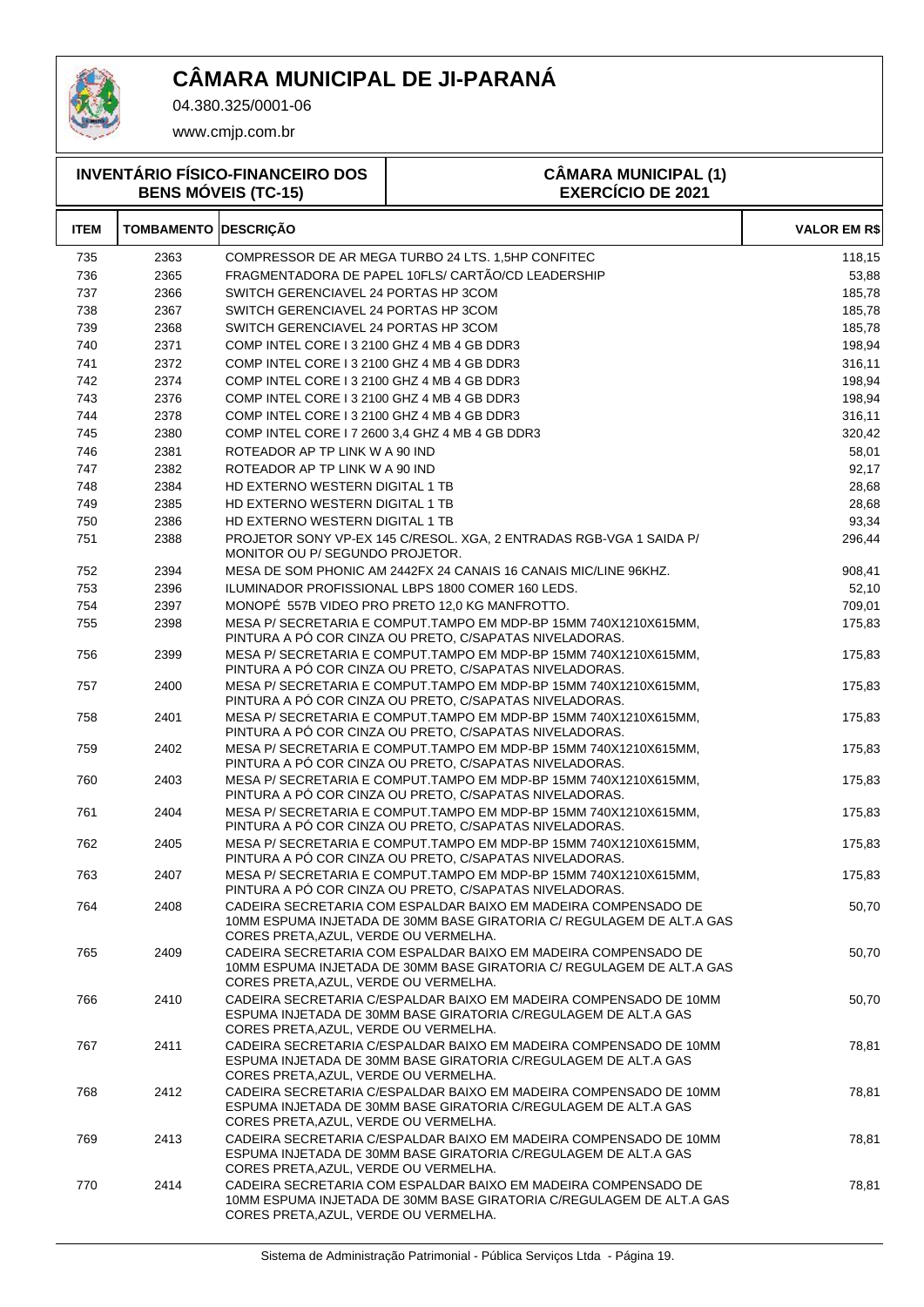

04.380.325/0001-06

| <b>INVENTÁRIO FÍSICO-FINANCEIRO DOS</b><br><b>BENS MÓVEIS (TC-15)</b> |                             |                                              | <b>CÂMARA MUNICIPAL (1)</b><br><b>EXERCÍCIO DE 2021</b>                                                                              |                     |  |
|-----------------------------------------------------------------------|-----------------------------|----------------------------------------------|--------------------------------------------------------------------------------------------------------------------------------------|---------------------|--|
| <b>ITEM</b>                                                           | <b>TOMBAMENTO DESCRIÇÃO</b> |                                              |                                                                                                                                      | <b>VALOR EM R\$</b> |  |
| 771                                                                   | 2415                        | CORES PRETA, AZUL, VERDE OU VERMELHA.        | CADEIRA SECRETARIA C/ESPALDAR BAIXO EM MADEIRA COMPENSADO DE 10MM<br>ESPUMA INJETADA DE 30MM BASE GIRATORIA C/REGULAGEM DE ALT.A GAS | 78,81               |  |
| 772                                                                   | 2416                        | CORES PRETA, AZUL, VERDE OU VERMELHA.        | CADEIRA SECRETARIA C/ESPALDAR BAIXO EM MADEIRA COMPENSADO DE 10MM<br>ESPUMA INJETADA DE 30MM BASE GIRATORIA C/REGULAGEM DE ALT.A GAS | 50,70               |  |
| 773                                                                   | 2417                        | CORES PRETA, AZUL, VERDE OU VERMELHA.        | CADEIRA SECRETARIA C/ESPALDAR BAIXO EM MADEIRA COMPENSADO DE 10MM<br>ESPUMA INJETADA DE 30MM BASE GIRATORIA C/REGULAGEM DE ALT.A GAS | 78,81               |  |
| 774                                                                   | 2418                        | CORES PRETA, AZUL, VERDE OU VERMELHA.        | CADEIRA SECRETARIA C/ESPALDAR BAIXO EM MADEIRA COMPENSADO DE 10MM<br>ESPUMA INJETADA DE 30MM BASE GIRATORIA C/REGULAGEM DE ALT.A GAS | 78,81               |  |
| 775                                                                   | 2419                        | CORES PRETA, AZUL, VERDE OU VERMELHA.        | CADEIRA SECRETARIA C/ESPALDAR BAIXO EM MADEIRA COMPENSADO DE 10MM<br>ESPUMA INJETADA DE 30MM BASE GIRATORIA C/REGULAGEM DE ALT.A GAS | 78,81               |  |
| 776                                                                   | 2420                        | CORES PRETA, AZUL, VERDE OU VERMELHA.        | CADEIRA SECRETARIA C/ESPALDAR BAIXO EM MADEIRA COMPENSADO DE 10MM<br>ESPUMA INJETADA DE 30MM BASE GIRATORIA C/REGULAGEM DE ALT.A GAS | 78,81               |  |
| 777                                                                   | 2421                        | CORES PRETA, AZUL, VERDE OU VERMELHA.        | CADEIRA SECRETARIA C/ESPALDAR BAIXO EM MADEIRA COMPENSADO DE 10MM<br>ESPUMA INJETADA DE 30MM BASE GIRATORIA C/REGULAGEM DE ALT.A GAS | 78,81               |  |
| 778                                                                   | 2422                        | CORES PRETA, AZUL, VERDE OU VERMELHA.        | CADEIRA SECRETARIA C/ESPALDAR BAIXO EM MADEIRA COMPENSADO DE 10MM<br>ESPUMA INJETADA DE 30MM BASE GIRATORIA C/REGULAGEM DE ALT.A GAS | 78,81               |  |
| 779                                                                   | 2423                        | CORES PRETA, AZUL, VERDE OU VERMELHA.        | CADEIRA SECRETARIA C/ESPALDAR BAIXO EM MADEIRA COMPENSADO DE 10MM<br>ESPUMA INJETADA DE 30MM BASE GIRATORIA C/REGULAGEM DE ALT.A GAS | 78,81               |  |
| 780                                                                   | 2424                        | CORES PRETA, AZUL, VERDE OU VERMELHA.        | CADEIRA SECRETARIA C/ESPALDAR BAIXO EM MADEIRA COMPENSADO DE 10MM<br>ESPUMA INJETADA DE 30MM BASE GIRATORIA C/REGULAGEM DE ALT.A GAS | 78,81               |  |
| 781                                                                   | 2425                        | CORES PRETA, AZUL, VERDE OU VERMELHA.        | CADEIRA SECRETARIA C/ESPALDAR BAIXO EM MADEIRA COMPENSADO DE 10MM<br>ESPUMA INJETADA DE 30MM BASE GIRATORIA C/REGULAGEM DE ALT.A GAS | 78,81               |  |
| 782                                                                   | 2426                        | CORES PRETA, AZUL, VERDE OU VERMELHA.        | CADEIRA SECRETARIA C/ESPALDAR BAIXO EM MADEIRA COMPENSADO DE 10MM<br>ESPUMA INJETADA DE 30MM BASE GIRATORIA C/REGULAGEM DE ALT.A GAS | 50,70               |  |
| 783                                                                   | 2428                        | FOGÃO 6 BOCAS INDUSTRIAL (Q.SIMPLES) PMS600. |                                                                                                                                      | 90,42               |  |
| 784                                                                   | 2429                        |                                              | ARMARIO EM AÇO 2 PORTAS 1600X750X400 C/CHAVES PANDIN.                                                                                | 541,39              |  |
| 785                                                                   | 2430                        |                                              | ARMARIO EM AÇO 2 PORTAS 1600X750X400 C/CHAVES PANDIN.                                                                                | 541,39              |  |
| 786                                                                   | 2431                        |                                              | ARMARIO EM AÇO 2 PORTAS 1600X750X400 C/CHAVES PANDIN.                                                                                | 348,23              |  |
| 787                                                                   | 2432                        |                                              | ARMARIO EM AÇO 2 PORTAS 1600X750X400 C/CHAVES PANDIN.                                                                                | 541,39              |  |
| 788                                                                   | 2433                        |                                              | ARMARIO EM ACO 2 PORTAS 1600X750X400 C/CHAVES PANDIN.                                                                                | 541,39              |  |
| 789                                                                   | 2434                        |                                              | ARMARIO EM ACO 2 PORTAS 1600X750X400 C/CHAVES PANDIN.                                                                                | 348,23              |  |
| 790                                                                   | 2435                        |                                              | ARMARIO EM AÇO 2 PORTAS 1600X750X400 C/CHAVES PANDIN.                                                                                | 541,39              |  |
| 791                                                                   | 2436                        |                                              | ARMARIO EM AÇO 2 PORTAS 1600X750X400 C/CHAVES PANDIN.                                                                                | 541,39              |  |
| 792                                                                   | 2437                        |                                              | ARMARIO EM AÇO 2 PORTAS 1600X750X400 C/CHAVES PANDIN.                                                                                | 541,39              |  |
| 793                                                                   | 2438                        |                                              | ARMARIO EM ACO 2 PORTAS 1600X750X400 C/CHAVES PANDIN.                                                                                | 541,39              |  |
| 794                                                                   | 2439                        |                                              | ARMARIO EM AÇO 2 PORTAS 1600X750X400 C/CHAVES PANDIN.                                                                                | 348,23              |  |
| 795                                                                   | 2440                        |                                              | ARMARIO EM AÇO 2 PORTAS 1600X750X400 C/CHAVES PANDIN.                                                                                | 541,39              |  |
| 796                                                                   | 2441                        |                                              | ARMARIO EM AÇO 2 PORTAS 1600X750X400 C/CHAVES PANDIN.                                                                                | 541,39              |  |
| 797                                                                   | 2442                        |                                              | ARMARIO EM AÇO 2 PORTAS 1600X750X400 C/CHAVES PANDIN.                                                                                | 541,39              |  |
| 798                                                                   | 2443                        |                                              | ARMARIO EM AÇO 2 PORTAS 1600X750X400 C/CHAVES PANDIN.                                                                                | 89,78               |  |
| 799                                                                   | 2444                        |                                              | MESA DE CANTO 0,90 X 0,60 TAMPO MDF BP 15MM PANDIN.                                                                                  | 116,69              |  |
| 800                                                                   | 2445                        |                                              | MESA DE CANTO 0,90 X 0,60 TAMPO MDF BP 15MM PANDIN.                                                                                  | 75,06               |  |
| 801                                                                   | 2446                        |                                              | MESA DE CANTO 0,90 X 0,60 TAMPO MDF BP 15MM PANDIN.                                                                                  | 116,69              |  |
| 802                                                                   | 2447                        |                                              | MESA DE CANTO 0,90 X 0,60 TAMPO MDF BP 15MM PANDIN.                                                                                  | 116,69              |  |
| 803                                                                   | 2448                        |                                              | MESA DE CANTO 0,90 X 0,60 TAMPO MDF BP 15MM PANDIN.                                                                                  | 75,06               |  |
| 804                                                                   | 2449                        |                                              | MESA DE CANTO 0,90 X 0,60 TAMPO MDF BP 15MM PANDIN.                                                                                  | 116,69              |  |
| 805                                                                   | 2450                        |                                              | MESA DE CANTO 0,90 X 0,60 TAMPO MDF BP 15MM PANDIN.                                                                                  | 116,69              |  |
| 806                                                                   | 2451                        |                                              | MESA DE CANTO 0,90 X 0,60 TAMPO MDF BP 15MM PANDIN.                                                                                  | 116,69              |  |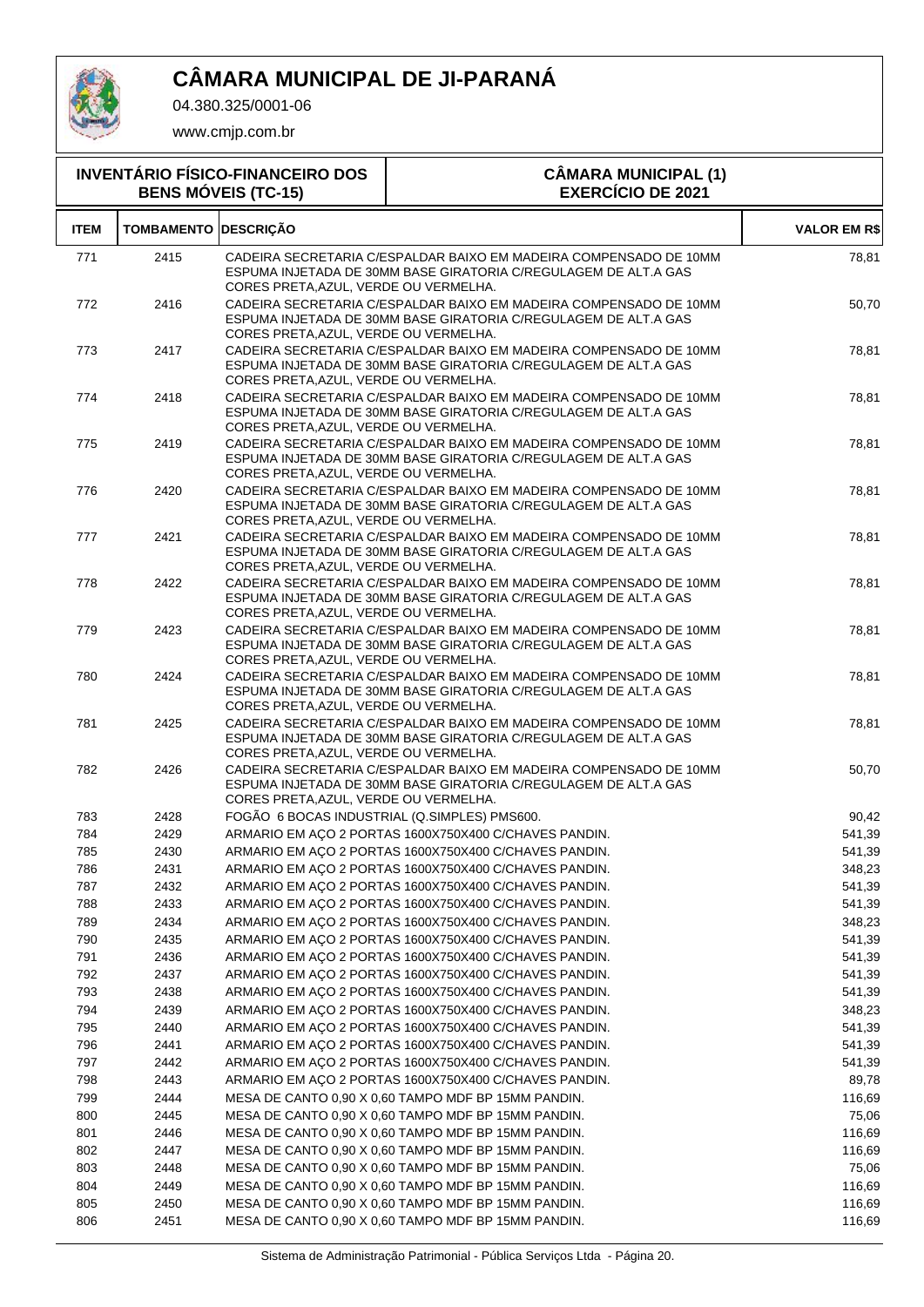

04.380.325/0001-06

| <b>INVENTÁRIO FÍSICO-FINANCEIRO DOS</b><br><b>BENS MÓVEIS (TC-15)</b> |                             |                                           | <b>CÂMARA MUNICIPAL (1)</b><br><b>EXERCÍCIO DE 2021</b>                                                                                |                     |
|-----------------------------------------------------------------------|-----------------------------|-------------------------------------------|----------------------------------------------------------------------------------------------------------------------------------------|---------------------|
| <b>ITEM</b>                                                           | <b>TOMBAMENTO DESCRIÇÃO</b> |                                           |                                                                                                                                        | <b>VALOR EM R\$</b> |
| 807                                                                   | 2452                        |                                           | MESA DE CANTO 0,90 X 0,60 TAMPO MDF BP 15MM PANDIN.                                                                                    | 116,69              |
| 808                                                                   | 2453                        |                                           | MESA DE CANTO 0,90 X 0,60 TAMPO MDF BP 15MM PANDIN.                                                                                    | 116,69              |
| 809                                                                   | 2454                        |                                           | MESA DE CANTO 0,90 X 0,60 TAMPO MDF BP 15MM PANDIN.                                                                                    | 116,69              |
| 810                                                                   | 2455                        |                                           | MESA DE CANTO 0.90 X 0.60 TAMPO MDF BP 15MM PANDIN.                                                                                    | 116,69              |
| 811                                                                   | 2456                        |                                           | MESA DE CANTO 0,90 X 0,60 TAMPO MDF BP 15MM PANDIN.                                                                                    | 116,69              |
| 812                                                                   | 2457                        |                                           | MESA DE CANTO 0,90 X 0,60 TAMPO MDF BP 15MM PANDIN.                                                                                    | 75,06               |
| 813                                                                   | 2458                        |                                           | MESA DE CANTO 0,90 X 0,60 TAMPO MDF BP 15MM PANDIN.                                                                                    | 116,69              |
| 814                                                                   | 2459                        |                                           | MESA DE CANTO 0,90 X 0,60 TAMPO MDF BP 15MM PANDIN.                                                                                    | 75,06               |
| 815                                                                   | 2460                        |                                           | MESA DE CANTO 0,90 X 0,60 TAMPO MDF BP 15MM PANDIN.                                                                                    | 116,69              |
| 816                                                                   | 2461                        | CADEIRAS SECRET. GIRATÓRIAS.              | MESA P/REUNIÃO TAMPO MDP 15MM MED.740X1210X615MM PINT. A PÓ C/6                                                                        | 153,41              |
| 817                                                                   | 2462                        | MESA PARA SECRETÁRIA C/02 GAVETAS PANDIN  |                                                                                                                                        | 113,09              |
| 818                                                                   | 2463                        | MESA PARA SECRETÁRIA C/ 02 GAVETAS PANDIN |                                                                                                                                        | 175,83              |
| 819                                                                   | 2464                        | MESA PARA SECRETÁRIA C/02 GAVETAS PANDIN  |                                                                                                                                        | 175,83              |
| 820                                                                   | 2465                        | MESA PARA SECRETÁRIA C/ 02 GAVETAS PANDIN |                                                                                                                                        | 175,83              |
| 821                                                                   | 2466                        | MESA PARA SECRETÁRIA C/ 02 GAVETAS PANDIN |                                                                                                                                        | 175,83              |
| 822                                                                   | 2467                        | MESA PARA SECRETÁRIA C/ 02 GAVETAS PANDIN |                                                                                                                                        | 175,83              |
| 823                                                                   | 2468                        |                                           | TELEFONE SEM FIO DECT 6.0KX-TG6512 LBB PRETO C/IDENTIF.CHAMADAS.                                                                       | 22,67               |
| 824                                                                   | 2469                        |                                           | TELEFONE SEM FIO DECT 6.0KX-TG6512 LBB PRETO C/IDENTIF.CHAMADAS.                                                                       | 12,46               |
| 825                                                                   | 2470                        |                                           | TELEFONE SEM FIO DECT 6.0KX-TG6512 LBB PRETO C/ IDENTIF.CHAMADAS.                                                                      | 22,67               |
| 826                                                                   | 2471                        |                                           | TELEFONE SEM FIO DECT 6.0KX- TG6512 LBB PRETO C/ IDENTIF.CHAMADAS.                                                                     | 22,67               |
| 827                                                                   | 2472                        |                                           | TELEFONE SEM FIO DECT 6.0KX- TG6512 LBB PRETO C/ IDENTIF.CHAMADAS.                                                                     | 22,67               |
| 828                                                                   | 2473                        |                                           | TELEFONE SEM FIO DECT 6.0KX-TG6512 LBB PRETO C/IDENTIF.CHAMADAS.                                                                       | 22,67               |
| 829                                                                   | 2474                        |                                           | TELEFONE SEM FIO DECT 6.0KX-TG6512 LBB PRETO C/IDENTIF.CHAMADAS.                                                                       | 46,06               |
| 830                                                                   | 2475                        |                                           | TELEFONE SEM FIO DECT 6.0KX-TG6512 LBB PRETO C/IDENTIF.CHAMADAS.                                                                       | 46,06               |
| 831                                                                   | 2476                        |                                           | TELEFONE SEM FIO DECT 6.0KX-TG6512 LBB PRETO C/IDENTIF.CHAMADAS.                                                                       | 22,67               |
| 832                                                                   | 2477                        |                                           | TELEFONE SEM FIO DECT 6.0KX-TG6512 LBB PRETO C/IDENTIF.CHAMADAS.                                                                       | 22,67               |
| 833                                                                   | 2478                        |                                           | TELEFONE SEM FIO DECT 6.0KX-TG6512 LBB PRETO C/IDENTIF.CHAMADAS.<br>TELEFONE SEM FIO DECT 6.0KX- TG6512 LBB PRETO C/ IDENTIF.CHAMADAS. | 22,67               |
| 834<br>835                                                            | 2481<br>2482                |                                           | TELEFONE SEM FIO DECT 6.0KX- TG6512 LBB PRETO C/ IDENTIF.CHAMADAS.                                                                     | 32,58<br>22,67      |
| 836                                                                   | 2483                        |                                           | TELEFONE SEM FIO DECT 6.0KX-TG6512 LBB PRETO C/IDENTIF.CHAMADAS.                                                                       | 22,67               |
| 837                                                                   | 2485                        |                                           | TELEFONE SEM FIO DECT 6.0KX-TG6512 LBB PRETO C/IDENTIF.CHAMADAS.                                                                       | 22,67               |
| 838                                                                   | 2486                        |                                           | TELEFONE SEM FIO DECT 6.0KX-TG6512 LBB PRETO C/IDENTIF.CHAMADAS.                                                                       | 46,06               |
| 839                                                                   | 2487                        |                                           | TELEFONE SEM FIO DECT 6.0KX- TG6512 LBB PRETO C/ IDENTIF.CHAMADAS.                                                                     | 22,67               |
| 840                                                                   | 2488                        | FRIGOBAR CAPAC.TOTAL ARMAZ. 122L.         |                                                                                                                                        | 502,20              |
| 841                                                                   | 2489                        | FRIGOBAR CAPAC.TOTAL ARMAZ. 122L.         |                                                                                                                                        | 502,20              |
| 842                                                                   | 2490                        | FRIGOBAR CAPAC.TOTAL ARMAZ. 122L.         |                                                                                                                                        | 502,20              |
| 843                                                                   | 2491                        | FRIGOBAR CAPAC.TOTAL ARMAZ. 122L.         |                                                                                                                                        | 502,20              |
| 844                                                                   | 2492                        | FRIGOBAR CAPAC.TOTAL ARMAZ. 122L.         |                                                                                                                                        | 502,20              |
| 845                                                                   | 2493                        | FRIGOBAR CAPAC.TOTAL ARMAZ. 122L.         |                                                                                                                                        | 502,20              |
| 846                                                                   | 2494                        | FRIGOBAR CAPAC.TOTAL ARMAZ. 122L.         |                                                                                                                                        | 502,20              |
| 847                                                                   | 2495                        | FRIGOBAR CAPAC.TOTAL ARMAZ. 122L.         |                                                                                                                                        | 502,20              |
| 848                                                                   | 2496                        | AR CONDICIONADO TIPO SPLIT 18000 BTUS.    |                                                                                                                                        | 1.060,66            |
| 849                                                                   | 2497                        | AR CONDICIONADO TIPO SPLIT 18000 BTUS.    |                                                                                                                                        | 1.060,66            |
| 850                                                                   | 2498                        | AR CONDICIONADO TIPO SPLIT 18000 BTUS.    |                                                                                                                                        | 1.060,66            |
| 851                                                                   | 2499                        | AR CONDICIONADO TIPO SPLIT 18000 BTUS.    |                                                                                                                                        | 1.060,66            |
| 852                                                                   | 2500                        | AR CONDICIONADO TIPO SPLIT 18000 BTUS.    |                                                                                                                                        | 1.060,66            |
| 853                                                                   | 2501                        | AR CONDICIONADO TIPO SPLIT 18000 BTUS.    |                                                                                                                                        | 1.060,66            |
| 854                                                                   | 2503                        | AR CONDICIONADO TIPO SPLIT 18000 BTUS.    |                                                                                                                                        | 1.060,66            |
| 855                                                                   | 2504                        | AR CONDICIONADO TIPO SPLIT 18000 BTUS.    |                                                                                                                                        | 1.272,03            |
| 856                                                                   | 2506                        | AR CONDICIONADO TIPO SPLIT 18000 BTUS.    |                                                                                                                                        | 1.060,66            |
| 857                                                                   | 2508                        | AR CONDICIONADO TIPO SPLIT 24000 BTUS.    |                                                                                                                                        | 1.264,85            |
| 858                                                                   | 2509                        | AR CONDICIONADO TIPO SPLIT 24000 BTUS.    |                                                                                                                                        | 1.264,85            |
| 859                                                                   | 2510                        | AR CONDICIONADO TIPO SPLIT 24000 BTUS.    |                                                                                                                                        | 1.264,85            |
| 860                                                                   | 2511                        | AR CONDICIONADO TIPO SPLIT 24000 BTUS.    |                                                                                                                                        | 1.264,85            |
| 861                                                                   | 2512                        | AR CONDICIONADO TIPO SPLIT 24000 BTUS.    |                                                                                                                                        | 1.264,85            |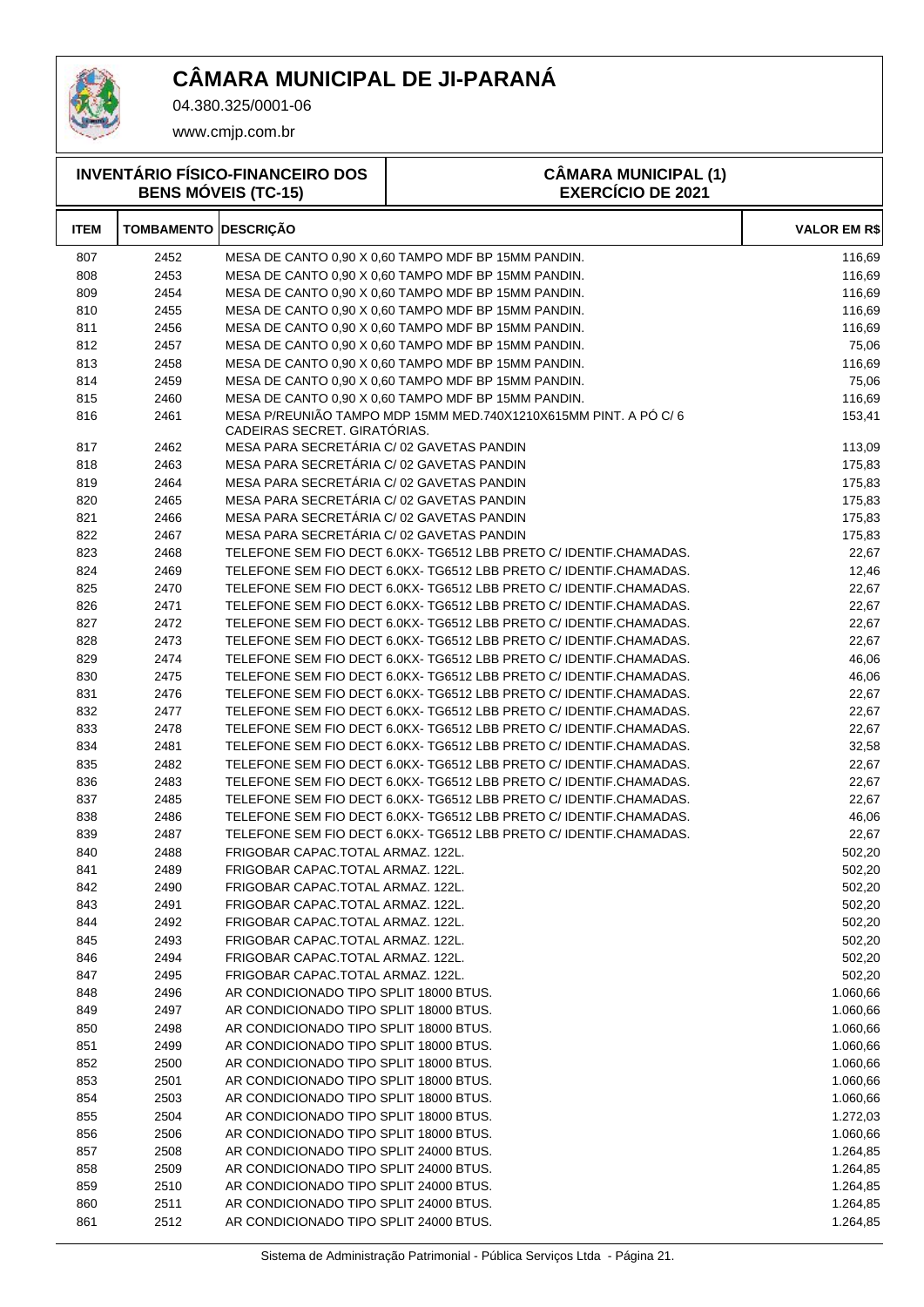

04.380.325/0001-06

| <b>INVENTÁRIO FÍSICO-FINANCEIRO DOS</b><br><b>BENS MÓVEIS (TC-15)</b> |                             |                                                       | <b>CÂMARA MUNICIPAL (1)</b><br><b>EXERCÍCIO DE 2021</b>                                                                                                                                                    |                     |
|-----------------------------------------------------------------------|-----------------------------|-------------------------------------------------------|------------------------------------------------------------------------------------------------------------------------------------------------------------------------------------------------------------|---------------------|
| <b>ITEM</b>                                                           | <b>TOMBAMENTO DESCRIÇÃO</b> |                                                       |                                                                                                                                                                                                            | <b>VALOR EM R\$</b> |
| 862<br>863                                                            | 2513<br>2514                | AR CONDICIONADO TIPO SPLIT 24000 BTUS.<br>EMP.205/12) | CAIXA DE SOM TSI AMBIENTE ATIVA 6 POL. 100W RMS.(CONF. ESPECIF. NO                                                                                                                                         | 1.264,85<br>314,88  |
| 864                                                                   | 2515                        | EMP.205/12)                                           | CAIXA DE SOM TSI AMBIENTE ATIVA 6 POL. 100W RMS.(CONF. ESPECIF. NO                                                                                                                                         | 314,88              |
| 865                                                                   | 2516                        | EMP.205/12)                                           | CAIXA DE SOM TSI AMBIENTE ATIVA 6 POL. 100W RMS.(CONF. ESPECIF. NO                                                                                                                                         | 314,88              |
| 866                                                                   | 2517                        | EMP.205/12)                                           | CAIXA DE SOM TSI AMBIENTE ATIVA 6 POL. 100W RMS.(CONF. ESPECIF. NO                                                                                                                                         | 314,88              |
| 867                                                                   | 2518                        | EMP.205/12)                                           | CAIXA DE SOM TSI AMBIENTE ATIVA 6 POL. 100W RMS.(CONF. ESPECIF. NO                                                                                                                                         | 314,88              |
| 868                                                                   | 2519                        | EMP.205/12)                                           | CAIXA DE SOM TSI AMBIENTE ATIVA 6 POL. 100W RMS.(CONF. ESPECIF. NO                                                                                                                                         | 314,88              |
| 869                                                                   | 2520                        | EMP.205/12)                                           | CAIXA DE SOM TSI AMBIENTE ATIVA 6 POL. 100W RMS.(CONF. ESPECIF. NO                                                                                                                                         | 314,88              |
| 870                                                                   | 2521                        | EMP.205/12)                                           | CAIXA DE SOM TSI AMBIENTE ATIVA 6 POL. 100W RMS.(CONF. ESPECIF. NO                                                                                                                                         | 314,88              |
| 871                                                                   | 2522                        | EMP.205/12)                                           | CAIXA DE SOM TSI AMBIENTE ATIVA 6 POL. 100W RMS.(CONF. ESPECIF. NO                                                                                                                                         | 314,88              |
| 872                                                                   | 2523                        | EMP.205/12)                                           | CAIXA DE SOM TSI AMBIENTE ATIVA 6 POL. 100W RMS.(CONF. ESPECIF. NO                                                                                                                                         | 314,88              |
| 873                                                                   | 2524                        | EMP.205/12)                                           | CAIXA DE SOM TSI AMBIENTE ATIVA 6 POL. 100W RMS.(CONF. ESPECIF. NO                                                                                                                                         | 314,88              |
| 874                                                                   | 2525                        | EMP.205/12)                                           | CAIXA DE SOM TSI AMBIENTE ATIVA 6 POL. 100W RMS.(CONF. ESPECIF. NO                                                                                                                                         | 314,88              |
| 875                                                                   | 2526                        |                                                       | POLTRONA ESPALDAR ALTO EM COMP.ANATOM.18MM ESPUMA LAMINADA 120MM<br>LATERAIS, GOMO CENTRAIS ESP.LAMIN. SOFT BRAÇOS TUBO ELÍPTICO CROMADO,<br>APOIA BRAÇO REVESTIDO, BASE GIRATÓRIA EXCENTRICA EM ALUMINIO. | 282,78              |
| 876                                                                   | 2527                        |                                                       | POLTRONA ESPALDAR ALTO EM COMP.ANATOM.18MM ESPUMA LAMINADA 120MM<br>LATERAIS, GOMO CENTRAIS ESP.LAMIN. SOFT BRAÇOS TUBO ELÍPTICO CROMADO,<br>APOIA BRAÇO REVESTIDO, BASE GIRATÓRIA EXCENTRICA EM ALUMINIO. | 282,78              |
| 877                                                                   | 2528                        |                                                       | POLTRONA ESPALDAR ALTO EM COMP.ANATOM.18MM ESPUMA LAMINADA 120MM<br>LATERAIS, GOMO CENTRAIS ESP.LAMIN. SOFT BRAÇOS TUBO ELÍPTICO CROMADO,<br>APOIA BRAÇO REVESTIDO, BASE GIRATÓRIA EXCENTRICA EM ALUMINIO. | 282,78              |
| 878                                                                   | 2529                        |                                                       | POLTRONA ESPALDAR ALTO EM COMP.ANATOM.18MM ESPUMA LAMINADA 120MM<br>LATERAIS, GOMO CENTRAIS ESP.LAMIN. SOFT BRAÇOS TUBO ELÍPTICO CROMADO,<br>APOIA BRAÇO REVESTIDO, BASE GIRATÓRIA EXCENTRICA EM ALUMINIO. | 282.78              |
| 879                                                                   | 2530                        |                                                       | POLTRONA ESPALDAR ALTO EM COMP.ANATOM.18MM ESPUMA LAMINADA 120MM<br>LATERAIS, GOMO CENTRAIS ESP.LAMIN. SOFT BRAÇOS TUBO ELÍPTICO CROMADO,<br>APOIA BRAÇO REVESTIDO, BASE GIRATÓRIA EXCENTRICA EM ALUMINIO. | 282.78              |
| 880                                                                   | 2531                        |                                                       | POLTRONA ESPALDAR ALTO EM COMP.ANATOM.18MM ESPUMA LAMINADA 120MM<br>LATERAIS, GOMO CENTRAIS ESP.LAMIN. SOFT BRAÇOS TUBO ELÍPTICO CROMADO,<br>APOIA BRAÇO REVESTIDO, BASE GIRATÓRIA EXCENTRICA EM ALUMINIO. | 282,78              |
| 881                                                                   | 2532                        |                                                       | POLTRONA ESPALDAR ALTO EM COMP.ANATOM.18MM ESPUMA LAMINADA 120MM<br>LATERAIS, GOMO CENTRAIS ESP.LAMIN. SOFT BRAÇOS TUBO ELÍPTICO CROMADO,<br>APOIA BRAÇO REVESTIDO, BASE GIRATÓRIA EXCENTRICA EM ALUMINIO. | 282,78              |
| 882                                                                   | 2533                        |                                                       | POLTRONA ESPALDAR ALTO EM COMP.ANATOM.18MM ESPUMA LAMINADA 120MM<br>LATERAIS, GOMO CENTRAIS ESP.LAMIN. SOFT BRAÇOS TUBO ELÍPTICO CROMADO,<br>APOIA BRAÇO REVESTIDO, BASE GIRATÓRIA EXCENTRICA EM ALUMINIO. | 282,78              |
| 883                                                                   | 2534                        |                                                       | POLTRONA ESPALDAR ALTO EM COMP.ANATOM.18MM ESPUMA LAMINADA 120MM<br>LATERAIS, GOMO CENTRAIS ESP.LAMIN. SOFT BRAÇOS TUBO ELÍPTICO CROMADO,<br>APOIA BRAÇO REVESTIDO, BASE GIRATÓRIA EXCENTRICA EM ALUMINIO. | 282,78              |
| 884                                                                   | 2535                        |                                                       | POLTRONA ESPALDAR ALTO EM COMP.ANATOM.18MM ESPUMA LAMINADA 120MM<br>LATERAIS, GOMO CENTRAIS ESP.LAMIN. SOFT BRAÇOS TUBO ELÍPTICO CROMADO,<br>APOIA BRAÇO REVESTIDO, BASE GIRATÓRIA EXCENTRICA EM ALUMINIO. | 282,78              |
| 885                                                                   | 2536                        |                                                       | POLTRONA ESPALDAR ALTO EM COMP.ANATOM.18MM ESPUMA LAMINADA 120MM<br>LATERAIS, GOMO CENTRAIS ESP.LAMIN. SOFT BRAÇOS TUBO ELÍPTICO CROMADO,<br>APOIA BRAÇO REVESTIDO, BASE GIRATÓRIA EXCENTRICA EM ALUMINIO. | 282,78              |
| 886                                                                   | 2537                        |                                                       | POLTRONA ESPALDAR ALTO EM COMP.ANATOM.18MM ESPUMA LAMINADA 120MM<br>LATERAIS, GOMO CENTRAIS ESP.LAMIN. SOFT BRAÇOS TUBO ELÍPTICO CROMADO,<br>APOIA BRAÇO REVESTIDO, BASE GIRATÓRIA EXCENTRICA EM ALUMINIO. | 282,78              |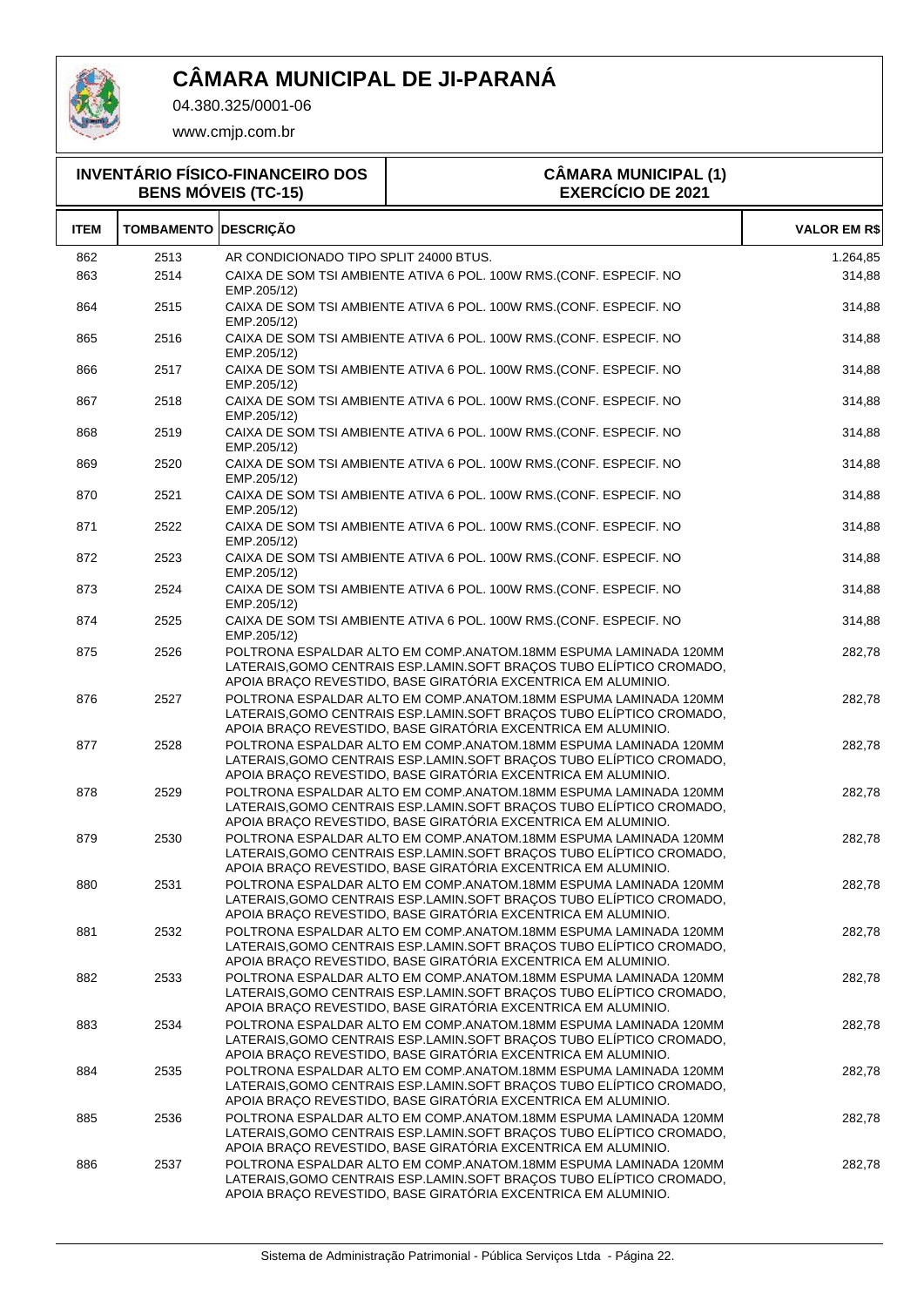

04.380.325/0001-06

| <b>INVENTÁRIO FÍSICO-FINANCEIRO DOS</b><br><b>BENS MÓVEIS (TC-15)</b> |                   |                         | <b>CÂMARA MUNICIPAL (1)</b><br><b>EXERCÍCIO DE 2021</b>                                                                                                                                                    |                     |
|-----------------------------------------------------------------------|-------------------|-------------------------|------------------------------------------------------------------------------------------------------------------------------------------------------------------------------------------------------------|---------------------|
| <b>ITEM</b>                                                           | <b>TOMBAMENTO</b> | <b>DESCRIÇÃO</b>        |                                                                                                                                                                                                            | <b>VALOR EM R\$</b> |
| 887                                                                   | 2538              |                         | POLTRONA ESPALDAR ALTO EM COMP.ANATOM.18MM ESPUMA LAMINADA 120MM<br>LATERAIS, GOMO CENTRAIS ESP.LAMIN. SOFT BRAÇOS TUBO ELÍPTICO CROMADO,<br>APOIA BRAÇO REVESTIDO, BASE GIRATÓRIA EXCENTRICA EM ALUMINIO. | 282,78              |
| 888                                                                   | 2539              |                         | POLTRONA ESPALDAR ALTO EM COMP.ANATOM.18MM ESPUMA LAMINADA 120MM<br>LATERAIS, GOMO CENTRAIS ESP.LAMIN. SOFT BRAÇOS TUBO ELÍPTICO CROMADO,<br>APOIA BRAÇO REVESTIDO, BASE GIRATÓRIA EXCENTRICA EM ALUMINIO. | 282,78              |
| 889                                                                   | 2540              |                         | POLTRONA ESPALDAR ALTO EM COMP.ANATOM.18MM ESPUMA LAMINADA 120MM<br>LATERAIS, GOMO CENTRAIS ESP.LAMIN. SOFT BRAÇOS TUBO ELÍPTICO CROMADO,<br>APOIA BRAÇO REVESTIDO, BASE GIRATÓRIA EXCENTRICA EM ALUMINIO. | 282,78              |
| 890                                                                   | 2541              |                         | POLTRONA ESPALDAR ALTO EM COMP.ANATOM.18MM ESPUMA LAMINADA 120MM<br>LATERAIS, GOMO CENTRAIS ESP.LAMIN. SOFT BRAÇOS TUBO ELÍPTICO CROMADO,<br>APOIA BRAÇO REVESTIDO, BASE GIRATÓRIA EXCENTRICA EM ALUMINIO. | 282,78              |
| 891                                                                   | 2542              |                         | POLTRONA ESPALDAR ALTO EM COMP.ANATOM.18MM ESPUMA LAMINADA 120MM<br>LATERAIS, GOMO CENTRAIS ESP.LAMIN. SOFT BRAÇOS TUBO ELÍPTICO CROMADO,<br>APOIA BRAÇO REVESTIDO, BASE GIRATÓRIA EXCENTRICA EM ALUMINIO. | 282,78              |
| 892                                                                   | 2543              | CHAVES MED.595X435X615. | GAVETEIRO VOLANTE C/3 GAVETAS, CAMPO SUPERIOR EM MDP 15MM, RODIZIO<br>DE 4 RODAS, DUAS GAVETAS COMUNS E 01 P/PASTA SUSPENSA, FECHADURA 2                                                                   | 122.45              |
| 893                                                                   | 2544              | CHAVES MED.595X435X615. | GAVETEIRO VOLANTE C/3 GAVETAS, CAMPO SUPERIOR EM MDP 15MM, RODIZIO<br>DE 4 RODAS, DUAS GAVETAS COMUNS E 01 P/PASTA SUSPENSA, FECHADURA 2                                                                   | 78,76               |
| 894                                                                   | 2545              | CHAVES MED.595X435X615. | GAVETEIRO VOLANTE C/3 GAVETAS, CAMPO SUPERIOR EM MDP 15MM, RODIZIO<br>DE 4 RODAS, DUAS GAVETAS COMUNS E 01 P/PASTA SUSPENSA, FECHADURA 2                                                                   | 20,31               |
| 895                                                                   | 2546              | CHAVES MED.595X435X615. | GAVETEIRO VOLANTE C/3 GAVETAS, CAMPO SUPERIOR EM MDP 15MM, RODIZIO<br>DE 4 RODAS, DUAS GAVETAS COMUNS E 01 P/PASTA SUSPENSA, FECHADURA 2                                                                   | 78,76               |
| 896                                                                   | 2547              | CHAVES MED.595X435X615. | GAVETEIRO VOLANTE C/3 GAVETAS, CAMPO SUPERIOR EM MDP 15MM, RODIZIO<br>DE 4 RODAS, DUAS GAVETAS COMUNS E 01 P/PASTA SUSPENSA, FECHADURA 2                                                                   | 149,73              |
| 897                                                                   | 2548              | CHAVES MED.595X435X615. | GAVETEIRO VOLANTE C/3 GAVETAS, CAMPO SUPERIOR EM MDP 15MM, RODIZIO<br>DE 4 RODAS, DUAS GAVETAS COMUNS E 01 P/PASTA SUSPENSA, FECHADURA 2                                                                   | 78,76               |
| 898                                                                   | 2549              | CHAVES MED.595X435X615. | GAVETEIRO VOLANTE C/3 GAVETAS, CAMPO SUPERIOR EM MDP 15MM, RODIZIO<br>DE 4 RODAS, DUAS GAVETAS COMUNS E 01 P/PASTA SUSPENSA, FECHADURA 2                                                                   | 78,76               |
| 899                                                                   | 2550              | CHAVES MED.595X435X615. | GAVETEIRO VOLANTE C/3 GAVETAS, CAMPO SUPERIOR EM MDP 15MM, RODIZIO<br>DE 4 RODAS, DUAS GAVETAS COMUNS E 01 P/PASTA SUSPENSA, FECHADURA 2                                                                   | 122,45              |
| 900                                                                   | 2551              | CHAVES MED.595X435X615. | GAVETEIRO VOLANTE C/3 GAVETAS, CAMPO SUPERIOR EM MDP 15MM, RODIZIO<br>DE 4 RODAS, DUAS GAVETAS COMUNS E 01 P/PASTA SUSPENSA, FECHADURA 2                                                                   | 122,45              |
| 901                                                                   | 2552              | CHAVES MED.595X435X615. | GAVETEIRO VOLANTE C/3 GAVETAS, CAMPO SUPERIOR EM MDP 15MM, RODIZIO<br>DE 4 RODAS, DUAS GAVETAS COMUNS E 01 P/PASTA SUSPENSA, FECHADURA 2                                                                   | 78,76               |
| 902                                                                   | 2553              | CHAVES MED.595X435X615. | GAVETEIRO VOLANTE C/3 GAVETAS, CAMPO SUPERIOR EM MDP 15MM, RODIZIO<br>DE 4 RODAS, DUAS GAVETAS COMUNS E 01 P/PASTA SUSPENSA, FECHADURA 2                                                                   | 122,45              |
| 903                                                                   | 2554              | CHAVES MED.595X435X615. | GAVETEIRO VOLANTE C/3 GAVETAS, CAMPO SUPERIOR EM MDP 15MM, RODIZIO<br>DE 4 RODAS, DUAS GAVETAS COMUNS E 01 P/PASTA SUSPENSA, FECHADURA 2                                                                   | 122,45              |
| 904                                                                   | 2555              | CHAVES MED.595X435X615. | GAVETEIRO VOLANTE C/3 GAVETAS, CAMPO SUPERIOR EM MDP 15MM, RODIZIO<br>DE 4 RODAS, DUAS GAVETAS COMUNS E 01 P/PASTA SUSPENSA, FECHADURA 2                                                                   | 78,76               |
| 905                                                                   | 2556              | CHAVES MED.595X435X615. | GAVETEIRO VOLANTE C/3 GAVETAS, CAMPO SUPERIOR EM MDP 15MM, RODIZIO<br>DE 4 RODAS, DUAS GAVETAS COMUNS E 01 P/PASTA SUSPENSA, FECHADURA 2                                                                   | 122,45              |
| 906                                                                   | 2557              | CHAVES MED.595X435X615. | GAVETEIRO VOLANTE C/3 GAVETAS, CAMPO SUPERIOR EM MDP 15MM, RODIZIO<br>DE 4 RODAS, DUAS GAVETAS COMUNS E 01 P/PASTA SUSPENSA, FECHADURA 2                                                                   | 78,76               |
| 907                                                                   | 2558              | CHAVES MED.595X435X615. | GAVETEIRO VOLANTE C/3 GAVETAS, CAMPO SUPERIOR EM MDP 15MM, RODIZIO<br>DE 4 RODAS, DUAS GAVETAS COMUNS E 01 P/PASTA SUSPENSA, FECHADURA 2                                                                   | 78,76               |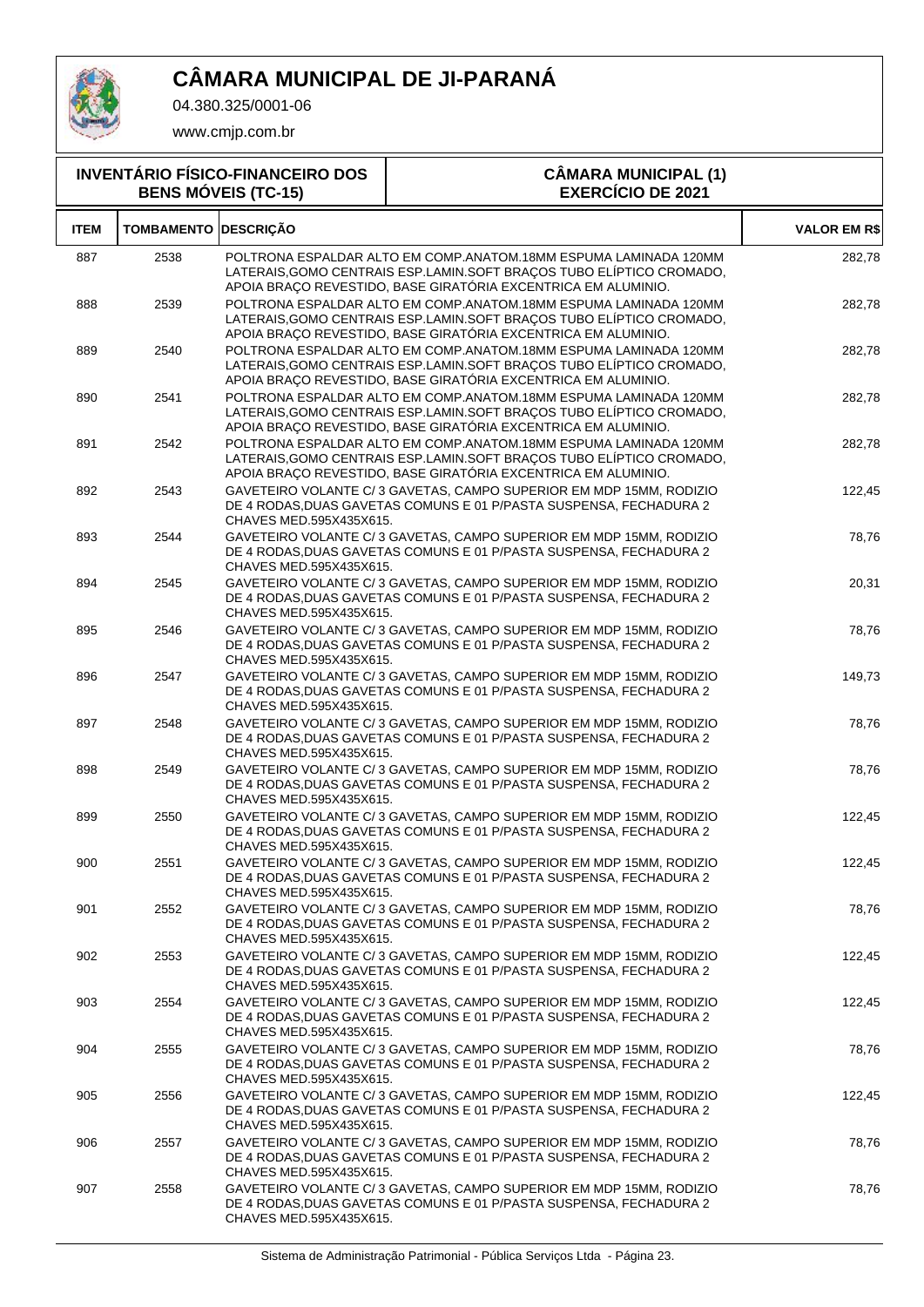

04.380.325/0001-06

www.cmjp.com.br

| <b>INVENTÁRIO FÍSICO-FINANCEIRO DOS</b><br><b>BENS MÓVEIS (TC-15)</b> |                             |                                                         | <b>CÂMARA MUNICIPAL (1)</b><br><b>EXERCÍCIO DE 2021</b>                                                                                 |                     |
|-----------------------------------------------------------------------|-----------------------------|---------------------------------------------------------|-----------------------------------------------------------------------------------------------------------------------------------------|---------------------|
| <b>ITEM</b>                                                           | <b>TOMBAMENTO DESCRIÇÃO</b> |                                                         |                                                                                                                                         | <b>VALOR EM R\$</b> |
| 908                                                                   | 2559                        | CHAVES MED.595X435X615.                                 | GAVETEIRO VOLANTE C/3 GAVETAS, CAMPO SUPERIOR EM MDP 15MM, RODIZIO<br>DE 4 RODAS DUAS GAVETAS COMUNS E 01 P/PASTA SUSPENSA. FECHADURA 2 | 122,45              |
| 909                                                                   | 2560                        | METÁLICOS BASE METÁLICA C/PINTURA A PÓ.                 | MESA GERENCIA MED. 76X150X78 C/ TAMPO EM MELAMINICO EM FORMA<br>ASSIMÉTRICA, C/GAVETEIRO AEREO C/02 GAVETAS C/ CHAVE, PUXADORES         | 175,83              |
| 910                                                                   | 2561                        | ASSIMETRICA.<br>METÁLICOS BASE METÁLICA C/PINTURA A PÓ. | MESA GERENCIA MED. 76X150X78 C/ TAMPO EM MELAMINICO EM FORMA<br>C/GAVETEIRO AEREO C/02 GAVETAS C/ CHAVE, PUXADORES                      | 175,83              |
| 911                                                                   | 2562                        | ASSIMETRICA,<br>METÁLICOS BASE METÁLICA C/PINTURA A PÓ. | MESA GERENCIA MED. 76X150X78 C/ TAMPO EM MELAMINICO EM FORMA<br>C/GAVETEIRO AEREO C/02 GAVETAS C/ CHAVE, PUXADORES                      | 175,83              |
| 912                                                                   | 2563                        | ASSIMETRICA.<br>METÁLICOS BASE METÁLICA C/PINTURA A PÓ. | MESA GERENCIA MED. 76X150X78 C/ TAMPO EM MELAMINICO EM FORMA<br>C/GAVETEIRO AEREO C/02 GAVETAS C/ CHAVE, PUXADORES                      | 175,83              |
| 913                                                                   | 2564                        | ASSIMETRICA,<br>METÁLICOS BASE METÁLICA C/PINTURA A PÓ. | MESA GERENCIA MED. 76X150X78 C/ TAMPO EM MELAMINICO EM FORMA<br>C/GAVETEIRO AEREO C/02 GAVETAS C/ CHAVE, PUXADORES                      | 175,83              |
| 914                                                                   | 2565                        | ASSIMÉTRICA.<br>METÁLICOS BASE METÁLICA C/PINTURA A PÓ. | MESA GERENCIA MED. 76X150X78 C/ TAMPO EM MELAMINICO EM FORMA<br>C/GAVETEIRO AEREO C/02 GAVETAS C/ CHAVE, PUXADORES                      | 175,83              |
| 915                                                                   | 2566                        | ASSIMETRICA,<br>METÁLICOS BASE METÁLICA C/PINTURA A PÓ. | MESA GERENCIA MED. 76X150X78 C/ TAMPO EM MELAMINICO EM FORMA<br>C/GAVETEIRO AEREO C/02 GAVETAS C/ CHAVE, PUXADORES                      | 175,83              |
| 916                                                                   | 2567                        | ASSIMETRICA.<br>METÁLICOS BASE METÁLICA C/PINTURA A PÓ. | MESA GERENCIA MED. 76X150X78 C/ TAMPO EM MELAMINICO EM FORMA<br>C/GAVETEIRO AEREO C/02 GAVETAS C/ CHAVE, PUXADORES                      | 175,83              |
| 917                                                                   | 2568                        | ASSIMETRICA,<br>METÁLICOS BASE METÁLICA C/PINTURA A PÓ. | MESA GERENCIA MED. 76X150X78 C/ TAMPO EM MELAMINICO EM FORMA<br>C/GAVETEIRO AEREO C/02 GAVETAS C/ CHAVE, PUXADORES                      | 175,83              |
| 918                                                                   | 2569                        | ASSIMETRICA,<br>METÁLICOS BASE METÁLICA C/PINTURA A PÓ. | MESA GERENCIA MED. 76X150X78 C/ TAMPO EM MELAMINICO EM FORMA<br>C/GAVETEIRO AEREO C/02 GAVETAS C/ CHAVE, PUXADORES                      | 197,92              |
| 919                                                                   | 2570                        | ASSIMETRICA,<br>METÁLICOS BASE METÁLICA C/PINTURA A PÓ. | MESA GERENCIA MED. 76X150X78 C/ TAMPO EM MELAMINICO EM FORMA<br>C/GAVETEIRO AEREO C/02 GAVETAS C/ CHAVE, PUXADORES                      | 175,83              |
| 920                                                                   | 2571                        | ASSIMETRICA,<br>METÁLICOS BASE METÁLICA C/PINTURA A PÓ. | MESA GERENCIA MED. 76X150X78 C/ TAMPO EM MELAMINICO EM FORMA<br>C/GAVETEIRO AEREO C/02 GAVETAS C/ CHAVE, PUXADORES                      | 175,83              |
| 921                                                                   | 2572                        | ASSIMETRICA,<br>METÁLICOS BASE METÁLICA C/PINTURA A PÓ. | MESA GERENCIA MED. 76X150X78 C/ TAMPO EM MELAMINICO EM FORMA<br>C/GAVETEIRO AEREO C/02 GAVETAS C/ CHAVE, PUXADORES                      | 113,09              |
| 922                                                                   | 2573                        | ASSIMETRICA,<br>METÁLICOS BASE METÁLICA C/PINTURA A PÓ. | MESA GERENCIA MED. 76X150X78 C/ TAMPO EM MELAMINICO EM FORMA<br>C/GAVETEIRO AEREO C/02 GAVETAS C/ CHAVE, PUXADORES                      | 175,83              |
| 923                                                                   | 2574                        | ASSIMETRICA.<br>METÁLICOS BASE METÁLICA C/PINTURA A PÓ. | MESA GERENCIA MED. 76X150X78 C/ TAMPO EM MELAMINICO EM FORMA<br>C/GAVETEIRO AEREO C/02 GAVETAS C/ CHAVE, PUXADORES                      | 175,83              |
| 924                                                                   | 2576                        | ARQUIVO DE AÇO 5 GAVETAS MISTO OFICIO.                  |                                                                                                                                         | 630,83              |
| 925                                                                   | 2577                        | ARQUIVO DE AÇO 5 GAVETAS MISTO OFICIO.                  |                                                                                                                                         | 630,83              |
| 926                                                                   | 2578                        | ARQUIVO DE AÇO 5 GAVETAS MISTO OFICIO.                  |                                                                                                                                         | 630,83              |
| 927                                                                   | 2579                        | ARQUIVO DE AÇO 5 GAVETAS MISTO OFICIO.                  |                                                                                                                                         | 630,83              |
| 928                                                                   | 2580                        | ARQUIVO DE AÇO 5 GAVETAS MISTO OFICIO.                  |                                                                                                                                         | 630,83              |
| 929                                                                   | 2581                        | ARQUIVO DE AÇO 5 GAVETAS MISTO OFICIO.                  |                                                                                                                                         | 630,83              |
| 930                                                                   | 2582                        | ARQUIVO DE AÇO 5 GAVETAS MISTO OFICIO.                  |                                                                                                                                         | 630,83              |
| 931                                                                   | 2583                        | ARQUIVO DE AÇO 5 GAVETAS MISTO OFICIO.                  |                                                                                                                                         | 630,83              |
| 932                                                                   | 2584                        | ARQUIVO DE AÇO 5 GAVETAS MISTO OFICIO.                  |                                                                                                                                         | 630,83              |
| 933                                                                   | 2585                        | ARQUIVO DE AÇO 5 GAVETAS MISTO OFICIO.                  |                                                                                                                                         | 405,76              |
| 934                                                                   | 2586                        | ARQUIVO DE AÇO 5 GAVETAS MISTO OFICIO.                  |                                                                                                                                         | 710,08              |
| 935                                                                   | 2587                        | ARQUIVO DE AÇO 5 GAVETAS MISTO OFICIO.                  |                                                                                                                                         | 405,76              |
| 936                                                                   | 2588                        | ARQUIVO DE AÇO 5 GAVETAS MISTO OFICIO.                  |                                                                                                                                         | 104,61              |
| 937                                                                   | 2589                        | ARQUIVO DE AÇO 5 GAVETAS MISTO OFICIO.                  |                                                                                                                                         | 104,61              |

Sistema de Administração Patrimonial - Pública Serviços Ltda - Página 24.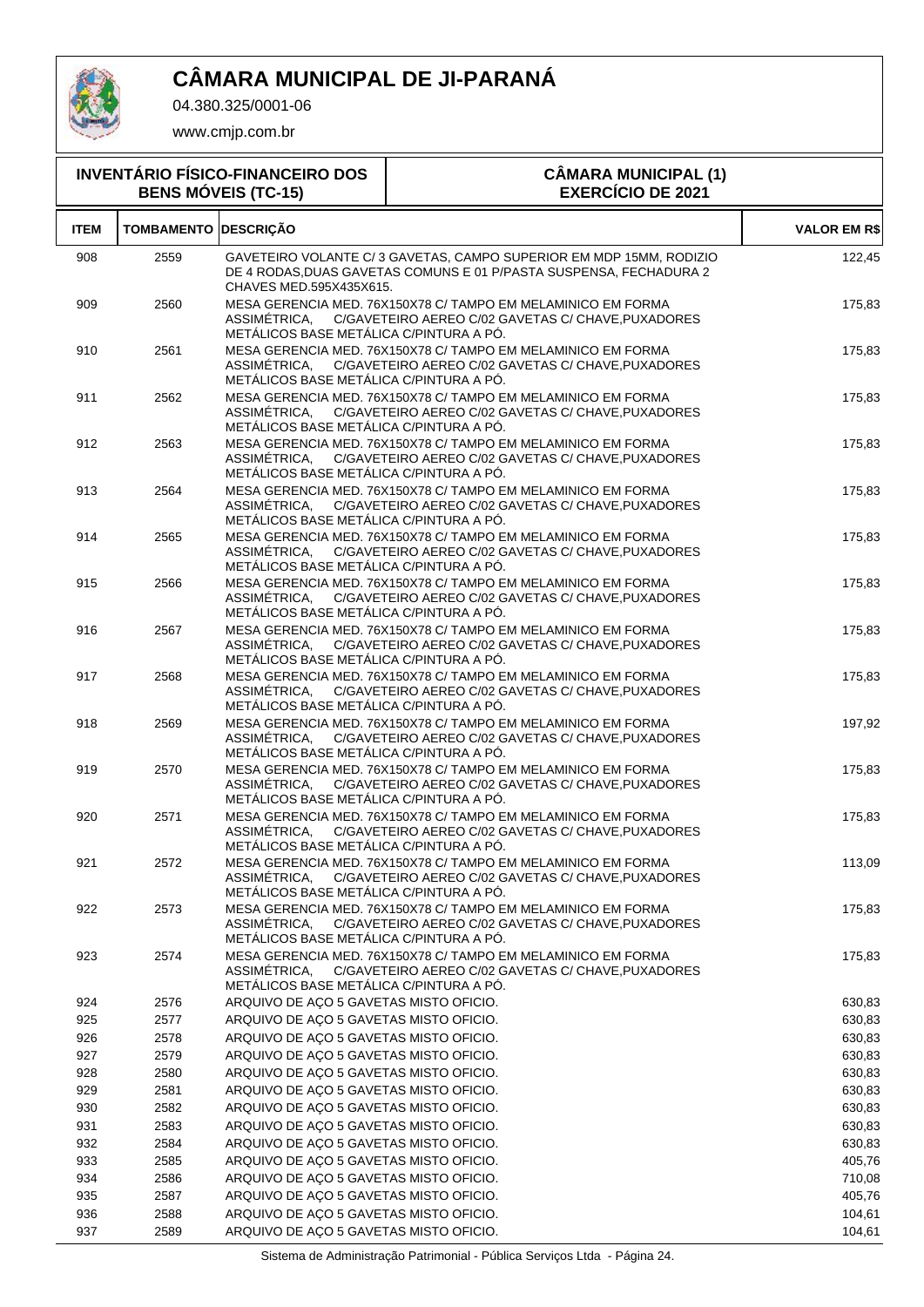

04.380.325/0001-06

|             |                             | <b>INVENTÁRIO FÍSICO-FINANCEIRO DOS</b><br><b>BENS MÓVEIS (TC-15)</b> | <b>CÂMARA MUNICIPAL (1)</b><br><b>EXERCÍCIO DE 2021</b>                                                                                                                                                                                                         |                     |
|-------------|-----------------------------|-----------------------------------------------------------------------|-----------------------------------------------------------------------------------------------------------------------------------------------------------------------------------------------------------------------------------------------------------------|---------------------|
| <b>ITEM</b> | <b>TOMBAMENTO DESCRIÇÃO</b> |                                                                       |                                                                                                                                                                                                                                                                 | <b>VALOR EM R\$</b> |
| 938         | 2590                        | ARQUIVO DE AÇO 5 GAVETAS MISTO OFICIO.                                |                                                                                                                                                                                                                                                                 | 405,76              |
| 939         | 2591                        |                                                                       | MODULO DE SOFÁ COM ASSENTO E ENCOSTO EM ESPUMA LAM. D33 PRETO.                                                                                                                                                                                                  | 237,80              |
| 940         | 2592                        |                                                                       | MODULO DE SOFÁ COM ASSENTO E ENCOSTO EM ESPUMA LAM. D33 PRETO.                                                                                                                                                                                                  | 237,80              |
| 941         | 2593                        |                                                                       | MODULO DE SOFÁ COM ASSENTO E ENCOSTO EM ESPUMA LAM. D33 PRETO.                                                                                                                                                                                                  | 237,80              |
| 942         | 2594                        |                                                                       | MODULO DE SOFÁ COM ASSENTO E ENCOSTO EM ESPUMA LAM. D33 PRETO.                                                                                                                                                                                                  | 237,80              |
| 943         | 2595                        |                                                                       | MODULO DE SOFÁ COM ASSENTO E ENCOSTO EM ESPUMA LAM. D33 PRETO.                                                                                                                                                                                                  | 237,80              |
| 944         | 2596                        |                                                                       | MODULO DE SOFÁ COM ASSENTO E ENCOSTO EM ESPUMA LAM. D33 PRETO.                                                                                                                                                                                                  | 237,80              |
| 945         | 2597                        |                                                                       | MODULO DE SOFÁ COM ASSENTO E ENCOSTO EM ESPUMA LAM. D33 PRETO.                                                                                                                                                                                                  | 237,80              |
| 946         | 2598                        |                                                                       | MODULO DE SOFÁ COM ASSENTO E ENCOSTO EM ESPUMA LAM. D33 PRETO.                                                                                                                                                                                                  | 237,80              |
| 947         | 2599                        |                                                                       | MODULO DE SOFÁ COM ASSENTO E ENCOSTO EM ESPUMA LAM. D33 PRETO.                                                                                                                                                                                                  | 237,80              |
| 948         | 2600                        |                                                                       | MODULO DE SOFÁ COM ASSENTO E ENCOSTO EM ESPUMA LAM. D33 PRETO.                                                                                                                                                                                                  | 237,80              |
| 949         | 2601                        |                                                                       | MODULO DE SOFÁ COM ASSENTO E ENCOSTO EM ESPUMA LAM. D33 PRETO.                                                                                                                                                                                                  | 237,80              |
| 950         | 2602                        |                                                                       | MODULO DE SOFÁ COM ASSENTO E ENCOSTO EM ESPUMA LAM. D33 PRETO.                                                                                                                                                                                                  | 237,80              |
| 951         | 2603                        |                                                                       | MODULO DE SOFÁ COM ASSENTO E ENCOSTO EM ESPUMA LAM. D33 PRETO.                                                                                                                                                                                                  | 237,80              |
| 952         | 2604                        |                                                                       | MODULO DE SOFÁ COM ASSENTO E ENCOSTO EM ESPUMA LAM. D33 PRETO.                                                                                                                                                                                                  | 237,80              |
| 953         | 2605                        |                                                                       | MODULO DE SOFÁ COM ASSENTO E ENCOSTO EM ESPUMA LAM. D33 PRETO.                                                                                                                                                                                                  | 237,80              |
| 954         | 2606                        |                                                                       | MODULO DE SOFÁ COM ASSENTO E ENCOSTO EM ESPUMA LAM. D33 PRETO.                                                                                                                                                                                                  | 237,80              |
| 955         | 2607                        |                                                                       | MODULO DE SOFÁ COM ASSENTO E ENCOSTO EM ESPUMA LAM. D33 PRETO.                                                                                                                                                                                                  | 237,80              |
| 956         | 2608                        |                                                                       | MODULO DE SOFÁ COM ASSENTO E ENCOSTO EM ESPUMA LAM. D33 PRETO.                                                                                                                                                                                                  | 237,80              |
| 957         | 2609                        |                                                                       | MODULO DE SOFÁ COM ASSENTO E ENCOSTO EM ESPUMA LAM. D33 PRETO.                                                                                                                                                                                                  | 237,80              |
| 958         | 2610                        |                                                                       | MODULO DE SOFÁ COM ASSENTO E ENCOSTO EM ESPUMA LAM. D33 PRETO.                                                                                                                                                                                                  | 237,80              |
| 959         | 2611                        | <b>DUPLAS RECUADAS</b>                                                | MESA EM GRANITO C/BOLEADO TRIPLO, MED.0,06M ESPESSURA, POR 2,2M DE<br>COMP., POR 0,80 DA LARGURA, C/ PÉS EM GRANITO SEXTAVADO, C/ SAPATAS                                                                                                                       | 1.911,79            |
| 960         | 2612                        | DUPLAS RECUADAS.                                                      | MESA EM GRANITO C/BOLEADO TRIPLO, MED.0,06M ESPESSURA, POR 2,2M DE<br>COMP., POR 0,80 DA LARGURA, C/ PÉS EM GRANITO SEXTAVADO, C/ SAPATAS                                                                                                                       | 1.911,79            |
| 961         | 2613                        | 0.70M DE LARGURA                                                      | BALCÃO EM GRANITO COM FRENTE DUPLA C/ MEDIDAS DE 1.80M DE COMPR. POR                                                                                                                                                                                            | 456,96              |
| 962         | 2614                        | CONTROLE REMOTO SEM FIO.                                              | AR CONDICIONADO SPLIT TIPO HI WALL, 18.000 BTUS KOMECO, GÁS ECOLÓGICO C/                                                                                                                                                                                        | 1.060,66            |
| 963         | 2615                        | CONTROLE REMOTO SEM FIO.                                              | AR CONDICIONADO SPLIT TIPO HI WALL, 18.000 BTUS KOMECO, GÁS ECOLÓGICO C/                                                                                                                                                                                        | 1.060,66            |
| 964         | 2616                        | CONTROLE REMOTO SEM FIO.                                              | AR CONDICIONADO SPLIT TIPO HI WALL, 18.000 BTUS KOMECO, GÁS ECOLÓGICO C/                                                                                                                                                                                        | 1.060,66            |
| 965         | 2617                        | CONTROLE REMOTO SEM FIO.                                              | AR CONDICIONADO SPLIT TIPO HI WALL, 18.000 BTUS KOMECO, GÁS ECOLÓGICO C/                                                                                                                                                                                        | 1.060,66            |
| 966         | 2619                        |                                                                       | AR CONDICIONADO SPLIT TETO 60.000 BTUS, C/ CONTROLE REMOTO S/ FIO.                                                                                                                                                                                              | 3.396,43            |
| 967         | 2620                        |                                                                       | AR CONDICIONADO SPLIT TETO 60.000 BTUS, C/ CONTROLE REMOTO S/ FIO.                                                                                                                                                                                              | 3.396,43            |
| 968         | 2621                        |                                                                       | AR CONDICIONADO SPLIT TETO 60.000 BTUS, C/ CONTROLE REMOTO S/ FIO.                                                                                                                                                                                              | 3.396,43            |
| 969         | 2622                        |                                                                       | SCANNER KODAK MOD.12600. VOL.DIARIO DE DIGITALIZAÇÃO MININO 5000<br>FLS.MODO DIG.COLORIDO E PRETO/BRANCO FRENTE E VERSO.VELOC.40 PGS.<br>P/MINUTO.RESOL.50 A 1200 DPI.ESNTRADA P/ BANDEIJA 50 FLS.SAIDA<br>TIFF, JPEG, RTF, BMPE PDF. (FALTA CD DE INSTALAÇÃO). | 203,62              |
| 970         | 2623                        | TIFF, JPEG, RTF, BMPE PDF. (ESTRAGADO).                               | SCANNER KODAK MOD.12600. VOL.DIARIO DE DIGITALIZAÇÃO MININO 5000<br>FLS.MODO DIG.COLORIDO E PRETO/BRANCO FRENTE E VERSO.VELOC.40 PGS.<br>P/MINUTO.RESOL.50 A 1200 DPI.ESNTRADA P/ BANDEIJA 50 FLS.SAIDA                                                         | 203,62              |
| 971         | 2624                        |                                                                       | SCANNER KODAK MOD.12600. VOL.DIARIO DE DIGITALIZAÇÃO MININO 5000<br>FLS.MODO DIG.COLORIDO E PRETO/BRANCO FRENTE E VERSO.VELOC.40 PGS.<br>P/MINUTO.RESOL.50 A 1200 DPI.ESNTRADA P/ BANDEIJA 50 FLS.SAIDA                                                         | 619,35              |
| 972         | 2625                        | TIFF, JPEG, RTF, BMPE PDF. (ESTA NA SALA DA CPL)<br>XP OU VISTA.      | MICROCOMPUTADOR MOTHERBOARD (PLACA MÃE)LGA 1155, BARRAMENTO 1333<br>Mhz, CHIPSETCOMPATIVEL C/MOD.PROCESSADOR 2 SLOTS ATÉ 16GB<br>MEMOR.DDR3 C/ MOUSE OPTICO E TECLADO.COMPATIVEL COM WINDOWS 7,2000,                                                            | 1.042,29            |
| 973         | 2626                        | XP OU VISTA.                                                          | MICROCOMPUTADOR MOTHERBOARD (PLACA MÃE)LGA 1155, BARRAMENTO 1333<br>Mhz, CHIPSETCOMPATIVEL C/MOD.PROCESSADOR 2 SLOTS ATÉ 16GB<br>MEMOR.DDR3 C/ MOUSE OPTICO E TECLADO.COMPATIVEL COM WINDOWS 7,2000,                                                            | 1.042,29            |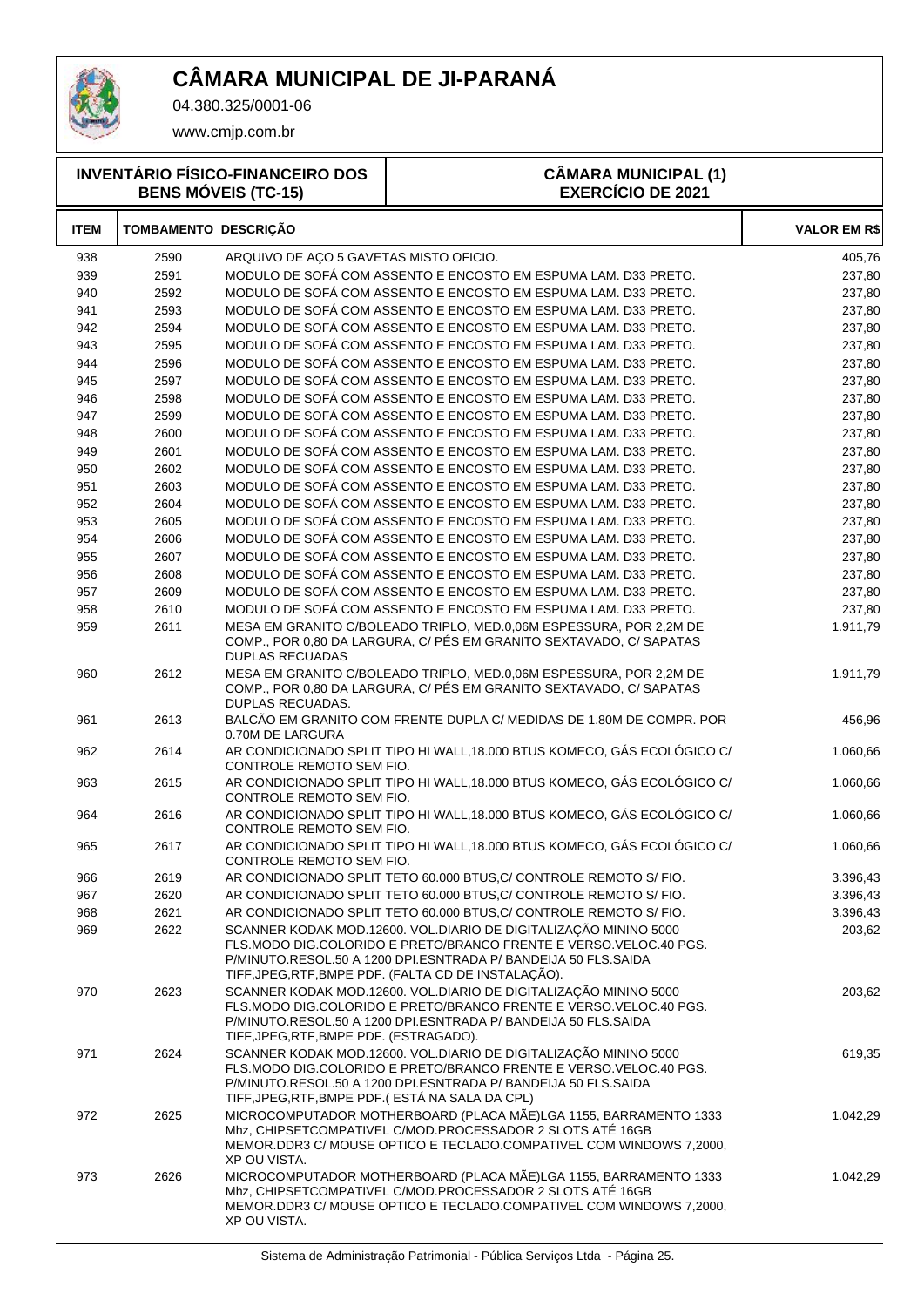

04.380.325/0001-06

| <b>INVENTÁRIO FÍSICO-FINANCEIRO DOS</b><br><b>BENS MÓVEIS (TC-15)</b> |                   |                       | <b>CÂMARA MUNICIPAL (1)</b><br><b>EXERCÍCIO DE 2021</b>                                                                                                                                               |                     |
|-----------------------------------------------------------------------|-------------------|-----------------------|-------------------------------------------------------------------------------------------------------------------------------------------------------------------------------------------------------|---------------------|
| <b>ITEM</b>                                                           | <b>TOMBAMENTO</b> | <b>DESCRIÇÃO</b>      |                                                                                                                                                                                                       | <b>VALOR EM R\$</b> |
| 974                                                                   | 2627              | XP OU VISTA.          | MICROCOMPUTADOR MOTHERBOARD (PLACA MÃE)LGA 1155, BARRAMENTO 1333<br>Mhz, CHIPSETCOMPATIVEL C/MOD.PROCESSADOR 2 SLOTS ATÉ 16GB<br>MEMOR.DDR3 C/ MOUSE OPTICO E TECLADO.COMPATIVEL COM WINDOWS 7,2000,  | 1.042,29            |
| 975                                                                   | 2628              | XP OU VISTA.          | MICROCOMPUTADOR MOTHERBOARD (PLACA MÃE)LGA 1155, BARRAMENTO 1333<br>Mhz, CHIPSETCOMPATIVEL C/MOD.PROCESSADOR 2 SLOTS ATÉ 16GB<br>MEMOR.DDR3 C/ MOUSE OPTICO E TECLADO.COMPATIVEL COM WINDOWS 7,2000,  | 1.042,29            |
| 976                                                                   | 2629              | XP OU VISTA.          | MICROCOMPUTADOR MOTHERBOARD (PLACA MÃE)LGA 1155, BARRAMENTO 1333<br>Mhz, CHIPSETCOMPATIVEL C/MOD.PROCESSADOR 2 SLOTS ATÉ 16GB<br>MEMOR.DDR3 C/ MOUSE OPTICO E TECLADO.COMPATIVEL COM WINDOWS 7,2000,  | 1.042,29            |
| 977                                                                   | 2630              | XP OU VISTA.          | MICROCOMPUTADOR MOTHERBOARD (PLACA MÃE)LGA 1155, BARRAMENTO 1333<br>Mhz, CHIPSET COMPATIVEL C/MOD.PROCESSADOR 2 SLOTS ATÉ 16GB<br>MEMOR.DDR3 C/ MOUSE OPTICO E TECLADO.COMPATIVEL COM WINDOWS 7,2000, | 1.042,29            |
| 978                                                                   | 2631              | XP OU VISTA.          | MICROCOMPUTADOR MOTHERBOARD (PLACA MÃE)LGA 1155, BARRAMENTO 1333<br>Mhz, CHIPSETCOMPATIVEL C/MOD.PROCESSADOR 2 SLOTS ATÉ 16GB<br>MEMOR.DDR3 C/ MOUSE OPTICO E TECLADO.COMPATIVEL COM WINDOWS 7,2000,  | 1.042,29            |
| 979                                                                   | 2632              | XP OU VISTA.          | MICROCOMPUTADOR MOTHERBOARD (PLACA MÃE)LGA 1155, BARRAMENTO 1333<br>Mhz, CHIPSETCOMPATIVEL C/MOD.PROCESSADOR 2 SLOTS ATÉ 16GB<br>MEMOR.DDR3 C/ MOUSE OPTICO E TECLADO.COMPATIVEL COM WINDOWS 7,2000,  | 1.042,29            |
| 980                                                                   | 2633              | XP OU VISTA.          | MICROCOMPUTADOR MOTHERBOARD (PLACA MÃE)LGA 1155, BARRAMENTO 1333<br>Mhz, CHIPSETCOMPATIVEL C/MOD.PROCESSADOR 2 SLOTS ATÉ 16GB<br>MEMOR.DDR3 C/ MOUSE OPTICO E TECLADO.COMPATIVEL COM WINDOWS 7,2000,  | 1.042,29            |
| 981                                                                   | 2634              | XP OU VISTA.          | MICROCOMPUTADOR MOTHERBOARD (PLACA MÃE)LGA 1155, BARRAMENTO 1333<br>Mhz, CHIPSETCOMPATIVEL C/MOD.PROCESSADOR 2 SLOTS ATÉ 16GB<br>MEMOR.DDR3 C/ MOUSE OPTICO E TECLADO.COMPATIVEL COM WINDOWS 7,2000,  | 1.042,29            |
| 982                                                                   | 2635              | XP OU VISTA.          | MICROCOMPUTADOR MOTHERBOARD (PLACA MÃE)LGA 1155, BARRAMENTO 1333<br>Mhz, CHIPSETCOMPATIVEL C/MOD.PROCESSADOR 2 SLOTS ATÉ 16GB<br>MEMOR.DDR3 C/ MOUSE OPTICO E TECLADO.COMPATIVEL COM WINDOWS 7,2000,  | 1.042,29            |
| 983                                                                   | 2636              | XP OU VISTA.          | MICROCOMPUTADOR MOTHERBOARD (PLACA MÃE)LGA 1155, BARRAMENTO 1333<br>Mhz, CHIPSETCOMPATIVEL C/MOD.PROCESSADOR 2 SLOTS ATÉ 16GB<br>MEMOR.DDR3 C/ MOUSE OPTICO E TECLADO.COMPATIVEL COM WINDOWS 7,2000,  | 1.042,29            |
| 984                                                                   | 2637              |                       | AR CONDICIONADO SPLIT 24.000 BTUS COM CONTROLE SEM FIO                                                                                                                                                | 1.327,87            |
| 985                                                                   | 2639              |                       | AR CONDICIONADO SPLIT 24.000 BTUS COM CONTROLE SEM FIO                                                                                                                                                | 1.327,87            |
| 986                                                                   | 2640              |                       | AR CONDICIONADO SPLIT 24.000 BTUS COM CONTROLE SEM FIO                                                                                                                                                | 1.327,87            |
| 987                                                                   | 2641              |                       | AR CONDICIONADO SPLIT 24.000 BTUS COM CONTROLE SEM FIO                                                                                                                                                | 1.327,87            |
| 988                                                                   | 2642              |                       | AR CONDICIONADO SPLIT 24.000 BTUS COM CONTROLE SEM FIO                                                                                                                                                | 1.327,87            |
| 989                                                                   | 2643              | TELEVISOR LG 32" HD.  |                                                                                                                                                                                                       | 601,15              |
| 990                                                                   | 2644              | T3 18.0 MEGA PIXELS." | CAMERA DIGITAL CANON EOS REBEL T3i 18.0 MEGA PIXELS. OBS.: DESCRIÇÃO<br>CORRETA DO BEM CONF. PROC. 263/2015 : "CAMERA DIGITAL CANON EOS REBEL                                                         | 375,82              |
| 991                                                                   | 2645              | T3 18.0 MEGA PIXELS"  | CAMERA DIGITAL CANON EOS REBEL T3i 18.0 MEGA PIXELS.OBS: DESCRIÇÃO<br>CORRETA DO BEM CONF. PROC. 263/2015 : "CAMERA DIGITAL CANON EOS REBEL                                                           | 758,42              |
| 992                                                                   | 2646              | T3 18.0 MEGA PIXELS"  | CAMERA DIGITAL CANON EOS REBEL T3i 18.0 MEGA PIXELS.OBS: DESCRIÇÃO<br>CORRETA DO BEM CONF. PROC. 263/2015 : "CAMERA DIGITAL CANON EOS REBEL                                                           | 758,42              |
| 993                                                                   | 2647              | T3 18.0 MEGA PIXELS"  | CAMERA DIGITAL CANON EOS REBEL T3i 18.0 MEGA PIXELS.OBS: DESCRIÇÃO<br>CORRETA DO BEM CONF. PROC. 263/2015 : "CAMERA DIGITAL CANON EOS REBEL                                                           | 163,30              |
| 994                                                                   | 2648              | T3 18.0 MEGA PIXELS"  | CAMERA DIGITAL CANON EOS REBEL T3i 18.0 MEGA PIXELS.OBS: DESCRIÇÃO<br>CORRETA DO BEM CONF. PROC. 263/2015 : "CAMERA DIGITAL CANON EOS REBEL                                                           | 375,82              |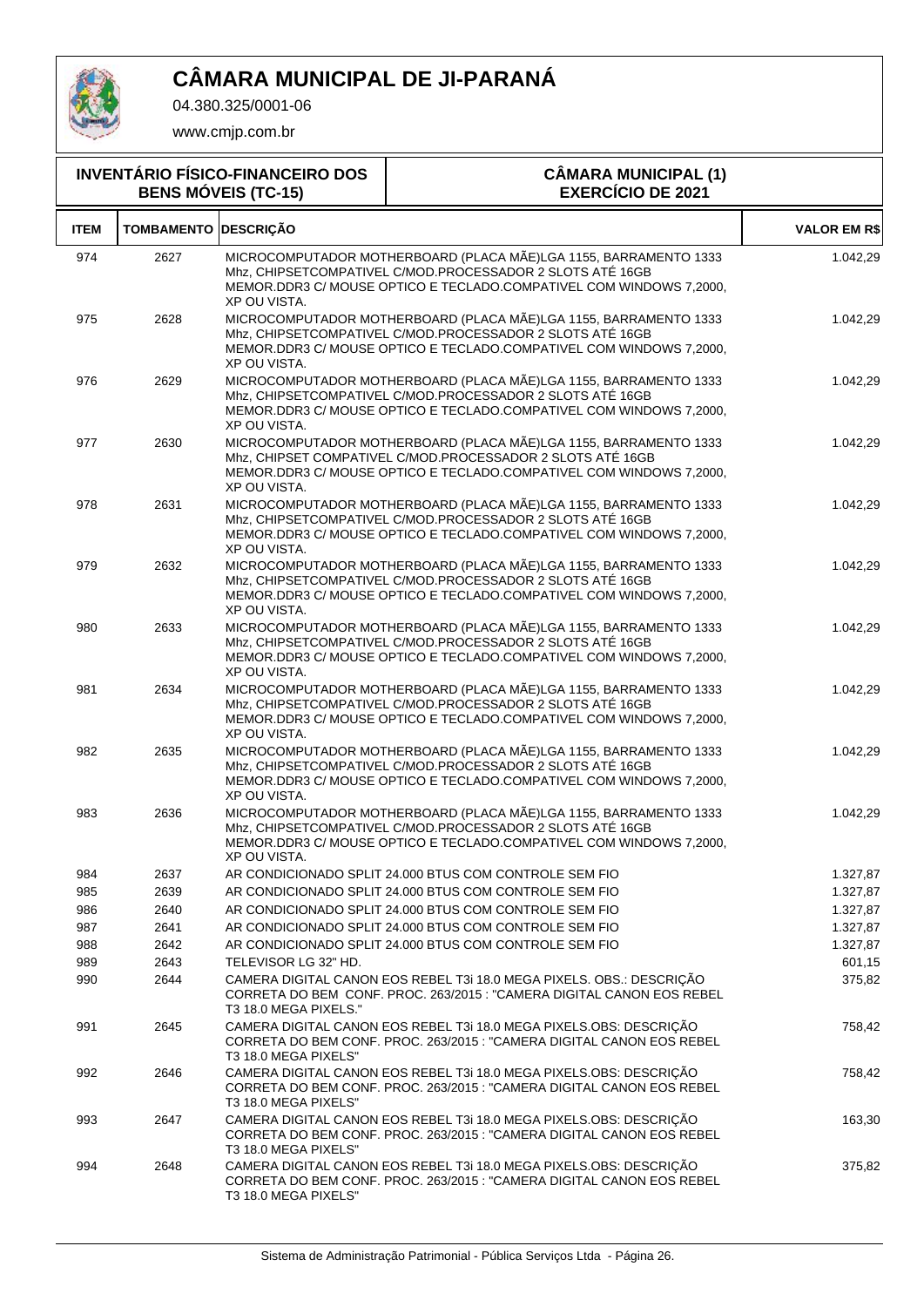

04.380.325/0001-06

|             |                             | <b>INVENTÁRIO FÍSICO-FINANCEIRO DOS</b><br><b>BENS MÓVEIS (TC-15)</b> | <b>CÂMARA MUNICIPAL (1)</b><br><b>EXERCÍCIO DE 2021</b>                                                                                     |                     |
|-------------|-----------------------------|-----------------------------------------------------------------------|---------------------------------------------------------------------------------------------------------------------------------------------|---------------------|
| <b>ITEM</b> | <b>TOMBAMENTO DESCRIÇÃO</b> |                                                                       |                                                                                                                                             | <b>VALOR EM R\$</b> |
| 995         | 2650                        | T3 18.0 MEGA PIXELS"                                                  | CAMERA DIGITAL CANON EOS REBEL T3i 18.0 MEGA PIXELS.OBS: DESCRICÃO<br>CORRETA DO BEM CONF. PROC. 263/2015 : "CAMERA DIGITAL CANON EOS REBEL | 375,82              |
| 996         | 2652                        |                                                                       | NOTEBOOK HP F4 H13LA A C4- DO30BR CORE 15 323 m 500GB                                                                                       | 499,35              |
| 997         | 2654                        |                                                                       | NOTEBOOK HP F4 H13LA A C4- DO30BR CORE 15 323 m 500GB                                                                                       | 499,35              |
| 998         | 2656                        |                                                                       | NOTEBOOK HP F4 H13LA A C4- DO30BR CORE 15 323 m 500GB                                                                                       | 499,35              |
| 999         | 2657                        |                                                                       | NOTEBOOK HP F4 H13LA A C4-DO30BR CORE 15 323 m 500GB                                                                                        | 751,08              |
| 1000        | 2659                        |                                                                       | MESA PARA REUNIAO EM MDF C/ MEDIDAS DE 5.5M DE CUMPRIMENTO POR 1.70<br>CM DE LARGURA COM DETALHES DE VIDRO FUME NO CENTRO                   | 2.468,98            |
| 1001        | 2660                        | <b>VERTICAL COURINO PRETO</b>                                         | CADEIRA GIRATORIA PRESIDENTE GIOBEL BRAÇO Y CROMADO COSTURA                                                                                 | 384,64              |
| 1002        | 2661                        | <b>VERTICAL COURINO PRETO</b>                                         | CADEIRA GIRATORIA PRESIDENTE GIOBEL BRAÇO Y CROMADO COSTURA                                                                                 | 384,64              |
| 1003        | 2662                        | <b>VERTICAL COURINO PRETO</b>                                         | CADEIRA GIRATORIA PRESIDENTE GIOBEL BRAÇO Y CROMADO COSTURA                                                                                 | 384,64              |
| 1004        | 2663                        |                                                                       | CADEIRA GIRATORIA PRESIDENTE GIOBEL BRACO Y CROMADO COSTURA                                                                                 | 384,64              |

|      |      | VERTICAL COURINO PRETO                                                                                                                                   |        |
|------|------|----------------------------------------------------------------------------------------------------------------------------------------------------------|--------|
| 1004 | 2663 | CADEIRA GIRATORIA PRESIDENTE GIOBEL BRAÇO Y CROMADO COSTURA<br><b>VERTICAL COURINO PRETO</b>                                                             | 384,64 |
| 1005 | 2664 | CADEIRA GIRATORIA PRESIDENTE GIOBEL BRAÇO Y CROMADO COSTURA<br><b>VERTICAL COURINO PRETO</b>                                                             | 384,64 |
| 1006 | 2665 | CADEIRA GIRATORIA PRESIDENTE GIOBEL BRAÇO Y CROMADO COSTURA<br><b>VERTICAL COURINO PRETO</b>                                                             | 384,64 |
| 1007 | 2666 | CADEIRA GIRATORIA PRESIDENTE GIOBEL BRACO Y CROMADO COSTURA<br><b>VERTICAL COURINO PRETO</b>                                                             | 384,64 |
| 1008 | 2667 | CADEIRA GIRATORIA PRESIDENTE GIOBEL BRAÇO Y CROMADO COSTURA<br><b>VERTICAL COURINO PRETO</b>                                                             | 384,64 |
| 1009 | 2668 | CADEIRA GIRATORIA PRESIDENTE GIOBEL BRAÇO Y CROMADO COSTURA<br><b>VERTICAL COURINO PRETO</b>                                                             | 384,64 |
| 1010 | 2669 | CADEIRA GIRATORIA PRESIDENTE GIOBEL BRAÇO Y CROMADO COSTURA<br><b>VERTICAL COURINO PRETO</b>                                                             | 384,64 |
| 1011 | 2670 | CADEIRA GIRATORIA PRESIDENTE GIOBEL BRAÇO Y CROMADO COSTURA<br><b>VERTICAL COURINO PRETO</b>                                                             | 384,64 |
| 1012 | 2671 | CADEIRA GIRATORIA PRESIDENTE GIOBEL BRAÇO Y CROMADO COSTURA<br><b>VERTICAL COURINO PRETO</b>                                                             | 384,64 |
| 1013 | 2672 | CADEIRA GIRATORIA PRESIDENTE GIOBEL BRAÇO Y CROMADO COSTURA<br><b>VERTICAL COURINO PRETO</b>                                                             | 384,64 |
| 1014 | 2673 | CADEIRA GIRATORIA PRESIDENTE GIOBEL BRAÇO Y CROMADO COSTURA<br><b>VERTICAL COURINO PRETO</b>                                                             | 384,64 |
| 1015 | 2674 | CADEIRA GIRATORIA PRESIDENTE GIOBEL BRAÇO Y CROMADO COSTURA<br><b>VERTICAL COURINO PRETO</b>                                                             | 384,64 |
| 1016 | 2675 | CADEIRA GIRATORIA PRESIDENTE GIOBEL BRAÇO Y CROMADO COSTURA<br><b>VERTICAL COURINO PRETO</b>                                                             | 384,64 |
| 1017 | 2676 | CADEIRA GIRATORIA PRESIDENTE GIOBEL BRAÇO Y CROMADO COSTURA<br>VERTICAL COURINO PRETO                                                                    | 384,64 |
| 1018 | 2677 | CADEIRA GIRATORIA PRESIDENTE GIOBEL BRAÇO Y CROMADO COSTURA<br><b>VERTICAL COURINO PRETO</b>                                                             | 384,64 |
| 1019 | 2681 | APARELHO CELULAR SMARTPHONE SAMSUNG 18200 S3 MINI DESBLOQUEADO<br>ANDROID 4.2 CÂMERA 5MP 3G WI-FI MEMÓRIA INTERNA 8G GPS BRANCO                          | 69,43  |
| 1020 | 2682 | APARELHO CELULAR SMARTPHONE SAMSUNG 18200 S3 MINI DESBLOQUEADO<br>ANDROID 4.2 CÂMERA 5MP 3G WI-FI MEMÓRIA INTERNA 8G GPS BRANCO                          | 69,43  |
| 1021 | 2683 | APARELHO CELULAR SMARTPHONE SAMSUNG 18200 S3 MINI DESBLOQUEADO<br>ANDROID 4.2 CÂMERA 5MP 3G WI-FI MEMÓRIA INTERNA 8G GPS BRANCO                          | 69,43  |
| 1022 | 2684 | APARELHO CELULAR SMARTPHONE SAMSUNG 18200 S3 MINI DESBLOQUEADO<br>ANDROID 4.2 CÂMERA 5MP 3G WI-FI MEMÓRIA INTERNA 8G GPS BRANCO                          | 69,43  |
| 1023 | 2685 | APARELHO CELULAR SMARTPHONE SAMSUNG 18200 S3 MINI DESBLOQUEADO<br>$\lambda$ UDDOID 4.0.0 $\hat{\lambda}$ MEDA EMD 00.1MLEI MEMÓDIA INTERNA 00.0D0.DDAMOC | 69,43  |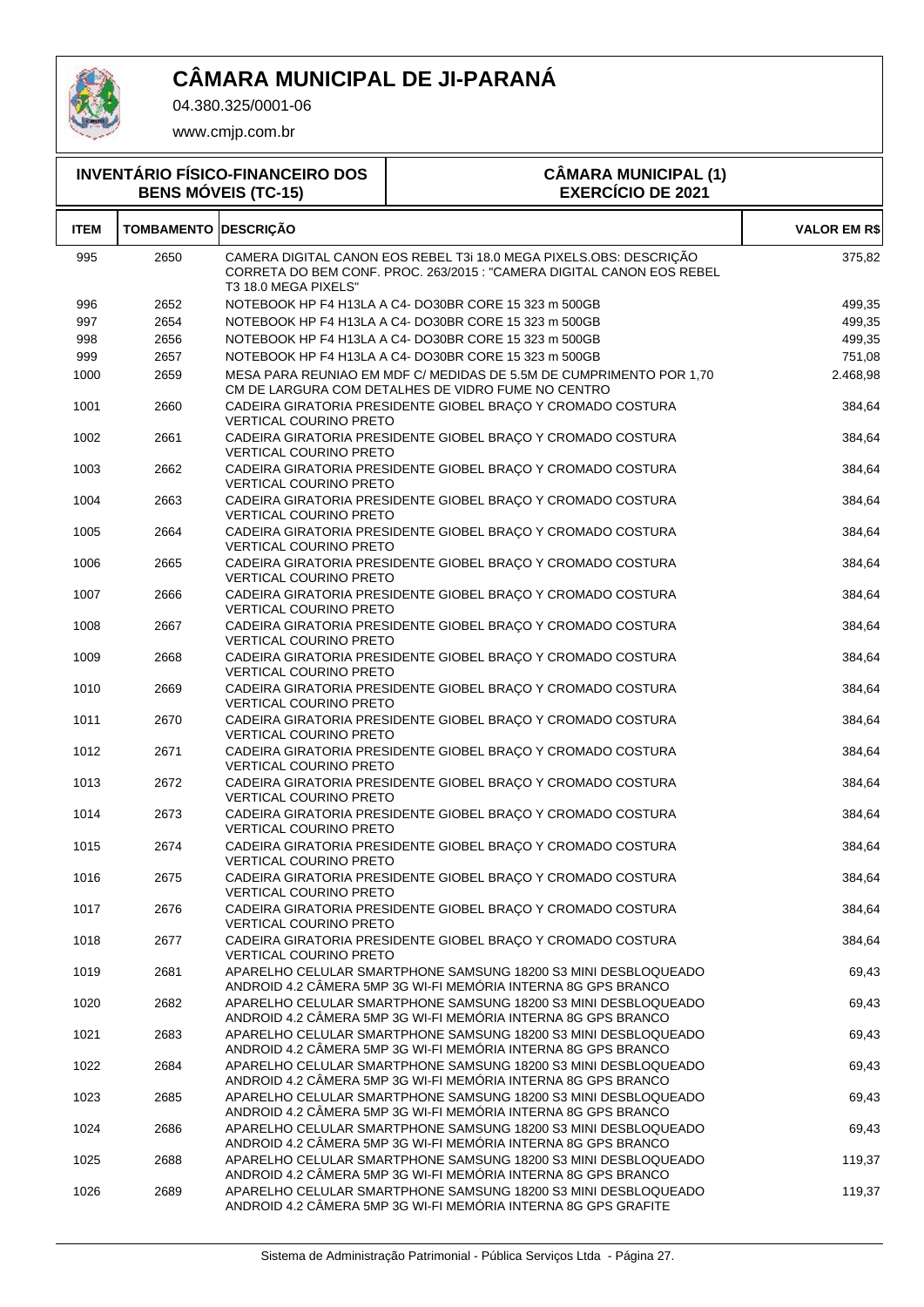

04.380.325/0001-06

| <b>INVENTÁRIO FÍSICO-FINANCEIRO DOS</b><br><b>BENS MÓVEIS (TC-15)</b> |                             |                                                    | <b>CÂMARA MUNICIPAL (1)</b><br><b>EXERCÍCIO DE 2021</b>                                                                                                                                                                                                                                |                     |
|-----------------------------------------------------------------------|-----------------------------|----------------------------------------------------|----------------------------------------------------------------------------------------------------------------------------------------------------------------------------------------------------------------------------------------------------------------------------------------|---------------------|
| <b>ITEM</b>                                                           | <b>TOMBAMENTO DESCRIÇÃO</b> |                                                    |                                                                                                                                                                                                                                                                                        | <b>VALOR EM R\$</b> |
| 1027                                                                  | 2690                        |                                                    | APARELHO CELULAR SMARTPHONE SAMSUNG 18200 S3 MINI DESBLOQUEADO<br>ANDROID 4.2 CÂMERA 5MP 3G WI-FI MEMÓRIA INTERNA 8G GPS GRAFITE                                                                                                                                                       | 69,43               |
| 1028                                                                  | 2692                        |                                                    | APARELHO CELULAR SMARTPHONE SAMSUNG 18200 S3 MINI DESBLOQUEADO<br>ANDROID 4.2 CÂMERA 5MP 3G WI-FI MEMÓRIA INTERNA 8G GPS GRAFITE                                                                                                                                                       | 69,43               |
| 1029                                                                  | 2693                        |                                                    | APARELHO CELULAR SMARTPHONE SAMSUNG 18200 S3 MINI DESBLOQUEADO<br>ANDROID 4.2 CÂMERA 5MP 3G WI-FI MEMÓRIA INTERNA 8G GPS GRAFITE                                                                                                                                                       | 69,43               |
| 1030                                                                  | 2694                        |                                                    | APARELHO CELULAR SMARTPHONE SAMSUNG 18200 S3 MINI DESBLOQUEADO<br>ANDROID 4.2 CÂMERA 5MP 3G WI-FI MEMÓRIA INTERNA 8G GPS GRAFITE                                                                                                                                                       | 69,43               |
| 1031                                                                  | 2695                        |                                                    | APARELHO CELULAR SMARTPHONE SAMSUNG 18200 S3 MINI DESBLOQUEADO<br>ANDROID 4.2 CÂMERA 5MP 3G WI-FI MEMÓRIA INTERNA 8G GPS GRAFITE                                                                                                                                                       | 69,43               |
| 1032                                                                  | 2698                        |                                                    | APARELHO CELULAR SMARTPHONE SAMSUNG 17582 S DUOS 2 DESBLOQUEADO<br>ANDROID 4.2 CAMÂRA 5MP 3G WI-FI MEMÓRIA INTERNA 8G GPS PRETO                                                                                                                                                        | 69,43               |
| 1033                                                                  | 2699                        |                                                    | APARELHO CELULAR SMARTPHONE SAMSUNG 17582 S DUOS 2 DESBLOQUEADO<br>ANDROID 4.2 CAMÂRA 5MP 3G WI-FI MEMÓRIA INTERNA 8G GPS BRANCO.                                                                                                                                                      | 69,43               |
| 1034                                                                  | 2700                        |                                                    | APARELHO CELULAR SMARTPHONE SAMSUNG 17582 S DUOS 2 DESBLOQUEADO<br>ANDROID 4.2 CÂMERA 5MP 3G WI-FI MEMÓRIA INTERNA 8G GPS BRANCO                                                                                                                                                       | 69,43               |
| 1035                                                                  | 2703                        | TELEFONE SEM FIO.                                  |                                                                                                                                                                                                                                                                                        | 14,63               |
| 1036                                                                  | 2704                        | TELEFONE SEM FIO.                                  |                                                                                                                                                                                                                                                                                        | 14,63               |
| 1037                                                                  | 2705                        | TELEFONE SEM FIO.                                  |                                                                                                                                                                                                                                                                                        | 48,85               |
| 1038                                                                  | 2707                        | LITROS.                                            | FOGÃO DE PISO 05 BOCAS A GÁS, ACENDIMENTO AUTOMÁTICO C/ TAMPA DE<br>VIDRO TEMPERADO, QUEIMADORES ESMALTADOS CAPACIDADE MINIMA DE 92                                                                                                                                                    | 244,84              |
| 1039                                                                  | 2708                        | RAM, HD 1TB.                                       | NOTEBOOK DELL INSPIRION 15 TELA 5,5", PROCESSADOR INTEL CORE I 5 4 GB DE                                                                                                                                                                                                               | 1.114,31            |
| 1040                                                                  | 2709                        | RAM, HD 1TB.                                       | NOTEBOOK DELL INSPIRION 15 TELA 5,5", PROCESSADOR INTEL CORE I 5 4 GB DE                                                                                                                                                                                                               | 1.114,31            |
| 1041                                                                  | 2711                        | RAM, HD 1TB.                                       | NOTEBOOK DELL INSPIRION 15 TELA 5,5", PROCESSADOR INTEL CORE I 5 4 GB DE                                                                                                                                                                                                               | 1.114,31            |
| 1042                                                                  | 2714                        | RAM, HD 1TB.                                       | NOTEBOOK DELL INSPIRION 15 TELA 5,5", PROCESSADOR INTEL CORE I 5 4 GB DE                                                                                                                                                                                                               | 1.114,31            |
| 1043                                                                  | 2715                        | RAM, HD 1TB.                                       | NOTEBOOK DELL INSPIRION 15 TELA 5,5", PROCESSADOR INTEL CORE I 5 4 GB DE                                                                                                                                                                                                               | 1.114,31            |
| 1044                                                                  | 2716                        | RAM, HD 1TB.                                       | NOTEBOOK DELL INSPIRION 15 TELA 5,5", PROCESSADOR INTEL CORE I 5 4 GB DE                                                                                                                                                                                                               | 1.114,31            |
| 1045                                                                  | 2717                        | RAM, HD 1TB.                                       | NOTEBOOK DELL INSPIRION 15 TELA 5,5", PROCESSADOR INTEL CORE I 5 4 GB DE                                                                                                                                                                                                               | 1.114,31            |
| 1046                                                                  | 2718                        | IMPRESSORA HP LASERJET P 1102W.                    |                                                                                                                                                                                                                                                                                        | 263,19              |
| 1047                                                                  | 2719                        | IMPRESSORA HP LASERJET P 1102W.                    |                                                                                                                                                                                                                                                                                        | 263,19              |
| 1048                                                                  | 2720                        | IMPRESSORA HP LASERJET P 1102W.                    |                                                                                                                                                                                                                                                                                        | 178,71              |
| 1049                                                                  | 2721                        | IMPRESSORA HP LASERJET P 1102W.                    |                                                                                                                                                                                                                                                                                        | 178,71              |
| 1050                                                                  | 2722                        | IMPRESSORA HP LASERJET P 1102W.                    |                                                                                                                                                                                                                                                                                        | 263,19              |
| 1051                                                                  | 2723                        |                                                    | ILHA DE EDIÇÃO CONTENDO: 4 NUCLEOS, VEL.RELOGIO 3.5 GHZ PLACA MÃE<br>C/SUP. CORE 17.5 E 3 HARD DISK SATA III CAPAC. 2TB VELOC. 7.200 RPM.FONTE<br>COMPATIVEL C/PROCES.INTEL.SSD 256 GB MEMO.16GB(2X8GB 2133 MHz) PLACA<br>PCI FIREWARE HIPSET VIA VT 63,6 * (PLACA QUEIMADA AGUARDANDO | 723,49              |
| 1052                                                                  | 2724                        | PROVAVEL CONSERTO).<br>INTERNO PARA SACO PLÁSTICO. | LIXEIRA EM FIBRA DE VIDRO CAPAC. DE 1500 LITROS, CAIXA EM TAMPA<br>ANTICORROSIVAS EM FIBRA DE VIDRO, REVESTIM.EXTER.EM GEL DE ALTA<br>RESIST. ABERTURA OPCIONAL NA TAMPA (LIXO SECO/MOLHADO) COM SUPORTE                                                                               | 2.303,62            |
| 1053                                                                  | 2725                        | ALTA RESISTENCIA.                                  | LIXEIRA EM FIBRA DE VIDRO CAPAC. DE 1100 LITROS, INCLUSO CALÇO E<br>PARAFUSO P/ FIXAÇÃO EM CALÇADAS OU PAREDES, FIBRA DE VIDRO REFORÇADA<br>NAS ÁREAS DE PARAFUSOS FIXADORES, REVESTIMENTO EXTERNO EM GEL DE                                                                           | 1.738,40            |
| 1054                                                                  | 2726                        | METÁLICAS REFORÇADAS.                              | LIXEIRA EM FIBRA DE VIDRO CAPAC. DE 70 LITROS, ENCAIXE DE SACO DE LIXO DE<br>100 LTS., REVESTIMENTO EXTERNO EM GEL DE ALTA RESISTENCIA DOBRADIÇAS                                                                                                                                      | 351,45              |
| 1055                                                                  | 2727                        | METALICAS REFORÇADAS.                              | LIXEIRA EM FIBRA DE VIDRO CAPAC. DE 70 LITROS, ENCAIXE DE SACO DE LIXO DE<br>100 LTS., REVESTIMENTO EXTERNO EM GEL DE ALTA RESISTENCIA DOBRADIÇAS                                                                                                                                      | 351,45              |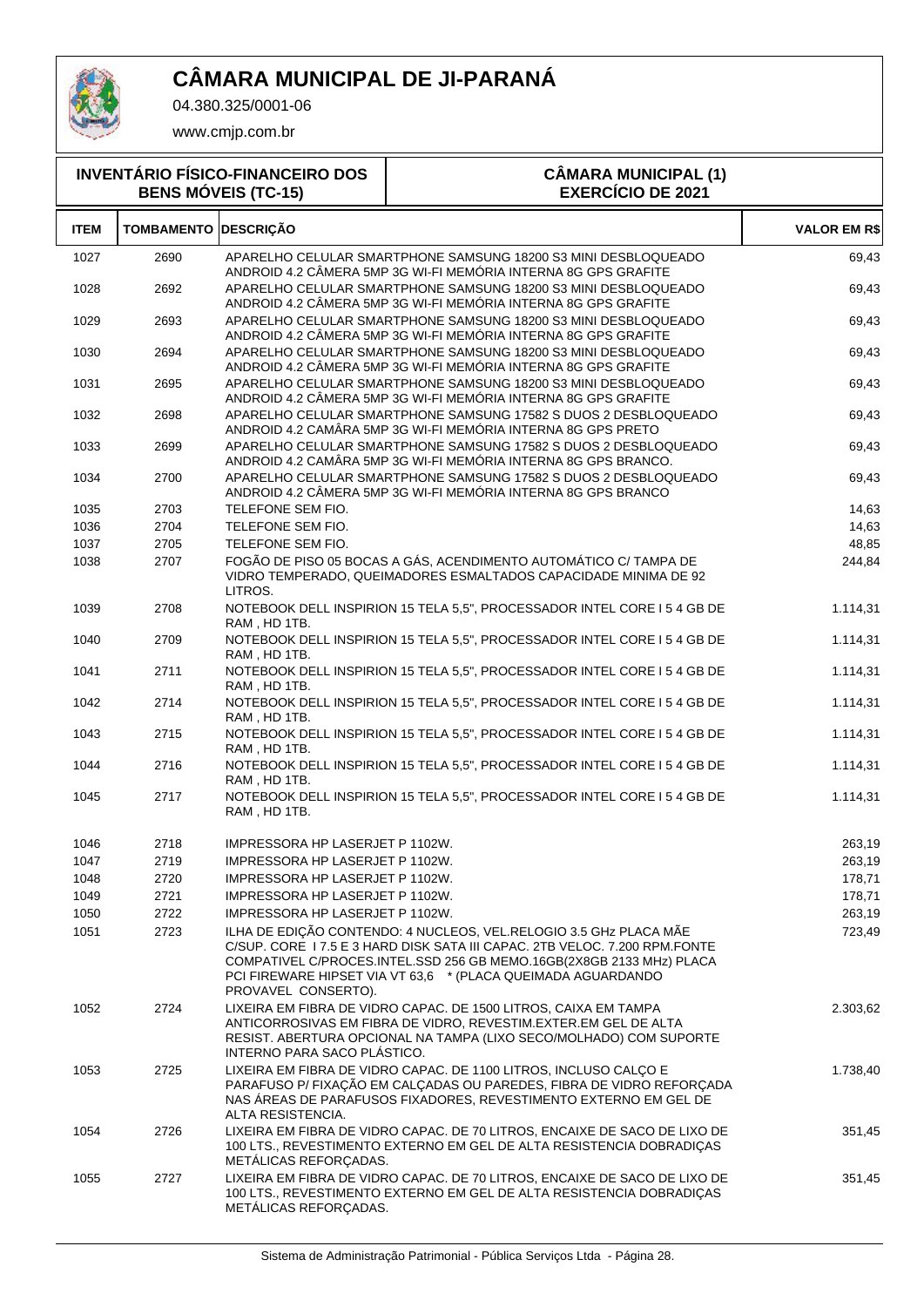

04.380.325/0001-06

|              | <b>INVENTÁRIO FÍSICO-FINANCEIRO DOS</b><br><b>CÂMARA MUNICIPAL (1)</b><br><b>EXERCÍCIO DE 2021</b><br><b>BENS MÓVEIS (TC-15)</b> |                       |                                                                                                                                                   |                     |
|--------------|----------------------------------------------------------------------------------------------------------------------------------|-----------------------|---------------------------------------------------------------------------------------------------------------------------------------------------|---------------------|
| <b>ITEM</b>  | <b>TOMBAMENTO</b>                                                                                                                | <b>DESCRICÃO</b>      |                                                                                                                                                   | <b>VALOR EM R\$</b> |
| 1056         | 2728                                                                                                                             | METALICAS REFORÇADAS. | LIXEIRA EM FIBRA DE VIDRO CAPAC. DE 70 LITROS, ENCAIXE DE SACO DE LIXO DE<br>100 LTS., REVESTIMENTO EXTERNO EM GEL DE ALTA RESISTENCIA DOBRADIÇAS | 351,45              |
| 1057         | 2729                                                                                                                             | METALICAS REFORÇADAS. | LIXEIRA EM FIBRA DE VIDRO CAPAC. DE 70 LITROS, ENCAIXE DE SACO DE LIXO DE<br>100 LTS., REVESTIMENTO EXTERNO EM GEL DE ALTA RESISTENCIA DOBRADIÇAS | 351,45              |
| 1058         | 2730                                                                                                                             | METALICAS REFORÇADAS. | LIXEIRA EM FIBRA DE VIDRO CAPAC. DE 70 LITROS, ENCAIXE DE SACO DE LIXO DE<br>100 LTS., REVESTIMENTO EXTERNO EM GEL DE ALTA RESISTENCIA DOBRADIÇAS | 351,45              |
| 1059         | 2731                                                                                                                             | METALICAS REFORÇADAS. | LIXEIRA EM FIBRA DE VIDRO CAPAC. DE 70 LITROS, ENCAIXE DE SACO DE LIXO DE<br>100 LTS., REVESTIMENTO EXTERNO EM GEL DE ALTA RESISTENCIA DOBRADIÇAS | 351,45              |
| 1060         | 2732                                                                                                                             | METALICAS REFORÇADAS. | LIXEIRA EM FIBRA DE VIDRO CAPAC. DE 70 LITROS, ENCAIXE DE SACO DE LIXO DE<br>100 LTS., REVESTIMENTO EXTERNO EM GEL DE ALTA RESISTENCIA DOBRADIÇAS | 351,45              |
| 1061         | 2733                                                                                                                             | METALICAS REFORÇADAS. | LIXEIRA EM FIBRA DE VIDRO CAPAC. DE 70 LITROS, ENCAIXE DE SACO DE LIXO DE<br>100 LTS., REVESTIMENTO EXTERNO EM GEL DE ALTA RESISTENCIA DOBRADIÇAS | 351,45              |
| 1062         | 2734                                                                                                                             |                       | AUTOMÓVEL: HILLUX CD 4X4 STD PLACA OHW 3896 NA COR PRATA, ANO 2015/2015                                                                           | 80.736,15           |
| 1063         | 2735                                                                                                                             |                       | ESTANTE DE AÇO C/06 PRATELEIRAS MEDINDO 2000mm x920mmx400mm                                                                                       | 204,58              |
| 1064         | 2736                                                                                                                             |                       | ESTANTE DE AÇO C/06 PRATELEIRAS MEDINDO 2000mm x920mmx400mm                                                                                       | 204,58              |
| 1065         | 2737                                                                                                                             |                       | ESTANTE DE AÇO C/06 PRATELEIRAS MEDINDO 2000mm x920mmx400mm                                                                                       | 204,58              |
| 1066         | 2738                                                                                                                             |                       | ESTANTE DE AÇO C/06 PRATELEIRAS MEDINDO 2000mm x920mmx400mm                                                                                       | 227,82              |
| 1067         | 2739                                                                                                                             |                       | ESTANTE DE AÇO C/06 PRATELEIRAS MEDINDO 2000mm x920mmx400mm                                                                                       | 204,58              |
| 1068         | 2740                                                                                                                             |                       | ESTANTE DE AÇO C/06 PRATELEIRAS MEDINDO 2000mm x920mmx400mm                                                                                       | 204,58              |
| 1069         | 2741                                                                                                                             |                       | ESTANTE DE AÇO C/06 PRATELEIRAS MEDINDO 2000mm x920mmx400mm                                                                                       | 204,58              |
| 1070         | 2742                                                                                                                             |                       | ESTANTE DE AÇO C/06 PRATELEIRAS MEDINDO 2000mm x920mmx400mm                                                                                       | 98,78               |
| 1071         | 2743                                                                                                                             |                       | ESTANTE DE AÇO C/06 PRATELEIRAS MEDINDO 2000mm x920mmx400mm                                                                                       | 204,58              |
| 1072         | 2744                                                                                                                             |                       | ESTANTE DE AÇO C/06 PRATELEIRAS MEDINDO 2000mm x920mmx400mm                                                                                       | 227,82              |
| 1073         | 2745                                                                                                                             |                       | ESTANTE DE AÇO C/06 PRATELEIRAS MEDINDO 2000mm x920mmx400mm                                                                                       | 227,82              |
| 1074         | 2746                                                                                                                             |                       | ESTANTE DE AÇO C/06 PRATELEIRAS MEDINDO 2000mm x920mmx400mm                                                                                       | 227,82              |
| 1075         | 2747                                                                                                                             |                       | ESTANTE DE AÇO C/06 PRATELEIRAS MEDINDO 2000mm x920mmx400mm                                                                                       | 227,82              |
| 1076         | 2748                                                                                                                             |                       | ESTANTE DE AÇO C/06 PRATELEIRAS MEDINDO 2000mm x920mmx400mm                                                                                       | 227,82              |
| 1077         | 2749                                                                                                                             |                       | ESTANTE DE AÇO C/06 PRATELEIRAS MEDINDO 2000mm x920mmx400mm                                                                                       | 227,82              |
| 1078         | 2750                                                                                                                             |                       | ESTANTE DE AÇO C/06 PRATELEIRAS MEDINDO 2000mm x920mmx400mm                                                                                       | 227,82              |
| 1079         | 2751                                                                                                                             |                       | ESTANTE DE AÇO C/06 PRATELEIRAS MEDINDO 2000mm x920mmx400mm                                                                                       | 227,82              |
| 1080         | 2752                                                                                                                             |                       | ESTANTE DE AÇO C/06 PRATELEIRAS MEDINDO 2000mm x920mmx400mm                                                                                       | 227,82              |
| 1081         | 2753                                                                                                                             |                       | ESTANTE DE AÇO C/06 PRATELEIRAS MEDINDO 2000mm x920mmx400mm                                                                                       | 227,82              |
| 1082         | 2754                                                                                                                             |                       | ESTANTE DE AÇO C/06 PRATELEIRAS MEDINDO 2000mm x920mmx400mm                                                                                       | 227,82              |
| 1083         | 2755                                                                                                                             |                       | ESTANTE DE AÇO C/06 PRATELEIRAS MEDINDO 2000mm x920mmx400mm                                                                                       | 227,82              |
| 1084         | 2756                                                                                                                             |                       | ESTANTE DE AÇO C/06 PRATELEIRAS MEDINDO 2000mm x920mmx400mm                                                                                       | 227,82              |
| 1085<br>1086 | 2757<br>2758                                                                                                                     |                       | ESTANTE DE AÇO C/06 PRATELEIRAS MEDINDO 2000mm x920mmx400mm                                                                                       | 227,82<br>227,82    |
| 1087         | 2759                                                                                                                             |                       | ESTANTE DE AÇO C/06 PRATELEIRAS MEDINDO 2000mm x920mmx400mm<br>ESTANTE DE AÇO C/06 PRATELEIRAS MEDINDO 2000mm x920mmx400mm                        | 227,82              |
| 1088         | 2760                                                                                                                             |                       | ESTANTE DE ACO C/06 PRATELEIRAS MEDINDO 2000mm x920mmx400mm                                                                                       | 227,82              |
| 1089         | 2761                                                                                                                             |                       | ESTANTE DE AÇO C/06 PRATELEIRAS MEDINDO 2000mm x920mmx400mm                                                                                       | 227,82              |
| 1090         | 2762                                                                                                                             |                       | ESTANTE DE AÇO C/06 PRATELEIRAS MEDINDO 2000mm x920mmx400mm                                                                                       | 227,82              |
| 1091         | 2763                                                                                                                             |                       | ESTANTE DE AÇO C/06 PRATELEIRAS MEDINDO 2000mm x920mmx400mm                                                                                       | 227,82              |
| 1092         | 2764                                                                                                                             |                       | ESTANTE DE AÇO C/06 PRATELEIRAS MEDINDO 2000mm x920mmx400mm                                                                                       | 227,82              |
| 1093         | 2765                                                                                                                             |                       | ESTANTE DE AÇO C/06 PRATELEIRAS MEDINDO 2000mm x920mmx400mm                                                                                       | 227,82              |
| 1094         | 2766                                                                                                                             |                       | ESTANTE DE AÇO C/06 PRATELEIRAS MEDINDO 2000mm x920mmx400mm                                                                                       | 227,82              |
| 1095         | 2767                                                                                                                             |                       | ESTANTE DE AÇO C/06 PRATELEIRAS MEDINDO 2000mm x920mmx400mm                                                                                       | 227,82              |
| 1096         | 2768                                                                                                                             |                       | ESTANTE DE AÇO C/06 PRATELEIRAS MEDINDO 2000mm x920mmx400mm                                                                                       | 227,82              |
| 1097         | 2769                                                                                                                             |                       | ESTANTE DE AÇO C/06 PRATELEIRAS MEDINDO 2000mm x920mmx400mm                                                                                       | 227,82              |
| 1098         | 2770                                                                                                                             |                       | ESTANTE DE AÇO C/06 PRATELEIRAS MEDINDO 2000mm x920mmx400mm                                                                                       | 227,82              |
| 1099         | 2771                                                                                                                             |                       | ESTANTE DE AÇO C/06 PRATELEIRAS MEDINDO 2000mm x920mmx400mm                                                                                       | 227,82              |
| 1100         | 2772                                                                                                                             |                       | ESTANTE DE AÇO C/06 PRATELEIRAS MEDINDO 2000mm x920mmx400mm                                                                                       | 227,82              |
| 1101         | 2773                                                                                                                             |                       | ESTANTE DE AÇO C/06 PRATELEIRAS MEDINDO 2000mm x920mmx400mm                                                                                       | 227,82              |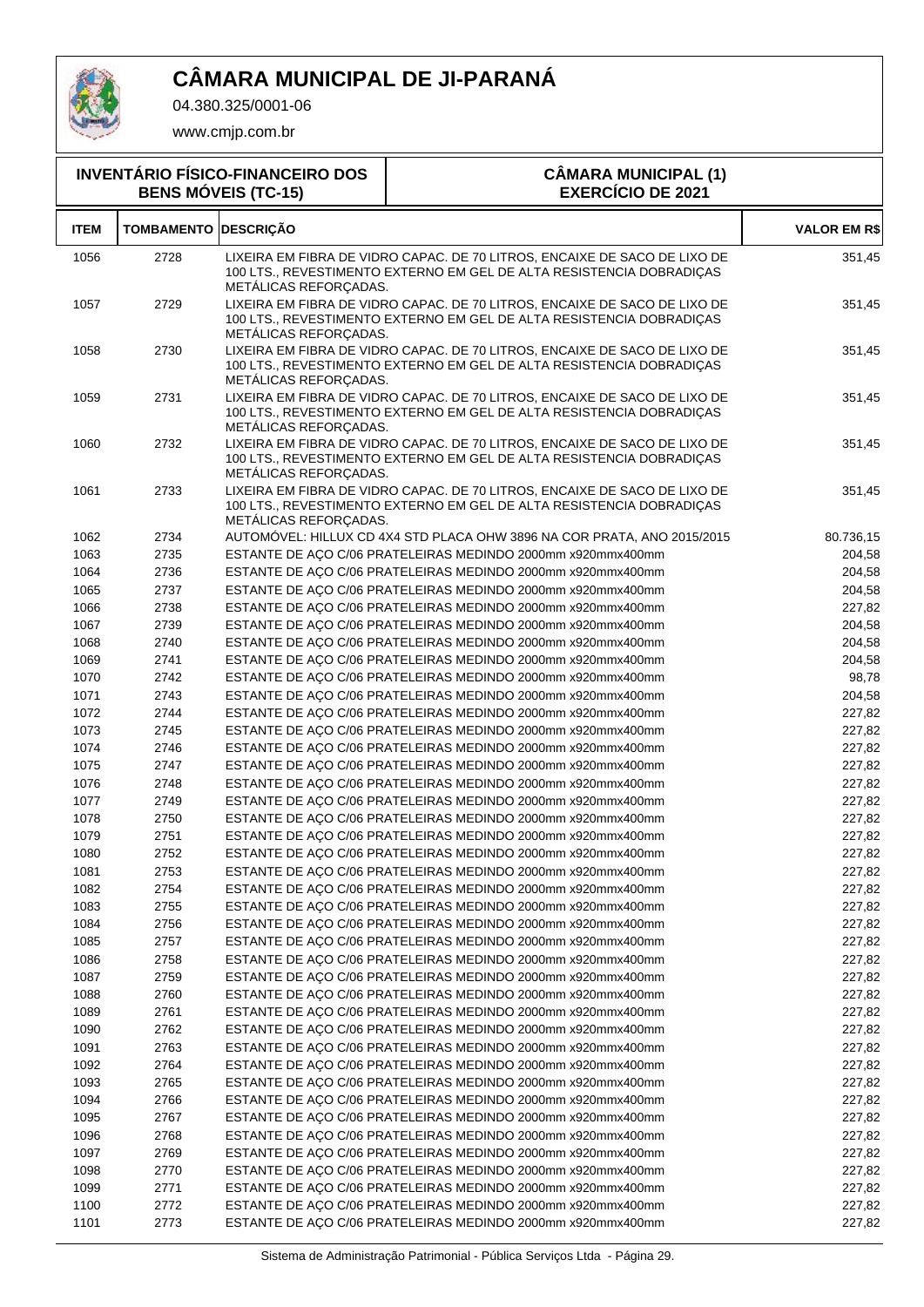

04.380.325/0001-06

www.cmjp.com.br

#### **INVENTÁRIO FÍSICO-FINANCEIRO DOS BENS MÓVEIS (TC-15) CÂMARA MUNICIPAL (1) EXERCÍCIO DE 2021 ITEM TOMBAMENTO DESCRIÇÃO VALOR EM R\$** 1102 2774 ESTANTE DE AÇO C/06 PRATELEIRAS MEDINDO 2000mm x920mmx400mm 227,82 1103 2775 ESTANTE DE AÇO C/06 PRATELEIRAS MEDINDO 2000mm x920mmx400mm 227,82 1104 2776 ESTANTE DE AÇO C/06 PRATELEIRAS MEDINDO 2000mm x920mmx400mm 227,82 1105 2777 ESTANTE DE AÇO C/06 PRATELEIRAS MEDINDO 2000mm x920mmx400mm 227,82 1106 2778 ESTANTE DE AÇO C/06 PRATELEIRAS MEDINDO 2000mm x920mmx400mm 227,82 1107 2779 ESTANTE DE AÇO C/06 PRATELEIRAS MEDINDO 2000mm x920mmx400mm 227,82 1108 2780 ESTANTE DE AÇO C/06 PRATELEIRAS MEDINDO 2000mm x920mmx400mm 227,82 1109 2781 ESTANTE DE AÇO C/06 PRATELEIRAS MEDINDO 2000mm x920mmx400mm 227,82 1110 2782 ESTANTE DE AÇO C/06 PRATELEIRAS MEDINDO 2000mm x920mmx400mm 227,82 1111 2783 ESTANTE DE AÇO C/06 PRATELEIRAS MEDINDO 2000mm x920mmx400mm 227,82 1112 2784 ESTANTE DE AÇO C/06 PRATELEIRAS MEDINDO 2000mm x920mmx400mm 227,82 2785 AUTOMÓVEL: ETIOS HATCH X AC 1.3 04 PORTAS 2015/2015 NA COR BRANCA, 1113 28.767,61 PLACA OHV-8856. 2786 CADEIRA GIRATORIA C/ASSENTO/ENCOSTO EM POLIPROPILENO C/ ESTRUTURA 1114 121,11 EMPILHAVEL C/ PINTURA EPOXI E TRATAMENTO ANTIFERRUGINOSO NA COR AZUL.MARCA WANDAFLEX. 2787 CADEIRA GIRATORIA C/ASSENTO/ENCOSTO EM POLIPROPILENO C/ ESTRUTURA 1115 29,55 EMPILHAVEL C/ PINTURA EPOXI E TRATAMENTO ANTIFERRUGINOSO NA COR AZUL.MARCA WANDAFLEX. (QUEBRADA) 2788 CADEIRA GIRATORIA C/ASSENTO/ENCOSTO EM POLIPROPILENO C/ ESTRUTURA 1116 121,11 EMPILHAVEL C/ PINTURA EPOXI E TRATAMENTO ANTIFERRUGINOSO NA COR AZUL.MARCA WANDAFLEX. 2789 CADEIRA GIRATORIA C/ASSENTO/ENCOSTO EM POLIPROPILENO C/ ESTRUTURA 1117 121,11 EMPILHAVEL C/ PINTURA EPOXI E TRATAMENTO ANTIFERRUGINOSO NA COR AZUL.MARCA WANDAFLEX. 2790 CADEIRA GIRATORIA C/ASSENTO/ENCOSTO EM POLIPROPILENO C/ ESTRUTURA 1118 121,11 EMPILHAVEL C/ PINTURA EPOXI E TRATAMENTO ANTIFERRUGINOSO NA COR AZUL.MARCA WANDAFLEX. 2791 CADEIRA GIRATORIA C/ASSENTO/ENCOSTO EM POLIPROPILENO C/ ESTRUTURA 1119 121,11 EMPILHAVEL C/ PINTURA EPOXI E TRATAMENTO ANTIFERRUGINOSO NA COR AZUL.MARCA WANDAFLEX. 2792 CADEIRA GIRATORIA C/ASSENTO/ENCOSTO EM POLIPROPILENO C/ ESTRUTURA 1120 81,92 EMPILHAVEL C/ PINTURA EPOXI E TRATAMENTO ANTIFERRUGINOSO NA COR AZUL.MARCA WANDAFLEX. 2793 CADEIRA GIRATORIA C/ASSENTO/ENCOSTO EM POLIPROPILENO C/ ESTRUTURA 1121 121,11 EMPILHAVEL C/ PINTURA EPOXI E TRATAMENTO ANTIFERRUGINOSO NA COR AZUL.MARCA WANDAFLEX. 2794 CADEIRA GIRATORIA C/ASSENTO/ENCOSTO EM POLIPROPILENO C/ ESTRUTURA 1122 81,92 EMPILHAVEL C/ PINTURA EPOXI E TRATAMENTO ANTIFERRUGINOSO NA COR AZUL.MARCA WANDAFLEX. 2795 CADEIRA GIRATORIA C/ASSENTO/ENCOSTO EM POLIPROPILENO C/ ESTRUTURA 1123 121,11 EMPILHAVEL C/ PINTURA EPOXI E TRATAMENTO ANTIFERRUGINOSO NA COR AZUL.MARCA WANDAFLEX. 2796 CADEIRA GIRATORIA C/ASSENTO/ENCOSTO EM POLIPROPILENO C/ ESTRUTURA 1124 81,92 EMPILHAVEL C/ PINTURA EPOXI E TRATAMENTO ANTIFERRUGINOSO NA COR AZUL.MARCA WANDAFLEX. 2797 CADEIRA GIRATORIA C/ASSENTO/ENCOSTO EM POLIPROPILENO C/ ESTRUTURA 1125 121,11 EMPILHAVEL C/ PINTURA EPOXI E TRATAMENTO ANTIFERRUGINOSO NA COR AZUL.MARCA WANDAFLEX. 2798 CADEIRA GIRATORIA C/ASSENTO/ENCOSTO EM POLIPROPILENO C/ ESTRUTURA 1126 121,11 EMPILHAVEL C/ PINTURA EPOXI E TRATAMENTO ANTIFERRUGINOSO NA COR AZUL.MARCA WANDAFLEX. 2799 CADEIRA GIRATORIA C/ASSENTO/ENCOSTO EM POLIPROPILENO C/ ESTRUTURA 1127 121,11 EMPILHAVEL C/ PINTURA EPOXI E TRATAMENTO ANTIFERRUGINOSO NA COR AZUL.MARCA WANDAFLEX. 2800 CADEIRA GIRATORIA C/ASSENTO/ENCOSTO EM POLIPROPILENO C/ ESTRUTURA 1128 121,11 EMPILHAVEL C/ PINTURA EPOXI E TRATAMENTO ANTIFERRUGINOSO NA COR AZUL.MARCA WANDAFLEX. 2801 CADEIRA GIRATORIA C/ASSENTO/ENCOSTO EM POLIPROPILENO C/ ESTRUTURA 1129 121,11 EMPILHAVEL C/ PINTURA EPOXI E TRATAMENTO ANTIFERRUGINOSO NA COR

AZUL.MARCA WANDAFLEX.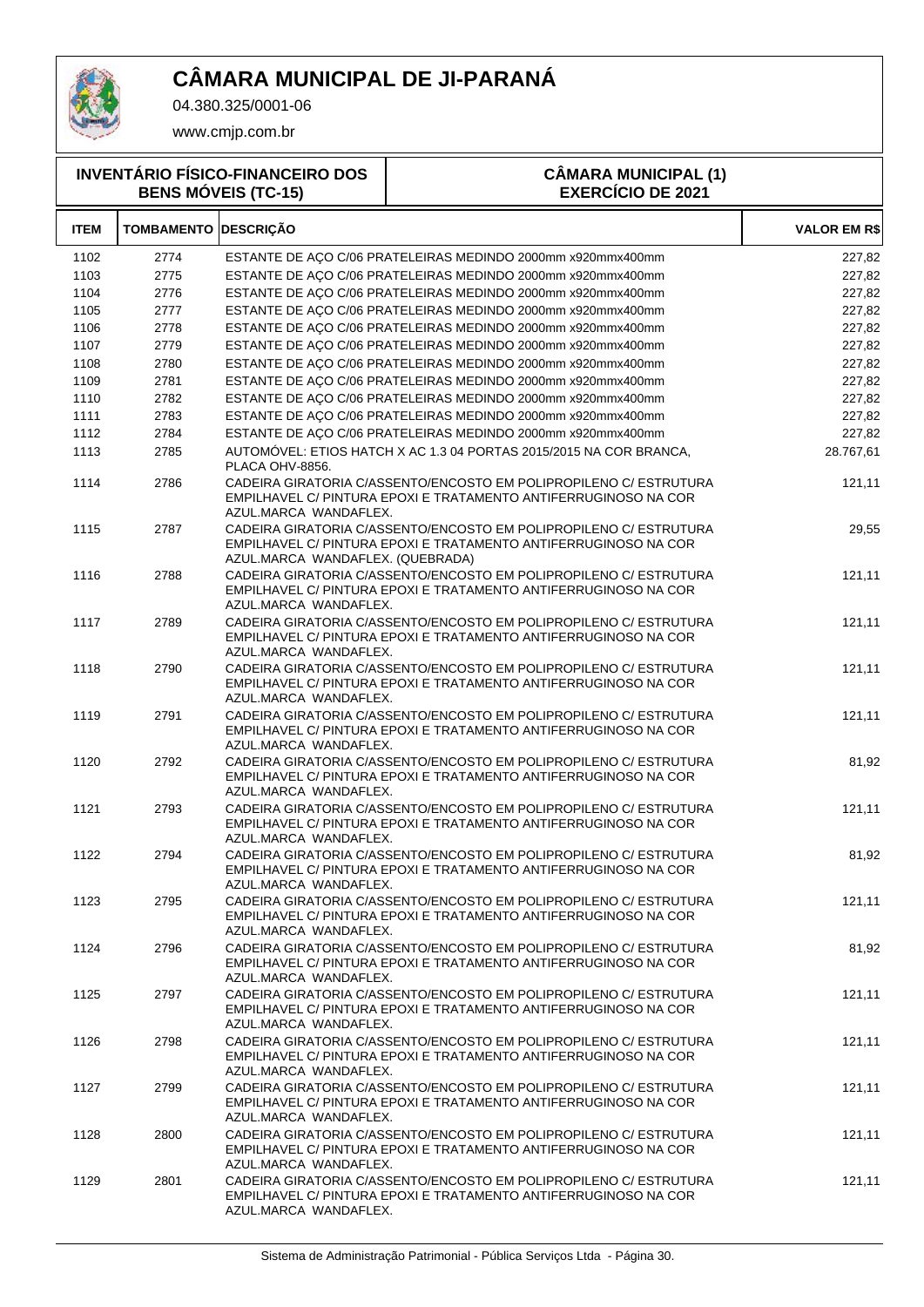

04.380.325/0001-06

| <b>INVENTÁRIO FÍSICO-FINANCEIRO DOS</b><br><b>BENS MÓVEIS (TC-15)</b> |                             |                       | <b>CÂMARA MUNICIPAL (1)</b><br><b>EXERCÍCIO DE 2021</b>                                                                                                                                             |                     |
|-----------------------------------------------------------------------|-----------------------------|-----------------------|-----------------------------------------------------------------------------------------------------------------------------------------------------------------------------------------------------|---------------------|
| <b>ITEM</b>                                                           | <b>TOMBAMENTO DESCRIÇÃO</b> |                       |                                                                                                                                                                                                     | <b>VALOR EM R\$</b> |
| 1130                                                                  | 2802                        | AZUL.MARCA WANDAFLEX. | CADEIRA GIRATORIA C/ASSENTO/ENCOSTO EM POLIPROPILENO C/ ESTRUTURA<br>EMPILHAVEL C/ PINTURA EPOXI E TRATAMENTO ANTIFERRUGINOSO NA COR                                                                | 121,11              |
| 1131                                                                  | 2803                        | AZUL.MARCA WANDAFLEX. | CADEIRA GIRATORIA C/ASSENTO/ENCOSTO EM POLIPROPILENO C/ ESTRUTURA<br>EMPILHAVEL C/ PINTURA EPOXI E TRATAMENTO ANTIFERRUGINOSO NA COR                                                                | 121,11              |
| 1132                                                                  | 2804                        | AZUL.MARCA WANDAFLEX. | CADEIRA GIRATORIA C/ASSENTO/ENCOSTO EM POLIPROPILENO C/ ESTRUTURA<br>EMPILHAVEL C/ PINTURA EPOXI E TRATAMENTO ANTIFERRUGINOSO NA COR                                                                | 121,11              |
| 1133                                                                  | 2805                        | AZUL.MARCA WANDAFLEX. | CADEIRA GIRATORIA C/ASSENTO/ENCOSTO EM POLIPROPILENO C/ ESTRUTURA<br>EMPILHAVEL C/ PINTURA EPOXI E TRATAMENTO ANTIFERRUGINOSO NA COR                                                                | 121,11              |
| 1134                                                                  | 2806                        | AZUL.MARCA WANDAFLEX. | CADEIRA GIRATORIA C/ASSENTO/ENCOSTO EM POLIPROPILENO C/ ESTRUTURA<br>EMPILHAVEL C/ PINTURA EPOXI E TRATAMENTO ANTIFERRUGINOSO NA COR                                                                | 121,11              |
| 1135                                                                  | 2808                        | AZUL.MARCA WANDAFLEX. | CADEIRA GIRATORIA C/ASSENTO/ENCOSTO EM POLIPROPILENO C/ ESTRUTURA<br>EMPILHAVEL C/ PINTURA EPOXI E TRATAMENTO ANTIFERRUGINOSO NA COR                                                                | 121,11              |
| 1136                                                                  | 2809                        |                       | CADEIRA GIRATORIA C/ASSENTO/ENCOSTO EM POLIPROPILENO C/ ESTRUTURA<br>EMPILHAVEL C/ PINTURA EPOXI E TRATAMENTO ANTIFERRUGINOSO NA COR<br>AZUL.MARCA WANDAFLEX. (PRECISA DE SOLDA NO SUPORTE DOS PÉS) | 29,55               |
| 1137                                                                  | 2810                        | AZUL.MARCA WANDAFLEX. | CADEIRA GIRATORIA C/ASSENTO/ENCOSTO EM POLIPROPILENO C/ ESTRUTURA<br>EMPILHAVEL C/ PINTURA EPOXI E TRATAMENTO ANTIFERRUGINOSO NA COR                                                                | 121,11              |
| 1138                                                                  | 2811                        | AZUL.MARCA WANDAFLEX. | CADEIRA GIRATORIA C/ASSENTO/ENCOSTO EM POLIPROPILENO C/ ESTRUTURA<br>EMPILHAVEL C/ PINTURA EPOXI E TRATAMENTO ANTIFERRUGINOSO NA COR                                                                | 121,11              |
| 1139                                                                  | 2812                        | AZUL.MARCA WANDAFLEX. | CADEIRA GIRATORIA C/ASSENTO/ENCOSTO EM POLIPROPILENO C/ ESTRUTURA<br>EMPILHAVEL C/ PINTURA EPOXI E TRATAMENTO ANTIFERRUGINOSO NA COR                                                                | 121,11              |
| 1140                                                                  | 2813                        | AZUL.MARCA WANDAFLEX. | CADEIRA GIRATORIA C/ASSENTO/ENCOSTO EM POLIPROPILENO C/ ESTRUTURA<br>EMPILHAVEL C/ PINTURA EPOXI E TRATAMENTO ANTIFERRUGINOSO NA COR                                                                | 121,11              |
| 1141                                                                  | 2814                        | AZUL.MARCA WANDAFLEX. | CADEIRA GIRATORIA C/ASSENTO/ENCOSTO EM POLIPROPILENO C/ ESTRUTURA<br>EMPILHAVEL C/ PINTURA EPOXI E TRATAMENTO ANTIFERRUGINOSO NA COR                                                                | 121,11              |
| 1142                                                                  | 2816                        | AZUL.MARCA WANDAFLEX. | CADEIRA GIRATORIA C/ASSENTO/ENCOSTO EM POLIPROPILENO C/ ESTRUTURA<br>EMPILHAVEL C/ PINTURA EPOXI E TRATAMENTO ANTIFERRUGINOSO NA COR                                                                | 121,11              |
| 1143                                                                  | 2817                        | AZUL.MARCA WANDAFLEX. | CADEIRA GIRATORIA C/ASSENTO/ENCOSTO EM POLIPROPILENO C/ ESTRUTURA<br>EMPILHAVEL C/ PINTURA EPOXI E TRATAMENTO ANTIFERRUGINOSO NA COR                                                                | 121,11              |
| 1144                                                                  | 2818                        | AZUL.MARCA WANDAFLEX. | CADEIRA GIRATORIA C/ASSENTO/ENCOSTO EM POLIPROPILENO C/ ESTRUTURA<br>EMPILHAVEL C/ PINTURA EPOXI E TRATAMENTO ANTIFERRUGINOSO NA COR                                                                | 121,11              |
| 1145                                                                  | 2819                        | AZUL.MARCA WANDAFLEX. | CADEIRA GIRATORIA C/ASSENTO/ENCOSTO EM POLIPROPILENO C/ ESTRUTURA<br>EMPILHAVEL C/ PINTURA EPOXI E TRATAMENTO ANTIFERRUGINOSO NA COR                                                                | 121,11              |
| 1146                                                                  | 2820                        | AZUL.MARCA WANDAFLEX. | CADEIRA GIRATORIA C/ASSENTO/ENCOSTO EM POLIPROPILENO C/ ESTRUTURA<br>EMPILHAVEL C/ PINTURA EPOXI E TRATAMENTO ANTIFERRUGINOSO NA COR                                                                | 134,87              |
| 1147                                                                  | 2821                        |                       | CADEIRA GIRATORIA C/ASSENTO/ENCOSTO EM POLIPROPILENO C/ ESTRUTURA<br>EMPILHAVEL C/ PINTURA EPOXI E TRATAMENTO ANTIFERRUGINOSO NA COR<br>AZUL.MARCA WANDAFLEX. (RACHADA NO ASSENTO).                 | 29,55               |
| 1148                                                                  | 2822                        | AZUL.MARCA WANDAFLEX. | CADEIRA GIRATORIA C/ASSENTO/ENCOSTO EM POLIPROPILENO C/ ESTRUTURA<br>EMPILHAVEL C/ PINTURA EPOXI E TRATAMENTO ANTIFERRUGINOSO NA COR                                                                | 121,11              |
| 1149                                                                  | 2823                        | AZUL.MARCA WANDAFLEX. | CADEIRA GIRATORIA C/ASSENTO/ENCOSTO EM POLIPROPILENO C/ ESTRUTURA<br>EMPILHAVEL C/ PINTURA EPOXI E TRATAMENTO ANTIFERRUGINOSO NA COR                                                                | 134,87              |
| 1150                                                                  | 2824                        | AZUL.MARCA WANDAFLEX. | CADEIRA GIRATORIA C/ASSENTO/ENCOSTO EM POLIPROPILENO C/ ESTRUTURA<br>EMPILHAVEL C/ PINTURA EPOXI E TRATAMENTO ANTIFERRUGINOSO NA COR                                                                | 121,11              |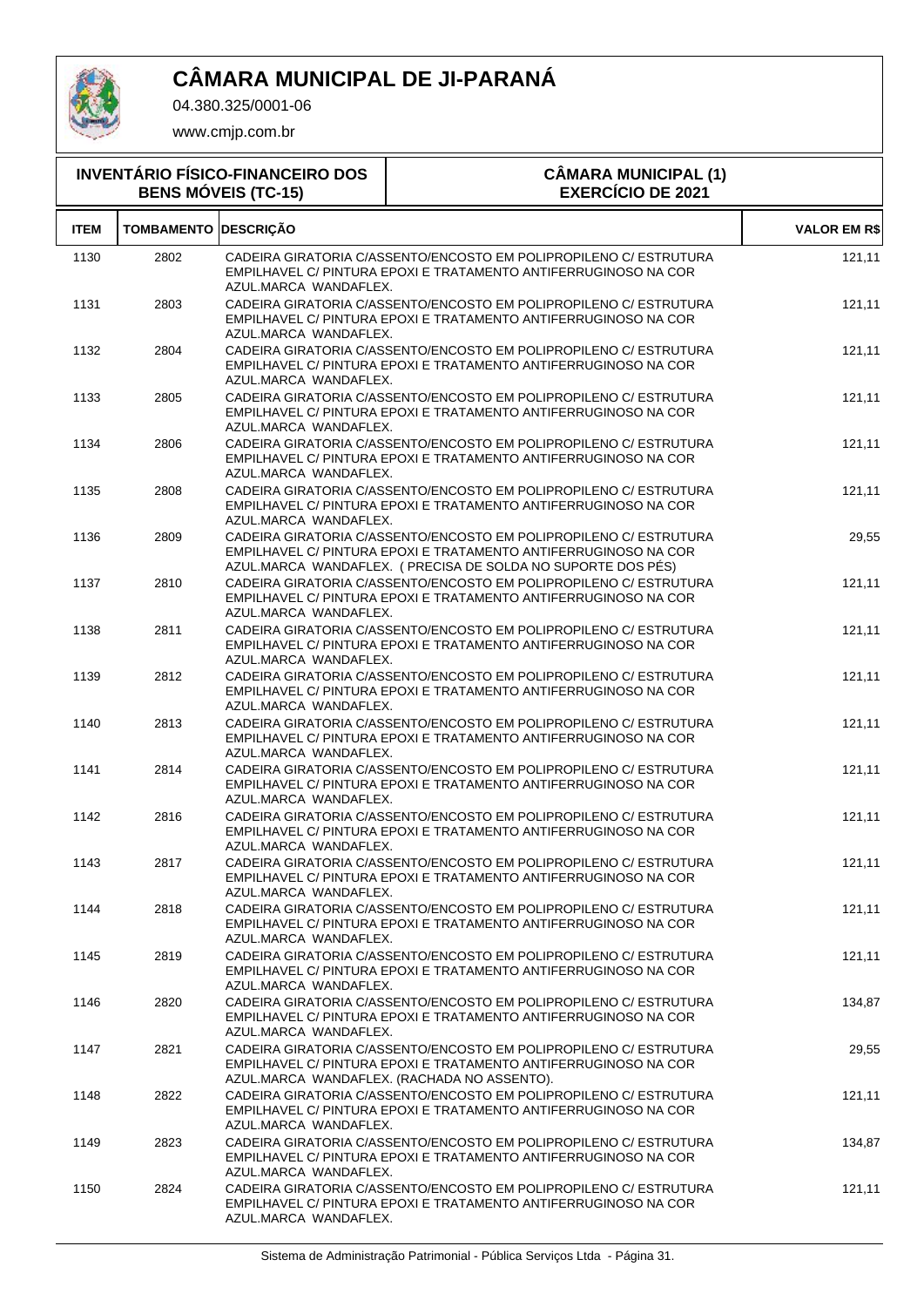

T

04.380.325/0001-06

|             |                             | <b>INVENTÁRIO FÍSICO-FINANCEIRO DOS</b><br><b>BENS MÓVEIS (TC-15)</b> | <b>CÂMARA MUNICIPAL (1)</b><br><b>EXERCÍCIO DE 2021</b>                                                                              |                     |
|-------------|-----------------------------|-----------------------------------------------------------------------|--------------------------------------------------------------------------------------------------------------------------------------|---------------------|
| <b>ITEM</b> | <b>TOMBAMENTO DESCRIÇÃO</b> |                                                                       |                                                                                                                                      | <b>VALOR EM R\$</b> |
| 1151        | 2825                        | AZUL.MARCA WANDAFLEX.                                                 | CADEIRA GIRATORIA C/ASSENTO/ENCOSTO EM POLIPROPILENO C/ ESTRUTURA<br>EMPILHAVEL C/ PINTURA EPOXI E TRATAMENTO ANTIFERRUGINOSO NA COR | 81,92               |
| 1152        | 2826                        | AZUL.MARCA WANDAFLEX.                                                 | CADEIRA GIRATORIA C/ASSENTO/ENCOSTO EM POLIPROPILENO C/ ESTRUTURA<br>EMPILHAVEL C/ PINTURA EPOXI E TRATAMENTO ANTIFERRUGINOSO NA COR | 121,11              |
| 1153        | 2827                        | AZUL.MARCA WANDAFLEX.                                                 | CADEIRA GIRATORIA C/ASSENTO/ENCOSTO EM POLIPROPILENO C/ ESTRUTURA<br>EMPILHAVEL C/ PINTURA EPOXI E TRATAMENTO ANTIFERRUGINOSO NA COR | 121,11              |
| 1154        | 2828                        | AZUL.MARCA WANDAFLEX.                                                 | CADEIRA GIRATORIA C/ASSENTO/ENCOSTO EM POLIPROPILENO C/ ESTRUTURA<br>EMPILHAVEL C/ PINTURA EPOXI E TRATAMENTO ANTIFERRUGINOSO NA COR | 134,87              |
| 1155        | 2829                        | AZUL.MARCA WANDAFLEX.                                                 | CADEIRA GIRATORIA C/ASSENTO/ENCOSTO EM POLIPROPILENO C/ ESTRUTURA<br>EMPILHAVEL C/ PINTURA EPOXI E TRATAMENTO ANTIFERRUGINOSO NA COR | 121,11              |
| 1156        | 2830                        | AZUL.MARCA WANDAFLEX.                                                 | CADEIRA GIRATORIA C/ASSENTO/ENCOSTO EM POLIPROPILENO C/ ESTRUTURA<br>EMPILHAVEL C/ PINTURA EPOXI E TRATAMENTO ANTIFERRUGINOSO NA COR | 121,11              |
| 1157        | 2831                        | AZUL.MARCA WANDAFLEX.                                                 | CADEIRA GIRATORIA C/ASSENTO/ENCOSTO EM POLIPROPILENO C/ ESTRUTURA<br>EMPILHAVEL C/ PINTURA EPOXI E TRATAMENTO ANTIFERRUGINOSO NA COR | 121,11              |
| 1158        | 2832                        | AZUL.MARCA WANDAFLEX.                                                 | CADEIRA GIRATORIA C/ASSENTO/ENCOSTO EM POLIPROPILENO C/ ESTRUTURA<br>EMPILHAVEL C/ PINTURA EPOXI E TRATAMENTO ANTIFERRUGINOSO NA COR | 121,11              |
| 1159        | 2833                        | TRATAMENTO ANTIFERRUGINOSO NA COR AZUL.                               | CADEIRA FIXA C/ASSENTO/ENCOST EM POLIPROPILENO C/ PINTURA EPOXI E                                                                    | 65,88               |
| 1160        | 2834                        | TRATAMENTO ANTIFERRUGINOSO NA COR AZUL.                               | CADEIRA FIXA C/ASSENTO/ENCOST EM POLIPROPILENO C/ PINTURA EPOXI E                                                                    | 65,88               |
| 1161        | 2835                        | TRATAMENTO ANTIFERRUGINOSO NA COR AZUL.                               | CADEIRA FIXA C/ASSENTO/ENCOST EM POLIPROPILENO C/ PINTURA EPOXI E                                                                    | 65,88               |
| 1162        | 2836                        | TRATAMENTO ANTIFERRUGINOSO NA COR AZUL.                               | CADEIRA FIXA C/ASSENTO/ENCOST EM POLIPROPILENO C/ PINTURA EPOXI E                                                                    | 65,88               |
| 1163        | 2837                        | TRATAMENTO ANTIFERRUGINOSO NA COR AZUL.                               | CADEIRA FIXA C/ASSENTO/ENCOST EM POLIPROPILENO C/ PINTURA EPOXI E                                                                    | 65,88               |
| 1164        | 2838                        | TRATAMENTO ANTIFERRUGINOSO NA COR AZUL.                               | CADEIRA FIXA C/ASSENTO/ENCOST EM POLIPROPILENO C/ PINTURA EPOXI E                                                                    | 65,88               |
| 1165        | 2839                        | TRATAMENTO ANTIFERRUGINOSO NA COR AZUL.                               | CADEIRA FIXA C/ASSENTO/ENCOST EM POLIPROPILENO C/ PINTURA EPOXI E                                                                    | 65,88               |
| 1166        | 2840                        | TRATAMENTO ANTIFERRUGINOSO NA COR AZUL.                               | CADEIRA FIXA C/ASSENTO/ENCOST EM POLIPROPILENO C/ PINTURA EPOXI E                                                                    | 65,88               |
| 1167        | 2841                        | TRATAMENTO ANTIFERRUGINOSO NA COR AZUL.                               | CADEIRA FIXA C/ASSENTO/ENCOST EM POLIPROPILENO C/ PINTURA EPOXI E                                                                    | 65,88               |
| 1168        | 2842                        | TRATAMENTO ANTIFERRUGINOSO NA COR AZUL.                               | CADEIRA FIXA C/ASSENTO/ENCOST EM POLIPROPILENO C/ PINTURA EPOXI E                                                                    | 65,88               |
| 1169        | 2843                        | TRATAMENTO ANTIFERRUGINOSO NA COR AZUL.                               | CADEIRA FIXA C/ASSENTO/ENCOST EM POLIPROPILENO C/ PINTURA EPOXI E                                                                    | 65,88               |
| 1170        | 2844                        | TRATAMENTO ANTIFERRUGINOSO NA COR AZUL.                               | CADEIRA FIXA C/ASSENTO/ENCOST EM POLIPROPILENO C/ PINTURA EPOXI E                                                                    | 65,88               |
| 1171        | 2845                        | TRATAMENTO ANTIFERRUGINOSO NA COR AZUL.                               | CADEIRA FIXA C/ASSENTO/ENCOST EM POLIPROPILENO C/ PINTURA EPOXI E                                                                    | 65,88               |
| 1172        | 2846                        | TRATAMENTO ANTIFERRUGINOSO NA COR AZUL.                               | CADEIRA FIXA C/ASSENTO/ENCOST EM POLIPROPILENO C/ PINTURA EPOXI E                                                                    | 72,36               |
| 1173        | 2847                        | TRATAMENTO ANTIFERRUGINOSO NA COR AZUL.                               | CADEIRA FIXA C/ASSENTO/ENCOST EM POLIPROPILENO C/ PINTURA EPOXI E                                                                    | 65,88               |
| 1174        | 2848                        | TRATAMENTO ANTIFERRUGINOSO NA COR AZUL.                               | CADEIRA FIXA C/ASSENTO/ENCOST EM POLIPROPILENO C/ PINTURA EPOXI E                                                                    | 16,07               |
| 1175        | 2849                        | TRATAMENTO ANTIFERRUGINOSO NA COR AZUL.                               | CADEIRA FIXA C/ASSENTO/ENCOST EM POLIPROPILENO C/ PINTURA EPOXI E                                                                    | 73,36               |
| 1176        | 2850                        | TRATAMENTO ANTIFERRUGINOSO NA COR AZUL.                               | CADEIRA FIXA C/ASSENTO/ENCOST EM POLIPROPILENO C/ PINTURA EPOXI E                                                                    | 16,07               |
| 1177        | 2851                        | TRATAMENTO ANTIFERRUGINOSO NA COR AZUL.                               | CADEIRA FIXA C/ASSENTO/ENCOST EM POLIPROPILENO C/ PINTURA EPOXI E                                                                    | 65,88               |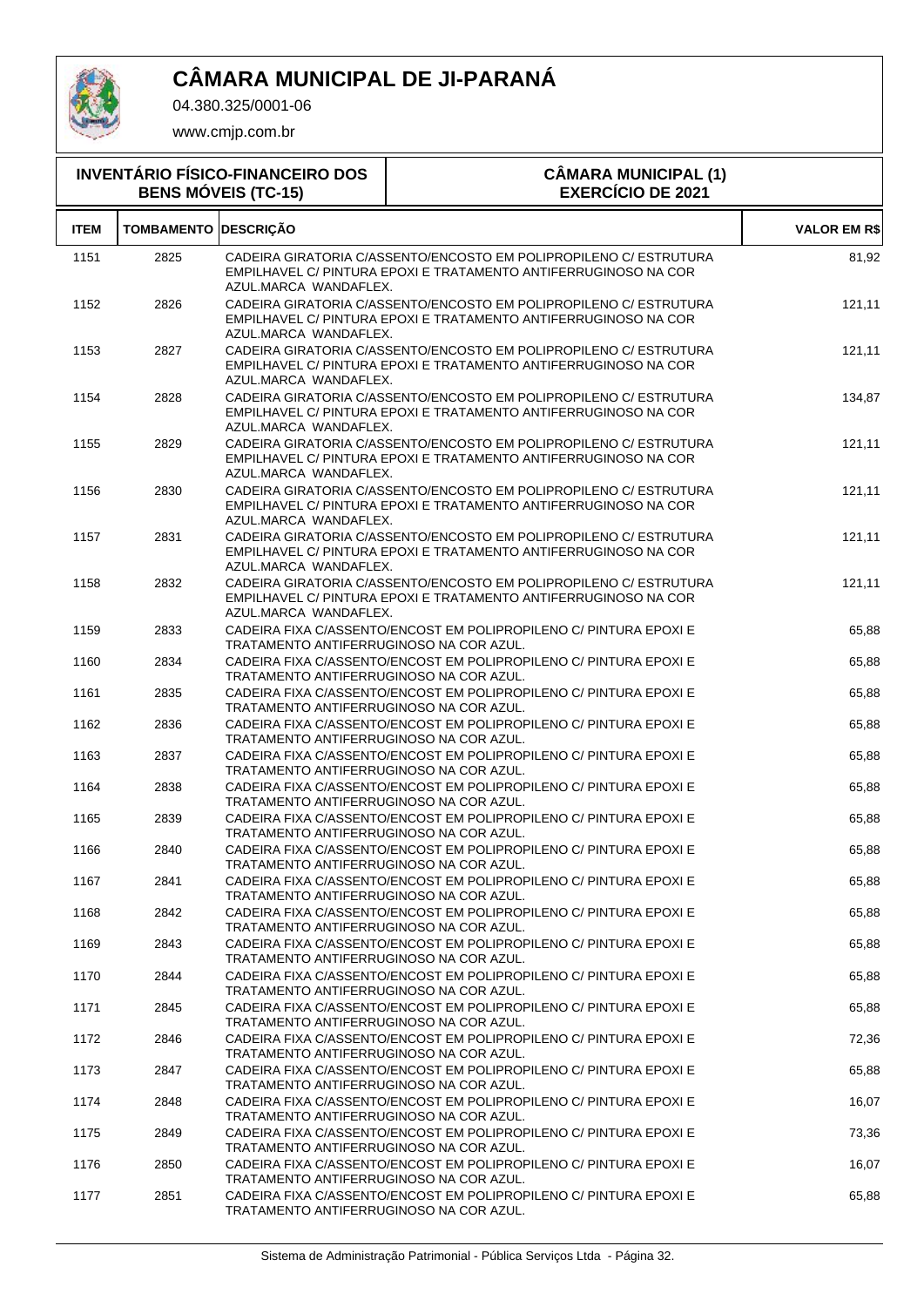

T

04.380.325/0001-06

| <b>INVENTÁRIO FÍSICO-FINANCEIRO DOS</b><br><b>BENS MÓVEIS (TC-15)</b> |                   |                                         | <b>CÂMARA MUNICIPAL (1)</b><br><b>EXERCÍCIO DE 2021</b>           |                     |  |
|-----------------------------------------------------------------------|-------------------|-----------------------------------------|-------------------------------------------------------------------|---------------------|--|
| <b>ITEM</b>                                                           | <b>TOMBAMENTO</b> | <b>DESCRICÃO</b>                        |                                                                   | <b>VALOR EM R\$</b> |  |
| 1178                                                                  | 2852              | TRATAMENTO ANTIFERRUGINOSO NA COR AZUL. | CADEIRA FIXA C/ASSENTO/ENCOST EM POLIPROPILENO C/ PINTURA EPOXI E | 65,88               |  |
| 1179                                                                  | 2853              | TRATAMENTO ANTIFERRUGINOSO NA COR AZUL. | CADEIRA FIXA C/ASSENTO/ENCOST EM POLIPROPILENO C/ PINTURA EPOXI E | 65,88               |  |
| 1180                                                                  | 2854              | TRATAMENTO ANTIFERRUGINOSO NA COR AZUL. | CADEIRA FIXA C/ASSENTO/ENCOST EM POLIPROPILENO C/ PINTURA EPOXI E | 65,88               |  |
| 1181                                                                  | 2855              | TRATAMENTO ANTIFERRUGINOSO NA COR AZUL. | CADEIRA FIXA C/ASSENTO/ENCOST EM POLIPROPILENO C/ PINTURA EPOXI E | 65,88               |  |
| 1182                                                                  | 2856              | TRATAMENTO ANTIFERRUGINOSO NA COR AZUL. | CADEIRA FIXA C/ASSENTO/ENCOST EM POLIPROPILENO C/ PINTURA EPOXI E | 65,88               |  |
| 1183                                                                  | 2857              | TRATAMENTO ANTIFERRUGINOSO NA COR AZUL. | CADEIRA FIXA C/ASSENTO/ENCOST EM POLIPROPILENO C/ PINTURA EPOXI E | 65,88               |  |
| 1184                                                                  | 2858              | TRATAMENTO ANTIFERRUGINOSO NA COR AZUL. | CADEIRA FIXA C/ASSENTO/ENCOST EM POLIPROPILENO C/ PINTURA EPOXI E | 65,88               |  |
| 1185                                                                  | 2859              | TRATAMENTO ANTIFERRUGINOSO NA COR AZUL. | CADEIRA FIXA C/ASSENTO/ENCOST EM POLIPROPILENO C/ PINTURA EPOXI E | 65,88               |  |
| 1186                                                                  | 2860              | TRATAMENTO ANTIFERRUGINOSO NA COR AZUL. | CADEIRA FIXA C/ASSENTO/ENCOST EM POLIPROPILENO C/ PINTURA EPOXI E | 65,88               |  |
| 1187                                                                  | 2861              | TRATAMENTO ANTIFERRUGINOSO NA COR AZUL. | CADEIRA FIXA C/ASSENTO/ENCOST EM POLIPROPILENO C/ PINTURA EPOXI E | 65,88               |  |
| 1188                                                                  | 2862              | TRATAMENTO ANTIFERRUGINOSO NA COR AZUL. | CADEIRA FIXA C/ASSENTO/ENCOST EM POLIPROPILENO C/ PINTURA EPOXI E | 65,88               |  |
| 1189                                                                  | 2863              | TRATAMENTO ANTIFERRUGINOSO NA COR AZUL. | CADEIRA FIXA C/ASSENTO/ENCOST EM POLIPROPILENO C/ PINTURA EPOXI E | 65,88               |  |
| 1190                                                                  | 2864              | TRATAMENTO ANTIFERRUGINOSO NA COR AZUL. | CADEIRA FIXA C/ASSENTO/ENCOST EM POLIPROPILENO C/ PINTURA EPOXI E | 65,88               |  |
| 1191                                                                  | 2865              | TRATAMENTO ANTIFERRUGINOSO NA COR AZUL. | CADEIRA FIXA C/ASSENTO/ENCOST EM POLIPROPILENO C/ PINTURA EPOXI E | 65,88               |  |
| 1192                                                                  | 2866              | TRATAMENTO ANTIFERRUGINOSO NA COR AZUL. | CADEIRA FIXA C/ASSENTO/ENCOST EM POLIPROPILENO C/ PINTURA EPOXI E | 65,88               |  |
| 1193                                                                  | 2867              | TRATAMENTO ANTIFERRUGINOSO NA COR AZUL. | CADEIRA FIXA C/ASSENTO/ENCOST EM POLIPROPILENO C/ PINTURA EPOXI E | 65,88               |  |
| 1194                                                                  | 2868              | TRATAMENTO ANTIFERRUGINOSO NA COR AZUL. | CADEIRA FIXA C/ASSENTO/ENCOST EM POLIPROPILENO C/ PINTURA EPOXI E | 65,88               |  |
| 1195                                                                  | 2869              | TRATAMENTO ANTIFERRUGINOSO NA COR AZUL. | CADEIRA FIXA C/ASSENTO/ENCOST EM POLIPROPILENO C/ PINTURA EPOXI E | 65,88               |  |
| 1196                                                                  | 2870              | TRATAMENTO ANTIFERRUGINOSO NA COR AZUL. | CADEIRA FIXA C/ASSENTO/ENCOST EM POLIPROPILENO C/ PINTURA EPOXI E | 16,07               |  |
| 1197                                                                  | 2871              | TRATAMENTO ANTIFERRUGINOSO NA COR AZUL. | CADEIRA FIXA C/ASSENTO/ENCOST EM POLIPROPILENO C/ PINTURA EPOXI E | 65,88               |  |
| 1198                                                                  | 2872              | TRATAMENTO ANTIFERRUGINOSO NA COR AZUL. | CADEIRA FIXA C/ASSENTO/ENCOST EM POLIPROPILENO C/ PINTURA EPOXI E | 65,88               |  |
| 1199                                                                  | 2873              | TRATAMENTO ANTIFERRUGINOSO NA COR AZUL. | CADEIRA FIXA C/ASSENTO/ENCOST EM POLIPROPILENO C/ PINTURA EPOXI E | 65,88               |  |
| 1200                                                                  | 2874              | TRATAMENTO ANTIFERRUGINOSO NA COR AZUL. | CADEIRA FIXA C/ASSENTO/ENCOST EM POLIPROPILENO C/ PINTURA EPOXI E | 65,88               |  |
| 1201                                                                  | 2875              | TRATAMENTO ANTIFERRUGINOSO NA COR AZUL. | CADEIRA FIXA C/ASSENTO/ENCOST EM POLIPROPILENO C/ PINTURA EPOXI E | 65,88               |  |
| 1202                                                                  | 2876              | TRATAMENTO ANTIFERRUGINOSO NA COR AZUL. | CADEIRA FIXA C/ASSENTO/ENCOST EM POLIPROPILENO C/ PINTURA EPOXI E | 65,88               |  |
| 1203                                                                  | 2877              | TRATAMENTO ANTIFERRUGINOSO NA COR AZUL. | CADEIRA FIXA C/ASSENTO/ENCOST EM POLIPROPILENO C/ PINTURA EPOXI E | 65,88               |  |
| 1204                                                                  | 2878              | TRATAMENTO ANTIFERRUGINOSO NA COR AZUL. | CADEIRA FIXA C/ASSENTO/ENCOST EM POLIPROPILENO C/ PINTURA EPOXI E | 65,88               |  |
| 1205                                                                  | 2879              | TRATAMENTO ANTIFERRUGINOSO NA COR AZUL. | CADEIRA FIXA C/ASSENTO/ENCOST EM POLIPROPILENO C/ PINTURA EPOXI E | 34,13               |  |
| 1206                                                                  | 2880              | TRATAMENTO ANTIFERRUGINOSO NA COR AZUL. | CADEIRA FIXA C/ASSENTO/ENCOST EM POLIPROPILENO C/ PINTURA EPOXI E | 65,88               |  |
| 1207                                                                  | 2881              | TRATAMENTO ANTIFERRUGINOSO NA COR AZUL. | CADEIRA FIXA C/ASSENTO/ENCOST EM POLIPROPILENO C/ PINTURA EPOXI E | 44,56               |  |
| 1208                                                                  | 2882              | TRATAMENTO ANTIFERRUGINOSO NA COR AZUL. | CADEIRA FIXA C/ASSENTO/ENCOST EM POLIPROPILENO C/ PINTURA EPOXI E | 65,88               |  |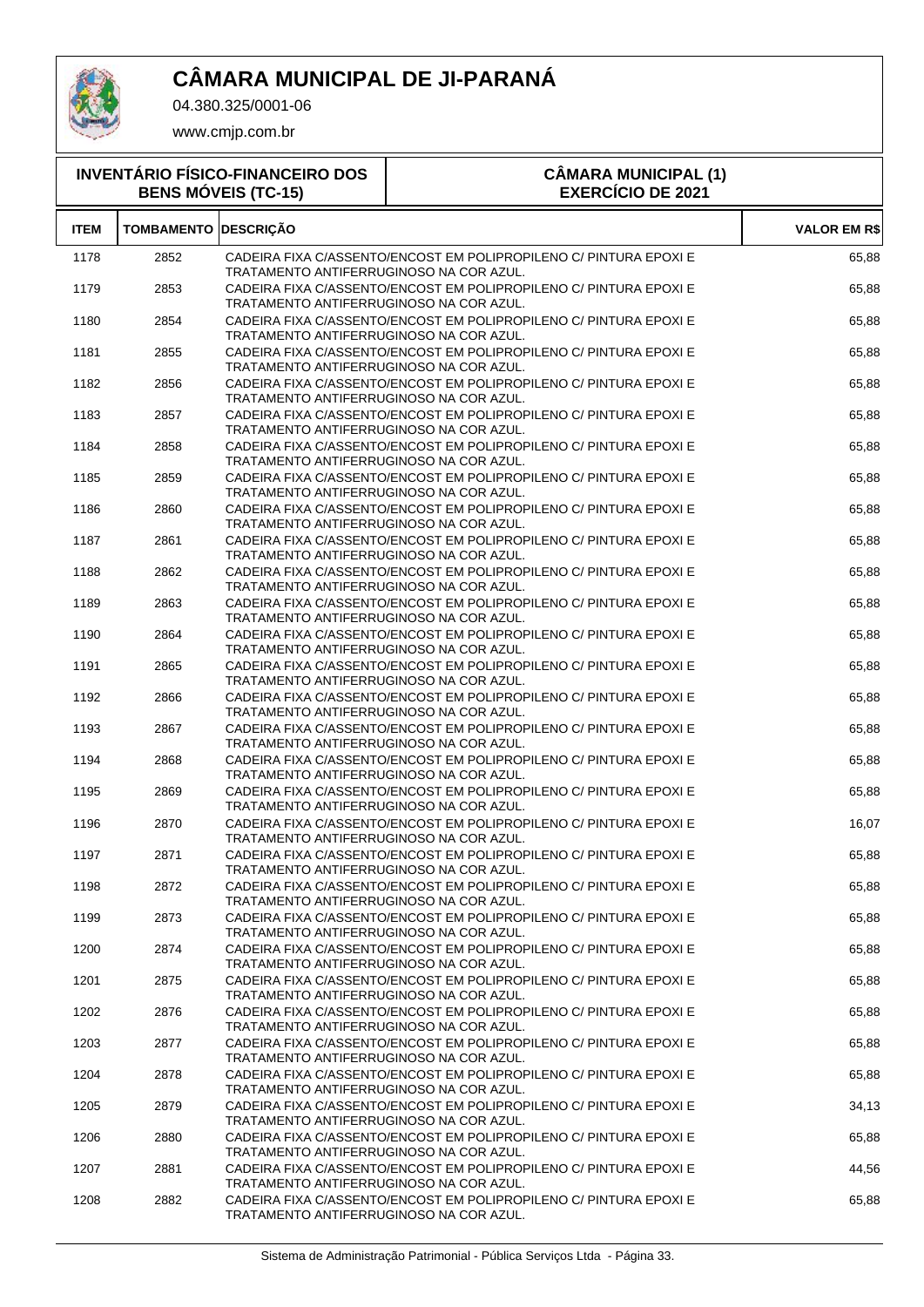

T

04.380.325/0001-06

| <b>INVENTÁRIO FÍSICO-FINANCEIRO DOS</b><br><b>BENS MÓVEIS (TC-15)</b> |                             |                                         | <b>CÂMARA MUNICIPAL (1)</b><br><b>EXERCÍCIO DE 2021</b>           |                     |  |
|-----------------------------------------------------------------------|-----------------------------|-----------------------------------------|-------------------------------------------------------------------|---------------------|--|
| <b>ITEM</b>                                                           | <b>TOMBAMENTO DESCRIÇÃO</b> |                                         |                                                                   | <b>VALOR EM R\$</b> |  |
| 1209                                                                  | 2883                        | TRATAMENTO ANTIFERRUGINOSO NA COR AZUL. | CADEIRA FIXA C/ASSENTO/ENCOST EM POLIPROPILENO C/ PINTURA EPOXI E | 44,56               |  |
| 1210                                                                  | 2884                        | TRATAMENTO ANTIFERRUGINOSO NA COR AZUL. | CADEIRA FIXA C/ASSENTO/ENCOST EM POLIPROPILENO C/ PINTURA EPOXI E | 65,88               |  |
| 1211                                                                  | 2885                        | TRATAMENTO ANTIFERRUGINOSO NA COR AZUL. | CADEIRA FIXA C/ASSENTO/ENCOST EM POLIPROPILENO C/ PINTURA EPOXI E | 65,88               |  |
| 1212                                                                  | 2886                        | TRATAMENTO ANTIFERRUGINOSO NA COR AZUL. | CADEIRA FIXA C/ASSENTO/ENCOST EM POLIPROPILENO C/ PINTURA EPOXI E | 65,88               |  |
| 1213                                                                  | 2887                        | TRATAMENTO ANTIFERRUGINOSO NA COR AZUL. | CADEIRA FIXA C/ASSENTO/ENCOST EM POLIPROPILENO C/ PINTURA EPOXI E | 65,88               |  |
| 1214                                                                  | 2888                        | TRATAMENTO ANTIFERRUGINOSO NA COR AZUL. | CADEIRA FIXA C/ASSENTO/ENCOST EM POLIPROPILENO C/ PINTURA EPOXI E | 65,88               |  |
| 1215                                                                  | 2889                        | TRATAMENTO ANTIFERRUGINOSO NA COR AZUL. | CADEIRA FIXA C/ASSENTO/ENCOST EM POLIPROPILENO C/ PINTURA EPOXI E | 65,88               |  |
| 1216                                                                  | 2890                        | TRATAMENTO ANTIFERRUGINOSO NA COR AZUL. | CADEIRA FIXA C/ASSENTO/ENCOST EM POLIPROPILENO C/ PINTURA EPOXI E | 65,88               |  |
| 1217                                                                  | 2891                        | TRATAMENTO ANTIFERRUGINOSO NA COR AZUL. | CADEIRA FIXA C/ASSENTO/ENCOST EM POLIPROPILENO C/ PINTURA EPOXI E | 65,88               |  |
| 1218                                                                  | 2892                        | TRATAMENTO ANTIFERRUGINOSO NA COR AZUL. | CADEIRA FIXA C/ASSENTO/ENCOST EM POLIPROPILENO C/ PINTURA EPOXI E | 65,88               |  |
| 1219                                                                  | 2893                        | TRATAMENTO ANTIFERRUGINOSO NA COR AZUL. | CADEIRA FIXA C/ASSENTO/ENCOST EM POLIPROPILENO C/ PINTURA EPOXI E | 65,88               |  |
| 1220                                                                  | 2894                        | TRATAMENTO ANTIFERRUGINOSO NA COR AZUL. | CADEIRA FIXA C/ASSENTO/ENCOST EM POLIPROPILENO C/ PINTURA EPOXI E | 65,88               |  |
| 1221                                                                  | 2895                        | TRATAMENTO ANTIFERRUGINOSO NA COR AZUL. | CADEIRA FIXA C/ASSENTO/ENCOST EM POLIPROPILENO C/ PINTURA EPOXI E | 65,88               |  |
| 1222                                                                  | 2896                        | TRATAMENTO ANTIFERRUGINOSO NA COR AZUL. | CADEIRA FIXA C/ASSENTO/ENCOST EM POLIPROPILENO C/ PINTURA EPOXI E | 65,88               |  |
| 1223                                                                  | 2897                        | TRATAMENTO ANTIFERRUGINOSO NA COR AZUL. | CADEIRA FIXA C/ASSENTO/ENCOST EM POLIPROPILENO C/ PINTURA EPOXI E | 65,88               |  |
| 1224                                                                  | 2898                        | TRATAMENTO ANTIFERRUGINOSO NA COR AZUL. | CADEIRA FIXA C/ASSENTO/ENCOST EM POLIPROPILENO C/ PINTURA EPOXI E | 65,88               |  |
| 1225                                                                  | 2899                        | TRATAMENTO ANTIFERRUGINOSO NA COR AZUL. | CADEIRA FIXA C/ASSENTO/ENCOST EM POLIPROPILENO C/ PINTURA EPOXI E | 65,88               |  |
| 1226                                                                  | 2900                        | TRATAMENTO ANTIFERRUGINOSO NA COR AZUL. | CADEIRA FIXA C/ASSENTO/ENCOST EM POLIPROPILENO C/ PINTURA EPOXI E | 65,88               |  |
| 1227                                                                  | 2901                        | TRATAMENTO ANTIFERRUGINOSO NA COR AZUL. | CADEIRA FIXA C/ASSENTO/ENCOST EM POLIPROPILENO C/ PINTURA EPOXI E | 65,88               |  |
| 1228                                                                  | 2902                        | TRATAMENTO ANTIFERRUGINOSO NA COR AZUL. | CADEIRA FIXA C/ASSENTO/ENCOST EM POLIPROPILENO C/ PINTURA EPOXI E | 65,88               |  |
| 1229                                                                  | 2903                        | TRATAMENTO ANTIFERRUGINOSO NA COR AZUL. | CADEIRA FIXA C/ASSENTO/ENCOST EM POLIPROPILENO C/ PINTURA EPOXI E | 65,88               |  |
| 1230                                                                  | 2904                        | TRATAMENTO ANTIFERRUGINOSO NA COR AZUL. | CADEIRA FIXA C/ASSENTO/ENCOST EM POLIPROPILENO C/ PINTURA EPOXI E | 65,88               |  |
| 1231                                                                  | 2905                        | TRATAMENTO ANTIFERRUGINOSO NA COR AZUL. | CADEIRA FIXA C/ASSENTO/ENCOST EM POLIPROPILENO C/ PINTURA EPOXI E | 65,88               |  |
| 1232                                                                  | 2906                        | TRATAMENTO ANTIFERRUGINOSO NA COR AZUL. | CADEIRA FIXA C/ASSENTO/ENCOST EM POLIPROPILENO C/ PINTURA EPOXI E | 65,88               |  |
| 1233                                                                  | 2907                        | TRATAMENTO ANTIFERRUGINOSO NA COR AZUL. | CADEIRA FIXA C/ASSENTO/ENCOST EM POLIPROPILENO C/ PINTURA EPOXI E | 65,88               |  |
| 1234                                                                  | 2908                        | TRATAMENTO ANTIFERRUGINOSO NA COR AZUL. | CADEIRA FIXA C/ASSENTO/ENCOST EM POLIPROPILENO C/ PINTURA EPOXI E | 65,88               |  |
| 1235                                                                  | 2909                        | TRATAMENTO ANTIFERRUGINOSO NA COR AZUL. | CADEIRA FIXA C/ASSENTO/ENCOST EM POLIPROPILENO C/ PINTURA EPOXI E | 65,88               |  |
| 1236                                                                  | 2910                        | TRATAMENTO ANTIFERRUGINOSO NA COR AZUL. | CADEIRA FIXA C/ASSENTO/ENCOST EM POLIPROPILENO C/ PINTURA EPOXI E | 65,88               |  |
| 1237                                                                  | 2911                        | TRATAMENTO ANTIFERRUGINOSO NA COR AZUL. | CADEIRA FIXA C/ASSENTO/ENCOST EM POLIPROPILENO C/ PINTURA EPOXI E | 44,56               |  |
| 1238                                                                  | 2912                        | TRATAMENTO ANTIFERRUGINOSO NA COR AZUL. | CADEIRA FIXA C/ASSENTO/ENCOST EM POLIPROPILENO C/ PINTURA EPOXI E | 44,56               |  |
| 1239                                                                  | 2913                        | TRATAMENTO ANTIFERRUGINOSO NA COR AZUL. | CADEIRA FIXA C/ASSENTO/ENCOST EM POLIPROPILENO C/ PINTURA EPOXI E | 44,56               |  |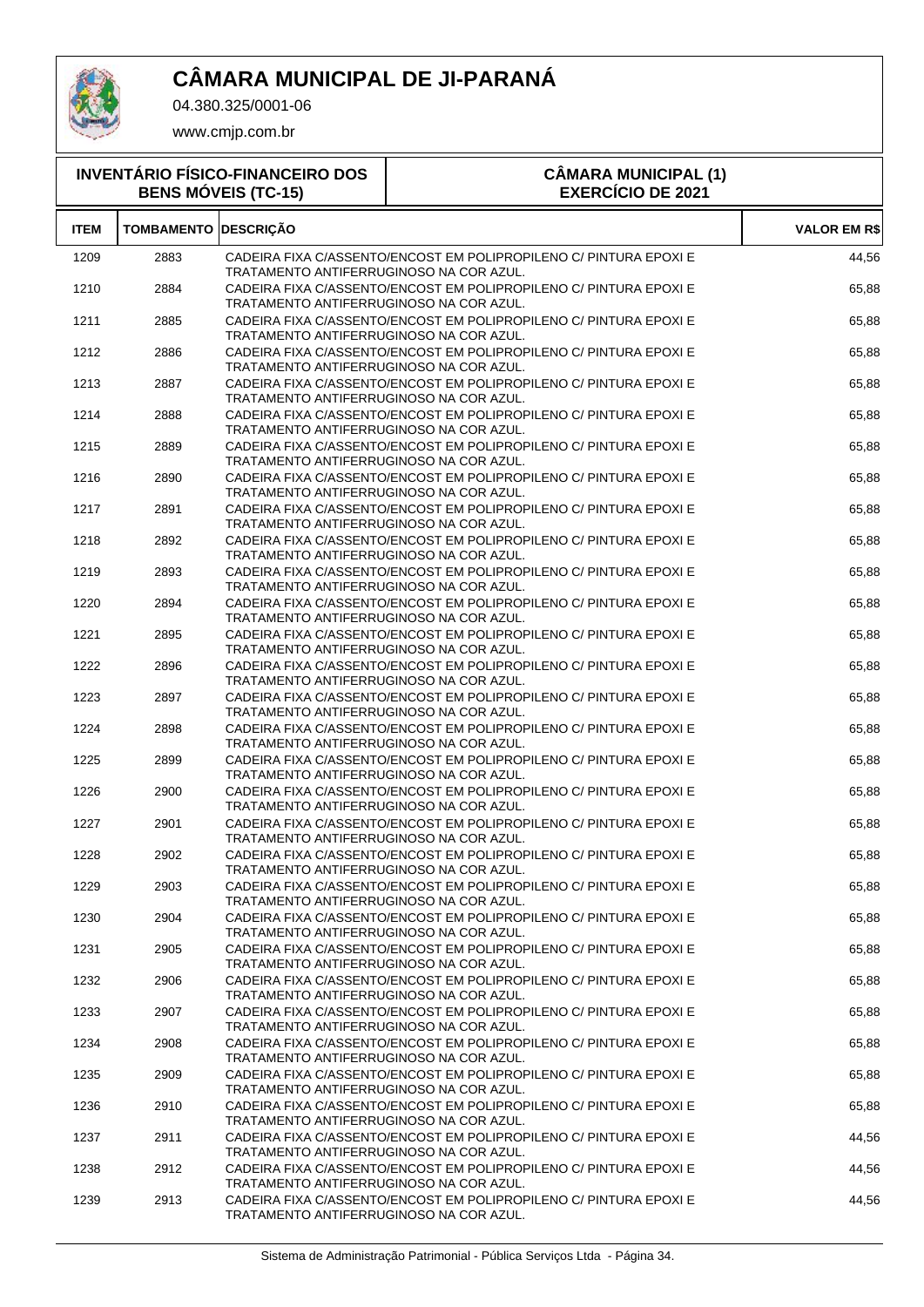

04.380.325/0001-06

| <b>INVENTÁRIO FÍSICO-FINANCEIRO DOS</b><br><b>BENS MÓVEIS (TC-15)</b> |                             |                                         | <b>CÂMARA MUNICIPAL (1)</b><br><b>EXERCÍCIO DE 2021</b>           |                     |
|-----------------------------------------------------------------------|-----------------------------|-----------------------------------------|-------------------------------------------------------------------|---------------------|
| <b>ITEM</b>                                                           | <b>TOMBAMENTO DESCRIÇÃO</b> |                                         |                                                                   | <b>VALOR EM R\$</b> |
| 1240                                                                  | 2914                        | TRATAMENTO ANTIFERRUGINOSO NA COR AZUL. | CADEIRA FIXA C/ASSENTO/ENCOST EM POLIPROPILENO C/ PINTURA EPOXI E | 44,56               |
| 1241                                                                  | 2915                        | TRATAMENTO ANTIFERRUGINOSO NA COR AZUL. | CADEIRA FIXA C/ASSENTO/ENCOST EM POLIPROPILENO C/ PINTURA EPOXI E | 65,88               |
| 1242                                                                  | 2916                        | TRATAMENTO ANTIFERRUGINOSO NA COR AZUL. | CADEIRA FIXA C/ASSENTO/ENCOST EM POLIPROPILENO C/ PINTURA EPOXI E | 65,88               |
| 1243                                                                  | 2917                        | TRATAMENTO ANTIFERRUGINOSO NA COR AZUL. | CADEIRA FIXA C/ASSENTO/ENCOST EM POLIPROPILENO C/ PINTURA EPOXI E | 65,88               |
| 1244                                                                  | 2918                        | TRATAMENTO ANTIFERRUGINOSO NA COR AZUL. | CADEIRA FIXA C/ASSENTO/ENCOST EM POLIPROPILENO C/ PINTURA EPOXI E | 65,88               |
| 1245                                                                  | 2919                        | TRATAMENTO ANTIFERRUGINOSO NA COR AZUL. | CADEIRA FIXA C/ASSENTO/ENCOST EM POLIPROPILENO C/ PINTURA EPOXI E | 65,88               |
| 1246                                                                  | 2920                        | TRATAMENTO ANTIFERRUGINOSO NA COR AZUL. | CADEIRA FIXA C/ASSENTO/ENCOST EM POLIPROPILENO C/ PINTURA EPOXI E | 65,88               |
| 1247                                                                  | 2921                        | TRATAMENTO ANTIFERRUGINOSO NA COR AZUL. | CADEIRA FIXA C/ASSENTO/ENCOST EM POLIPROPILENO C/ PINTURA EPOXI E | 65,88               |
| 1248                                                                  | 2922                        | TRATAMENTO ANTIFERRUGINOSO NA COR AZUL. | CADEIRA FIXA C/ASSENTO/ENCOST EM POLIPROPILENO C/ PINTURA EPOXI E | 65,88               |
| 1249                                                                  | 2923                        | TRATAMENTO ANTIFERRUGINOSO NA COR AZUL. | CADEIRA FIXA C/ASSENTO/ENCOST EM POLIPROPILENO C/ PINTURA EPOXI E | 65,88               |
| 1250                                                                  | 2924                        | TRATAMENTO ANTIFERRUGINOSO NA COR AZUL. | CADEIRA FIXA C/ASSENTO/ENCOST EM POLIPROPILENO C/ PINTURA EPOXI E | 65,88               |
| 1251                                                                  | 2925                        | TRATAMENTO ANTIFERRUGINOSO NA COR AZUL. | CADEIRA FIXA C/ASSENTO/ENCOST EM POLIPROPILENO C/ PINTURA EPOXI E | 65,88               |
| 1252                                                                  | 2926                        | TRATAMENTO ANTIFERRUGINOSO NA COR AZUL. | CADEIRA FIXA C/ASSENTO/ENCOST EM POLIPROPILENO C/ PINTURA EPOXI E | 65,88               |
| 1253                                                                  | 2927                        | TRATAMENTO ANTIFERRUGINOSO NA COR AZUL. | CADEIRA FIXA C/ASSENTO/ENCOST EM POLIPROPILENO C/ PINTURA EPOXI E | 65,88               |
| 1254                                                                  | 2928                        | TRATAMENTO ANTIFERRUGINOSO NA COR AZUL. | CADEIRA FIXA C/ASSENTO/ENCOST EM POLIPROPILENO C/ PINTURA EPOXI E | 65,88               |
| 1255                                                                  | 2929                        | TRATAMENTO ANTIFERRUGINOSO NA COR AZUL. | CADEIRA FIXA C/ASSENTO/ENCOST EM POLIPROPILENO C/ PINTURA EPOXI E | 44,56               |
| 1256                                                                  | 2930                        | TRATAMENTO ANTIFERRUGINOSO NA COR AZUL. | CADEIRA FIXA C/ASSENTO/ENCOST EM POLIPROPILENO C/ PINTURA EPOXI E | 44,56               |
| 1257                                                                  | 2931                        | TRATAMENTO ANTIFERRUGINOSO NA COR AZUL. | CADEIRA FIXA C/ASSENTO/ENCOST EM POLIPROPILENO C/ PINTURA EPOXI E | 65,88               |
| 1258                                                                  | 2932                        | TRATAMENTO ANTIFERRUGINOSO NA COR AZUL. | CADEIRA FIXA C/ASSENTO/ENCOST EM POLIPROPILENO C/ PINTURA EPOXI E | 65.88               |
| 1259                                                                  | 2933                        | TRATAMENTO ANTIFERRUGINOSO NA COR AZUL. | CADEIRA FIXA C/ASSENTO/ENCOST EM POLIPROPILENO C/ PINTURA EPOXI E | 65,88               |
| 1260                                                                  | 2934                        | TRATAMENTO ANTIFERRUGINOSO NA COR AZUL. | CADEIRA FIXA C/ASSENTO/ENCOST EM POLIPROPILENO C/ PINTURA EPOXI E | 65,88               |
| 1261                                                                  | 2935                        | TRATAMENTO ANTIFERRUGINOSO NA COR AZUL. | CADEIRA FIXA C/ASSENTO/ENCOST EM POLIPROPILENO C/ PINTURA EPOXI E | 65,88               |
| 1262                                                                  | 2936                        | TRATAMENTO ANTIFERRUGINOSO NA COR AZUL. | CADEIRA FIXA C/ASSENTO/ENCOST EM POLIPROPILENO C/ PINTURA EPOXI E | 65,88               |
| 1263                                                                  | 2937                        | TRATAMENTO ANTIFERRUGINOSO NA COR AZUL. | CADEIRA FIXA C/ASSENTO/ENCOST EM POLIPROPILENO C/ PINTURA EPOXI E | 65,88               |
| 1264                                                                  | 2938                        | TRATAMENTO ANTIFERRUGINOSO NA COR AZUL. | CADEIRA FIXA C/ASSENTO/ENCOST EM POLIPROPILENO C/ PINTURA EPOXI E | 65,88               |
| 1265                                                                  | 2939                        | TRATAMENTO ANTIFERRUGINOSO NA COR AZUL. | CADEIRA FIXA C/ASSENTO/ENCOST EM POLIPROPILENO C/ PINTURA EPOXI E | 65,88               |
| 1266                                                                  | 2940                        | TRATAMENTO ANTIFERRUGINOSO NA COR AZUL. | CADEIRA FIXA C/ASSENTO/ENCOST EM POLIPROPILENO C/ PINTURA EPOXI E | 65,88               |
| 1267                                                                  | 2941                        | TRATAMENTO ANTIFERRUGINOSO NA COR AZUL. | CADEIRA FIXA C/ASSENTO/ENCOST EM POLIPROPILENO C/ PINTURA EPOXI E | 65,88               |
| 1268                                                                  | 2942                        | TRATAMENTO ANTIFERRUGINOSO NA COR AZUL. | CADEIRA FIXA C/ASSENTO/ENCOST EM POLIPROPILENO C/ PINTURA EPOXI E | 65,88               |
| 1269                                                                  | 2943                        | TRATAMENTO ANTIFERRUGINOSO NA COR AZUL. | CADEIRA FIXA C/ASSENTO/ENCOST EM POLIPROPILENO C/ PINTURA EPOXI E | 65,88               |
| 1270                                                                  | 2944                        | TRATAMENTO ANTIFERRUGINOSO NA COR AZUL. | CADEIRA FIXA C/ASSENTO/ENCOST EM POLIPROPILENO C/ PINTURA EPOXI E | 65,88               |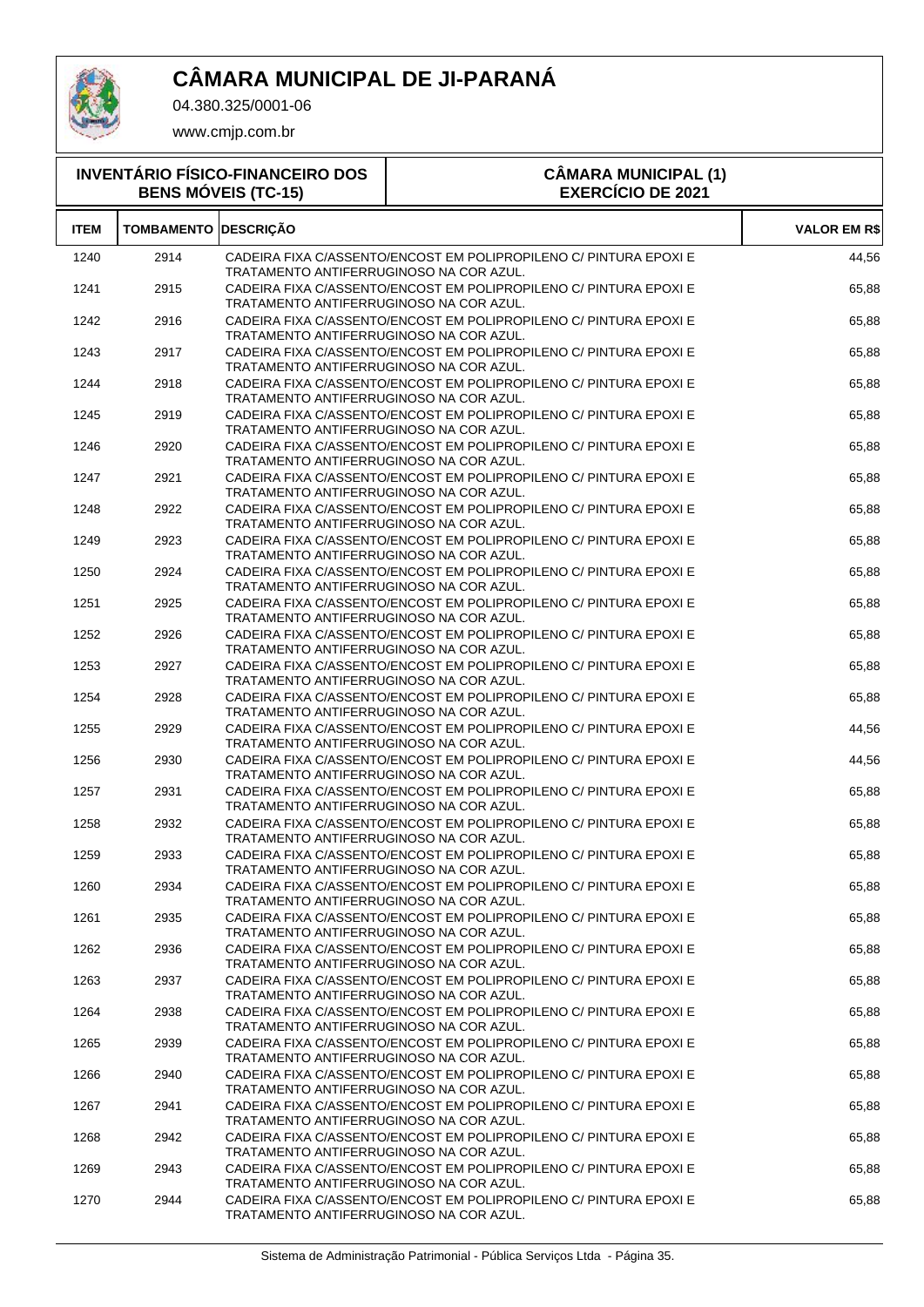

T

04.380.325/0001-06

| <b>INVENTÁRIO FÍSICO-FINANCEIRO DOS</b><br><b>BENS MÓVEIS (TC-15)</b> |                   |                                         | <b>CÂMARA MUNICIPAL (1)</b><br><b>EXERCÍCIO DE 2021</b>           |                     |  |
|-----------------------------------------------------------------------|-------------------|-----------------------------------------|-------------------------------------------------------------------|---------------------|--|
| <b>ITEM</b>                                                           | <b>TOMBAMENTO</b> | <b>DESCRICÃO</b>                        |                                                                   | <b>VALOR EM R\$</b> |  |
| 1271                                                                  | 2945              | TRATAMENTO ANTIFERRUGINOSO NA COR AZUL. | CADEIRA FIXA C/ASSENTO/ENCOST EM POLIPROPILENO C/ PINTURA EPOXI E | 65,88               |  |
| 1272                                                                  | 2946              | TRATAMENTO ANTIFERRUGINOSO NA COR AZUL. | CADEIRA FIXA C/ASSENTO/ENCOST EM POLIPROPILENO C/ PINTURA EPOXI E | 65,88               |  |
| 1273                                                                  | 2947              | TRATAMENTO ANTIFERRUGINOSO NA COR AZUL. | CADEIRA FIXA C/ASSENTO/ENCOST EM POLIPROPILENO C/ PINTURA EPOXI E | 65,88               |  |
| 1274                                                                  | 2948              | TRATAMENTO ANTIFERRUGINOSO NA COR AZUL. | CADEIRA FIXA C/ASSENTO/ENCOST EM POLIPROPILENO C/ PINTURA EPOXI E | 65,88               |  |
| 1275                                                                  | 2949              | TRATAMENTO ANTIFERRUGINOSO NA COR AZUL. | CADEIRA FIXA C/ASSENTO/ENCOST EM POLIPROPILENO C/ PINTURA EPOXI E | 65,88               |  |
| 1276                                                                  | 2950              | TRATAMENTO ANTIFERRUGINOSO NA COR AZUL. | CADEIRA FIXA C/ASSENTO/ENCOST EM POLIPROPILENO C/ PINTURA EPOXI E | 65,88               |  |
| 1277                                                                  | 2951              | TRATAMENTO ANTIFERRUGINOSO NA COR AZUL. | CADEIRA FIXA C/ASSENTO/ENCOST EM POLIPROPILENO C/ PINTURA EPOXI E | 44,56               |  |
| 1278                                                                  | 2952              | TRATAMENTO ANTIFERRUGINOSO NA COR AZUL. | CADEIRA FIXA C/ASSENTO/ENCOST EM POLIPROPILENO C/ PINTURA EPOXI E | 44,56               |  |
| 1279                                                                  | 2953              | TRATAMENTO ANTIFERRUGINOSO NA COR AZUL. | CADEIRA FIXA C/ASSENTO/ENCOST EM POLIPROPILENO C/ PINTURA EPOXI E | 44,56               |  |
| 1280                                                                  | 2954              | TRATAMENTO ANTIFERRUGINOSO NA COR AZUL. | CADEIRA FIXA C/ASSENTO/ENCOST EM POLIPROPILENO C/ PINTURA EPOXI E | 44,56               |  |
| 1281                                                                  | 2955              | TRATAMENTO ANTIFERRUGINOSO NA COR AZUL. | CADEIRA FIXA C/ASSENTO/ENCOST EM POLIPROPILENO C/ PINTURA EPOXI E | 44,56               |  |
| 1282                                                                  | 2956              | TRATAMENTO ANTIFERRUGINOSO NA COR AZUL. | CADEIRA FIXA C/ASSENTO/ENCOST EM POLIPROPILENO C/ PINTURA EPOXI E | 65,88               |  |
| 1283                                                                  | 2957              | TRATAMENTO ANTIFERRUGINOSO NA COR AZUL. | CADEIRA FIXA C/ASSENTO/ENCOST EM POLIPROPILENO C/ PINTURA EPOXI E | 65,88               |  |
| 1284                                                                  | 2958              | TRATAMENTO ANTIFERRUGINOSO NA COR AZUL. | CADEIRA FIXA C/ASSENTO/ENCOST EM POLIPROPILENO C/ PINTURA EPOXI E | 59,83               |  |
| 1285                                                                  | 2959              | TRATAMENTO ANTIFERRUGINOSO NA COR AZUL. | CADEIRA FIXA C/ASSENTO/ENCOST EM POLIPROPILENO C/ PINTURA EPOXI E | 65,88               |  |
| 1286                                                                  | 2960              | TRATAMENTO ANTIFERRUGINOSO NA COR AZUL. | CADEIRA FIXA C/ASSENTO/ENCOST EM POLIPROPILENO C/ PINTURA EPOXI E | 44,56               |  |
| 1287                                                                  | 2961              | TRATAMENTO ANTIFERRUGINOSO NA COR AZUL. | CADEIRA FIXA C/ASSENTO/ENCOST EM POLIPROPILENO C/ PINTURA EPOXI E | 44,56               |  |
| 1288                                                                  | 2962              | TRATAMENTO ANTIFERRUGINOSO NA COR AZUL. | CADEIRA FIXA C/ASSENTO/ENCOST EM POLIPROPILENO C/ PINTURA EPOXI E | 59,83               |  |
| 1289                                                                  | 2963              | TRATAMENTO ANTIFERRUGINOSO NA COR AZUL. | CADEIRA FIXA C/ASSENTO/ENCOST EM POLIPROPILENO C/ PINTURA EPOXI E | 44,56               |  |
| 1290                                                                  | 2964              | TRATAMENTO ANTIFERRUGINOSO NA COR AZUL. | CADEIRA FIXA C/ASSENTO/ENCOST EM POLIPROPILENO C/ PINTURA EPOXI E | 44,56               |  |
| 1291                                                                  | 2965              | TRATAMENTO ANTIFERRUGINOSO NA COR AZUL. | CADEIRA FIXA C/ASSENTO/ENCOST EM POLIPROPILENO C/ PINTURA EPOXI E | 44,56               |  |
| 1292                                                                  | 2966              | TRATAMENTO ANTIFERRUGINOSO NA COR AZUL. | CADEIRA FIXA C/ASSENTO/ENCOST EM POLIPROPILENO C/ PINTURA EPOXI E | 44,56               |  |
| 1293                                                                  | 2967              | TRATAMENTO ANTIFERRUGINOSO NA COR AZUL. | CADEIRA FIXA C/ASSENTO/ENCOST EM POLIPROPILENO C/ PINTURA EPOXI E | 44,56               |  |
| 1294                                                                  | 2968              | TRATAMENTO ANTIFERRUGINOSO NA COR AZUL. | CADEIRA FIXA C/ASSENTO/ENCOST EM POLIPROPILENO C/ PINTURA EPOXI E | 44,56               |  |
| 1295                                                                  | 2969              | TRATAMENTO ANTIFERRUGINOSO NA COR AZUL. | CADEIRA FIXA C/ASSENTO/ENCOST EM POLIPROPILENO C/ PINTURA EPOXI E | 44,56               |  |
| 1296                                                                  | 2970              | TRATAMENTO ANTIFERRUGINOSO NA COR AZUL. | CADEIRA FIXA C/ASSENTO/ENCOST EM POLIPROPILENO C/ PINTURA EPOXI E | 65,88               |  |
| 1297                                                                  | 2971              | TRATAMENTO ANTIFERRUGINOSO NA COR AZUL. | CADEIRA FIXA C/ASSENTO/ENCOST EM POLIPROPILENO C/ PINTURA EPOXI E | 65,88               |  |
| 1298                                                                  | 2972              | TRATAMENTO ANTIFERRUGINOSO NA COR AZUL. | CADEIRA FIXA C/ASSENTO/ENCOST EM POLIPROPILENO C/ PINTURA EPOXI E | 65,88               |  |
| 1299                                                                  | 2973              | TRATAMENTO ANTIFERRUGINOSO NA COR AZUL. | CADEIRA FIXA C/ASSENTO/ENCOST EM POLIPROPILENO C/ PINTURA EPOXI E | 65,88               |  |
| 1300                                                                  | 2974              | TRATAMENTO ANTIFERRUGINOSO NA COR AZUL. | CADEIRA FIXA C/ASSENTO/ENCOST EM POLIPROPILENO C/ PINTURA EPOXI E | 65,88               |  |
| 1301                                                                  | 2975              | TRATAMENTO ANTIFERRUGINOSO NA COR AZUL. | CADEIRA FIXA C/ASSENTO/ENCOST EM POLIPROPILENO C/ PINTURA EPOXI E | 65,88               |  |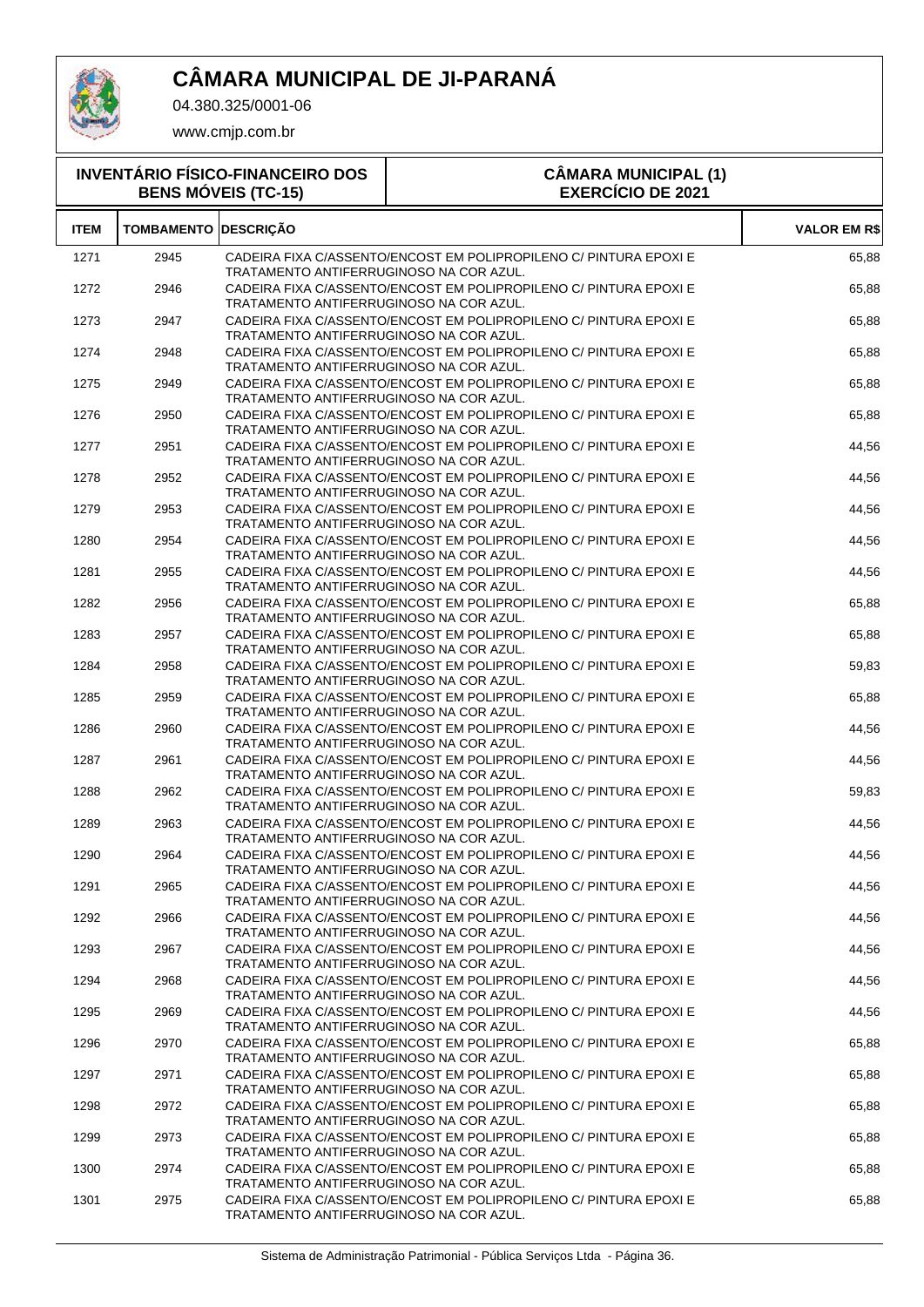

04.380.325/0001-06

| <b>INVENTÁRIO FÍSICO-FINANCEIRO DOS</b><br><b>BENS MÓVEIS (TC-15)</b> |                   |                                         | <b>CÂMARA MUNICIPAL (1)</b><br><b>EXERCÍCIO DE 2021</b>           |                     |
|-----------------------------------------------------------------------|-------------------|-----------------------------------------|-------------------------------------------------------------------|---------------------|
| <b>ITEM</b>                                                           | <b>TOMBAMENTO</b> | <b>DESCRICÃO</b>                        |                                                                   | <b>VALOR EM R\$</b> |
| 1302                                                                  | 2976              | TRATAMENTO ANTIFERRUGINOSO NA COR AZUL. | CADEIRA FIXA C/ASSENTO/ENCOST EM POLIPROPILENO C/ PINTURA EPOXI E | 65,88               |
| 1303                                                                  | 2977              | TRATAMENTO ANTIFERRUGINOSO NA COR AZUL. | CADEIRA FIXA C/ASSENTO/ENCOST EM POLIPROPILENO C/ PINTURA EPOXI E | 44,56               |
| 1304                                                                  | 2978              | TRATAMENTO ANTIFERRUGINOSO NA COR AZUL. | CADEIRA FIXA C/ASSENTO/ENCOST EM POLIPROPILENO C/ PINTURA EPOXI E | 44,56               |
| 1305                                                                  | 2979              | TRATAMENTO ANTIFERRUGINOSO NA COR AZUL. | CADEIRA FIXA C/ASSENTO/ENCOST EM POLIPROPILENO C/ PINTURA EPOXI E | 65,88               |
| 1306                                                                  | 2980              | TRATAMENTO ANTIFERRUGINOSO NA COR AZUL. | CADEIRA FIXA C/ASSENTO/ENCOST EM POLIPROPILENO C/ PINTURA EPOXI E | 65,88               |
| 1307                                                                  | 2981              | TRATAMENTO ANTIFERRUGINOSO NA COR AZUL. | CADEIRA FIXA C/ASSENTO/ENCOST EM POLIPROPILENO C/ PINTURA EPOXI E | 65,88               |
| 1308                                                                  | 2982              | TRATAMENTO ANTIFERRUGINOSO NA COR AZUL. | CADEIRA FIXA C/ASSENTO/ENCOST EM POLIPROPILENO C/ PINTURA EPOXI E | 65,88               |
| 1309                                                                  | 2983              | TRATAMENTO ANTIFERRUGINOSO NA COR AZUL. | CADEIRA FIXA C/ASSENTO/ENCOST EM POLIPROPILENO C/ PINTURA EPOXI E | 65,88               |
| 1310                                                                  | 2984              | TRATAMENTO ANTIFERRUGINOSO NA COR AZUL. | CADEIRA FIXA C/ASSENTO/ENCOST EM POLIPROPILENO C/ PINTURA EPOXI E | 65,88               |
| 1311                                                                  | 2985              | TRATAMENTO ANTIFERRUGINOSO NA COR AZUL. | CADEIRA FIXA C/ASSENTO/ENCOST EM POLIPROPILENO C/ PINTURA EPOXI E | 65,88               |
| 1312                                                                  | 2986              | TRATAMENTO ANTIFERRUGINOSO NA COR AZUL. | CADEIRA FIXA C/ASSENTO/ENCOST EM POLIPROPILENO C/ PINTURA EPOXI E | 44,56               |
| 1313                                                                  | 2987              | TRATAMENTO ANTIFERRUGINOSO NA COR AZUL. | CADEIRA FIXA C/ASSENTO/ENCOST EM POLIPROPILENO C/ PINTURA EPOXI E | 65,88               |
| 1314                                                                  | 2988              | TRATAMENTO ANTIFERRUGINOSO NA COR AZUL. | CADEIRA FIXA C/ASSENTO/ENCOST EM POLIPROPILENO C/ PINTURA EPOXI E | 65,88               |
| 1315                                                                  | 2989              | TRATAMENTO ANTIFERRUGINOSO NA COR AZUL. | CADEIRA FIXA C/ASSENTO/ENCOST EM POLIPROPILENO C/ PINTURA EPOXI E | 44,56               |
| 1316                                                                  | 2990              | TRATAMENTO ANTIFERRUGINOSO NA COR AZUL. | CADEIRA FIXA C/ASSENTO/ENCOST EM POLIPROPILENO C/ PINTURA EPOXI E | 65,88               |
| 1317                                                                  | 2991              | TRATAMENTO ANTIFERRUGINOSO NA COR AZUL. | CADEIRA FIXA C/ASSENTO/ENCOST EM POLIPROPILENO C/ PINTURA EPOXI E | 65,88               |
| 1318                                                                  | 2992              | TRATAMENTO ANTIFERRUGINOSO NA COR AZUL. | CADEIRA FIXA C/ASSENTO/ENCOST EM POLIPROPILENO C/ PINTURA EPOXI E | 44,56               |
| 1319                                                                  | 2993              | TRATAMENTO ANTIFERRUGINOSO NA COR AZUL. | CADEIRA FIXA C/ASSENTO/ENCOST EM POLIPROPILENO C/ PINTURA EPOXI E | 65,88               |
| 1320                                                                  | 2994              | TRATAMENTO ANTIFERRUGINOSO NA COR AZUL. | CADEIRA FIXA C/ASSENTO/ENCOST EM POLIPROPILENO C/ PINTURA EPOXI E | 44,56               |
| 1321                                                                  | 2995              | TRATAMENTO ANTIFERRUGINOSO NA COR AZUL. | CADEIRA FIXA C/ASSENTO/ENCOST EM POLIPROPILENO C/ PINTURA EPOXI E | 65,88               |
| 1322                                                                  | 2996              | TRATAMENTO ANTIFERRUGINOSO NA COR AZUL. | CADEIRA FIXA C/ASSENTO/ENCOST EM POLIPROPILENO C/ PINTURA EPOXI E | 65,88               |
| 1323                                                                  | 2997              | TRATAMENTO ANTIFERRUGINOSO NA COR AZUL. | CADEIRA FIXA C/ASSENTO/ENCOST EM POLIPROPILENO C/ PINTURA EPOXI E | 65,88               |
| 1324                                                                  | 2998              | TRATAMENTO ANTIFERRUGINOSO NA COR AZUL. | CADEIRA FIXA C/ASSENTO/ENCOST EM POLIPROPILENO C/ PINTURA EPOXI E | 65,88               |
| 1325                                                                  | 2999              | TRATAMENTO ANTIFERRUGINOSO NA COR AZUL. | CADEIRA FIXA C/ASSENTO/ENCOST EM POLIPROPILENO C/ PINTURA EPOXI E | 65,88               |
| 1326                                                                  | 3000              | TRATAMENTO ANTIFERRUGINOSO NA COR AZUL. | CADEIRA FIXA C/ASSENTO/ENCOST EM POLIPROPILENO C/ PINTURA EPOXI E | 44,56               |
| 1327                                                                  | 3001              | TRATAMENTO ANTIFERRUGINOSO NA COR AZUL. | CADEIRA FIXA C/ASSENTO/ENCOST EM POLIPROPILENO C/ PINTURA EPOXI E | 44,56               |
| 1328                                                                  | 3002              | TRATAMENTO ANTIFERRUGINOSO NA COR AZUL. | CADEIRA FIXA C/ASSENTO/ENCOST EM POLIPROPILENO C/ PINTURA EPOXI E | 44,56               |
| 1329                                                                  | 3003              | TRATAMENTO ANTIFERRUGINOSO NA COR AZUL. | CADEIRA FIXA C/ASSENTO/ENCOST EM POLIPROPILENO C/ PINTURA EPOXI E | 65,88               |
| 1330                                                                  | 3004              | TRATAMENTO ANTIFERRUGINOSO NA COR AZUL. | CADEIRA FIXA C/ASSENTO/ENCOST EM POLIPROPILENO C/ PINTURA EPOXI E | 65,88               |
| 1331                                                                  | 3005              | TRATAMENTO ANTIFERRUGINOSO NA COR AZUL. | CADEIRA FIXA C/ASSENTO/ENCOST EM POLIPROPILENO C/ PINTURA EPOXI E | 44,56               |
| 1332                                                                  | 3006              | TRATAMENTO ANTIFERRUGINOSO NA COR AZUL. | CADEIRA FIXA C/ASSENTO/ENCOST EM POLIPROPILENO C/ PINTURA EPOXI E | 65,88               |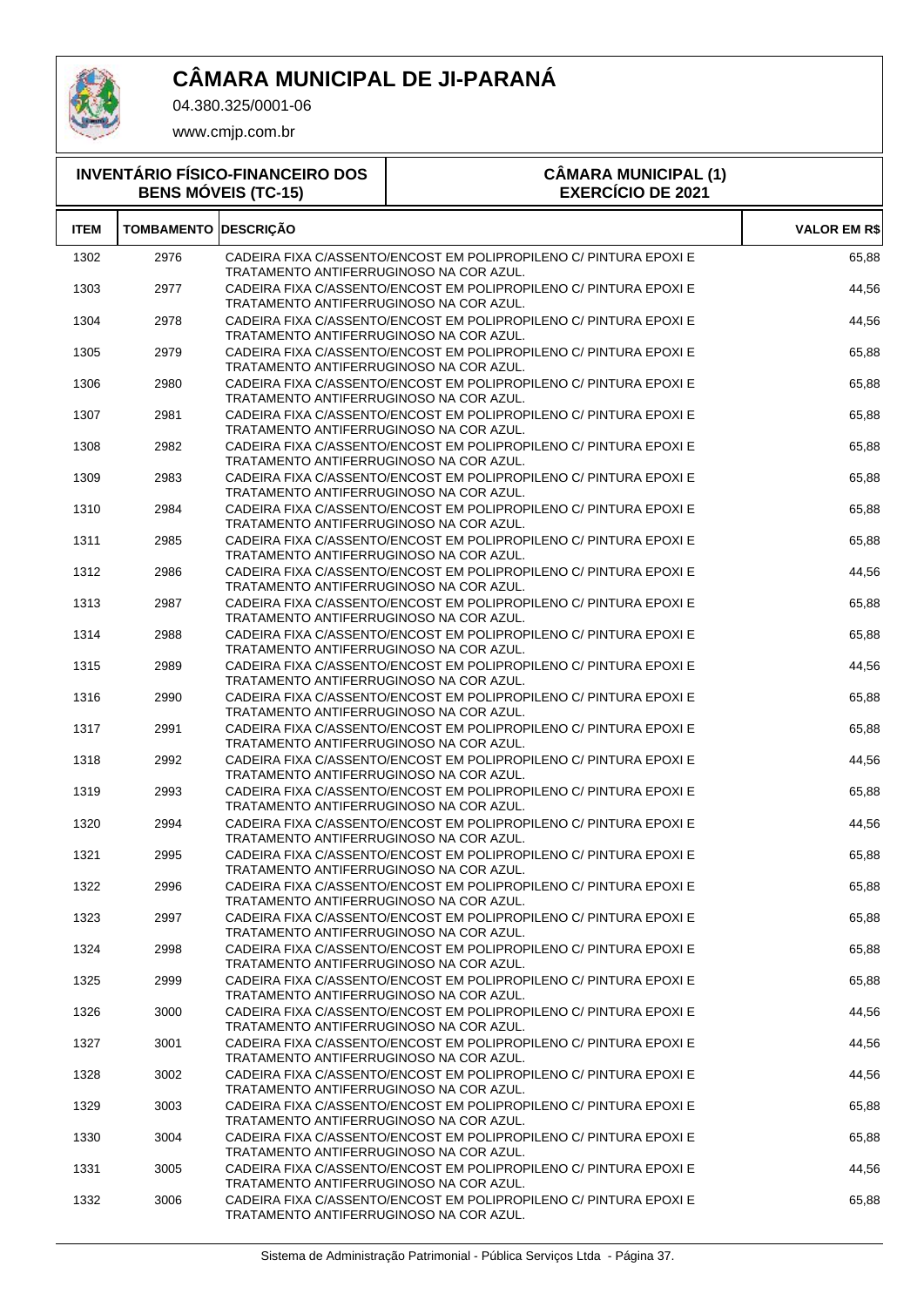

04.380.325/0001-06

| <b>INVENTÁRIO FÍSICO-FINANCEIRO DOS</b><br><b>BENS MÓVEIS (TC-15)</b> |                   |                                         | <b>CÂMARA MUNICIPAL (1)</b><br><b>EXERCÍCIO DE 2021</b>                                                                                                                                                                                                                    |                     |
|-----------------------------------------------------------------------|-------------------|-----------------------------------------|----------------------------------------------------------------------------------------------------------------------------------------------------------------------------------------------------------------------------------------------------------------------------|---------------------|
| <b>ITEM</b>                                                           | <b>TOMBAMENTO</b> | <b>DESCRICÃO</b>                        |                                                                                                                                                                                                                                                                            | <b>VALOR EM R\$</b> |
| 1333                                                                  | 3007              | TRATAMENTO ANTIFERRUGINOSO NA COR AZUL. | CADEIRA FIXA C/ASSENTO/ENCOST EM POLIPROPILENO C/ PINTURA EPOXI E                                                                                                                                                                                                          | 44,56               |
| 1334                                                                  | 3008              | TRATAMENTO ANTIFERRUGINOSO NA COR AZUL. | CADEIRA FIXA C/ASSENTO/ENCOST EM POLIPROPILENO C/ PINTURA EPOXI E                                                                                                                                                                                                          | 65,88               |
| 1335                                                                  | 3009              | TRATAMENTO ANTIFERRUGINOSO NA COR AZUL. | CADEIRA FIXA C/ASSENTO/ENCOST EM POLIPROPILENO C/ PINTURA EPOXI E                                                                                                                                                                                                          | 44,56               |
| 1336                                                                  | 3010              | TRATAMENTO ANTIFERRUGINOSO NA COR AZUL. | CADEIRA FIXA C/ASSENTO/ENCOST EM POLIPROPILENO C/ PINTURA EPOXI E                                                                                                                                                                                                          | 44,56               |
| 1337                                                                  | 3011              | TRATAMENTO ANTIFERRUGINOSO NA COR AZUL. | CADEIRA FIXA C/ASSENTO/ENCOST EM POLIPROPILENO C/ PINTURA EPOXI E                                                                                                                                                                                                          | 44,56               |
| 1338                                                                  | 3012              | TRATAMENTO ANTIFERRUGINOSO NA COR AZUL. | CADEIRA FIXA C/ASSENTO/ENCOST EM POLIPROPILENO C/ PINTURA EPOXI E                                                                                                                                                                                                          | 73,36               |
| 1339                                                                  | 3013              | TRATAMENTO ANTIFERRUGINOSO NA COR AZUL. | CADEIRA FIXA C/ASSENTO/ENCOST EM POLIPROPILENO C/ PINTURA EPOXI E                                                                                                                                                                                                          | 65,88               |
| 1340                                                                  | 3014              | TRATAMENTO ANTIFERRUGINOSO NA COR AZUL. | CADEIRA FIXA C/ASSENTO/ENCOST EM POLIPROPILENO C/ PINTURA EPOXI E                                                                                                                                                                                                          | 65,88               |
| 1341                                                                  | 3015              | TRATAMENTO ANTIFERRUGINOSO NA COR AZUL. | CADEIRA FIXA C/ASSENTO/ENCOST EM POLIPROPILENO C/ PINTURA EPOXI E                                                                                                                                                                                                          | 65,88               |
| 1342                                                                  | 3016              | TRATAMENTO ANTIFERRUGINOSO NA COR AZUL. | CADEIRA FIXA C/ASSENTO/ENCOST EM POLIPROPILENO C/ PINTURA EPOXI E                                                                                                                                                                                                          | 65,88               |
| 1343                                                                  | 3017              | TRATAMENTO ANTIFERRUGINOSO NA COR AZUL. | CADEIRA FIXA C/ASSENTO/ENCOST EM POLIPROPILENO C/ PINTURA EPOXI E                                                                                                                                                                                                          | 65,88               |
| 1344                                                                  | 3018              | TRATAMENTO ANTIFERRUGINOSO NA COR AZUL. | CADEIRA FIXA C/ASSENTO/ENCOST EM POLIPROPILENO C/ PINTURA EPOXI E                                                                                                                                                                                                          | 65,88               |
| 1345                                                                  | 3019              | TRATAMENTO ANTIFERRUGINOSO NA COR AZUL. | CADEIRA FIXA C/ASSENTO/ENCOST EM POLIPROPILENO C/ PINTURA EPOXI E                                                                                                                                                                                                          | 65,88               |
| 1346                                                                  | 3020              | TRATAMENTO ANTIFERRUGINOSO NA COR AZUL. | CADEIRA FIXA C/ASSENTO/ENCOST EM POLIPROPILENO C/ PINTURA EPOXI E                                                                                                                                                                                                          | 65,88               |
| 1347                                                                  | 3021              | TRATAMENTO ANTIFERRUGINOSO NA COR AZUL. | CADEIRA FIXA C/ASSENTO/ENCOST EM POLIPROPILENO C/ PINTURA EPOXI E                                                                                                                                                                                                          | 65,88               |
| 1348                                                                  | 3022              | TRATAMENTO ANTIFERRUGINOSO NA COR AZUL. | CADEIRA FIXA C/ASSENTO/ENCOST EM POLIPROPILENO C/ PINTURA EPOXI E                                                                                                                                                                                                          | 65,88               |
| 1349                                                                  | 3023              | TRATAMENTO ANTIFERRUGINOSO NA COR AZUL. | CADEIRA FIXA C/ASSENTO/ENCOST EM POLIPROPILENO C/ PINTURA EPOXI E                                                                                                                                                                                                          | 65,88               |
| 1350                                                                  | 3024              | TRATAMENTO ANTIFERRUGINOSO NA COR AZUL. | CADEIRA FIXA C/ASSENTO/ENCOST EM POLIPROPILENO C/ PINTURA EPOXI E                                                                                                                                                                                                          | 65,88               |
| 1351                                                                  | 3025              | TRATAMENTO ANTIFERRUGINOSO NA COR AZUL. | CADEIRA FIXA C/ASSENTO/ENCOST EM POLIPROPILENO C/ PINTURA EPOXI E                                                                                                                                                                                                          | 65,88               |
| 1352                                                                  | 3026              | TRATAMENTO ANTIFERRUGINOSO NA COR AZUL. | CADEIRA FIXA C/ASSENTO/ENCOST EM POLIPROPILENO C/ PINTURA EPOXI E                                                                                                                                                                                                          | 44,56               |
| 1353                                                                  | 3027              | TRATAMENTO ANTIFERRUGINOSO NA COR AZUL. | CADEIRA FIXA C/ASSENTO/ENCOST EM POLIPROPILENO C/ PINTURA EPOXI E                                                                                                                                                                                                          | 65,88               |
| 1354                                                                  | 3028              | TRATAMENTO ANTIFERRUGINOSO NA COR AZUL. | CADEIRA FIXA C/ASSENTO/ENCOST EM POLIPROPILENO C/ PINTURA EPOXI E                                                                                                                                                                                                          | 44,56               |
| 1355                                                                  | 3029              | TRATAMENTO ANTIFERRUGINOSO NA COR AZUL. | CADEIRA FIXA C/ASSENTO/ENCOST EM POLIPROPILENO C/ PINTURA EPOXI E                                                                                                                                                                                                          | 65,88               |
| 1356                                                                  | 3030              | TRATAMENTO ANTIFERRUGINOSO NA COR AZUL. | CADEIRA FIXA C/ASSENTO/ENCOST EM POLIPROPILENO C/ PINTURA EPOXI E                                                                                                                                                                                                          | 44,56               |
| 1357                                                                  | 3031              | TRATAMENTO ANTIFERRUGINOSO NA COR AZUL. | CADEIRA FIXA C/ASSENTO/ENCOST EM POLIPROPILENO C/ PINTURA EPOXI E                                                                                                                                                                                                          | 44,56               |
| 1358                                                                  | 3032              | TRATAMENTO ANTIFERRUGINOSO NA COR AZUL. | CADEIRA FIXA C/ASSENTO/ENCOST EM POLIPROPILENO C/ PINTURA EPOXI E                                                                                                                                                                                                          | 44,56               |
| 1359                                                                  | 3033              |                                         | LONGARINA 4 LUGARES DIRETOR S/ BRAÇO, C/ MADEIRA COMPENSADA<br>ANATÔMICA DE 14 MM, ESPUMA INJETADA DE 45MM, EM TECIDO NA COR PRETA<br>REVESTIDO COM BORDA DE PVC, C/ TRAVESSA DUPLA, TUBO 30X50MM NO MIN.<br>PAREDE 1,20MM NO MIN. PÉ CENTRAL, PINTURA EPOXI NA COR PRETA. | 263,85              |
| 1360                                                                  | 3034              |                                         | LONGARINA 4 LUGARES DIRETOR S/ BRAÇO, C/ MADEIRA COMPENSADA<br>ANATÔMICA DE 14 MM, ESPUMA INJETADA DE 45MM, EM TECIDO NA COR PRETA<br>REVESTIDO COM BORDA DE PVC, C/ TRAVESSA DUPLA, TUBO 30X50MM NO MIN.<br>PAREDE 1,20MM NO MIN. PÉ CENTRAL, PINTURA EPOXI NA COR PRETA. | 390,09              |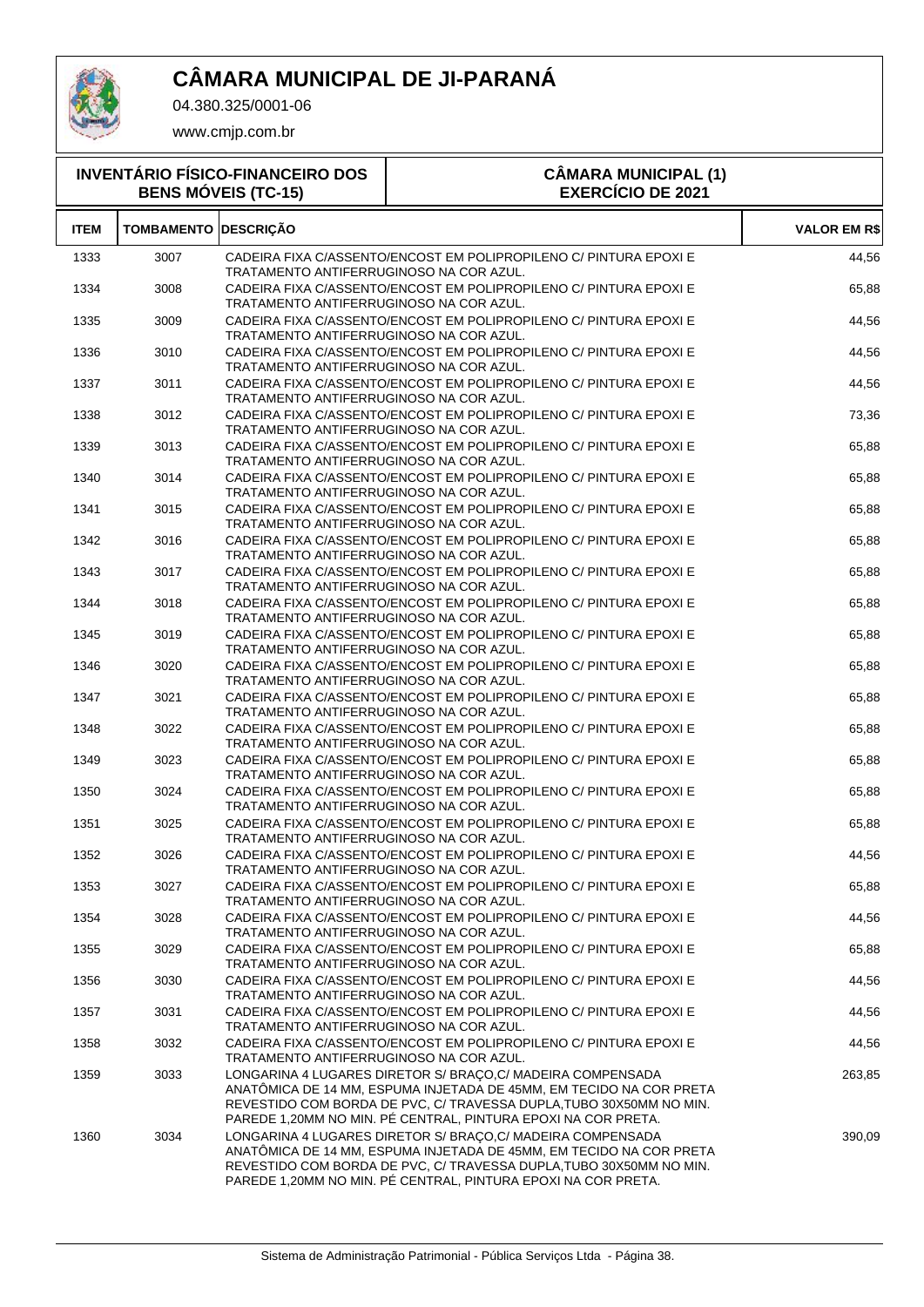

04.380.325/0001-06

www.cmjp.com.br

**INVENTÁRIO FÍSICO-FINANCEIRO DOS**

#### **BENS MÓVEIS (TC-15) CÂMARA MUNICIPAL (1) EXERCÍCIO DE 2021 ITEM TOMBAMENTO DESCRIÇÃO VALOR EM R\$** 3035 LONGARINA 4 LUGARES DIRETOR S/ BRAÇO,C/ MADEIRA COMPENSADA 1361 390,09 ANATÔMICA DE 14 MM, ESPUMA INJETADA DE 45MM, EM TECIDO NA COR PRETA REVESTIDO COM BORDA DE PVC, C/ TRAVESSA DUPLA,TUBO 30X50MM NO MIN. PAREDE 1,20MM NO MIN. PÉ CENTRAL, PINTURA EPOXI NA COR PRETA. 3036 LONGARINA 4 LUGARES DIRETOR S/ BRAÇO,C/ MADEIRA COMPENSADA 1362 390,09 ANATÔMICA DE 14 MM, ESPUMA INJETADA DE 45MM, EM TECIDO NA COR PRETA REVESTIDO COM BORDA DE PVC, C/ TRAVESSA DUPLA,TUBO 30X50MM NO MIN. PAREDE 1,20MM NO MIN. PÉ CENTRAL, PINTURA EPOXI NA COR PRETA. 3037 LONGARINA 4 LUGARES DIRETOR S/ BRAÇO,C/ MADEIRA COMPENSADA 1363 390,09 ANATÔMICA DE 14 MM, ESPUMA INJETADA DE 45MM, EM TECIDO NA COR PRETA REVESTIDO COM BORDA DE PVC, C/ TRAVESSA DUPLA,TUBO 30X50MM NO MIN. PAREDE 1,20MM NO MIN. PÉ CENTRAL, PINTURA EPOXI NA COR PRETA. 3038 LONGARINA 4 LUGARES DIRETOR S/ BRAÇO,C/ MADEIRA COMPENSADA 1364 390,09 ANATÔMICA DE 14 MM, ESPUMA INJETADA DE 45MM, EM TECIDO NA COR PRETA REVESTIDO COM BORDA DE PVC, C/ TRAVESSA DUPLA,TUBO 30X50MM NO MIN. PAREDE 1,20MM NO MIN. PÉ CENTRAL, PINTURA EPOXI NA COR PRETA. 3039 LONGARINA 4 LUGARES DIRETOR S/ BRAÇO,C/ MADEIRA COMPENSADA 1365 390,09 ANATÔMICA DE 14 MM, ESPUMA INJETADA DE 45MM, EM TECIDO NA COR PRETA REVESTIDO COM BORDA DE PVC, C/ TRAVESSA DUPLA,TUBO 30X50MM NO MIN. PAREDE 1,20MM NO MIN. PÉ CENTRAL, PINTURA EPOXI NA COR PRETA. 3040 LONGARINA 4 LUGARES DIRETOR S/ BRAÇO,C/ MADEIRA COMPENSADA 1366 390,09 ANATÔMICA DE 14 MM, ESPUMA INJETADA DE 45MM, EM TECIDO NA COR PRETA REVESTIDO COM BORDA DE PVC, C/ TRAVESSA DUPLA,TUBO 30X50MM NO MIN. PAREDE 1,20MM NO MIN. PÉ CENTRAL, PINTURA EPOXI NA COR PRETA. 3041 LONGARINA 4 LUGARES DIRETOR S/ BRAÇO,C/ MADEIRA COMPENSADA 1367 263,85 ANATÔMICA DE 14 MM, ESPUMA INJETADA DE 45MM, EM TECIDO NA COR PRETA REVESTIDO COM BORDA DE PVC, C/ TRAVESSA DUPLA,TUBO 30X50MM NO MIN. PAREDE 1,20MM NO MIN. PÉ CENTRAL, PINTURA EPOXI NA COR PRETA. 3042 LONGARINA 4 LUGARES DIRETOR S/ BRAÇO,C/ MADEIRA COMPENSADA 1368 390,09 ANATÔMICA DE 14 MM, ESPUMA INJETADA DE 45MM, EM TECIDO NA COR PRETA REVESTIDO COM BORDA DE PVC, C/ TRAVESSA DUPLA,TUBO 30X50MM NO MIN. PAREDE 1,20MM NO MIN. PÉ CENTRAL, PINTURA EPOXI NA COR PRETA. 3043 LONGARINA 4 LUGARES DIRETOR S/ BRAÇO,C/ MADEIRA COMPENSADA 1369 390,09 ANATÔMICA DE 14 MM, ESPUMA INJETADA DE 45MM, EM TECIDO NA COR PRETA REVESTIDO COM BORDA DE PVC, C/ TRAVESSA DUPLA,TUBO 30X50MM NO MIN. PAREDE 1,20MM NO MIN. PÉ CENTRAL, PINTURA EPOXI NA COR PRETA. 3044 LONGARINA 4 LUGARES DIRETOR S/ BRAÇO,C/ MADEIRA COMPENSADA 1370 95,16 ANATÔMICA DE 14 MM, ESPUMA INJETADA DE 45MM, EM TECIDO NA COR PRETA REVESTIDO COM BORDA DE PVC, C/ TRAVESSA DUPLA,TUBO 30X50MM NO MIN. PAREDE 1,20MM NO MIN. PÉ CENTRAL, PINTURA EPOXI NA COR PRETA. 3045 LONGARINA 4 LUGARES DIRETOR S/ BRAÇO,C/ MADEIRA COMPENSADA 1371 95,16 ANATÔMICA DE 14 MM, ESPUMA INJETADA DE 45MM, EM TECIDO NA COR PRETA REVESTIDO COM BORDA DE PVC, C/ TRAVESSA DUPLA,TUBO 30X50MM NO MIN. PAREDE 1,20MM NO MIN. PÉ CENTRAL, PINTURA EPOXI NA COR PRETA. 3046 LONGARINA 4 LUGARES DIRETOR S/ BRAÇO,C/ MADEIRA COMPENSADA 1372 95,16 ANATÔMICA DE 14 MM, ESPUMA INJETADA DE 45MM, EM TECIDO NA COR PRETA REVESTIDO COM BORDA DE PVC, C/ TRAVESSA DUPLA,TUBO 30X50MM NO MIN. PAREDE 1,20MM NO MIN. PÉ CENTRAL, PINTURA EPOXI NA COR PRETA. 3047 LONGARINA 4 LUGARES DIRETOR S/ BRAÇO,C/ MADEIRA COMPENSADA 1373 390,09 ANATÔMICA DE 14 MM, ESPUMA INJETADA DE 45MM, EM TECIDO NA COR PRETA REVESTIDO COM BORDA DE PVC, C/ TRAVESSA DUPLA,TUBO 30X50MM NO MIN. PAREDE 1,20MM NO MIN. PÉ CENTRAL, PINTURA EPOXI NA COR PRETA. 3048 LONGARINA 4 LUGARES DIRETOR S/ BRAÇO,C/ MADEIRA COMPENSADA 1374 390,09 ANATÔMICA DE 14 MM, ESPUMA INJETADA DE 45MM, EM TECIDO NA COR PRETA REVESTIDO COM BORDA DE PVC, C/ TRAVESSA DUPLA,TUBO 30X50MM NO MIN. PAREDE 1,20MM NO MIN. PÉ CENTRAL, PINTURA EPOXI NA COR PRETA. 3049 LONGARINA 4 LUGARES DIRETOR S/ BRAÇO,C/ MADEIRA COMPENSADA 1375 390,09 ANATÔMICA DE 14 MM, ESPUMA INJETADA DE 45MM, EM TECIDO NA COR PRETA REVESTIDO COM BORDA DE PVC, C/ TRAVESSA DUPLA,TUBO 30X50MM NO MIN. PAREDE 1,20MM NO MIN. PÉ CENTRAL, PINTURA EPOXI NA COR PRETA. 3050 LONGARINA 4 LUGARES DIRETOR S/ BRAÇO,C/ MADEIRA COMPENSADA 1376 434,41 ANATÔMICA DE 14 MM, ESPUMA INJETADA DE 45MM, EM TECIDO NA COR PRETA

REVESTIDO COM BORDA DE PVC, C/ TRAVESSA DUPLA,TUBO 30X50MM NO MIN. PAREDE 1,20MM NO MIN. PÉ CENTRAL, PINTURA EPOXI NA COR PRETA.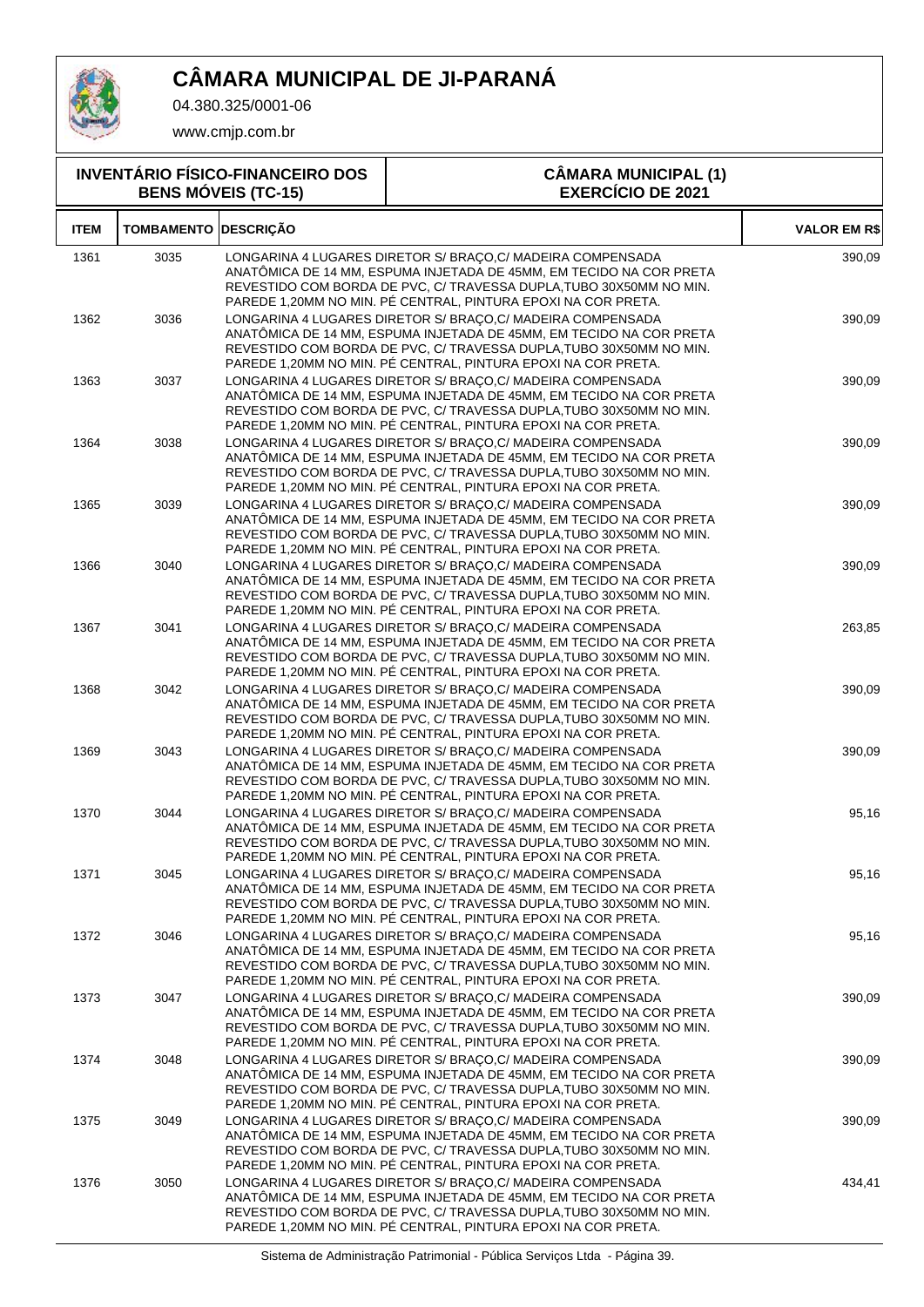

04.380.325/0001-06

www.cmjp.com.br

#### **INVENTÁRIO FÍSICO-FINANCEIRO DOS BENS MÓVEIS (TC-15) CÂMARA MUNICIPAL (1) EXERCÍCIO DE 2021 ITEM TOMBAMENTO DESCRIÇÃO VALOR EM R\$** 3051 LONGARINA 4 LUGARES DIRETOR S/ BRAÇO,C/ MADEIRA COMPENSADA 1377 390,09 ANATÔMICA DE 14 MM, ESPUMA INJETADA DE 45MM, EM TECIDO NA COR PRETA REVESTIDO COM BORDA DE PVC, C/ TRAVESSA DUPLA,TUBO 30X50MM NO MIN. PAREDE 1,20MM NO MIN. PÉ CENTRAL, PINTURA EPOXI NA COR PRETA. 3052 LONGARINA 4 LUGARES DIRETOR S/ BRAÇO,C/ MADEIRA COMPENSADA 1378 95,16 ANATÔMICA DE 14 MM, ESPUMA INJETADA DE 45MM, EM TECIDO NA COR PRETA REVESTIDO COM BORDA DE PVC, C/ TRAVESSA DUPLA,TUBO 30X50MM NO MIN. PAREDE 1,20MM NO MIN. PÉ CENTRAL, PINTURA EPOXI NA COR PRETA. 3053 LONGARINA 4 LUGARES DIRETOR S/ BRAÇO,C/ MADEIRA COMPENSADA 1379 434,41 ANATÔMICA DE 14 MM, ESPUMA INJETADA DE 45MM, EM TECIDO NA COR PRETA REVESTIDO COM BORDA DE PVC, C/ TRAVESSA DUPLA,TUBO 30X50MM NO MIN. PAREDE 1,20MM NO MIN. PÉ CENTRAL, PINTURA EPOXI NA COR PRETA. 3054 LONGARINA 4 LUGARES DIRETOR S/ BRAÇO,C/ MADEIRA COMPENSADA 1380 434,41 ANATÔMICA DE 14 MM, ESPUMA INJETADA DE 45MM, EM TECIDO NA COR PRETA REVESTIDO COM BORDA DE PVC, C/ TRAVESSA DUPLA,TUBO 30X50MM NO MIN. PAREDE 1,20MM NO MIN. PÉ CENTRAL, PINTURA EPOXI NA COR PRETA. 3055 LONGARINA 4 LUGARES DIRETOR S/ BRAÇO,C/ MADEIRA COMPENSADA 1381 95,16 ANATÔMICA DE 14 MM, ESPUMA INJETADA DE 45MM, EM TECIDO NA COR PRETA REVESTIDO COM BORDA DE PVC, C/ TRAVESSA DUPLA,TUBO 30X50MM NO MIN. PAREDE 1,20MM NO MIN. PÉ CENTRAL, PINTURA EPOXI NA COR PRETA. 3056 LONGARINA 4 LUGARES DIRETOR S/ BRAÇO,C/ MADEIRA COMPENSADA 1382 434,41 ANATÔMICA DE 14 MM, ESPUMA INJETADA DE 45MM, EM TECIDO NA COR PRETA REVESTIDO COM BORDA DE PVC, C/ TRAVESSA DUPLA,TUBO 30X50MM NO MIN. PAREDE 1,20MM NO MIN. PÉ CENTRAL, PINTURA EPOXI NA COR PRETA. 1383 3057 LONGARINA 4 LUGARES DIRETOR S/ BRAÇO,C/ MADEIRA COMPENSADA 434,41 ANATÔMICA DE 14 MM, ESPUMA INJETADA DE 45MM, EM TECIDO NA COR PRETA REVESTIDO COM BORDA DE PVC, C/ TRAVESSA DUPLA,TUBO 30X50MM NO MIN. PAREDE 1,20MM NO MIN. PÉ CENTRAL, PINTURA EPOXI NA COR PRETA. 3058 LONGARINA 4 LUGARES DIRETOR S/ BRAÇO,C/ MADEIRA COMPENSADA 1384 390,09 ANATÔMICA DE 14 MM, ESPUMA INJETADA DE 45MM, EM TECIDO NA COR PRETA REVESTIDO COM BORDA DE PVC, C/ TRAVESSA DUPLA,TUBO 30X50MM NO MIN. PAREDE 1,20MM NO MIN. PÉ CENTRAL, PINTURA EPOXI NA COR PRETA. 3059 LONGARINA 4 LUGARES DIRETOR S/ BRAÇO,C/ MADEIRA COMPENSADA 1385 95,16 ANATÔMICA DE 14 MM, ESPUMA INJETADA DE 45MM, EM TECIDO NA COR PRETA REVESTIDO COM BORDA DE PVC, C/ TRAVESSA DUPLA,TUBO 30X50MM NO MIN. PAREDE 1,20MM NO MIN. PÉ CENTRAL, PINTURA EPOXI NA COR PRETA. 3060 LONGARINA 4 LUGARES DIRETOR S/ BRAÇO,C/ MADEIRA COMPENSADA 1386 95,16 ANATÔMICA DE 14 MM, ESPUMA INJETADA DE 45MM, EM TECIDO NA COR PRETA REVESTIDO COM BORDA DE PVC, C/ TRAVESSA DUPLA,TUBO 30X50MM NO MIN. PAREDE 1,20MM NO MIN. PÉ CENTRAL, PINTURA EPOXI NA COR PRETA. 3061 LONGARINA 4 LUGARES DIRETOR S/ BRAÇO,C/ MADEIRA COMPENSADA 1387 434,41 ANATÔMICA DE 14 MM, ESPUMA INJETADA DE 45MM, EM TECIDO NA COR PRETA REVESTIDO COM BORDA DE PVC, C/ TRAVESSA DUPLA,TUBO 30X50MM NO MIN. PAREDE 1,20MM NO MIN. PÉ CENTRAL, PINTURA EPOXI NA COR PRETA. 3062 LONGARINA 4 LUGARES DIRETOR S/ BRAÇO,C/ MADEIRA COMPENSADA 1388 95,16 ANATÔMICA DE 14 MM, ESPUMA INJETADA DE 45MM, EM TECIDO NA COR PRETA REVESTIDO COM BORDA DE PVC, C/ TRAVESSA DUPLA,TUBO 30X50MM NO MIN. PAREDE 1,20MM NO MIN. PÉ CENTRAL, PINTURA EPOXI NA COR PRETA. 3063 LONGARINA 4 LUGARES DIRETOR S/ BRAÇO,C/ MADEIRA COMPENSADA 1389 95,16 ANATÔMICA DE 14 MM, ESPUMA INJETADA DE 45MM, EM TECIDO NA COR PRETA REVESTIDO COM BORDA DE PVC, C/ TRAVESSA DUPLA,TUBO 30X50MM NO MIN. PAREDE 1,20MM NO MIN. PÉ CENTRAL, PINTURA EPOXI NA COR PRETA. 3064 LONGARINA 4 LUGARES DIRETOR S/ BRAÇO,C/ MADEIRA COMPENSADA 1390 390,09 ANATÔMICA DE 14 MM, ESPUMA INJETADA DE 45MM, EM TECIDO NA COR PRETA REVESTIDO COM BORDA DE PVC, C/ TRAVESSA DUPLA,TUBO 30X50MM NO MIN. PAREDE 1,20MM NO MIN. PÉ CENTRAL, PINTURA EPOXI NA COR PRETA. 3065 LONGARINA 4 LUGARES DIRETOR S/ BRAÇO,C/ MADEIRA COMPENSADA 1391 434,41 ANATÔMICA DE 14 MM, ESPUMA INJETADA DE 45MM, EM TECIDO NA COR PRETA REVESTIDO COM BORDA DE PVC, C/ TRAVESSA DUPLA,TUBO 30X50MM NO MIN. PAREDE 1,20MM NO MIN. PÉ CENTRAL, PINTURA EPOXI NA COR PRETA. 3066 LONGARINA 4 LUGARES DIRETOR S/ BRAÇO,C/ MADEIRA COMPENSADA 1392 390,09 ANATÔMICA DE 14 MM, ESPUMA INJETADA DE 45MM, EM TECIDO NA COR PRETA REVESTIDO COM BORDA DE PVC, C/ TRAVESSA DUPLA,TUBO 30X50MM NO MIN.

PAREDE 1,20MM NO MIN. PÉ CENTRAL, PINTURA EPOXI NA COR PRETA.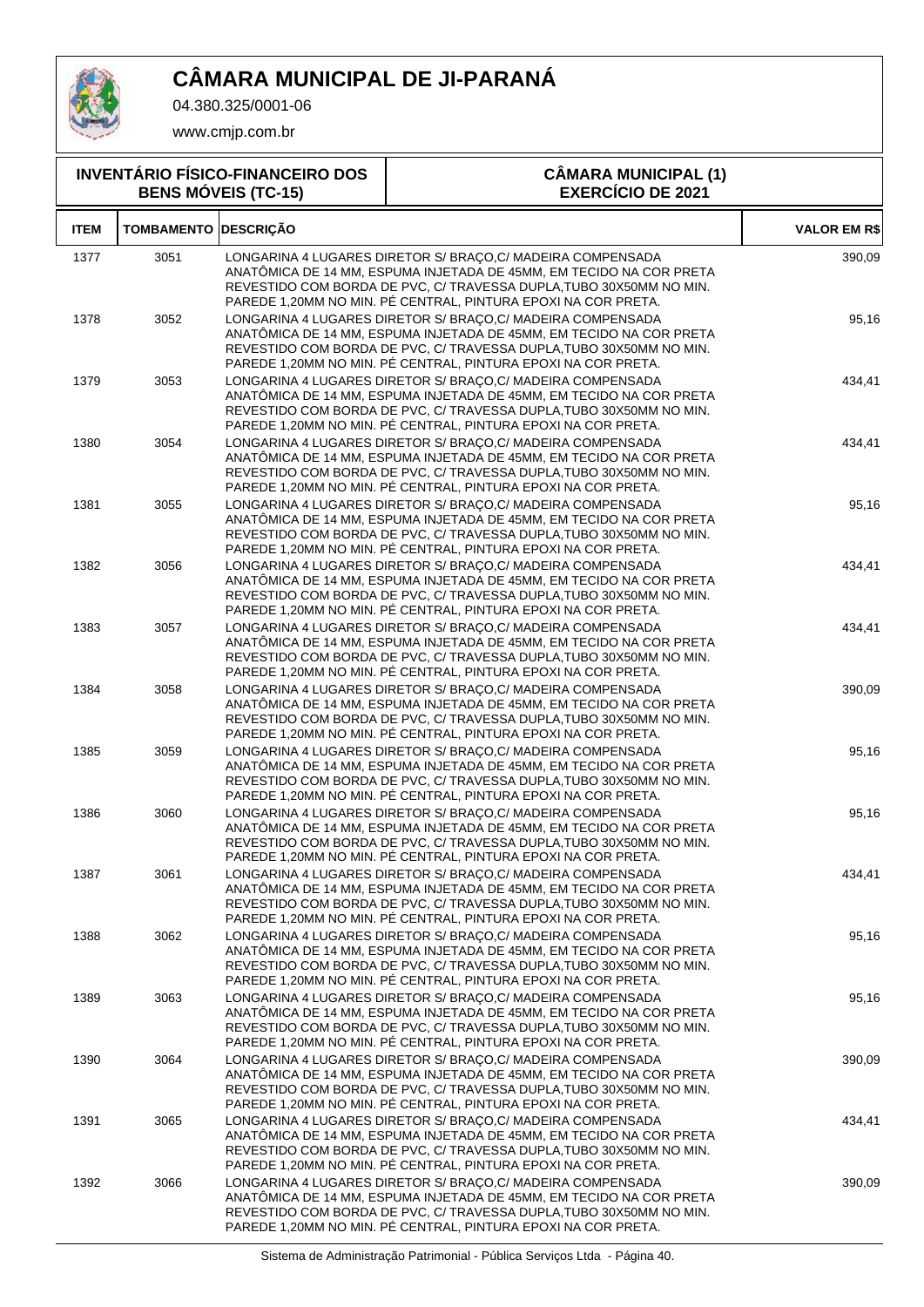

04.380.325/0001-06

www.cmjp.com.br

#### **INVENTÁRIO FÍSICO-FINANCEIRO DOS BENS MÓVEIS (TC-15) CÂMARA MUNICIPAL (1) EXERCÍCIO DE 2021 ITEM TOMBAMENTO DESCRIÇÃO VALOR EM R\$** 3067 LONGARINA 4 LUGARES DIRETOR S/ BRAÇO,C/ MADEIRA COMPENSADA 1393 434,41 ANATÔMICA DE 14 MM, ESPUMA INJETADA DE 45MM, EM TECIDO NA COR PRETA REVESTIDO COM BORDA DE PVC, C/ TRAVESSA DUPLA,TUBO 30X50MM NO MIN. PAREDE 1,20MM NO MIN. PÉ CENTRAL, PINTURA EPOXI NA COR PRETA. 3068 LONGARINA 4 LUGARES DIRETOR S/ BRAÇO,C/ MADEIRA COMPENSADA 1394 95,16 ANATÔMICA DE 14 MM, ESPUMA INJETADA DE 45MM, EM TECIDO NA COR PRETA REVESTIDO COM BORDA DE PVC, C/ TRAVESSA DUPLA,TUBO 30X50MM NO MIN. PAREDE 1,20MM NO MIN. PÉ CENTRAL, PINTURA EPOXI NA COR PRETA. 3069 LONGARINA 4 LUGARES DIRETOR S/ BRAÇO,C/ MADEIRA COMPENSADA 1395 390,09 ANATÔMICA DE 14 MM, ESPUMA INJETADA DE 45MM, EM TECIDO NA COR PRETA REVESTIDO COM BORDA DE PVC, C/ TRAVESSA DUPLA,TUBO 30X50MM NO MIN. PAREDE 1,20MM NO MIN. PÉ CENTRAL, PINTURA EPOXI NA COR PRETA. 3070 LONGARINA 4 LUGARES DIRETOR S/ BRAÇO,C/ MADEIRA COMPENSADA 1396 390,09 ANATÔMICA DE 14 MM, ESPUMA INJETADA DE 45MM, EM TECIDO NA COR PRETA REVESTIDO COM BORDA DE PVC, C/ TRAVESSA DUPLA,TUBO 30X50MM NO MIN. PAREDE 1,20MM NO MIN. PÉ CENTRAL, PINTURA EPOXI NA COR PRETA. 3071 LONGARINA 4 LUGARES DIRETOR S/ BRAÇO,C/ MADEIRA COMPENSADA 1397 95,16 ANATÔMICA DE 14 MM, ESPUMA INJETADA DE 45MM, EM TECIDO NA COR PRETA REVESTIDO COM BORDA DE PVC, C/ TRAVESSA DUPLA,TUBO 30X50MM NO MIN. PAREDE 1,20MM NO MIN. PÉ CENTRAL, PINTURA EPOXI NA COR PRETA. 3072 LONGARINA 4 LUGARES DIRETOR S/ BRAÇO,C/ MADEIRA COMPENSADA 1398 95,16 ANATÔMICA DE 14 MM, ESPUMA INJETADA DE 45MM, EM TECIDO NA COR PRETA REVESTIDO COM BORDA DE PVC, C/ TRAVESSA DUPLA,TUBO 30X50MM NO MIN. PAREDE 1,20MM NO MIN. PÉ CENTRAL, PINTURA EPOXI NA COR PRETA. 3073 LONGARINA 4 LUGARES DIRETOR S/ BRAÇO,C/ MADEIRA COMPENSADA 1399 434,41 ANATÔMICA DE 14 MM, ESPUMA INJETADA DE 45MM, EM TECIDO NA COR PRETA REVESTIDO COM BORDA DE PVC, C/ TRAVESSA DUPLA,TUBO 30X50MM NO MIN. PAREDE 1,20MM NO MIN. PÉ CENTRAL, PINTURA EPOXI NA COR PRETA. 3074 LONGARINA 4 LUGARES DIRETOR S/ BRAÇO,C/ MADEIRA COMPENSADA 1400 390,09 ANATÔMICA DE 14 MM, ESPUMA INJETADA DE 45MM, EM TECIDO NA COR PRETA REVESTIDO COM BORDA DE PVC, C/ TRAVESSA DUPLA,TUBO 30X50MM NO MIN. PAREDE 1,20MM NO MIN. PÉ CENTRAL, PINTURA EPOXI NA COR PRETA. 3075 LONGARINA 4 LUGARES DIRETOR S/ BRAÇO,C/ MADEIRA COMPENSADA 1401 390,09 ANATÔMICA DE 14 MM, ESPUMA INJETADA DE 45MM, EM TECIDO NA COR PRETA REVESTIDO COM BORDA DE PVC, C/ TRAVESSA DUPLA,TUBO 30X50MM NO MIN. PAREDE 1,20MM NO MIN. PÉ CENTRAL, PINTURA EPOXI NA COR PRETA. 3076 LONGARINA 4 LUGARES DIRETOR S/ BRAÇO,C/ MADEIRA COMPENSADA 1402 135,26 ANATÔMICA DE 14 MM, ESPUMA INJETADA DE 45MM, EM TECIDO NA COR PRETA REVESTIDO COM BORDA DE PVC, C/ TRAVESSA DUPLA,TUBO 30X50MM NO MIN. PAREDE 1,20MM NO MIN. PÉ CENTRAL, PINTURA EPOXI NA COR PRETA. 3077 LONGARINA 4 LUGARES DIRETOR S/ BRAÇO,C/ MADEIRA COMPENSADA 1403 390,09 ANATÔMICA DE 14 MM, ESPUMA INJETADA DE 45MM, EM TECIDO NA COR PRETA REVESTIDO COM BORDA DE PVC, C/ TRAVESSA DUPLA,TUBO 30X50MM NO MIN. PAREDE 1,20MM NO MIN. PÉ CENTRAL, PINTURA EPOXI NA COR PRETA. 3078 LONGARINA 4 LUGARES DIRETOR S/ BRAÇO,C/ MADEIRA COMPENSADA 1404 390,09 ANATÔMICA DE 14 MM, ESPUMA INJETADA DE 45MM, EM TECIDO NA COR PRETA REVESTIDO COM BORDA DE PVC, C/ TRAVESSA DUPLA,TUBO 30X50MM NO MIN. PAREDE 1,20MM NO MIN. PÉ CENTRAL, PINTURA EPOXI NA COR PRETA. 3079 LONGARINA 4 LUGARES DIRETOR S/ BRAÇO,C/ MADEIRA COMPENSADA 1405 135,26 ANATÔMICA DE 14 MM, ESPUMA INJETADA DE 45MM, EM TECIDO NA COR PRETA REVESTIDO COM BORDA DE PVC, C/ TRAVESSA DUPLA,TUBO 30X50MM NO MIN. PAREDE 1,20MM NO MIN. PÉ CENTRAL, PINTURA EPOXI NA COR PRETA. 3080 LONGARINA 4 LUGARES DIRETOR S/ BRAÇO,C/ MADEIRA COMPENSADA 1406 390,09 ANATÔMICA DE 14 MM, ESPUMA INJETADA DE 45MM, EM TECIDO NA COR PRETA REVESTIDO COM BORDA DE PVC, C/ TRAVESSA DUPLA,TUBO 30X50MM NO MIN. PAREDE 1,20MM NO MIN. PÉ CENTRAL, PINTURA EPOXI NA COR PRETA. 3081 LONGARINA 4 LUGARES DIRETOR S/ BRAÇO,C/ MADEIRA COMPENSADA 1407 390,09 ANATÔMICA DE 14 MM, ESPUMA INJETADA DE 45MM, EM TECIDO NA COR PRETA REVESTIDO COM BORDA DE PVC, C/ TRAVESSA DUPLA,TUBO 30X50MM NO MIN. PAREDE 1,20MM NO MIN. PÉ CENTRAL, PINTURA EPOXI NA COR PRETA. 3082 LONGARINA 4 LUGARES DIRETOR S/ BRAÇO,C/ MADEIRA COMPENSADA 1408 390,09 ANATÔMICA DE 14 MM, ESPUMA INJETADA DE 45MM, EM TECIDO NA COR PRETA

Sistema de Administração Patrimonial - Pública Serviços Ltda - Página 41.

REVESTIDO COM BORDA DE PVC, C/ TRAVESSA DUPLA,TUBO 30X50MM NO MIN. PAREDE 1,20MM NO MIN. PÉ CENTRAL, PINTURA EPOXI NA COR PRETA.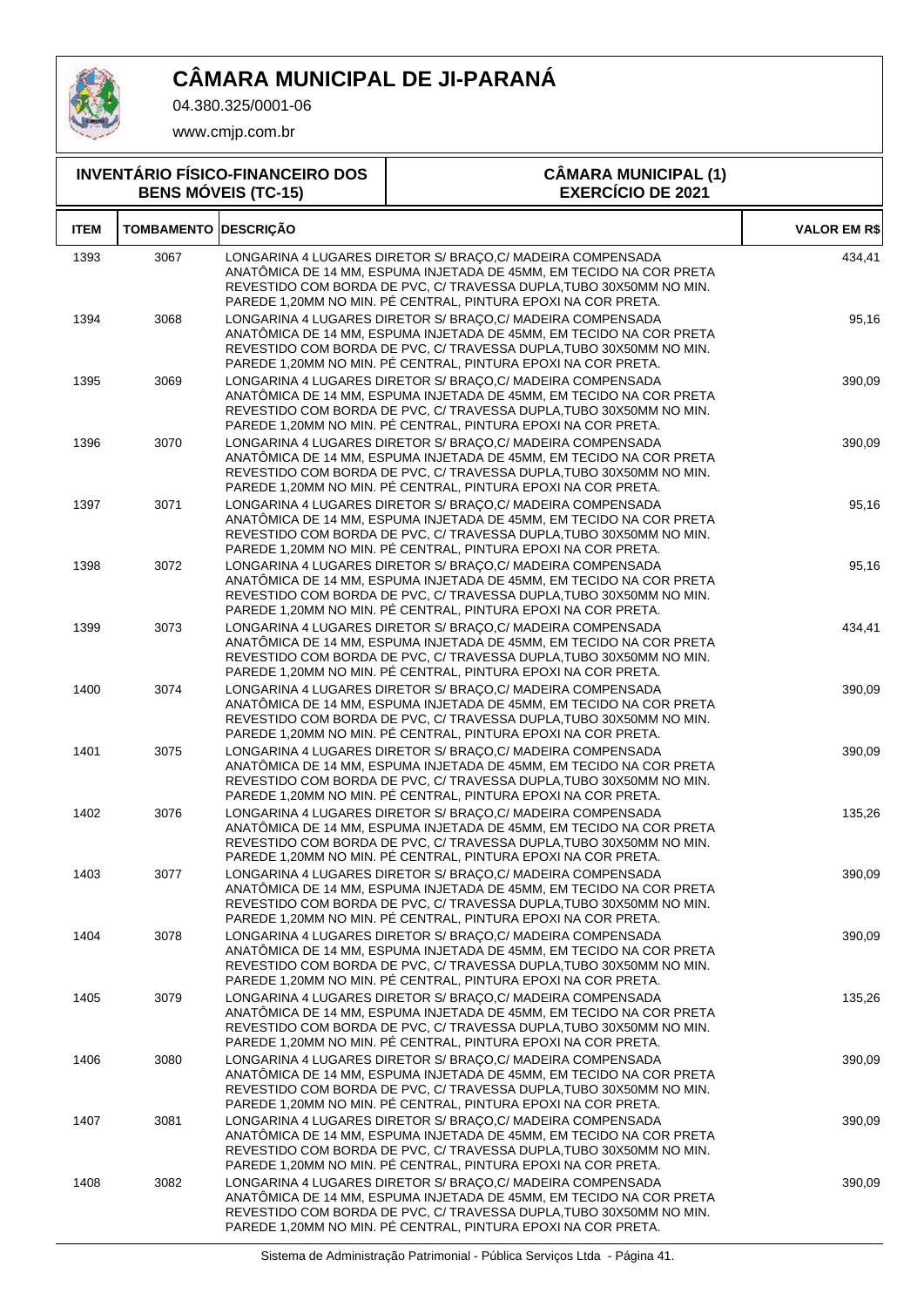

04.380.325/0001-06

www.cmjp.com.br

#### **INVENTÁRIO FÍSICO-FINANCEIRO DOS BENS MÓVEIS (TC-15) CÂMARA MUNICIPAL (1) EXERCÍCIO DE 2021 ITEM TOMBAMENTO DESCRIÇÃO VALOR EM R\$** 3083 LONGARINA 4 LUGARES DIRETOR S/ BRAÇO,C/ MADEIRA COMPENSADA 1409 390,09 ANATÔMICA DE 14 MM, ESPUMA INJETADA DE 45MM, EM TECIDO NA COR PRETA REVESTIDO COM BORDA DE PVC, C/ TRAVESSA DUPLA,TUBO 30X50MM NO MIN. PAREDE 1,20MM NO MIN. PÉ CENTRAL, PINTURA EPOXI NA COR PRETA. 3084 LONGARINA 4 LUGARES DIRETOR S/ BRAÇO,C/ MADEIRA COMPENSADA 1410 390,09 ANATÔMICA DE 14 MM, ESPUMA INJETADA DE 45MM, EM TECIDO NA COR PRETA REVESTIDO COM BORDA DE PVC, C/ TRAVESSA DUPLA,TUBO 30X50MM NO MIN. PAREDE 1,20MM NO MIN. PÉ CENTRAL, PINTURA EPOXI NA COR PRETA. 3085 LONGARINA 4 LUGARES DIRETOR S/ BRAÇO,C/ MADEIRA COMPENSADA 1411 390,09 ANATÔMICA DE 14 MM, ESPUMA INJETADA DE 45MM, EM TECIDO NA COR PRETA REVESTIDO COM BORDA DE PVC, C/ TRAVESSA DUPLA,TUBO 30X50MM NO MIN. PAREDE 1,20MM NO MIN. PÉ CENTRAL, PINTURA EPOXI NA COR PRETA. 3086 LONGARINA 4 LUGARES DIRETOR S/ BRAÇO,C/ MADEIRA COMPENSADA 1412 390,09 ANATÔMICA DE 14 MM, ESPUMA INJETADA DE 45MM, EM TECIDO NA COR PRETA REVESTIDO COM BORDA DE PVC, C/ TRAVESSA DUPLA,TUBO 30X50MM NO MIN. PAREDE 1,20MM NO MIN. PÉ CENTRAL, PINTURA EPOXI NA COR PRETA. 3087 LONGARINA 4 LUGARES DIRETOR S/ BRAÇO,C/ MADEIRA COMPENSADA 1413 390,09 ANATÔMICA DE 14 MM, ESPUMA INJETADA DE 45MM, EM TECIDO NA COR PRETA REVESTIDO COM BORDA DE PVC, C/ TRAVESSA DUPLA,TUBO 30X50MM NO MIN. PAREDE 1,20MM NO MIN. PÉ CENTRAL, PINTURA EPOXI NA COR PRETA. 1414 3088 NOBREAK GERENCIAVEL 2000VA- RAGTECH MOD.EASY 606,74 1415 3089 ROTEADOR WIFI 300 MBPS - MULTILASER MOD.RE 160 53,70 1416 3090 ROTEADOR WIFI 300 MBPS - MULTILASER MOD.RE 160 39,25 1417 3091 ROTEADOR WIFI 300 MBPS - MULTILASER MOD.RE 160 45,83 1418 3092 ROTEADOR WIFI 300 MBPS - MULTILASER MOD.RE 160 39,25 1419 3093 ROTEADOR WIFI 300 MBPS - MULTILASER MOD.RE 160 53,70 3094 FONTE DELL POWEREDG 1900 800W OND591.PART D800P-S0/CN-0ND591 ND444. 1420 1.252,51 (ESTÁ NO SERVIDOR). 3095 NOTEBOOK DELL INSPIRION 4050, PROCESSADOR CORE i3- 2350M 2.3Ghz MEM. 4 1421 1.014,79 gb DDR3 HARD DISK 750GB GRAVADOR LEITOR CD/DVD. 1422 3097 REFRIGERADOR VERTICAL BRANCO DUPLEX, FROST FREE CAPAC.441 L 1.773,52 1423 3098 BEBEDOURO ESMALTEC COLUNA 127V P/ GARRAFÃO CAPACIDADE 20 LITROS. 406,96 1424 3099 CARRO FUNCIONAL PARA LIMPEZA C/ KIT BALDE ESPREMEDOR DOBLO, DIVISAO 483,85 P/ ÁGUA, 1 CABO DE LUMINIO COM UM REFIL MOP LIQUIDO 1425 3100 CARRO FUNCIONAL PARA LIMPEZA C/ KIT BALDE ESPREMEDOR DOBLO, DIVISAO 483,85 P/ ÁGUA, 1 CABO DE LUMINIO COM UM REFIL MOP LIQUIDO 1426 3101 CARRO FUNCIONAL PARA LIMPEZA C/ KIT BALDE ESPREMEDOR DOBLO, DIVISAO 483,85 P/ ÁGUA, 1 CABO DE LUMINIO COM UM REFIL MOP LIQUIDO 1427 3102 CAFETEIRA ELETRICA INOX 20 LITROS 220V 31.146,98 1428 3103 PLACA MEMORIAL -GALERIA DOS PRESIDENTES CONTENDO: 1 PLACA EM MDF, 1 7.865,00 SOBREPOSIÇÃO SUPERIOR MDF, 1 PLACA CABEÇALHO ACRILICO C/ IMPRESSÃO HD DIGITAL E 21 PLACAS PRESIDENTES EM ACRILICO C/ FOTO IMPRESSÃO HD DIGITAL, ALTA RESOLUÇÃO BASE EM MDF 18 MM SOBREPOSIÇÃO. 1429 3104 TABLET HP 8 1401, ANDROID 4.2.2 WI-FI 7,85 NA COR PRATA E 16 GB BRA 143,70 1430 3107 CAMERA DE INFRA VERMELHO DE 30 MT HDCVI 181, 24 AMBIN 181,24 1431 3108 CAMERA DE INFRA VERMELHO DE 30 MT HDCVI 181, 24 AMBINO 181,24 1432 3109 CAMERA DE INFRA VERMELHO DE 30 MT HDCVI 181, 24 AN 181,24 1433 3110 CAMERA DE INFRA VERMELHO DE 30 MT HDCVI 181, 24 AMBIN 181,24 1434 3111 CAMERA DE INFRA VERMELHO DE 30 MT HDCVI 181, 24 161, 24 181, 24 181, 24 1435 3112 CAMERA DE INFRA VERMELHO DE 20 MT HDCVI 89,91 1436 3113 CAMERA DE INFRA VERMELHO DE 20 MT HDCVI 89,91 1437 3114 CAMERA DE INFRA VERMELHO DE 20 MT HDCVI 89,91 1438 3115 CAMERA DE INFRA VERMELHO DE 20 MT HDCVI 89,91 1439 3116 CAMERA DE INFRA VERMELHO DE 20 MT HDCVI 89,91 1440 3117 CAMERA DE INFRA VERMELHO DE 20 MT HDCVI 89,91 1441 3118 CAMERA DE INFRA VERMELHO DE 20 MT HDCVI 89,91 1442 3119 CAMERA DE INFRA VERMELHO DE 20 MT HDCVI 89,91 1443 3120 CAMERA DE INFRA VERMELHO DE Dome 20 MT HDCVI 82,52 1444 3121 CAMERA DE INFRA VERMELHO DE Dome 20 MT HDCVI 82,52

1445 3122 CAMERA DE INFRA VERMELHO DE Dome 20 MT HDCVI 82,52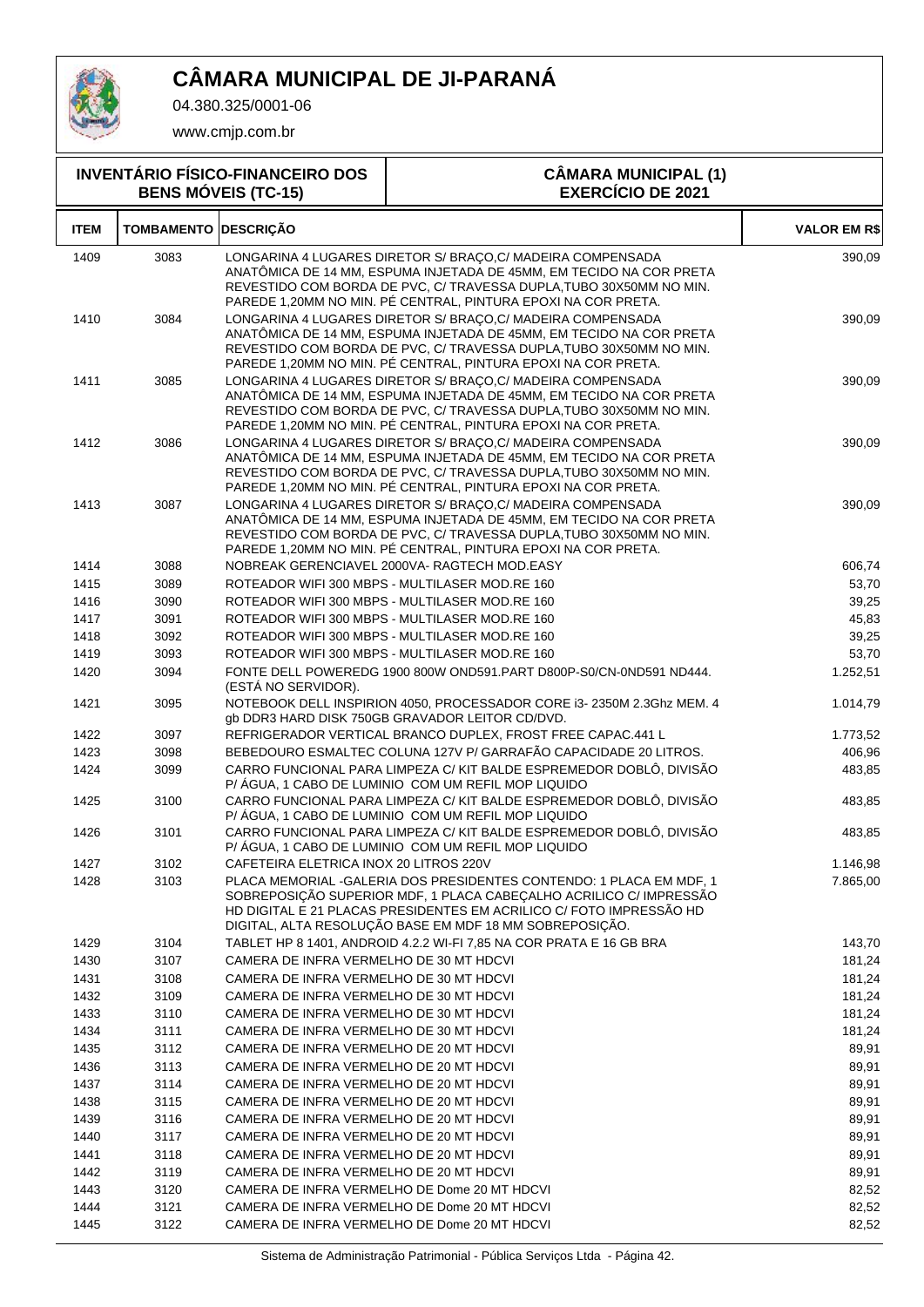

04.380.325/0001-06

www.cmjp.com.br

| <b>INVENTÁRIO FÍSICO-FINANCEIRO DOS</b><br><b>BENS MÓVEIS (TC-15)</b> |                             |                             | <b>CÂMARA MUNICIPAL (1)</b><br><b>EXERCÍCIO DE 2021</b>                                                                                                                                                                                                                 |                     |
|-----------------------------------------------------------------------|-----------------------------|-----------------------------|-------------------------------------------------------------------------------------------------------------------------------------------------------------------------------------------------------------------------------------------------------------------------|---------------------|
| <b>ITEM</b>                                                           | <b>TOMBAMENTO DESCRIÇÃO</b> |                             |                                                                                                                                                                                                                                                                         | <b>VALOR EM R\$</b> |
| 1446                                                                  | 3123                        | DVR DE16 CANAIS HCVI        |                                                                                                                                                                                                                                                                         | 566,26              |
| 1447                                                                  | 3124                        | HD DE 02 TB WD              |                                                                                                                                                                                                                                                                         | 286,14              |
| 1448                                                                  | 3126                        | MONITOR 32 POLEGADAS PHILCO |                                                                                                                                                                                                                                                                         | 1.252,47            |
| 1449                                                                  | 3127                        |                             | AR CONDICIONADO SPLIT TIPO HI WALL 18,000 BTU'S C/ CONTROLE.                                                                                                                                                                                                            | 1.541,98            |
| 1450                                                                  | 3128                        |                             | AR CONDICIONADO SPLIT TIPO HI WALL 18.000 BTU'S C/ CONTROLE.                                                                                                                                                                                                            | 1.541,98            |
| 1451                                                                  | 3129                        |                             | AR CONDICIONADO SPLIT TIPO HI WALL 18,000 BTU'S C/ CONTROLE.                                                                                                                                                                                                            | 1.541,98            |
| 1452                                                                  | 3130                        |                             | AR CONDICIONADO SPLIT TIPO HI WALL 18,000 BTU'S C/ CONTROLE.                                                                                                                                                                                                            | 1.541,98            |
| 1453                                                                  | 3131                        |                             | AR CONDICIONADO SPLIT TIPO HI WALL 18,000 BTU'S C/ CONTROLE.                                                                                                                                                                                                            | 1.541,98            |
| 1454                                                                  | 3132                        |                             | AR CONDICIONADO SPLIT TIPO HI WALL 18,000 BTU'S C/ CONTROLE.                                                                                                                                                                                                            | 1.541,98            |
| 1455                                                                  | 3133                        |                             | PAINEL PLUBLICITARIO COM ESTRUTURA DE METALON 20 MM X 20 MM MED 2.00 X<br>2.00 METROS. (E DEMAIS DESCRIÇOAES CONF.PROPOSTA)                                                                                                                                             | 451,59              |
| 1456                                                                  | 3134                        |                             | ELETRIFICADO SAIDA PARA MONITORAMENTO SISTEMA DE APREDIZAGEM DE<br>PERIMENTO E DETECÇÃO DE FUGA MONITORAMENTO DE ALTA TENSÃO<br>VIOLAÇÃO DE CERCA E SENSOR CAPACIDADE MINIMA PARA 30 DISPOSITIVO SEM<br>FIO E DE MAIS ESPECIFICAÇOES CONSTANTES NA PROPOSTA DEFINITIVA. | 228,92              |
| 1457                                                                  | 3135                        | <b>SIRENE PRETA</b>         |                                                                                                                                                                                                                                                                         | 9,64                |
| 1458                                                                  | 3136                        |                             | PERSIANA VERTICAL EM TECIDO BACKOUT COLEÇAO TROPICAL COR MESCA<br>BEGE, C/BANDO DE ALUMINIO REVESTIDO - MED. 2,40 x 1,20 M                                                                                                                                              | 322,82              |
| 1459                                                                  | 3137                        |                             | PERSIANA VERTICAL EM TECIDO BACKOUT COLECAO TROPICAL COR MESCA<br>BEGE, C/ BANDO DE ALUMINIO REVESTIDO - MED. 1,90 X 1,70 M                                                                                                                                             | 322,82              |
| 1460                                                                  | 3138                        |                             | PERSIANA VERTICAL EM TECIDO BACKOUT COLEÇAO TROPICAL COR MESCA<br>BEGE, C/ BANDO DE ALUMINIO REVESTIDO - MED. 2,20 X 1,70                                                                                                                                               | 322,82              |
| 1461                                                                  | 3139                        |                             | PERSIANA VERTICAL EM TECIDO BACKOUT COLECAO TROPICAL COR MESCA<br>BEGE, C/ BANDO DE ALUMINIO REVESTIDO - MED. 2,20 X 1,70M                                                                                                                                              | 322,82              |
| 1462                                                                  | 3140                        |                             | PERSIANA VERTICAL EM TECIDO BACKOUT COLECAO TROPICAL COR MESCA<br>BEGE, C/ BANDO DE ALUMINIO REVESTIDO - MED. 2,30 X 1,70M                                                                                                                                              | 322,82              |
| 1463                                                                  | 3141                        |                             | PERSIANA VERTICAL EM TECIDO BACKOUT COLECAO TROPICAL COR MESCA<br>BEGE, C/ BANDO DE ALUMINIO REVESTIDO - MED. 2,20 X 1,80M                                                                                                                                              | 322,82              |
| 1464                                                                  | 3142                        |                             | PERSIANA VERTICAL EM TECIDO BACKOUT COLECAO TROPICAL COR MESCA<br>BEGE, C/ BANDO DE ALUMINIO REVESTIDO - MED. 2,40 X 1,70M                                                                                                                                              | 457,34              |
| 1465                                                                  | 3143                        |                             | PERSIANA VERTICAL EM TECIDO BACKOUT COLECAO TROPICAL COR MESCA<br>BEGE, C/ BANDO DE ALUMINIO REVESTIDO - MED. 2,40 X 1,70M                                                                                                                                              | 457,34              |
| 1466                                                                  | 3144                        |                             | PERSIANA VERTICAL EM TECIDO BACKOUT COLECAO TROPICAL COR MESCA<br>BEGE, C/ BANDO DE ALUMINIO REVESTIDO - MED. 2,40 X 1,70M                                                                                                                                              | 457,34              |
| 1467                                                                  | 3145                        |                             | PERSIANA VERTICAL EM TECIDO BACKOUT COLEÇAO TROPICAL COR MESCA<br>BEGE, C/ BANDO DE ALUMINIO REVESTIDO - MED. 2,40 X 1,70 M                                                                                                                                             | 457,34              |
| 1468                                                                  | 3146                        |                             | PERSIANA VERTICAL EM TECIDO BACKOUT COLEÇAO TROPICAL COR MESCA<br>BEGE, C/ BANDO DE ALUMINIO REVESTIDO - MED. 2,40 X 1,70 M                                                                                                                                             | 457,34              |
| 1469                                                                  | 3147                        |                             | PERSIANA VERTICAL EM TECIDO BACKOUT COLEÇAO TROPICAL COR MESCA<br>BEGE, C/ BANDO DE ALUMINIO REVESTIDO - MED. 2,30 X 1,80M                                                                                                                                              | 457,34              |
| 1470                                                                  | 3148                        |                             | PERSIANA VERTICAL EM TECIDO BACKOUT COLECAO TROPICAL COR MESCA<br>BEGE, C/ BANDO DE ALUMINIO REVESTIDO - MED. 2,30 X 1,80M                                                                                                                                              | 457,34              |
| 1471                                                                  | 3149                        |                             | PERSIANA VERTICAL EM TECIDO BACKOUT COLEÇAO TROPICAL COR MESCA<br>BEGE, C/ BANDO DE ALUMINIO REVESTIDO - MED. 2,30 X 1,80M<br>PERSIANA VERTICAL EM TECIDO BACKOUT COLEÇAO TROPICAL COR MESCA                                                                            | 457,34              |
| 1472<br>1473                                                          | 3150<br>3151                |                             | BEGE, C/ BANDO DE ALUMINIO REVESTIDO - MED. 2,30 X 1,80M<br>PERSIANA VERTICAL EM TECIDO BACKOUT COLECAO TROPICAL COR MESCA                                                                                                                                              | 457,34              |
| 1474                                                                  | 3152                        |                             | BEGE, C/ BANDO DE ALUMINIO REVESTIDO - MED. 2,40 X 1,80M<br>PERSIANA VERTICAL EM TECIDO BACKOUT COLEÇAO TROPICAL COR MESCA                                                                                                                                              | 457,34<br>457,34    |
| 1475                                                                  | 3153                        |                             | BEGE, C/ BANDO DE ALUMINIO REVESTIDO - MED. 2,40 X 1,80M<br>PERSIANA VERTICAL EM TECIDO BACKOUT COLEÇAO TROPICAL COR MESCA                                                                                                                                              | 457,34              |
| 1476                                                                  | 3154                        |                             | BEGE, C/ BANDO DE ALUMINIO REVESTIDO - MED. 2,40 X 1,80M<br>PERSIANA VERTICAL EM TECIDO BACKOUT COLEÇAO TROPICAL COR MESCA                                                                                                                                              | 457,34              |
| 1477                                                                  | 3155                        |                             | BEGE, C/ BANDO DE ALUMINIO REVESTIDO - MED. 2,40 X 1,80M<br>PERSIANA VERTICAL EM TECIDO BACKOUT COLECAO TROPICAL COR MESCA                                                                                                                                              | 457,34              |
| 1478                                                                  | 3156                        |                             | BEGE, C/ BANDO DE ALUMINIO REVESTIDO - MED. 2,40 X 1,80M<br>PERSIANA VERTICAL EM TECIDO BACKOUT COLEÇAO TROPICAL COR MESCA                                                                                                                                              | 457,34              |
| 1479                                                                  | 3157                        |                             | BEGE, C/ BANDO DE ALUMINIO REVESTIDO - MED. 2,40 X 1,80M<br>PERSIANA VERTICAL EM TECIDO BACKOUT COLEÇÃO TROPICAL COR MESCA                                                                                                                                              | 457,34              |
| 1480                                                                  | 3158                        |                             | BEGE, C/ BANDO DE ALUMINIO REVESTIDO - MED. 2,40 X 1,80M<br>PERSIANA VERTICAL EM TECIDO BACKOUT COLEÇAO TROPICAL COR MESCA                                                                                                                                              | 457,34              |

Sistema de Administração Patrimonial - Pública Serviços Ltda - Página 43.

BEGE, C/ BANDO DE ALUMINIO REVESTIDO - MED. 2,40 X 1,80M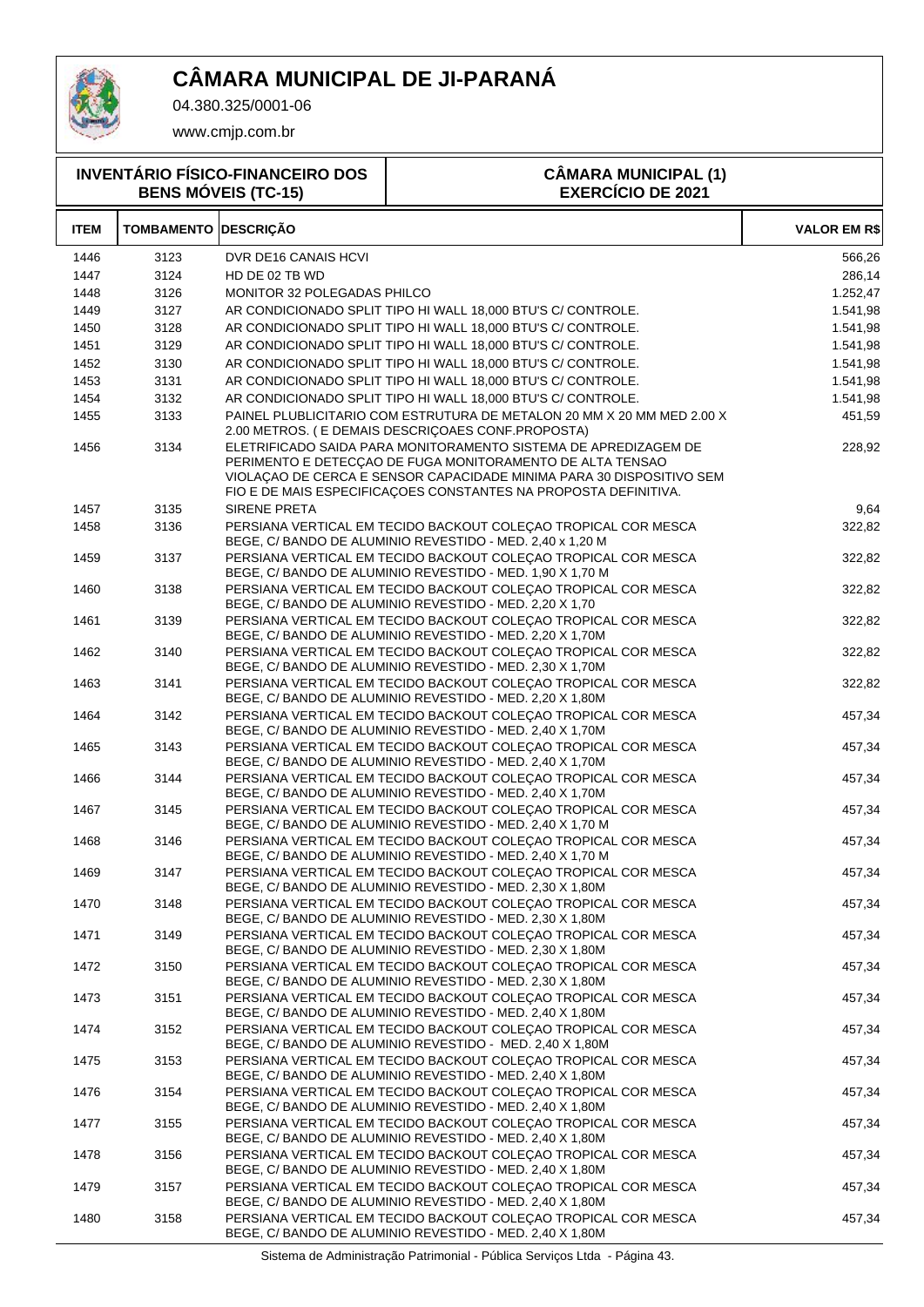

T

04.380.325/0001-06

| <b>INVENTÁRIO FÍSICO-FINANCEIRO DOS</b><br><b>BENS MÓVEIS (TC-15)</b> |                             |                                            | <b>CÂMARA MUNICIPAL (1)</b><br><b>EXERCÍCIO DE 2021</b>                                                                                                                                                     |              |
|-----------------------------------------------------------------------|-----------------------------|--------------------------------------------|-------------------------------------------------------------------------------------------------------------------------------------------------------------------------------------------------------------|--------------|
| <b>ITEM</b>                                                           | <b>TOMBAMENTO DESCRIÇÃO</b> |                                            |                                                                                                                                                                                                             | VALOR EM R\$ |
| 1481                                                                  | 3159                        |                                            | PERSIANA VERTICAL EM TECIDO BACKOUT COLEÇAO TROPICAL COR MESCA<br>BEGE, C/BANDO DE ALUMINIO REVESTIDO - MED. 2,40 X 1,80M                                                                                   | 457,34       |
| 1482                                                                  | 3160                        |                                            | PERSIANA VERTICAL EM TECIDO BACKOUT COLECAO TROPICAL COR MESCA<br>BEGE, C/BANDO DE ALUMINIO REVESTIDO - MED. 2,40 X 1,80M                                                                                   | 457,34       |
| 1483                                                                  | 3161                        |                                            | PERSIANA VERTICAL EM TECIDO BACKOUT COLECAO TROPICAL COR MESCA<br>BEGE, C/ BANDO DE ALUMINIO REVESTIDO - MED. 2,40 X 1,80M                                                                                  | 457,34       |
| 1484                                                                  | 3162                        |                                            | PERSIANA VERTICAL EM TECIDO BACKOUT COLECAO TROPICAL COR MESCA<br>BEGE, C/BANDO DE ALUMINIO REVESTIDO - MED. 2,40 X 1,80M                                                                                   | 457,34       |
| 1485                                                                  | 3163                        |                                            | PERSIANA VERTICAL EM TECIDO BACKOUT COLECAO TROPICAL COR MESCA<br>BEGE, C/BANDO DE ALUMINIO REVESTIDO - MED. 2,40 X 1,80M                                                                                   | 457,34       |
| 1486                                                                  | 3164                        |                                            | PERSIANA VERTICAL EM TECIDO BACKOUT COLECAO TROPICAL COR MESCA<br>BEGE, C/ BANDO DE ALUMINIO REVESTIDO - MED. 2,30 X 1,90M                                                                                  | 457,34       |
| 1487                                                                  | 3165                        |                                            | PERSIANA VERTICAL EM TECIDO BACKOUT COLECAO TROPICAL COR MESCA<br>BEGE, C/ BANDO DE ALUMINIO REVESTIDO - MED. 2,60 X 1,70M                                                                                  | 457,34       |
| 1488                                                                  | 3166                        |                                            | PERSIANA VERTICAL EM TECIDO BACKOUT COLECAO TROPICAL COR MESCA<br>BEGE, C/ BANDO DE ALUMINIO REVESTIDO - MED. 2,60 X 1,70M                                                                                  | 457,34       |
| 1489                                                                  | 3167                        |                                            | PERSIANA VERTICAL EM TECIDO BACKOUT COLECAO TROPICAL COR MESCA<br>BEGE, C/BANDO DE ALUMINIO REVESTIDO - MED. 2,70 X 1,70M                                                                                   | 457,34       |
| 1490                                                                  | 3168                        |                                            | PERSIANA VERTICAL EM TECIDO BACKOUT COLECAO TROPICAL COR MESCA<br>BEGE, C/ BANDO DE ALUMINIO REVESTIDO - MED. 2,70 X 1,80M                                                                                  | 457,34       |
| 1491                                                                  | 3169                        |                                            | PERSIANA VERTICAL EM TECIDO BACKOUT COLECAO TROPICAL COR MESCA<br>BEGE, C/ BANDO DE ALUMINIO REVESTIDO - MED. 2,80 X 1,80M                                                                                  | 457,34       |
| 1492                                                                  | 3170                        |                                            | PERSIANA VERTICAL EM TECIDO BACKOUT COLECAO TROPICAL COR MESCA<br>BEGE, C/BANDO DE ALUMINIO REVESTIDO - MED. 3,00 X 1,70M                                                                                   | 457,34       |
| 1493                                                                  | 3171                        |                                            | PERSIANA VERTICAL EM TECIDO BACKOUT COLEÇAO TROPICAL COR MESCA<br>BEGE, C/ BANDO DE ALUMINIO REVESTIDO - MED. 3,90 X 1,80M                                                                                  | 457,34       |
| 1494                                                                  | 3172                        |                                            | PERSIANA VERTICAL EM TECIDO BACKOUT COLEÇAO TROPICAL COR MESCA<br>BEGE, C/BANDO DE ALUMINIO REVESTIDO - MED. 4,60 X 1,70M                                                                                   | 876,46       |
| 1495                                                                  | 3173                        | FR24V USB 12TOM EXP.                       | NOBREAK POTENCIA MAXIMA 1360 WATT/2200VA UPS SENOIDAL 3200VA 2BS/BA                                                                                                                                         | 1.017,39     |
| 1496                                                                  | 3174                        | 8788.                                      | VEICULO: COROLLA GLI UPPER 1.8L FFV CVT ANO 2017 MOD. 2018 PLACA QRA                                                                                                                                        | 59.824,97    |
| 1497                                                                  | 3175                        | Tam.151.33 x 400 cm Base 25cm. #SOUDEJIPA. | Monumento em Letra Caixa Forjada em Cahapa Galvanizada nº 22 em Estrutura Matálica                                                                                                                          | 6.860,00     |
| 1498                                                                  | 3176                        | AZERCP388.                                 | TELEVISOR LG SMART FULL HD DE 43" LED LCD, WIFI/USB 43LJ5550/TIME MACHINE<br>READY/WEBOS 3,5/QUICK ACCESS/MAGIC M. OBILE CONNECTION/MAGIC<br>ZOOM/MUSIC PLAYER VIRTUAL SURROUND PLUS/ CLEAR VOICE Nr.S: 801 | 1.408,90     |
| 1499                                                                  | 3177                        |                                            | PERSIANA VERTICAL EM TECIDO BACKOUT COLEÇAO TROPICAL COR MESCA<br>BEGE, C/BANDO DE ALUMINIO REVESTIDO, MEDINDO 2,56 X 1,80 M <sup>2</sup> .                                                                 | 457,34       |
| 1500                                                                  | 3178                        |                                            | PERSIANA VERTICAL EM TECIDO BACKOUT COLECAO TROPICAL COR MESCA<br>BEGE, C/BANDO DE ALUMINIO REVESTIDO MEDINDO 2,56 X 1,80 M <sup>2</sup> .                                                                  | 457,34       |
| 1501                                                                  | 3179                        |                                            | PERSIANA VERTICAL EM TECIDO BACKOUT COLECAO TROPICAL COR MESCA<br>BEGE, C/ BANDO DE ALUMINIO REVESTIDO MEDINDO 2,58 X 1,80 M <sup>2</sup> .                                                                 | 457,34       |
| 1502                                                                  | 3180                        |                                            | PERSIANA VERTICAL EM TECIDO BACKOUT COLECAO TROPICAL COR MESCA<br>BEGE, C/BANDO DE ALUMINIO REVESTIDO MEDINDO 2,58 X 1,80 M <sup>2</sup> .                                                                  | 457,34       |
| 1503                                                                  | 3181                        |                                            | PERSIANA VERTICAL EM TECIDO BACKOUT COLECAO TROPICAL COR MESCA<br>BEGE, C/ BANDO DE ALUMINIO REVESTIDO MEDINDO 2,55 X 1,80 M <sup>2</sup> .                                                                 | 457,34       |
| 1504                                                                  | 3182                        |                                            | PERSIANA VERTICAL EM TECIDO BACKOUT COLECAO TROPICAL COR MESCA<br>BEGE, C/BANDO DE ALUMINIO REVESTIDO MEDINDO 2,55 X 1,80 M <sup>2</sup> .                                                                  | 457,34       |
| 1505                                                                  | 3183                        | LATERAL)                                   | PERSIANA VERTICAL EM TECIDO BACKOUT COLEÇAO TROPICAL COR MESCA<br>BEGE, C/BANDO DE ALUMINIO REVESTIDO, MEDINDO 10,42 X 1,80. (JANELA                                                                        | 945,52       |
| 1506                                                                  | 3184                        | LATERAL)                                   | PERSIANA VERTICAL EM TECIDO BACKOUT COLEÇAO TROPICAL COR MESCA<br>BEGE, C/BANDO DE ALUMINIO REVESTIDO, MEDINDO 10,42 X 1,80. (JANELA                                                                        | 945,52       |
| 1507                                                                  | 3185                        | FUNDOS)                                    | PERSIANA VERTICAL EM TECIDO BACKOUT COLEÇAO TROPICAL COR MESCA<br>BEGE, C/BANDO DE ALUMINIO REVESTIDO, MEDINDO 11,00 X 2,30 M <sup>2</sup> . (VIDRAÇA                                                       | 1.272,43     |
| 1508                                                                  | 3186                        | FUNDOS)                                    | PERSIANA VERTICAL EM TECIDO BACKOUT COLEÇAO TROPICAL COR MESCA<br>BEGE, C/BANDO DE ALUMINIO REVESTIDO, MEDINDO 11,00 X 2,30 M <sup>2</sup> . (VIDRAÇA                                                       | 1.272,43     |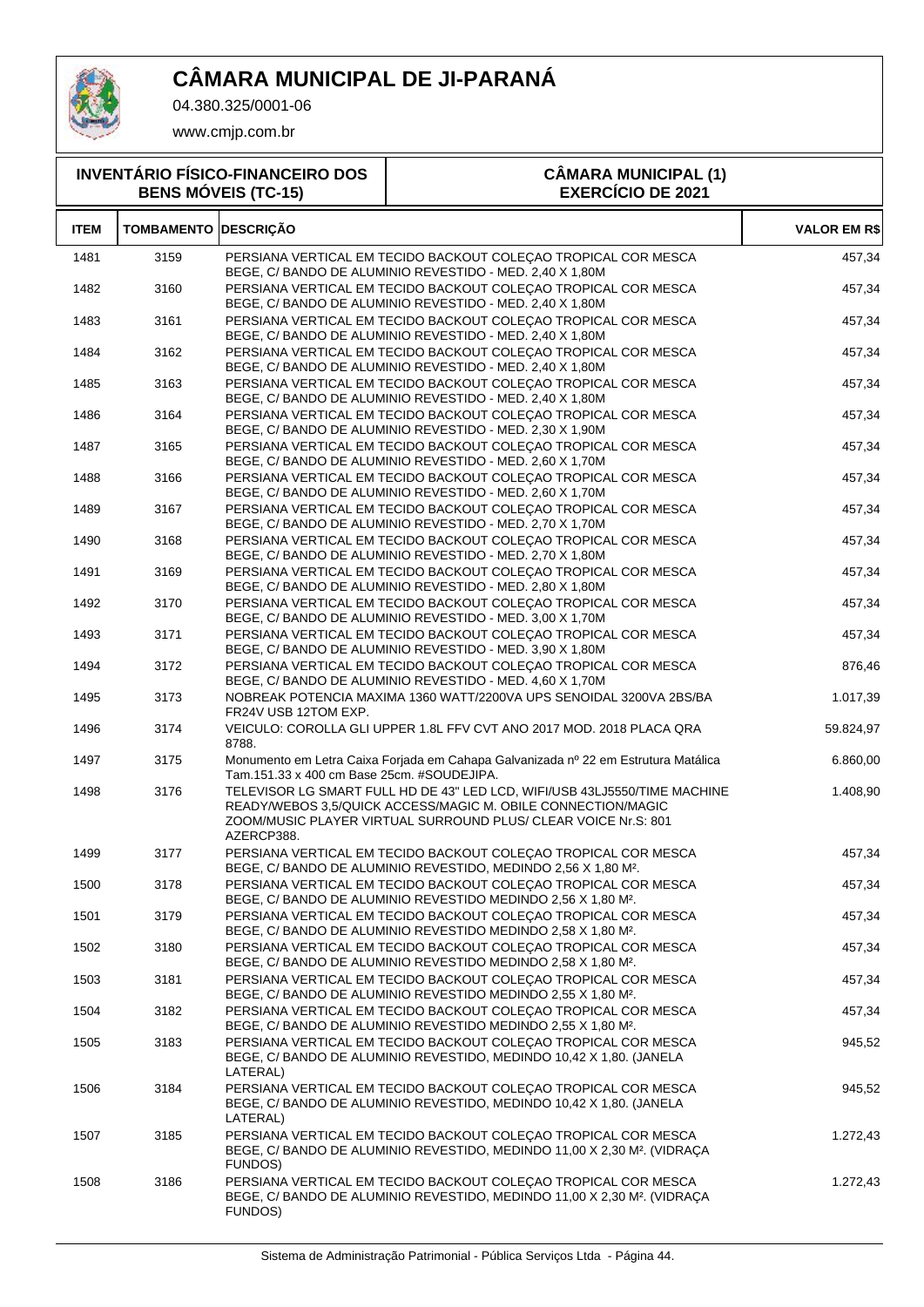

04.380.325/0001-06

| <b>INVENTÁRIO FÍSICO-FINANCEIRO DOS</b><br><b>BENS MÓVEIS (TC-15)</b> |                             |                                        | <b>CÂMARA MUNICIPAL (1)</b><br><b>EXERCÍCIO DE 2021</b>                                                                                                                                                                                                             |                     |
|-----------------------------------------------------------------------|-----------------------------|----------------------------------------|---------------------------------------------------------------------------------------------------------------------------------------------------------------------------------------------------------------------------------------------------------------------|---------------------|
| <b>ITEM</b>                                                           | <b>TOMBAMENTO DESCRIÇÃO</b> |                                        |                                                                                                                                                                                                                                                                     | <b>VALOR EM R\$</b> |
| 1509                                                                  | 3187                        |                                        | PERSIANA VERTICAL EM TECIDO BACKOUT COLEÇAO TROPICAL COR MESCA<br>BEGE, C/BANDO DE ALUMINIO REVESTIDO, MEDINDO 2,30 X 1,40 M <sup>2</sup> .                                                                                                                         | 322,82              |
| 1510                                                                  | 3188                        |                                        | PERSIANA VERTICAL EM TECIDO BACKOUT COLECAO TROPICAL COR MESCA<br>BEGE, C/ BANDO DE ALUMINIO REVESTIDO, MEDINDO 2,30 X 1,40 M <sup>2</sup> .                                                                                                                        | 322,82              |
| 1511                                                                  | 3189                        |                                        | PERSIANA VERTICAL EM TECIDO BACKOUT COLEÇAO TROPICAL COR MESCA<br>BEGE, C/ BANDO DE ALUMINIO REVESTIDO, MEDINDO 2,30 X 1,40 M <sup>2</sup> .                                                                                                                        | 322,82              |
| 1512                                                                  | 3193                        |                                        | MULTIFUNCIONAL BROTHER LED DIGITAL COLOR MFC-9330CDW XEROCADORA.                                                                                                                                                                                                    | 2.706,67            |
| 1513                                                                  | 3194                        | COM DEFEITO). AGUARDANDO CONSERTO.     | MULTIFUNCIONAL BROTHER LED DIGITAL COLOR MFC-9330CDW XEROCADORA.(                                                                                                                                                                                                   | 801,36              |
| 1514                                                                  | 3195                        | MEMORIA INTERNA.                       | APARELHO DE CELULAR GALAXY WIN 2, ANDROID 5.0, MOD. SM- G360BT, 8 GB DE                                                                                                                                                                                             | 98,99               |
| 1515                                                                  | 3196                        | COM MOUSE ÓPTICO E TECLADO 104 TECLAS. | MICROCOMPUTADOR X5 DEFENDER FX 3.8GHZ 4GB DDR3 500GB 500W TEC MO<br>WINDOWS 10 PRO OEM, C/ MONITOR AOC 18'5" E970SWNL (VGA, HD 1366X768),                                                                                                                           | 905,62              |
| 1516                                                                  | 3197                        | COM MOUSE ÓPTICO E TECLADO 104 TECLAS. | MICROCOMPUTADOR X5 DEFENDER FX 3.8GHZ 4GB DDR3 500GB 500W TEC MO<br>WINDOWS 10 PRO OEM, C/ MONITOR AOC 18'5" E970SWNL (VGA, HD 1366X768),                                                                                                                           | 678,20              |
| 1517                                                                  | 3198                        | COM MOUSE ÓPTICO E TECLADO 104 TECLAS. | MICROCOMPUTADOR X5 DEFENDER FX 3.8GHZ 4GB DDR3 500GB 500W TEC MO<br>WINDOWS 10 PRO OEM, C/ MONITOR AOC 18'5" E970SWNL (VGA, HD 1366X768),                                                                                                                           | 678,20              |
| 1518                                                                  | 3199                        | COM MOUSE ÓPTICO E TECLADO 104 TECLAS. | MICROCOMPUTADOR X5 DEFENDER FX 3.8GHZ 4GB DDR3 500GB 500W TEC MO<br>WINDOWS 10 PRO OEM, C/ MONITOR AOC 18'5" E970SWNL (VGA, HD 1366X768),                                                                                                                           | 905,62              |
| 1519                                                                  | 3200                        | COM MOUSE ÓPTICO E TECLADO 104 TECLAS. | MICROCOMPUTADOR X5 DEFENDER FX 3.8GHZ 4GB DDR3 500GB 500W TEC MO<br>WINDOWS 10 PRO OEM, C/ MONITOR AOC 18'5" E970SWNL (VGA, HD 1366X768),                                                                                                                           | 905,62              |
| 1520                                                                  | 3201                        | COM MOUSE ÓPTICO E TECLADO 104 TECLAS. | MICROCOMPUTADOR X5 DEFENDER FX 3.8GHZ 4GB DDR3 500GB 500W TEC MO<br>WINDOWS 10 PRO OEM, C/ MONITOR AOC 18'5" E970SWNL (VGA, HD 1366X768),                                                                                                                           | 905,62              |
| 1521                                                                  | 3202                        | COM MOUSE ÓPTICO E TECLADO 104 TECLAS. | MICROCOMPUTADOR X5 DEFENDER FX 3.8GHZ 4GB DDR3 500GB 500W TEC MO<br>WINDOWS 10 PRO OEM, C/ MONITOR AOC 18'5" E970SWNL (VGA, HD 1366X768),                                                                                                                           | 678,20              |
| 1522                                                                  | 3203                        | COM MOUSE ÓPTICO E TECLADO 104 TECLAS. | MICROCOMPUTADOR X5 DEFENDER FX 3.8GHZ 4GB DDR3 500GB 500W TEC MO<br>WINDOWS 10 PRO OEM, C/ MONITOR AOC 18'5" E970SWNL (VGA, HD 1366X768),                                                                                                                           | 905,62              |
| 1523                                                                  | 3204                        | COM MOUSE ÓPTICO E TECLADO 104 TECLAS. | MICROCOMPUTADOR X5 DEFENDER FX 3.8GHZ 4GB DDR3 500GB 500W TEC MO<br>WINDOWS 10 PRO OEM, C/ MONITOR AOC 18'5" E970SWNL (VGA, HD 1366X768),                                                                                                                           | 905,62              |
| 1524                                                                  | 3205                        | COM MOUSE ÓPTICO E TECLADO 104 TECLAS. | MICROCOMPUTADOR X5 DEFENDER FX 3.8GHZ 4GB DDR3 500GB 500W TEC MO<br>WINDOWS 10 PRO OEM, C/ MONITOR AOC 18'5" E970SWNL (VGA, HD 1366X768),                                                                                                                           | 905,62              |
| 1525                                                                  | 3206                        | MÍNIMA DE 20 LITROS MARCA WAP          | ASPIRADOR DE PÓ E ÁGUA - MÍNIMO DE 1400W DE POTÊNCIA, CAPACIDADE                                                                                                                                                                                                    | 213,60              |
| 1526                                                                  | 3207                        | MINIMA DE 20 LITROS MARCA WAP          | ASPIRADOR DE PÓ E ÁGUA - MÍNIMO DE 1400W DE POTÊNCIA, CAPACIDADE                                                                                                                                                                                                    | 279,04              |
| 1527                                                                  | 3208                        |                                        | IMPRESSORA PARA PREENCHIMENTO DE CHEQUE, C/ CONEXÃO USB, COM<br>SISTEMA PARA PREENCHER CHEQUES DIRETAMENTE DO COMPUTADOR MENNO                                                                                                                                      | 1.140,37            |
| 1528                                                                  | 3209                        | Preta.                                 | Poltrona Espaldar Alto c/ compensado anatômico se 18mm, Espuma Laminada de 120mm<br>nas Laterais, Gomos centrais perfurados com espuma laminada sft de 100mm Braços em<br>tubo Eliptico Cromado, c/apóia-braço revestido, base giratória excentrica em aluminio cor | 679,61              |
| 1529                                                                  | 3210                        | Preta.                                 | Poltrona Espaldar Alto c/ compensado anatômico se 18mm, Espuma Laminada de 120mm<br>nas Laterais, Gomos centrais perfurados com espuma laminada sft de 100mm Braços em<br>tubo Eliptico Cromado, c/apóia-braço revestido, base giratória excentrica em aluminio cor | 432,73              |
| 1530                                                                  | 3211                        | Pintura Epoxi Preta.                   | Cadeira Fixa Empilhavel com assento e Encosto em Plástico, Cor Preta, Estrutura em                                                                                                                                                                                  | 73,16               |
| 1531                                                                  | 3212                        | Pintura Epoxi Preta.                   | Cadeira Fixa Empilhavel com assento e Encosto em Plástico, Cor Preta, Estrutura em                                                                                                                                                                                  | 73,16               |
| 1532                                                                  | 3213                        | Pintura Epoxi Preta.                   | Cadeira Fixa Empilhavel com assento e Encosto em Plástico, Cor Preta, Estrutura em                                                                                                                                                                                  | 73,16               |
| 1533                                                                  | 3214                        | Pintura Epoxi Preta.                   | Cadeira Fixa Empilhavel com assento e Encosto em Plástico, Cor Preta, Estrutura em                                                                                                                                                                                  | 73,16               |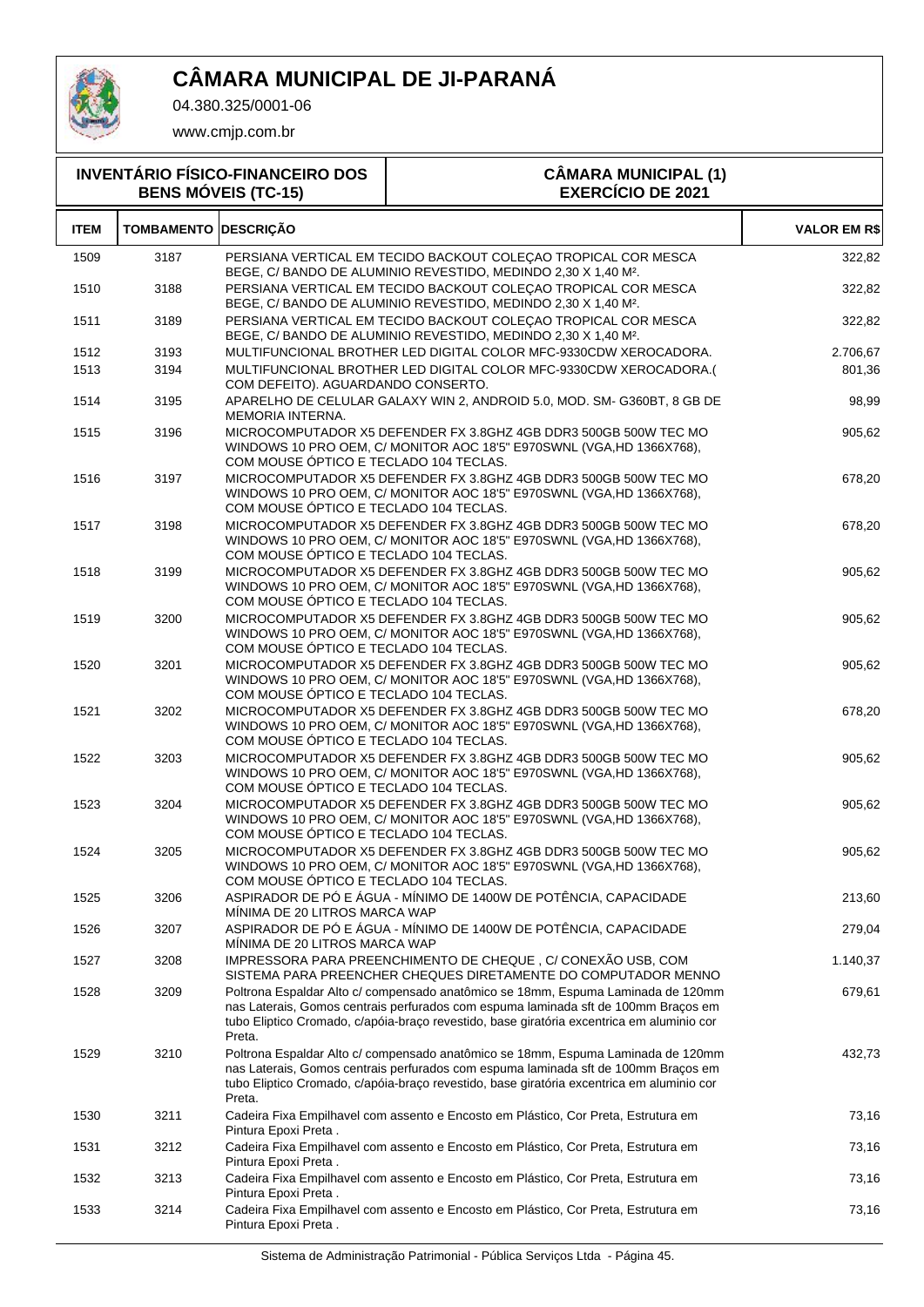

04.380.325/0001-06

www.cmjp.com.br

#### **INVENTÁRIO FÍSICO-FINANCEIRO DOS BENS MÓVEIS (TC-15)**

#### **CÂMARA MUNICIPAL (1) EXERCÍCIO DE 2021**

| <b>ITEM</b> | <b>TOMBAMENTO DESCRIÇÃO</b> |                                                                                                                                                                                  | <b>VALOR EM R\$</b> |
|-------------|-----------------------------|----------------------------------------------------------------------------------------------------------------------------------------------------------------------------------|---------------------|
| 1534        | 3215                        | Cadeira Fixa Empilhavel com assento e Encosto em Plástico, Cor Preta, Estrutura em<br>Pintura Epoxi Preta.                                                                       | 73,16               |
| 1535        | 3216                        | Cadeira Fixa Empilhavel com assento e Encosto em Plástico, Cor Preta, Estrutura em<br>Pintura Epoxi Preta.                                                                       | 73,16               |
| 1536        | 3217                        | Cadeira Fixa Empilhavel com assento e Encosto em Plástico, Cor Preta, Estrutura em<br>Pintura Epoxi Preta .                                                                      | 73,16               |
| 1537        | 3218                        | Cadeira Fixa Empilhavel com assento e Encosto em Plástico, Cor Preta, Estrutura em<br>Pintura Epoxi Preta.                                                                       | 73,16               |
| 1538        | 3219                        | Cadeira Fixa Empilhavel com assento e Encosto em Plástico, Cor Preta, Estrutura em<br>Pintura Epoxi Preta.                                                                       | 73,16               |
| 1539        | 3220                        | Cadeira Fixa Empilhavel com assento e Encosto em Plástico, Cor Preta, Estrutura em<br>Pintura Epoxi Preta.                                                                       | 73,16               |
| 1540        | 3221                        | Cadeira Fixa Empilhavel com assento e Encosto em Plástico, Cor Preta, Estrutura em<br>Pintura Epoxi Preta.                                                                       | 73,16               |
| 1541        | 3222                        | Cadeira Fixa Empilhavel com assento e Encosto em Plástico, Cor Preta, Estrutura em<br>Pintura Epoxi Preta.                                                                       | 73,16               |
| 1542        | 3223                        | Aparelho Celular Smartphone Samsung Galaxy J1, Mini Duos, Androis 5.0, 8gb de memoria<br>interna e câmera 5 mega pixls.                                                          | 138,54              |
| 1543        | 3224                        | COMPUTADOR DESKTOP, GABINETE ATX 18, MONITOR 18.5 AOC LED E97SWNL<br>VGA (DEMAIS ESPECIFICAÇÕES FL 433 DO EMP 465 DO PROC 026/2019)                                              | 766,80              |
| 1544        | 3225                        | COMPUTADOR DESKTOP, GABINETE ATX 18, MONITOR 18,5 AOC LED E97SWNL<br>VGA (DEMAIS ESPECIFICAÇÕES FL 433 DO EMP 465 DO PROC 026/2019)                                              | 766,80              |
| 1545        | 3226                        | COMPUTADOR DESKTOP, GABINETE ATX 18, MONITOR 18,5 AOC LED E97SWNL<br>VGA (DEMAIS ESPECIFICAÇÕES FL 433 DO EMP 465 DO PROC 026/2019)                                              | 766,80              |
| 1546        | 3227                        | COMPUTADOR DESKTOP, GABINETE ATX 18, MONITOR 18.5 AOC LED E97SWNL<br>VGA (DEMAIS ESPECIFICAÇÕES FL 433 DO EMP 465 DO PROC 026/2019)                                              | 766,80              |
| 1547        | 3228                        | COMPUTADOR DESKTOP, GABINETE ATX 18, MONITOR 18.5 AOC LED E97SWNL<br>VGA (DEMAIS ESPECIFICAÇÕES FL 433 DO EMP 465 DO PROC 026/2019)                                              | 766,80              |
| 1548        | 3229                        | COMPUTADOR DESKTOP, GABINETE ATX 18, MONITOR 18,5 AOC LED E97SWNL<br>VGA (DEMAIS ESPECIFICAÇÕES FL 433 DO EMP 465 DO PROC 026/2019)                                              | 766,80              |
| 1549        | 3230                        | COMPUTADOR DESKTOP, GABINETE ATX 18, MONITOR 18.5 AOC LED E97SWNL<br>VGA (DEMAIS ESPECIFICAÇÕES FL 433 DO EMP 465 DO PROC 026/2019)                                              | 766,80              |
| 1550        | 3231                        | COMPUTADOR DESKTOP, GABINETE ATX 18, MONITOR 18,5 AOC LED E97SWNL<br>VGA (DEMAIS ESPECIFICAÇÕES FL 433 DO EMP 465 DO PROC 026/2019)                                              | 766,80              |
| 1551        | 3232                        | COMPUTADOR DESKTOP, GABINETE ATX 18, MONITOR 18,5 AOC LED E97SWNL<br>VGA (DEMAIS ESPECIFICAÇÕES FL 433 DO EMP 465 DO PROC 026/2019)                                              | 766,80              |
| 1552        | 3233                        | COMPUTADOR DESKTOP, GABINETE ATX 18, MONITOR 18.5 AOC LED E97SWNL<br>VGA (DEMAIS ESPECIFICAÇÕES FL 433 DO EMP 465 DO PROC 026/2019)                                              | 766,80              |
| 1553        | 3234                        | COMPUTADOR DESKTOP, GABINETE ATX 18, MONITOR 18.5 AOC LED E97SWNL<br>VGA (DEMAIS ESPECIFICAÇÕES FL 433 DO EMP 465 DO PROC 026/2019)                                              | 766,80              |
| 1554        | 3235                        | COMPUTADOR DESKTOP, GABINETE ATX 18, MONITOR 18,5 AOC LED E97SWNL<br>VGA (DEMAIS ESPECIFICAÇÕES FL 433 DO EMP 465 DO PROC 026/2019)                                              | 766,80              |
| 1555        | 3236                        | COMPUTADOR DESKTOP, GABINETE ATX 18, MONITOR 18,5 AOC LED E97SWNL<br>VGA (DEMAIS ESPECIFICAÇÕES FL 433 DO EMP 465 DO PROC 026/2019)                                              | 766,80              |
| 1556        | 3237                        | COMPUTADOR DESKTOP, GABINETE ATX 18, MONITOR 18.5 AOC LED E97SWNL<br>VGA (DEMAIS ESPECIFICAÇÕES FL 433 DO EMP 465 DO PROC 026/2019)                                              | 766,80              |
| 1557        | 3238                        | COMPUTADOR DESKTOP, GABINETE ATX 18, MONITOR 18,5 AOC LED E97SWNL<br>VGA (DEMAIS ESPECIFICAÇÕES FL 433 DO EMP 465 DO PROC 026/2019)                                              | 766,80              |
| 1558        | 3239                        | COMPUTADOR DESKTOP, GABINETE ATX 18, MONITOR 18.5 AOC LED E97SWNL<br>VGA (DEMAIS ESPECIFICAÇÕES FL 433 DO EMP 465 DO PROC 026/2019)                                              | 766,80              |
| 1559        | 3240                        | COMPUTADOR DESKTOP, GABINETE ATX 18, MONITOR 18.5 AOC LED E97SWNL<br>VGA (DEMAIS ESPECIFICAÇÕES FL 433 DO EMP 465 DO PROC 026/2019)                                              | 766,80              |
| 1560        | 3241                        | COMPUTADOR DESKTOP, GABINETE ATX 18, MONITOR 18.5 AOC LED E97SWNL<br>VGA (DEMAIS ESPECIFICAÇÕES FL 433 DO EMP 465 DO PROC 026/2019)                                              | 766,80              |
| 1561        | 3242                        | COMPUTADOR DESKTOP, GABINETE ATX 18, MONITOR 18.5 AOC LED E97SWNL<br>VGA (DEMAIS ESPECIFICAÇÕES FL 433 DO EMP 465 DO PROC 026/2019)                                              | 766,80              |
| 1562        | 3243                        | COMPUTADOR DESKTOP, GABINETE ATX 18, MONITOR 18,5 AOC LED E97SWNL<br>VGA (DEMAIS ESPECIFICAÇÕES FL 433 DO EMP 465 DO PROC 026/2019)                                              | 766,80              |
| 1563        | 3244                        | SERVIDOR LENOVO THINKSYSTEM SR530 INTEL XEON/MEM 16GB DDR4/2X HD 2TB<br>SAS/2X HD 300GB SAS/PL RAID/RED POWER (DEMAIS ESPECIFICAÇÕES NO PROC<br>026/2019 EMPENHO 466 PAGINA 434) | 7.949,96            |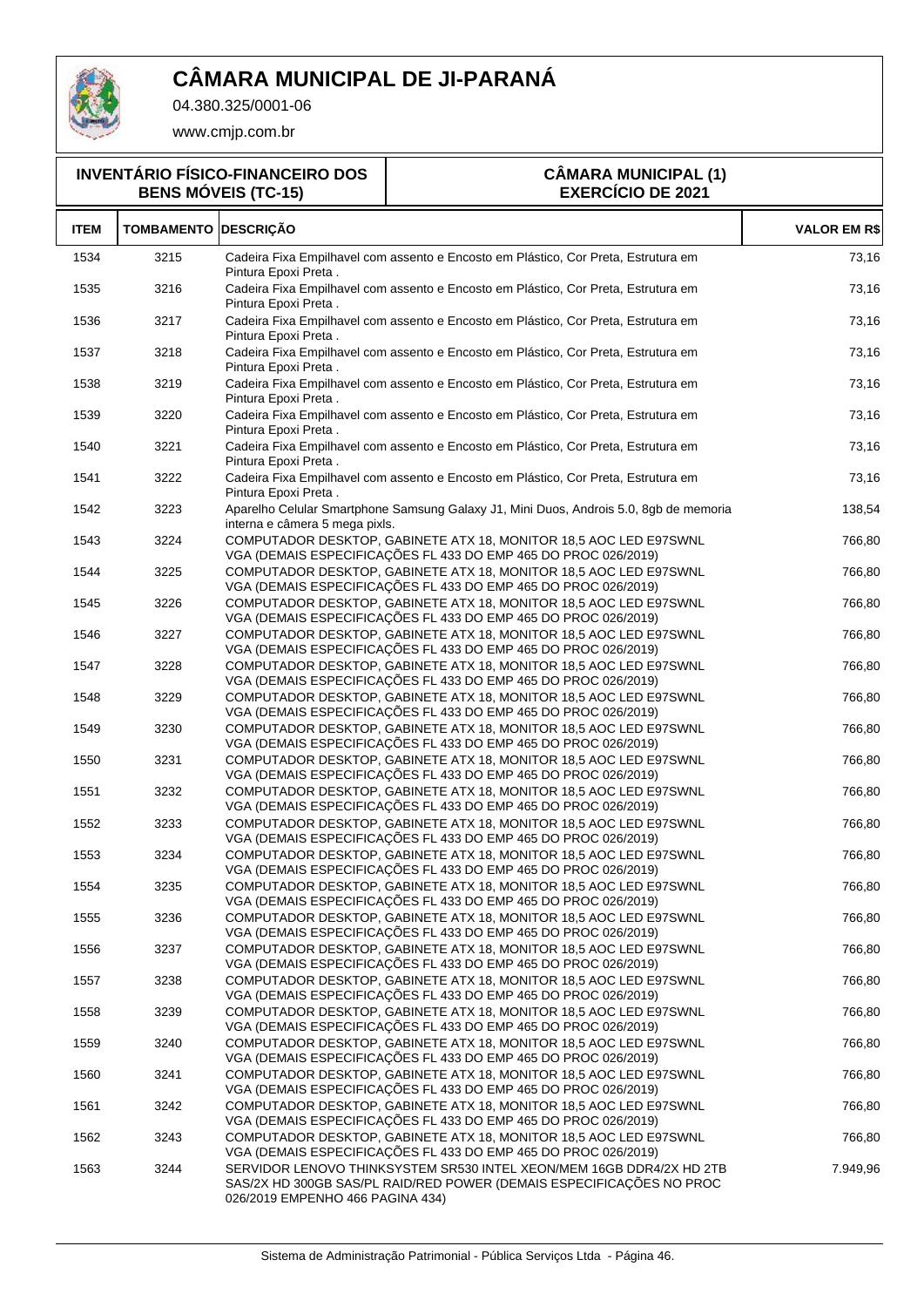

04.380.325/0001-06

| <b>INVENTÁRIO FÍSICO-FINANCEIRO DOS</b><br><b>BENS MÓVEIS (TC-15)</b> |                             |                                              | <b>CÂMARA MUNICIPAL (1)</b><br><b>EXERCÍCIO DE 2021</b>                                                                                                                                          |                     |
|-----------------------------------------------------------------------|-----------------------------|----------------------------------------------|--------------------------------------------------------------------------------------------------------------------------------------------------------------------------------------------------|---------------------|
| <b>ITEM</b>                                                           | <b>TOMBAMENTO DESCRIÇÃO</b> |                                              |                                                                                                                                                                                                  | <b>VALOR EM R\$</b> |
| 1564                                                                  | 3245                        | 1,90. ALCANCE MINIMO 50, FUNÇÃO TECLA FLASH. | TELEFONE SEM FIO, TENSÃO ALIMENTAÇÃO 110/220, CARACTERISTICAS<br>ADICIONAIS TECNOLOGIA MULTI RAMAL, BATERIA RECARREGAVEL, GREQ. MINIMA                                                           | 85,06               |
| 1565                                                                  | 3246                        | 1,90. ALCANCE MINIMO 50, FUNÇÃO TECLA FLASH. | TELEFONE SEM FIO, TENSÃO ALIMENTAÇÃO 110/220, CARACTERISTICAS<br>ADICIONAIS TECNOLOGIA MULTI RAMAL, BATERIA RECARREGAVEL, GREQ. MINIMA                                                           | 85,06               |
| 1566                                                                  | 3247                        | 1,90. ALCANCE MINIMO 50, FUNÇÃO TECLA FLASH. | TELEFONE SEM FIO, TENSÃO ALIMENTAÇÃO 110/220, CARACTERISTICAS<br>ADICIONAIS TECNOLOGIA MULTI RAMAL, BATERIA RECARREGAVEL, GREQ. MINIMA                                                           | 85,06               |
| 1567                                                                  | 3248                        | 1,90. ALCANCE MINIMO 50, FUNÇÃO TECLA FLASH. | TELEFONE SEM FIO, TENSÃO ALIMENTAÇÃO 110/220, CARACTERISTICAS<br>ADICIONAIS TECNOLOGIA MULTI RAMAL, BATERIA RECARREGAVEL, GREQ. MINIMA                                                           | 85,06               |
| 1568                                                                  | 3249                        | 1,90. ALCANCE MINIMO 50, FUNÇÃO TECLA FLASH. | TELEFONE SEM FIO, TENSÃO ALIMENTAÇÃO 110/220, CARACTERISTICAS<br>ADICIONAIS TECNOLOGIA MULTI RAMAL, BATERIA RECARREGAVEL, GREQ. MINIMA                                                           | 85,06               |
| 1569                                                                  | 3250                        | 1,90. ALCANCE MINIMO 50, FUNÇÃO TECLA FLASH. | TELEFONE SEM FIO, TENSÃO ALIMENTAÇÃO 110/220, CARACTERISTICAS<br>ADICIONAIS TECNOLOGIA MULTI RAMAL, BATERIA RECARREGAVEL, GREQ. MINIMA                                                           | 85,06               |
| 1570                                                                  | 3251                        | 1,90. ALCANCE MINIMO 50, FUNÇÃO TECLA FLASH. | TELEFONE SEM FIO, TENSÃO ALIMENTAÇÃO 110/220, CARACTERISTICAS<br>ADICIONAIS TECNOLOGIA MULTI RAMAL, BATERIA RECARREGAVEL, GREQ. MINIMA                                                           | 85,06               |
| 1571                                                                  | 3252                        | 1,90. ALCANCE MINIMO 50, FUNÇÃO TECLA FLASH. | TELEFONE SEM FIO, TENSÃO ALIMENTAÇÃO 110/220, CARACTERISTICAS<br>ADICIONAIS TECNOLOGIA MULTI RAMAL, BATERIA RECARREGAVEL, GREQ. MINIMA                                                           | 85,06               |
| 1572                                                                  | 3253                        | 1,90. ALCANCE MINIMO 50, FUNÇÃO TECLA FLASH. | TELEFONE SEM FIO, TENSÃO ALIMENTAÇÃO 110/220, CARACTERISTICAS<br>ADICIONAIS TECNOLOGIA MULTI RAMAL, BATERIA RECARREGAVEL, GREQ. MINIMA                                                           | 85,06               |
| 1573                                                                  | 3254                        | 1,90. ALCANCE MINIMO 50, FUNÇÃO TECLA FLASH. | TELEFONE SEM FIO, TENSÃO ALIMENTAÇÃO 110/220, CARACTERISTICAS<br>ADICIONAIS TECNOLOGIA MULTI RAMAL, BATERIA RECARREGAVEL, GREQ. MINIMA                                                           | 85,06               |
| 1574                                                                  | 3255                        | 1,90. ALCANCE MINIMO 50, FUNÇÃO TECLA FLASH. | TELEFONE SEM FIO, TENSÃO ALIMENTAÇÃO 110/220, CARACTERISTICAS<br>ADICIONAIS TECNOLOGIA MULTI RAMAL, BATERIA RECARREGAVEL, GREQ. MINIMA                                                           | 85,06               |
| 1575                                                                  | 3256                        | 1,90. ALCANCE MINIMO 50, FUNÇÃO TECLA FLASH. | TELEFONE SEM FIO, TENSÃO ALIMENTAÇÃO 110/220, CARACTERISTICAS<br>ADICIONAIS TECNOLOGIA MULTI RAMAL, BATERIA RECARREGAVEL, GREQ. MINIMA                                                           | 85,06               |
| 1576                                                                  | 3257                        | 1,90. ALCANCE MINIMO 50, FUNÇÃO TECLA FLASH. | TELEFONE SEM FIO, TENSÃO ALIMENTAÇÃO 110/220, CARACTERISTICAS<br>ADICIONAIS TECNOLOGIA MULTI RAMAL, BATERIA RECARREGAVEL, GREQ. MINIMA                                                           | 85,06               |
| 1577                                                                  | 3258                        | 1,90. ALCANCE MINIMO 50, FUNÇÃO TECLA FLASH. | TELEFONE SEM FIO, TENSÃO ALIMENTAÇÃO 110/220, CARACTERISTICAS<br>ADICIONAIS TECNOLOGIA MULTI RAMAL, BATERIA RECARREGAVEL, GREQ. MINIMA                                                           | 85,06               |
| 1578                                                                  | 3259                        | 1,90. ALCANCE MINIMO 50, FUNÇÃO TECLA FLASH. | TELEFONE SEM FIO, TENSÃO ALIMENTAÇÃO 110/220, CARACTERISTICAS<br>ADICIONAIS TECNOLOGIA MULTI RAMAL, BATERIA RECARREGAVEL, GREQ. MINIMA                                                           | 85,06               |
| 1579                                                                  | 3260                        | 1,90. ALCANCE MINIMO 50, FUNÇÃO TECLA FLASH. | TELEFONE SEM FIO, TENSÃO ALIMENTAÇÃO 110/220, CARACTERISTICAS<br>ADICIONAIS TECNOLOGIA MULTI RAMAL, BATERIA RECARREGAVEL, GREQ. MINIMA                                                           | 85,06               |
| 1580                                                                  | 3261                        | 1,90. ALCANCE MINIMO 50, FUNÇÃO TECLA FLASH. | TELEFONE SEM FIO, TENSÃO ALIMENTAÇÃO 110/220, CARACTERISTICAS<br>ADICIONAIS TECNOLOGIA MULTI RAMAL, BATERIA RECARREGAVEL, GREQ. MINIMA                                                           | 85,06               |
| 1581                                                                  | 3262                        | 1,90. ALCANCE MINIMO 50, FUNÇÃO TECLA FLASH. | TELEFONE SEM FIO, TENSÃO ALIMENTAÇÃO 110/220, CARACTERISTICAS<br>ADICIONAIS TECNOLOGIA MULTI RAMAL, BATERIA RECARREGAVEL, GREQ. MINIMA                                                           | 85,06               |
| 1582                                                                  | 3263                        | 1,90. ALCANCE MINIMO 50, FUNÇÃO TECLA FLASH. | TELEFONE SEM FIO, TENSÃO ALIMENTAÇÃO 110/220, CARACTERISTICAS<br>ADICIONAIS TECNOLOGIA MULTI RAMAL, BATERIA RECARREGAVEL, GREQ. MINIMA                                                           | 85,06               |
| 1583                                                                  | 3264                        | 1,90. ALCANCE MINIMO 50, FUNÇÃO TECLA FLASH. | TELEFONE SEM FIO, TENSÃO ALIMENTAÇÃO 110/220, CARACTERISTICAS<br>ADICIONAIS TECNOLOGIA MULTI RAMAL, BATERIA RECARREGAVEL, GREQ. MINIMA                                                           | 85,06               |
| 1584                                                                  | 3265                        |                                              | TELEFONE CONVENCIONAL, FUNÇÃO TECLAS FLASH/MODE/MUTE/PAUSE E LND,<br>NIVEL CAMPANHIA 2 NIVEIS 50 A 75, DURAÇÃO FLASH 100 E 250, COR PRETA,<br>CARCTERISTICAS ADICIONAIS CHAVE BLOQUEIO OPCIONAL. | 38,41               |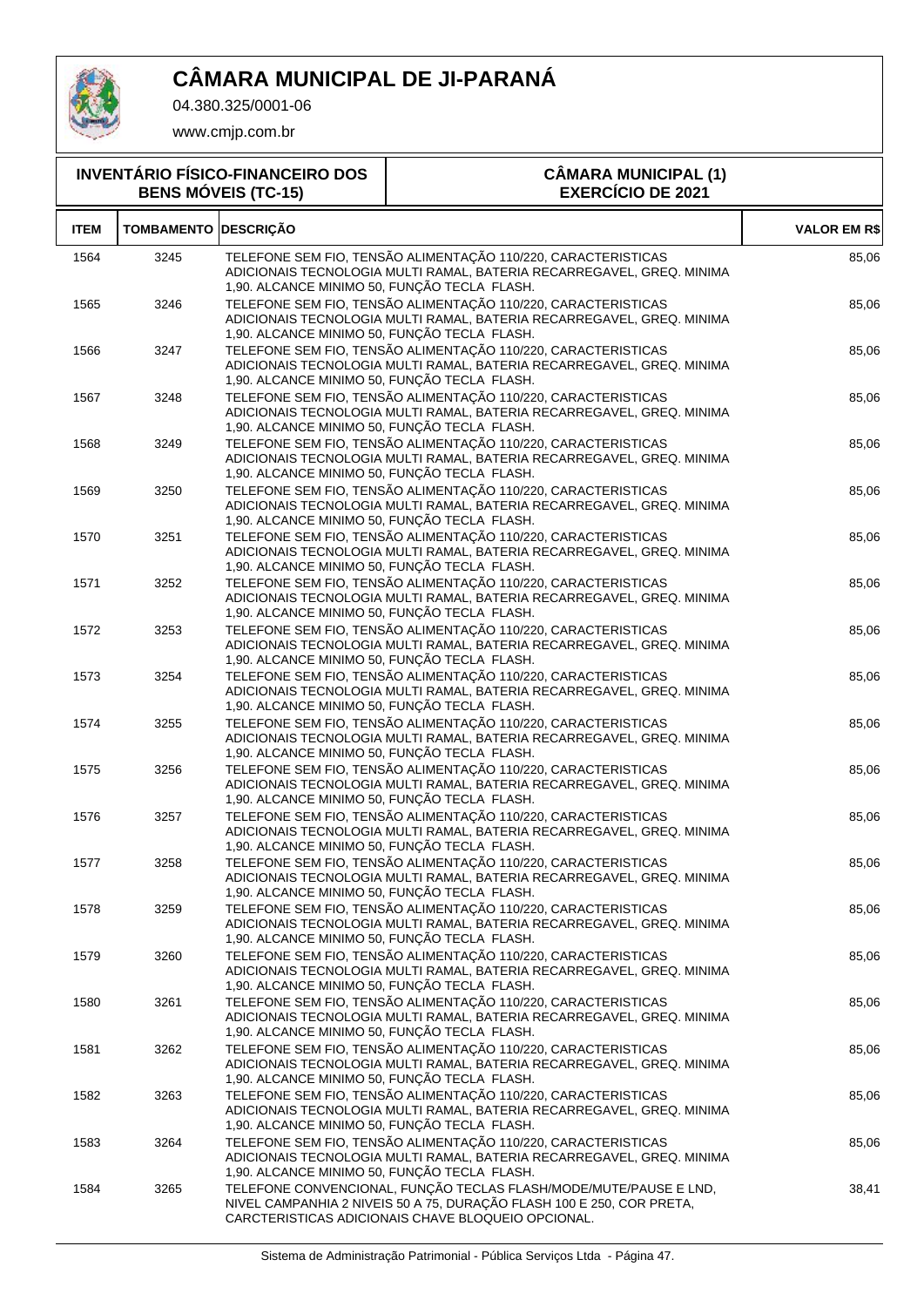

04.380.325/0001-06

| <b>INVENTÁRIO FÍSICO-FINANCEIRO DOS</b><br><b>BENS MÓVEIS (TC-15)</b> |                             | <b>CÂMARA MUNICIPAL (1)</b><br><b>EXERCÍCIO DE 2021</b>                                                                                                                                                                                           |                     |
|-----------------------------------------------------------------------|-----------------------------|---------------------------------------------------------------------------------------------------------------------------------------------------------------------------------------------------------------------------------------------------|---------------------|
| <b>ITEM</b>                                                           | <b>TOMBAMENTO DESCRIÇÃO</b> |                                                                                                                                                                                                                                                   | <b>VALOR EM R\$</b> |
| 1585                                                                  | 3266                        | TELEFONE CONVENCIONAL, FUNÇÃO TECLAS FLASH/MODE/MUTE/PAUSE E LND,<br>NIVEL CAMPANHIA 2 NIVEIS 50 A 75, DURAÇÃO FLASH 100 E 250, COR PRETA,<br>CARCTERISTICAS ADICIONAIS CHAVE BLOQUEIO OPCIONAL.                                                  | 38,41               |
| 1586                                                                  | 3267                        | TELEFONE CONVENCIONAL, FUNÇÃO TECLAS FLASH/MODE/MUTE/PAUSE E LND,<br>NIVEL CAMPANHIA 2 NIVEIS 50 A 75, DURAÇÃO FLASH 100 E 250, COR PRETA,<br>CARCTERISTICAS ADICIONAIS CHAVE BLOQUEIO OPCIONAL.                                                  | 38,41               |
| 1587                                                                  | 3268                        | TELEFONE CONVENCIONAL, FUNÇÃO TECLAS FLASH/MODE/MUTE/PAUSE E LND,<br>NIVEL CAMPANHIA 2 NIVEIS 50 A 75, DURAÇÃO FLASH 100 E 250, COR PRETA,<br>CARCTERISTICAS ADICIONAIS CHAVE BLOQUEIO OPCIONAL.                                                  | 38,41               |
| 1588                                                                  | 3269                        | TELEFONE CONVENCIONAL, FUNÇÃO TECLAS FLASH/MODE/MUTE/PAUSE E LND,<br>NIVEL CAMPANHIA 2 NIVEIS 50 A 75, DURAÇÃO FLASH 100 E 250, COR PRETA,<br>CARCTERISTICAS ADICIONAIS CHAVE BLOQUEIO OPCIONAL.                                                  | 38,41               |
| 1589                                                                  | 3270                        | TELEFONE CONVENCIONAL, FUNÇÃO TECLAS FLASH/MODE/MUTE/PAUSE E LND,<br>NIVEL CAMPANHIA 2 NIVEIS 50 A 75, DURAÇÃO FLASH 100 E 250, COR PRETA,<br>CARCTERISTICAS ADICIONAIS CHAVE BLOQUEIO OPCIONAL.                                                  | 38,41               |
| 1590                                                                  | 3271                        | TELEFONE CONVENCIONAL, FUNÇÃO TECLAS FLASH/MODE/MUTE/PAUSE E LND,<br>NIVEL CAMPANHIA 2 NIVEIS 50 A 75, DURAÇÃO FLASH 100 E 250, COR PRETA,<br>CARCTERISTICAS ADICIONAIS CHAVE BLOQUEIO OPCIONAL.                                                  | 38,41               |
| 1591                                                                  | 3272                        | TELEFONE CONVENCIONAL, FUNÇÃO TECLAS FLASH/MODE/MUTE/PAUSE E LND,<br>NIVEL CAMPANHIA 2 NIVEIS 50 A 75, DURAÇÃO FLASH 100 E 250, COR PRETA,<br>CARCTERISTICAS ADICIONAIS CHAVE BLOQUEIO OPCIONAL.                                                  | 38,41               |
| 1592                                                                  | 3273                        | TELEFONE CONVENCIONAL, FUNÇÃO TECLAS FLASH/MODE/MUTE/PAUSE E LND,<br>NIVEL CAMPANHIA 2 NIVEIS 50 A 75, DURAÇÃO FLASH 100 E 250, COR PRETA,<br>CARCTERISTICAS ADICIONAIS CHAVE BLOQUEIO OPCIONAL.                                                  | 38,41               |
| 1593                                                                  | 3274                        | TELEFONE CONVENCIONAL, FUNÇÃO TECLAS FLASH/MODE/MUTE/PAUSE E LND,<br>NIVEL CAMPANHIA 2 NIVEIS 50 A 75, DURAÇÃO FLASH 100 E 250, COR PRETA,<br>CARCTERISTICAS ADICIONAIS CHAVE BLOQUEIO OPCIONAL.                                                  | 38,41               |
| 1594                                                                  | 3275                        | TELEFONE CONVENCIONAL, FUNÇÃO TECLAS FLASH/MODE/MUTE/PAUSE E LND,<br>NIVEL CAMPANHIA 2 NIVEIS 50 A 75, DURAÇÃO FLASH 100 E 250, COR PRETA,<br>CARCTERISTICAS ADICIONAIS CHAVE BLOQUEIO OPCIONAL.                                                  | 38,41               |
| 1595                                                                  | 3276                        | TELEFONE CONVENCIONAL, FUNÇÃO TECLAS FLASH/MODE/MUTE/PAUSE E LND,<br>NIVEL CAMPANHIA 2 NIVEIS 50 A 75, DURAÇÃO FLASH 100 E 250, COR PRETA,<br>CARCTERISTICAS ADICIONAIS CHAVE BLOQUEIO OPCIONAL.                                                  | 38,41               |
| 1596                                                                  | 3277                        | TELEFONE CONVENCIONAL, FUNÇÃO TECLAS FLASH/MODE/MUTE/PAUSE E LND,<br>NIVEL CAMPANHIA 2 NIVEIS 50 A 75, DURAÇÃO FLASH 100 E 250, COR PRETA,<br>CARCTERISTICAS ADICIONAIS CHAVE BLOQUEIO OPCIONAL.                                                  | 38,41               |
| 1597                                                                  | 3278                        | TELEFONE CONVENCIONAL, FUNÇÃO TECLAS FLASH/MODE/MUTE/PAUSE E LND,<br>NIVEL CAMPANHIA 2 NIVEIS 50 A 75, DURAÇÃO FLASH 100 E 250, COR PRETA,<br>CARCTERISTICAS ADICIONAIS CHAVE BLOQUEIO OPCIONAL.                                                  | 38,41               |
| 1598                                                                  | 3279                        | TELEFONE CONVENCIONAL, FUNÇÃO TECLAS FLASH/MODE/MUTE/PAUSE E LND,<br>NIVEL CAMPANHIA 2 NIVEIS 50 A 75, DURAÇÃO FLASH 100 E 250, COR PRETA,<br>CARCTERISTICAS ADICIONAIS CHAVE BLOQUEIO OPCIONAL.                                                  | 38,41               |
| 1599                                                                  | 3280                        | TELEFONE CONVENCIONAL, FUNÇÃO TECLAS FLASH/MODE/MUTE/PAUSE E LND,<br>NIVEL CAMPANHIA 2 NIVEIS 50 A 75, DURAÇÃO FLASH 100 E 250, COR PRETA,<br>CARCTERISTICAS ADICIONAIS CHAVE BLOQUEIO OPCIONAL.                                                  | 38,41               |
| 1600                                                                  | 3281                        | TELEFONE CONVENCIONAL, FUNÇÃO TECLAS FLASH/MODE/MUTE/PAUSE E LND,<br>NIVEL CAMPANHIA 2 NIVEIS 50 A 75, DURAÇÃO FLASH 100 E 250, COR PRETA,<br>CARCTERISTICAS ADICIONAIS CHAVE BLOQUEIO OPCIONAL.                                                  | 38,41               |
| 1601                                                                  | 3282                        | TELEFONE CONVENCIONAL, FUNÇÃO TECLAS FLASH/MODE/MUTE/PAUSE E LND,<br>NIVEL CAMPANHIA 2 NIVEIS 50 A 75, DURAÇÃO FLASH 100 E 250, COR PRETA,<br>CARCTERISTICAS ADICIONAIS CHAVE BLOQUEIO OPCIONAL.                                                  | 38,41               |
| 1602                                                                  | 3283                        | TELEFONE CONVENCIONAL, FUNÇÃO TECLAS FLASH/MODE/MUTE/PAUSE E LND,<br>NIVEL CAMPANHIA 2 NIVEIS 50 A 75, DURAÇÃO FLASH 100 E 250, COR PRETA,<br>CARCTERISTICAS ADICIONAIS CHAVE BLOQUEIO OPCIONAL.                                                  | 38,41               |
| 1603                                                                  | 3284                        | TELEFONE CONVENCIONAL, FUNÇÃO TECLAS FLASH/MODE/MUTE/PAUSE E LND,<br>NIVEL CAMPANHIA 2 NIVEIS 50 A 75, DURAÇÃO FLASH 100 E 250, COR PRETA,<br>CARCTERISTICAS ADICIONAIS CHAVE BLOQUEIO OPCIONAL.                                                  | 38,41               |
| 1604                                                                  | 3285                        | Impressora Laser Resolução Impressão 600x600 dpi, velocidade impressão preto e branco<br>33 PPM, capacidade folha 100 un, tipo bandejas duplex automático (frente e verso), e<br>demais especificações no Empenho 607 pagina 324 proces.233/2018. | 689,85              |
| 1605                                                                  | 3286                        | Impressora Laser Resolução Impressão 600x600 dpi, velocidade impressão preto e branco<br>33 PPM, capacidade folha 100 un, tipo bandejas duplex automático (frente e verso), e<br>demais especificações no Empenho 607 pagina 324 proces.233/2018. | 522,01              |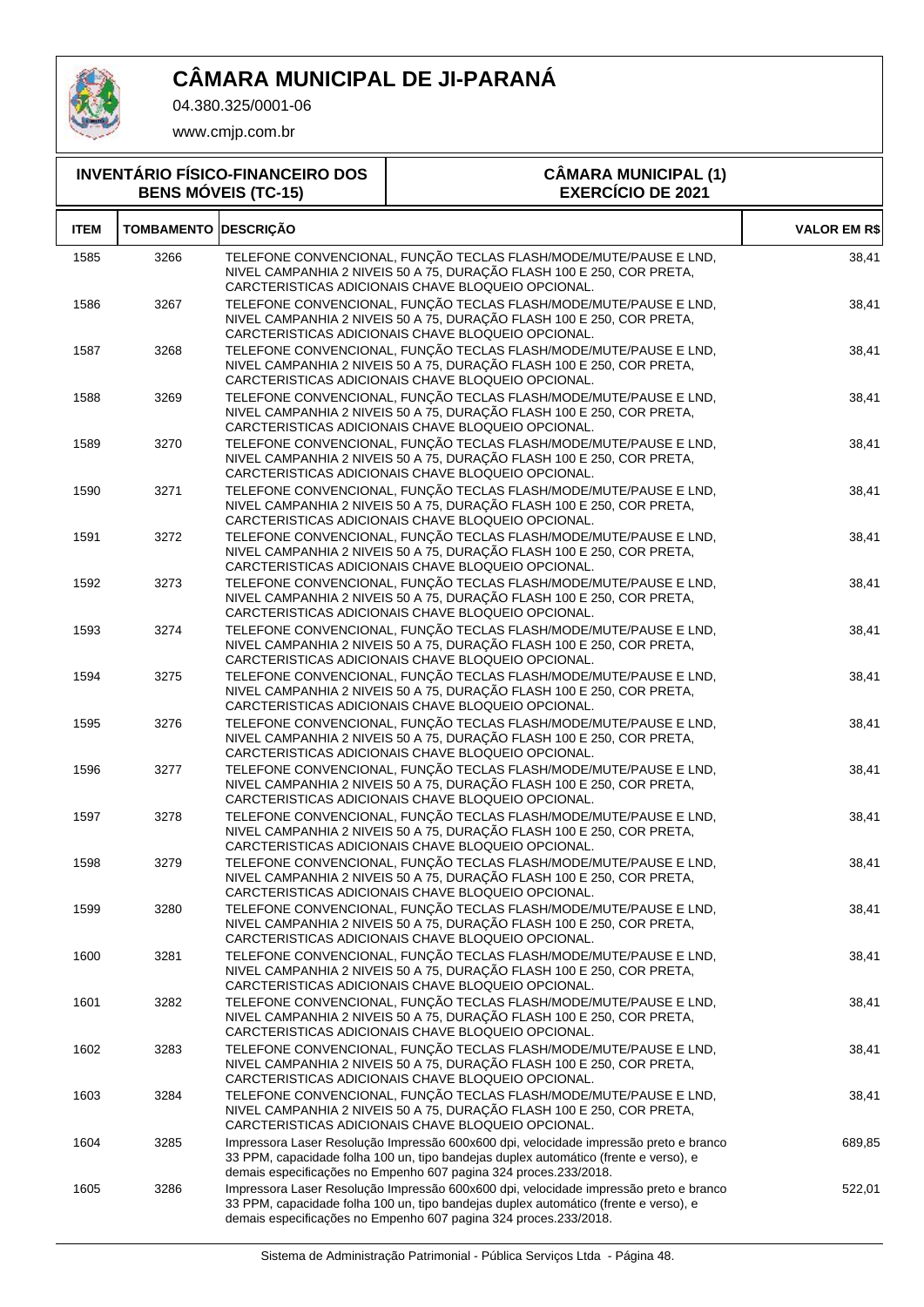

04.380.325/0001-06

www.cmjp.com.br

#### **INVENTÁRIO FÍSICO-FINANCEIRO DOS BENS MÓVEIS (TC-15)**

#### **CÂMARA MUNICIPAL (1) EXERCÍCIO DE 2021**

| <b>ITEM</b>  | <b>TOMBAMENTO</b> | <b>DESCRIÇÃO</b>                                                                                                                                                                                                                                  | <b>VALOR EM R\$</b> |
|--------------|-------------------|---------------------------------------------------------------------------------------------------------------------------------------------------------------------------------------------------------------------------------------------------|---------------------|
| 1606         | 3287              | Impressora Laser Resolução Impressão 600x600 dpi, velocidade impressão preto e branco<br>33 PPM, capacidade folha 100 un, tipo bandejas duplex automático (frente e verso), e<br>demais especificações no Empenho 607 pagina 324 proces.233/2018. | 522,01              |
| 1607         | 3288              | Impressora Laser Resolução Impressão 600x600 dpi, velocidade impressão preto e branco<br>33 PPM, capacidade folha 100 un, tipo bandejas duplex automático (frente e verso), e<br>demais especificações no Empenho 607 pagina 324 proces.233/2018. | 522,01              |
| 1608         | 3289              | Impressora Laser Resolução Impressão 600x600 dpi, velocidade impressão preto e branco<br>33 PPM, capacidade folha 100 un, tipo bandejas duplex automático (frente e verso), e<br>demais especificações no Empenho 607 pagina 324 proces.233/2018. | 689,85              |
| 1609         | 3290              | Impressora Laser Resolução Impressão 600x600 dpi, velocidade impressão preto e branco<br>33 PPM, capacidade folha 100 un, tipo bandejas duplex automático (frente e verso), e<br>demais especificações no Empenho 607 pagina 324 proces.233/2018. | 689,85              |
| 1610         | 3291              | Impressora Laser Resolução Impressão 600x600 dpi, velocidade impressão preto e branco<br>33 PPM, capacidade folha 100 un, tipo bandejas duplex automático (frente e verso), e<br>demais especificações no Empenho 607 pagina 324 proces.233/2018. | 522,01              |
| 1611         | 3292              | Impressora Laser Resolução Impressão 600x600 dpi, velocidade impressão preto e branco<br>33 PPM, capacidade folha 100 un, tipo bandejas duplex automático (frente e verso), e<br>demais especificações no Empenho 607 pagina 324 proces.233/2018. | 689,85              |
| 1612         | 3293              | Impressora Laser Resolução Impressão 600x600 dpi, velocidade impressão preto e branco<br>33 PPM, capacidade folha 100 un, tipo bandejas duplex automático (frente e verso), e<br>demais especificações no Empenho 607 pagina 324 proces.233/2018. | 610,75              |
| 1613         | 3294              | Impressora Laser Resolução Impressão 600x600 dpi, velocidade impressão preto e branco<br>33 PPM, capacidade folha 100 un, tipo bandejas duplex automático (frente e verso), e<br>demais especificações no Empenho 607 pagina 324 proces.233/2018. | 689,85              |
| 1614         | 3295              | ESCADA MULTIFUNCIONAL 4X3 AL. C/ 12 DEGRAUS.                                                                                                                                                                                                      | 203,02              |
| 1615         | 3296              | Nobreak 1800 VA Bivolt de Entrada e Saída 110v da Marca Energylux. (GARANTIA)                                                                                                                                                                     | 541,64              |
| 1616         | 3297              | Nobreak 1800 VA Bivolt de Entrada e Saída 110v da Marca Energylux.                                                                                                                                                                                | 709,06              |
| 1617         | 3298              | Nobreak 1800 VA Bivolt de Entrada e Saída 110v da Marca Energylux.                                                                                                                                                                                | 709,06              |
| 1618         | 3299              | Nobreak 1800 VA Bivolt de Entrada e Saída 110v da Marca Energylux.                                                                                                                                                                                | 709,06              |
| 1619         | 3300              | Nobreak 1800 VA Bivolt de Entrada e Saída 110v da Marca Energylux.                                                                                                                                                                                | 709,06              |
| 1620         | 3301              | Nobreak 1800 VA Bivolt de Entrada e Saída 110v da Marca Energylux.                                                                                                                                                                                | 709,06              |
| 1621         | 3302              | Nobreak 1800 VA Bivolt de Entrada e Saída 110v da Marca Energylux.                                                                                                                                                                                | 709,06              |
| 1622         | 3303              | Nobreak 1800 VA Bivolt de Entrada e Saída 110v da Marca Energylux.                                                                                                                                                                                | 709,06              |
| 1623         | 3304              | Nobreak 1800 VA Bivolt de Entrada e Saída 110v da Marca Energylux.                                                                                                                                                                                | 709,06              |
| 1624         | 3305              | Nobreak 1800 VA Bivolt de Entrada e Saída 110v da Marca Energylux.                                                                                                                                                                                | 709,06              |
| 1625         | 3306              | Nobreak 1800 VA Bivolt de Entrada e Saída 110v da Marca Energylux.                                                                                                                                                                                | 709,06              |
| 1626         | 3307              | Nobreak 1800 VA Bivolt de Entrada e Saída 110v da Marca Energylux.                                                                                                                                                                                | 709,06              |
| 1627<br>1628 | 3308<br>3309      | Nobreak 1800 VA Bivolt de Entrada e Saída 110v da Marca Energylux.                                                                                                                                                                                | 709,06<br>709,06    |
| 1629         | 3310              | Nobreak 1800 VA Bivolt de Entrada e Saída 110v da Marca Energylux.<br>Nobreak 1800 VA Bivolt de Entrada e Saída 110v da Marca Energylux.                                                                                                          | 709,06              |
| 1630         | 3311              | Nobreak 1800 VA Bivolt de Entrada e Saída 110v da Marca Energylux.                                                                                                                                                                                | 614,21              |
| 1631         | 3312              | Nobreak 1800 VA Bivolt de Entrada e Saída 110v da Marca Energylux.                                                                                                                                                                                | 709,06              |
| 1632         | 3313              | Nobreak 1800 VA Bivolt de Entrada e Saída 110v da Marca Energylux.                                                                                                                                                                                | 709,06              |
| 1633         | 3314              | Nobreak 1800 VA Bivolt de Entrada e Saída 110v da Marca Energylux.                                                                                                                                                                                | 709,06              |
| 1634         | 3315              | Nobreak 1800 VA Bivolt de Entrada e Saída 110v da Marca Energylux.                                                                                                                                                                                | 709,06              |
| 1635         | 3316              | Nobreak 1800 VA Bivolt de Entrada e Saída 110v da Marca Energylux.                                                                                                                                                                                | 709,06              |
| 1636         | 3317              | Nobreak 1800 VA Bivolt de Entrada e Saída 110v da Marca Energylux.                                                                                                                                                                                | 709,06              |
| 1637         | 3318              | Nobreak 1800 VA Bivolt de Entrada e Saída 110v da Marca Energylux.                                                                                                                                                                                | 541,64              |
| 1638         | 3319              | Nobreak 1800 VA Bivolt de Entrada e Saída 110v da Marca Energylux.                                                                                                                                                                                | 709,06              |
| 1639         | 3320              | Nobreak 1800 VA Bivolt de Entrada e Saída 110v da Marca Energylux. (MANDAR P<br>GARANTIA)                                                                                                                                                         | 614,21              |
| 1640         | 3321              | Nobreak 1800 VA Bivolt de Entrada e Saída 110v da Marca Energylux.                                                                                                                                                                                | 541,64              |
| 1641         | 3322              | Nobreak 1800 VA Bivolt de Entrada e Saída 110v da Marca Energylux.                                                                                                                                                                                | 709,06              |
| 1642         | 3323              | Nobreak 1800 VA Bivolt de Entrada e Saída 110v da Marca Energylux.                                                                                                                                                                                | 709,06              |
| 1643         | 3324              | Nobreak 1800 VA Bivolt de Entrada e Saída 110v da Marca Energylux.                                                                                                                                                                                | 541,64              |
| 1644         | 3325              | Nobreak 1800 VA Bivolt de Entrada e Saída 110v da Marca Energylux.                                                                                                                                                                                | 709,06              |
| 1645         | 3326              | Nobreak 1800 VA Bivolt de Entrada e Saída 110v da Marca Energylux.                                                                                                                                                                                | 709,06              |
| 1646<br>1647 | 3327<br>3328      | Nobreak 1800 VA Bivolt de Entrada e Saída 110v da Marca Energylux.<br>Nobreak 1800 VA Bivolt de Entrada e Saída 110v da Marca Energylux.                                                                                                          | 709,06<br>709,06    |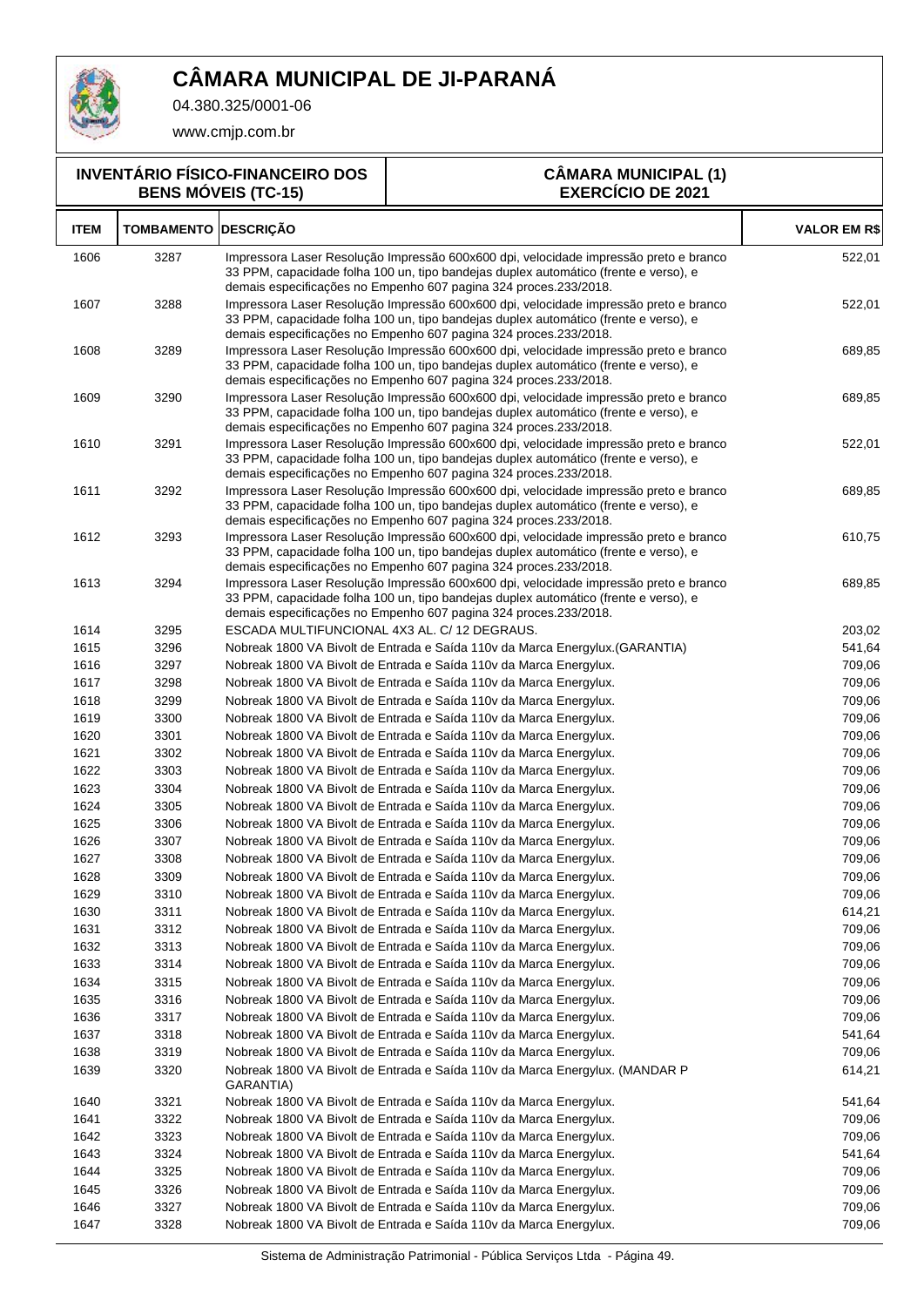

04.380.325/0001-06

www.cmjp.com.br

**INVENTÁRIO FÍSICO-FINANCEIRO DOS BENS MÓVEIS (TC-15)**

#### **CÂMARA MUNICIPAL (1) EXERCÍCIO DE 2021**

| <b>ITEM</b> | <b>TOMBAMENTO DESCRIÇÃO</b> |                                                                                                                                                                                                                                                                          | <b>VALOR EM R\$</b> |
|-------------|-----------------------------|--------------------------------------------------------------------------------------------------------------------------------------------------------------------------------------------------------------------------------------------------------------------------|---------------------|
| 1648        | 3329                        | Nobreak 1800 VA Bivolt de Entrada e Saída 110v da Marca Energylux.                                                                                                                                                                                                       | 709,06              |
| 1649        | 3330                        | Nobreak 1800 VA Bivolt de Entrada e Saída 110v da Marca Energylux.                                                                                                                                                                                                       | 709,06              |
| 1650        | 3331                        | Nobreak 1800 VA Bivolt de Entrada e Saída 110v da Marca Energylux.                                                                                                                                                                                                       | 709,06              |
| 1651        | 3332                        | Nobreak 1800 VA Bivolt de Entrada e Saída 110v da Marca Energylux.                                                                                                                                                                                                       | 709,06              |
| 1652        | 3333                        | Nobreak 1800 VA Bivolt de Entrada e Saída 110v da Marca Energylux.                                                                                                                                                                                                       | 709,06              |
| 1653        | 3334                        | Nobreak 1800 VA Bivolt de Entrada e Saída 110v da Marca Energylux.                                                                                                                                                                                                       | 709,06              |
| 1654        | 3335                        | Nobreak 1800 VA Bivolt de Entrada e Saída 110v da Marca Energylux.                                                                                                                                                                                                       | 709,06              |
| 1655        | 3336                        | AUTOMÓVEL: HILLUX CD 4X4 C/TRANS.MANUAL 05 VELOC. PLACA QTH 9169 NA COR<br>PRATA. (DEMAIS ESPECIFICAÇÕES NO PROC.229/2019 EMPENHO 684 PÁG. 168).                                                                                                                         | 126.366,33          |
| 1656        | 3337                        | PARAFUSADEIRA ELETRICA 400W-110 VOLTS, MARCA BOSCH                                                                                                                                                                                                                       | 355,97              |
| 1657        | 3338                        | FURADEIRA ELETRICA 550 W-110VOLTS, MARCA HAMMER FI5000                                                                                                                                                                                                                   | 196,34              |
| 1658        | 3339                        | BOMBA PARA VENENO DE 20 LITROS MARCA KALA,                                                                                                                                                                                                                               | 198,07              |
| 1659        | 3340                        | BOMBA PARA VENENO DE 20 LITROS MARCA KALA,                                                                                                                                                                                                                               | 198,07              |
| 1660        | 3341                        | ROÇADEIRA- CILINDRADA 29.8 POTÊNCIA KW/CV 1.4/1.9 ROTAÇÃO MÁXIMA RPM<br>12.500, EQUIVALENTE OU SUPERIOR DA MARCA STIHL.                                                                                                                                                  | 2.395,25            |
| 1661        | 3342                        | SOPRADOR CILINDRADA 27,2 PONTÊNCIA KW/CV 0.8/1.1 ROTAÇÃO MÁXIMA RPM<br>7.200 VAZÃO MÁXIMA DE AR 810 EQUIVALENTE OU SUPERIOR.                                                                                                                                             | 1.750,37            |
| 1662        | 3343                        | APARELHO CELULAR SAMSUNG GALAXY J3 2016, ANDROID 5.1.1, 8 GB DE<br>MEMÓRIA INTERNA, CÂMERA 8 MEGA PIXLS (SEM CARREGADOR).                                                                                                                                                | 297,02              |
| 1663        | 3344                        | COMPUTADOR DESKTOP, GABINETE AMD FX3600 64 BT MIN.6<br>NUCLEOS, VELOC.REAL DE 3.0 GHz, MEMOR. CACHE L3MIN. 4MBINTERFACE DDR3<br>MIN 1333 MHz, 4 GD DE RAM HD 500GB, COM MONITOR 18,5 AOC LED E97SWNL<br>VGA (DEMAIS ESPECIFICAÇÕES FL 476 DO EMP 664 DO PROC 026/2019).  | 1.102,85            |
| 1664        | 3345                        | COMPUTADOR DESKTOP, GABINETE AMD FX3600 64 BT MIN.6<br>NUCLEOS, VELOC.REAL DE 3.0 GHz, MEMOR. CACHE L3MIN. 4MBINTERFACE DDR3<br>MIN 1333 MHz, 4 GD DE RAM HD 500GB, COM MONITOR 18,5 AOC LED E97SWNL<br>VGA (DEMAIS ESPECIFICAÇÕES FL 476 DO EMP 664 DO PROC 026/2019).  | 1.102,85            |
| 1665        | 3346                        | COMPUTADOR DESKTOP, GABINETE AMD FX3600 64 BT MIN.6<br>NUCLEOS, VELOC.REAL DE 3.0 GHz, MEMOR. CACHE L3MIN. 4MBINTERFACE DDR3<br>MIN 1333 MHz, 4 GD DE RAM HD 500GB, COM MONITOR 18,5 AOC LED E97SWNL<br>VGA (DEMAIS ESPECIFICAÇÕES FL 476 DO EMP 664 DO PROC 026/2019).  | 1.102,85            |
| 1666        | 3347                        | COMPUTADOR DESKTOP, GABINETE AMD FX3600 64 BT MIN.6<br>NUCLEOS, VELOC.REAL DE 3.0 GHz, MEMOR. CACHE L3MIN. 4MBINTERFACE DDR3<br>MIN 1333 MHz, 4 GD DE RAM HD 500GB, COM MONITOR 18,5 AOC LED E97SWNL<br>VGA (DEMAIS ESPECIFICAÇÕES FL 476 DO EMP 664 DO PROC 026/2019).  | 1.102,85            |
| 1667        | 3348                        | COMPUTADOR DESKTOP, GABINETE AMD FX3600 64 BT MIN.6<br>NUCLEOS, VELOC. REAL DE 3.0 GHZ, MEMOR. CACHE L3MIN. 4MBINTERFACE DDR3<br>MIN 1333 MHz, 4 GD DE RAM HD 500GB, COM MONITOR 18,5 AOC LED E97SWNL<br>VGA (DEMAIS ESPECIFICAÇÕES FL 476 DO EMP 664 DO PROC 026/2019). | 1.102,85            |
| 1668        | 3349                        | COMPUTADOR DESKTOP, GABINETE AMD FX3600 64 BT MIN.6<br>NUCLEOS, VELOC.REAL DE 3.0 GHz, MEMOR. CACHE L3MIN. 4MBINTERFACE DDR3<br>MIN 1333 MHz, 4 GD DE RAM HD 500GB, COM MONITOR 18,5 AOC LED E97SWNL<br>VGA (DEMAIS ESPECIFICAÇÕES FL 476 DO EMP 664 DO PROC 026/2019).  | 1.102,85            |
| 1669        | 3350                        | COMPUTADOR DESKTOP, GABINETE AMD FX3600 64 BT MIN.6<br>NUCLEOS, VELOC. REAL DE 3.0 GHZ, MEMOR. CACHE L3MIN. 4MBINTERFACE DDR3<br>MIN 1333 MHz, 4 GD DE RAM HD 500GB, COM MONITOR 18,5 AOC LED E97SWNL<br>VGA (DEMAIS ESPECIFICAÇÕES FL 476 DO EMP 664 DO PROC 026/2019). | 1.102,85            |
| 1670        | 3351                        | COMPUTADOR DESKTOP, GABINETE AMD FX3600 64 BT MIN.6<br>NUCLEOS, VELOC. REAL DE 3.0 GHZ, MEMOR. CACHE L3MIN. 4MBINTERFACE DDR3<br>MIN 1333 MHz, 4 GD DE RAM HD 500GB, COM MONITOR 18,5 AOC LED E97SWNL<br>VGA (DEMAIS ESPECIFICAÇÕES FL 476 DO EMP 664 DO PROC 026/2019). | 1.102,85            |
| 1671        | 3352                        | COMPUTADOR DESKTOP, GABINETE AMD FX3600 64 BT MIN.6<br>NUCLEOS, VELOC. REAL DE 3.0 GHZ, MEMOR. CACHE L3MIN. 4MBINTERFACE DDR3<br>MIN 1333 MHz, 4 GD DE RAM HD 500GB, COM MONITOR 18,5 AOC LED E97SWNL<br>VGA (DEMAIS ESPECIFICAÇÕES FL 476 DO EMP 664 DO PROC 026/2019). | 1.102,85            |
| 1672        | 3353                        | COMPUTADOR DESKTOP, GABINETE AMD FX3600 64 BT MIN.6<br>NUCLEOS, VELOC. REAL DE 3.0 GHZ, MEMOR. CACHE L3MIN. 4MBINTERFACE DDR3<br>MIN 1333 MHz, 4 GD DE RAM HD 500GB, COM MONITOR 18,5 AOC LED E97SWNL<br>VGA (DEMAIS ESPECIFICAÇÕES FL 476 DO EMP 664 DO PROC 026/2019). | 1.102,85            |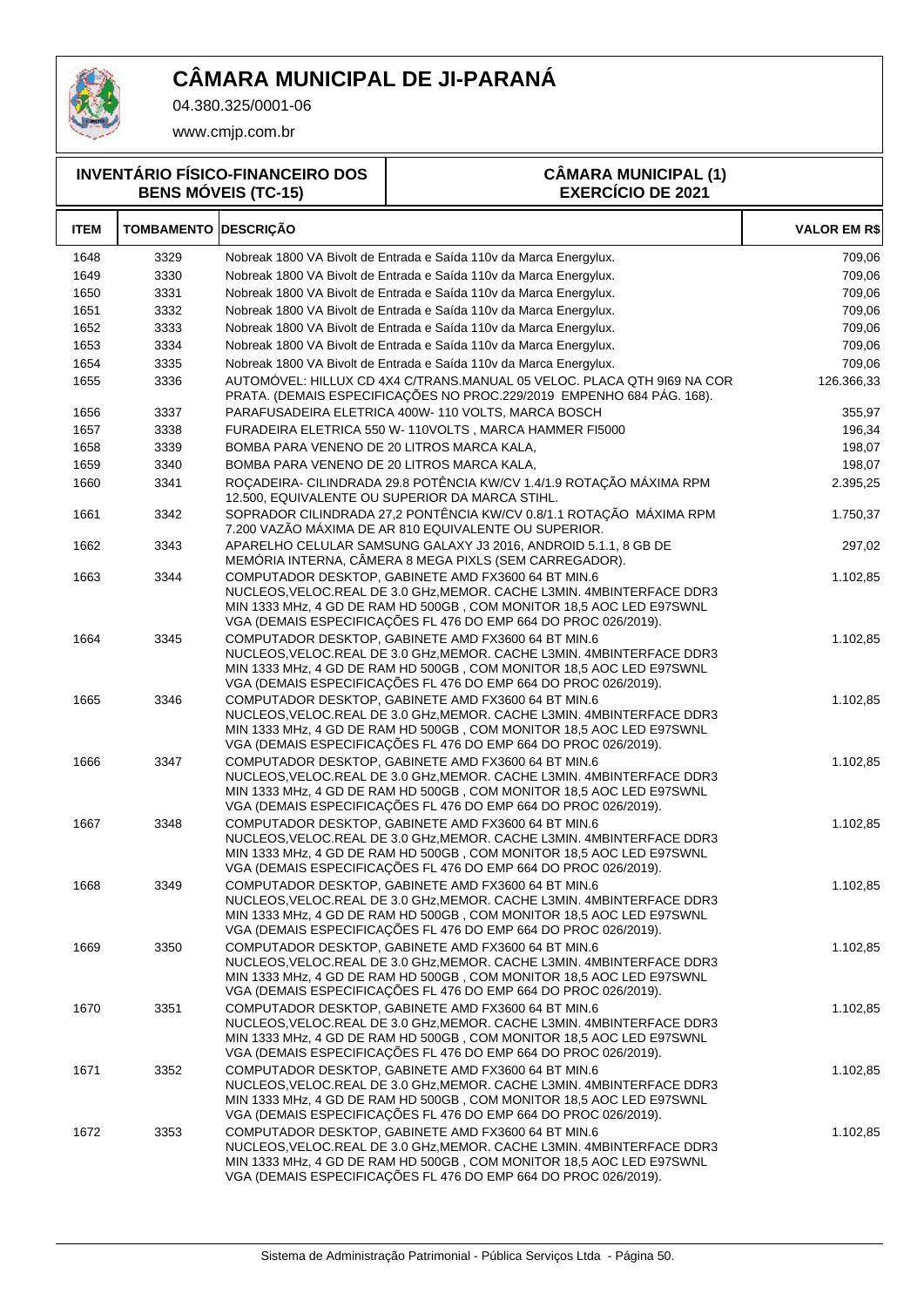

04.380.325/0001-06

www.cmjp.com.br

| <b>INVENTÁRIO FÍSICO-FINANCEIRO DOS</b><br><b>BENS MÓVEIS (TC-15)</b> |                             | <b>CÂMARA MUNICIPAL (1)</b><br><b>EXERCÍCIO DE 2021</b>                                                                                                                                                                                                                  |                     |
|-----------------------------------------------------------------------|-----------------------------|--------------------------------------------------------------------------------------------------------------------------------------------------------------------------------------------------------------------------------------------------------------------------|---------------------|
| <b>ITEM</b>                                                           | <b>TOMBAMENTO DESCRIÇÃO</b> |                                                                                                                                                                                                                                                                          | <b>VALOR EM R\$</b> |
| 1673                                                                  | 3354                        | COMPUTADOR DESKTOP, GABINETE AMD FX3600 64 BT MIN.6<br>NUCLEOS, VELOC.REAL DE 3.0 GHz, MEMOR. CACHE L3MIN. 4MBINTERFACE DDR3<br>MIN 1333 MHz, 4 GD DE RAM HD 500GB, COM MONITOR 18,5 AOC LED E97SWNL<br>VGA (DEMAIS ESPECIFICAÇÕES FL 476 DO EMP 664 DO PROC 026/2019).  | 1.102,85            |
| 1674                                                                  | 3355                        | COMPUTADOR DESKTOP, GABINETE AMD FX3600 64 BT MIN.6<br>NUCLEOS, VELOC.REAL DE 3.0 GHz, MEMOR. CACHE L3MIN. 4MBINTERFACE DDR3<br>MIN 1333 MHz, 4 GD DE RAM HD 500GB, COM MONITOR 18,5 AOC LED E97SWNL<br>VGA (DEMAIS ESPECIFICAÇÕES FL 476 DO EMP 664 DO PROC 026/2019).  | 1.102,85            |
| 1675                                                                  | 3356                        | COMPUTADOR DESKTOP, GABINETE AMD FX3600 64 BT MIN.6<br>NUCLEOS, VELOC. REAL DE 3.0 GHZ, MEMOR. CACHE L3MIN. 4MBINTERFACE DDR3<br>MIN 1333 MHz, 4 GD DE RAM HD 500GB, COM MONITOR 18,5 AOC LED E97SWNL<br>VGA (DEMAIS ESPECIFICAÇÕES FL 476 DO EMP 664 DO PROC 026/2019). | 1.102,85            |
| 1676                                                                  | 3357                        | COMPUTADOR DESKTOP, GABINETE AMD FX3600 64 BT MIN.6<br>NUCLEOS, VELOC.REAL DE 3.0 GHz, MEMOR. CACHE L3MIN. 4MBINTERFACE DDR3<br>MIN 1333 MHz, 4 GD DE RAM HD 500GB, COM MONITOR 18,5 AOC LED E97SWNL<br>VGA (DEMAIS ESPECIFICAÇÕES FL 476 DO EMP 664 DO PROC 026/2019).  | 1.102,85            |
| 1677                                                                  | 3358                        | COMPUTADOR DESKTOP, GABINETE AMD FX3600 64 BT MIN.6<br>NUCLEOS, VELOC.REAL DE 3.0 GHz, MEMOR. CACHE L3MIN. 4MBINTERFACE DDR3<br>MIN 1333 MHz, 4 GD DE RAM HD 500GB, COM MONITOR 18,5 AOC LED E97SWNL<br>VGA (DEMAIS ESPECIFICAÇÕES FL 476 DO EMP 664 DO PROC 026/2019).  | 1.102,85            |
| 1678                                                                  | 3359                        | BEBEDOURO INDUSTRIAL 100LT. TECNOLOGIA DE SIOLAMENTO EM POLIURETANO,<br>ACABAMENTO EXTERNO EM AÇO INXIDÁVEL, PIA DE ESCOAMENTO COM<br>VACUUM-FORM, PES COM REGULAGEM DE ALTURA, TENSÃO 127V OU 220V.                                                                     | 2.673,25            |
| 1679                                                                  | 3360                        | APARELHO TELEFÔNICO FIXO- MESA OPERADORA DE PABX, COMPATIVEL/4114.<br>DISPLAY GRÁFICO COM RESOLUÇÃO MINIMA DE 128X64 PIXELS COM BLACKLIGHT<br>(e demais especificações no Empenho 171 do processo 40/2020).                                                              | 986,87              |
| 1680                                                                  | 3361                        | AR CONDICIONADOR TIPO SPLIT HIWALL, CAPAC. DE REFREIGERAÇÃO<br>NOMINAL:24000 BTUS/H, CICLO FRIO, 220V, 60HZ CLASSE DE EFICIENCIA<br>ENERGETICA "A", C/ CONTROLE REMOTO S/ FIO. MARCA TRANE.                                                                              | 2.191,37            |
| 1681                                                                  | 3362                        | AR CONDICIONADOR TIPO SPLIT HIWALL, CAPAC. DE REFREIGERAÇÃO<br>NOMINAL:24000 BTUS/H, CICLO FRIO, 220V, 60HZ CLASSE DE EFICIENCIA<br>ENERGETICA "A", C/ CONTROLE REMOTO S/ FIO. MARCA TRANE.                                                                              | 2.191,37            |
| 1682                                                                  | 3363                        | AR CONDICIONADOR TIPO SPLIT HIWALL, CAPAC. DE REFREIGERAÇÃO<br>NOMINAL:24000 BTUS/H, CICLO FRIO, 220V, 60HZ CLASSE DE EFICIENCIA<br>ENERGETICA "A", C/ CONTROLE REMOTO S/ FIO. MARCA TRANE.                                                                              | 2.191,37            |
| 1683                                                                  | 3364                        | AR CONDICIONADOR TIPO SPLIT HIWALL, CAPAC. DE REFREIGERAÇÃO<br>NOMINAL:24000 BTUS/H, CICLO FRIO, 220V, 60HZ CLASSE DE EFICIENCIA<br>ENERGETICA "A", C/ CONTROLE REMOTO S/ FIO. MARCA TRANE.                                                                              | 2.191,37            |
| 1684                                                                  | 3365                        | AR CONDICIONADOR TIPO SPLIT HIWALL, CAPAC. DE REFREIGERAÇÃO<br>NOMINAL:24000 BTUS/H, CICLO FRIO, 220V, 60HZ CLASSE DE EFICIENCIA<br>ENERGETICA "A", C/ CONTROLE REMOTO S/ FIO. MARCA TRANE.                                                                              | 2.191,37            |
| 1685                                                                  | 3366                        | AR CONDICIONADOR TIPO SPLIT HIWALL, CAPAC. DE REFREIGERAÇÃO<br>NOMINAL:24000 BTUS/H, CICLO FRIO, 220V, 60HZ CLASSE DE EFICIENCIA<br>ENERGETICA "A", C/ CONTROLE REMOTO S/ FIO. MARCA TRANE.                                                                              | 2.191,37            |
| 1686                                                                  | 3367                        | AR CONDICIONADOR TIPO SPLIT HIWALL, CAPAC. DE REFREIGERAÇÃO<br>NOMINAL:24000 BTUS/H, CICLO FRIO, 220V, 60HZ CLASSE DE EFICIENCIA<br>ENERGETICA "A", C/ CONTROLE REMOTO S/ FIO. MARCA TRANE.                                                                              | 2.191,37            |
| 1687                                                                  | 3368                        | AR CONDICIONADOR TIPO SPLIT HIWALL, CAPAC. DE REFREIGERAÇÃO<br>NOMINAL:24000 BTUS/H, CICLO FRIO, 220V, 60HZ CLASSE DE EFICIENCIA<br>ENERGETICA "A", C/ CONTROLE REMOTO S/ FIO. MARCA TRANE.                                                                              | 2.191,37            |
| 1688                                                                  | 3369                        | AR CONDICIONADOR TIPO SPLIT HIWALL, CAPAC. DE REFREIGERAÇÃO<br>NOMINAL:24000 BTUS/H, CICLO FRIO, 220V, 60HZ CLASSE DE EFICIENCIA<br>ENERGETICA "A", C/ CONTROLE REMOTO S/ FIO. MARCA TRANE.                                                                              | 2.191,37            |
| 1689                                                                  | 3370                        | AR CONDICIONADOR TIPO SPLIT HIWALL, CAPAC. DE REFREIGERAÇÃO<br>NOMINAL:24000 BTUS/H, CICLO FRIO, 220V, 60HZ CLASSE DE EFICIENCIA<br>ENERGETICA "A", C/ CONTROLE REMOTO S/ FIO. MARCA TRANE.                                                                              | 2.191,37            |
| 1690                                                                  | 3371                        | AR CONDICIONADOR TIPO SPLIT HIWALL, CAPAC. DE REFREIGERAÇÃO<br>NOMINAL:60.000 BTUS/H, CICLO FRIO, 220V, 60HZ CLASSE DE EFICIENCIA<br>ENERGETICA "A", C/ CONTROLE REMOTO S/ FIO. MARCA ELGIN.                                                                             | 5.408,50            |
| 1691                                                                  | 3372                        | AR CONDICIONADOR TIPO SPLIT HIWALL, CAPAC. DE REFREIGERAÇÃO<br>NOMINAL:60.000 BTUS/H, CICLO FRIO, 220V, 60HZ CLASSE DE EFICIENCIA<br>ENERGETICA "A", C/ CONTROLE REMOTO S/ FIO. MARCA ELGIN.                                                                             | 5.408,50            |
| 1692                                                                  | 3373                        | Motor de Portão Industrial deslizante de alta durabilidade e qualidade, com a capacidade                                                                                                                                                                                 | 2.424,50            |

Sistema de Administração Patrimonial - Pública Serviços Ltda - Página 51.

mínima para 1500kg, bivolt, marca Jet flex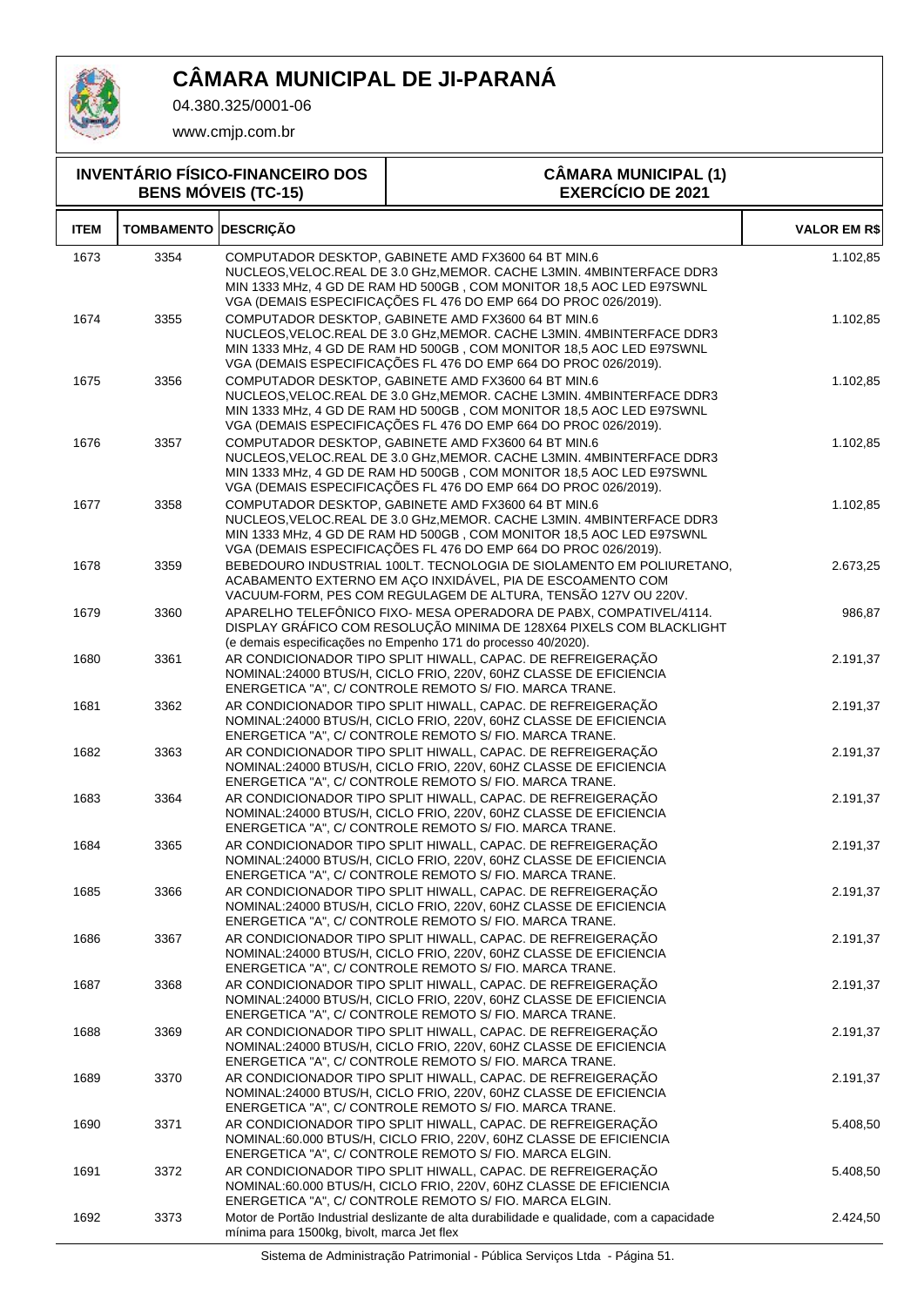

04.380.325/0001-06

www.cmjp.com.br

#### **INVENTÁRIO FÍSICO-FINANCEIRO DOS BENS MÓVEIS (TC-15)**

#### **CÂMARA MUNICIPAL (1) EXERCÍCIO DE 2021**

| <b>ITEM</b> | <b>TOMBAMENTO DESCRIÇÃO</b> |                                                                                                                                                                                                                                                                                                                                                                                                                                    | <b>VALOR EM R\$</b> |
|-------------|-----------------------------|------------------------------------------------------------------------------------------------------------------------------------------------------------------------------------------------------------------------------------------------------------------------------------------------------------------------------------------------------------------------------------------------------------------------------------|---------------------|
| 1693        | 3374                        | Motor de Portão Industrial deslizante de alta durabilidade e qualidade, com a capacidade<br>mínima para 1500kg, bivolt, marca Jet flex                                                                                                                                                                                                                                                                                             | 2.424,50            |
| 1694        | 3375                        | Memória Portátil, Microcomputador, capac. Memoria 1 TB, Interface USB 3.0, Aplicação:<br>Armazenamento de Dados, Tipo Hard Disk Externo (HD Externo)                                                                                                                                                                                                                                                                               | 259,26              |
| 1695        | 3376                        | Memória Portátil, Microcomputador, capac. Memoria 1 TB, Interface USB 3.0, Aplicação:<br>Armazenamento de Dados, Tipo Hard Disk Externo (HD Externo)                                                                                                                                                                                                                                                                               | 259,26              |
| 1696        | 3377                        | Memória Portátil, Microcomputador, capac. Memoria 1 TB, Interface USB 3.0, Aplicação:<br>Armazenamento de Dados, Tipo Hard Disk Externo (HD Externo)                                                                                                                                                                                                                                                                               | 259,26              |
| 1697        | 3378                        | Memória Portátil, Microcomputador, capac. Memoria 1 TB, Interface USB 3.0, Aplicação:<br>Armazenamento de Dados, Tipo Hard Disk Externo (HD Externo)                                                                                                                                                                                                                                                                               | 259,26              |
| 1698        | 3379                        | Memória Portátil, Microcomputador, capac. Memoria 1 TB, Interface USB 3.0, Aplicação:<br>Armazenamento de Dados, Tipo Hard Disk Externo (HD Externo)                                                                                                                                                                                                                                                                               | 259,26              |
| 1699        | 3380                        | APARELHO DE SOM PARA VEICULO OFICIAL TOYOTA ETIOS -PLACA OHV8856                                                                                                                                                                                                                                                                                                                                                                   | 192,27              |
| 1700        | 3381                        | Impressora Multifuncional c/ Tanque Jato de Tinta Colorida- Bivolt- Scanner, Copiadora,<br>Wi-fi, Marca EPSON.                                                                                                                                                                                                                                                                                                                     | 771,82              |
| 1701        | 3382                        | Impressora Multifuncional c/ Tanque Jato de Tinta Colorida- Bivolt- Scanner, Copiadora,<br>Wi-fi, Marca EPSON.                                                                                                                                                                                                                                                                                                                     | 771,82              |
| 1702        | 3383                        | Impressora Multifuncional c/ Tanque Jato de Tinta Colorida- Bivolt- Scanner, Copiadora,<br>Wi-fi, Marca EPSON.                                                                                                                                                                                                                                                                                                                     | 771,82              |
| 1703        | 3384                        | Impressora Multifuncional c/ Tanque Jato de Tinta Colorida- Bivolt- Scanner, Copiadora,<br>Wi-fi. Marca EPSON.                                                                                                                                                                                                                                                                                                                     | 771,82              |
| 1704        | 3385                        | Impressora Multifuncional c/ Tanque Jato de Tinta Colorida- Bivolt- Scanner, Copiadora,<br>Wi-fi, Marca EPSON.                                                                                                                                                                                                                                                                                                                     | 771,82              |
| 1705        | 3386                        | Impressora Multifuncional c/ Tanque Jato de Tinta Colorida- Bivolt- Scanner, Copiadora,<br>Wi-fi, Marca EPSON.                                                                                                                                                                                                                                                                                                                     | 771,82              |
| 1706        | 3387                        | Impressora Multifuncional c/ Tanque Jato de Tinta Colorida- Bivolt- Scanner, Copiadora,<br>Wi-fi, Marca EPSON.                                                                                                                                                                                                                                                                                                                     | 771,82              |
| 1707        | 3388                        | Impressora Multifuncional c/ Tanque Jato de Tinta Colorida- Bivolt- Scanner, Copiadora,<br>Wi-fi, Marca EPSON.                                                                                                                                                                                                                                                                                                                     | 771,82              |
| 1708        | 3389                        | Impressora Multifuncional c/ Tanque Jato de Tinta Colorida- Bivolt- Scanner, Copiadora,<br>Wi-fi, Marca EPSON.                                                                                                                                                                                                                                                                                                                     | 771,82              |
| 1709        | 3390                        | Impressora Multifuncional c/ Tanque Jato de Tinta Colorida- Bivolt- Scanner, Copiadora,<br>Wi-fi, Marca EPSON.                                                                                                                                                                                                                                                                                                                     | 771,82              |
| 1710        | 3391                        | Impressora Multifuncional c/ Tanque Jato de Tinta Colorida- Bivolt- Scanner, Copiadora,<br>Wi-fi, Marca EPSON.                                                                                                                                                                                                                                                                                                                     | 771,82              |
| 1711        | 3392                        | Impressora Multifuncional c/ Tanque Jato de Tinta Colorida- Bivolt- Scanner, Copiadora,<br>Wi-fi, Marca EPSON.                                                                                                                                                                                                                                                                                                                     | 771,82              |
| 1712        | 3393                        | Impressora Multifuncional c/ Tanque Jato de Tinta Colorida- Bivolt- Scanner, Copiadora,<br>Wi-fi, Marca EPSON.                                                                                                                                                                                                                                                                                                                     | 771,82              |
| 1713        | 3394                        | Impressora Multifuncional c/ Tanque Jato de Tinta Colorida- Bivolt- Scanner, Copiadora,<br>Wi-fi. Marca EPSON.                                                                                                                                                                                                                                                                                                                     | 771,82              |
| 1714        | 3395                        | Impressora Multifuncional c/ Tanque Jato de Tinta Colorida- Bivolt- Scanner, Copiadora,<br>Wi-fi, Marca EPSON.                                                                                                                                                                                                                                                                                                                     | 771,82              |
| 1715        | 3396                        | AR CONDICIONADOR TIPO SPLIT 24000 BTUS, MARCA TRANE, CAPACIDADE DE<br>REFRIGERAÇÃO NOMINAL: 24000NTU/H, CICLO FRIO:220V, 60HZ, CLASSE<br>EFICIÊNCIA ENERGÉTICA "A", COM CONTROLE REMOTO SEM FIO.                                                                                                                                                                                                                                   | 2.217,81            |
| 1716        | 3397                        | AR CONDICIONADOR TIPO SPLIT 24000 BTUS, MARCA TRANE, CAPACIDADE DE<br>REFRIGERAÇÃO NOMINAL: 24000NTU/H, CICLO FRIO:220V, 60HZ, CLASSE<br>EFICIÊNCIA ENERGÉTICA "A", COM CONTROLE REMOTO SEM FIO.                                                                                                                                                                                                                                   | 2.217,81            |
| 1717        | 3398                        | AR CONDICIONADOR TIPO SPLIT 24000 BTUS, MARCA TRANE, CAPACIDADE DE<br>REFRIGERAÇÃO NOMINAL: 24000NTU/H, CICLO FRIO:220V, 60HZ, CLASSE<br>EFICIÊNCIA ENERGÉTICA "A", COM CONTROLE REMOTO SEM FIO.                                                                                                                                                                                                                                   | 2.217,81            |
| 1718        | 3399                        | CENTRAL TELEFONICA PABX HÍBRIDA, SIGA-ME EXTERNO EM TODAS AS PORTAS;<br>DDR (DISCAGEM DIRETA RAMAL), SELEÇÃO AUTOMÁTICA DE LINHAS; LIMITE DE<br>DURAÇÃO DAS CHAMADAS, CONFERÊNCIA ATÉ 5 PARTIC. AGENDA INDIV. E<br>COLETIVA, MUSICA ESPERA PERSONALIZAVEL; ENTRONCAMENTO E1 (R2D/ISDN)<br>CHAMADAS IP; ATEND.AUTOM.(DISA);INCORPORADO IDENT.CHAM.(DTFM/FSK)<br>INCORPORADA;PROTOC.CSTA P/ APLIC. CTI, PLANO DE MUMERAÇÃO FLEXIVEL. | 15.262,88           |
| 1719        | 3400                        | Câmera Fotográfica Sensor CMOS 36x24 mm Full Frame, 30,4 Megapixels no Mínimo,<br>Sistema de Detectação de Diferença de Face com formação Secundária TTI, com Sensor<br>AF dedicado no Mínimo, Funcionamento de Auto Foco EV-3-18                                                                                                                                                                                                  | 16.915,50           |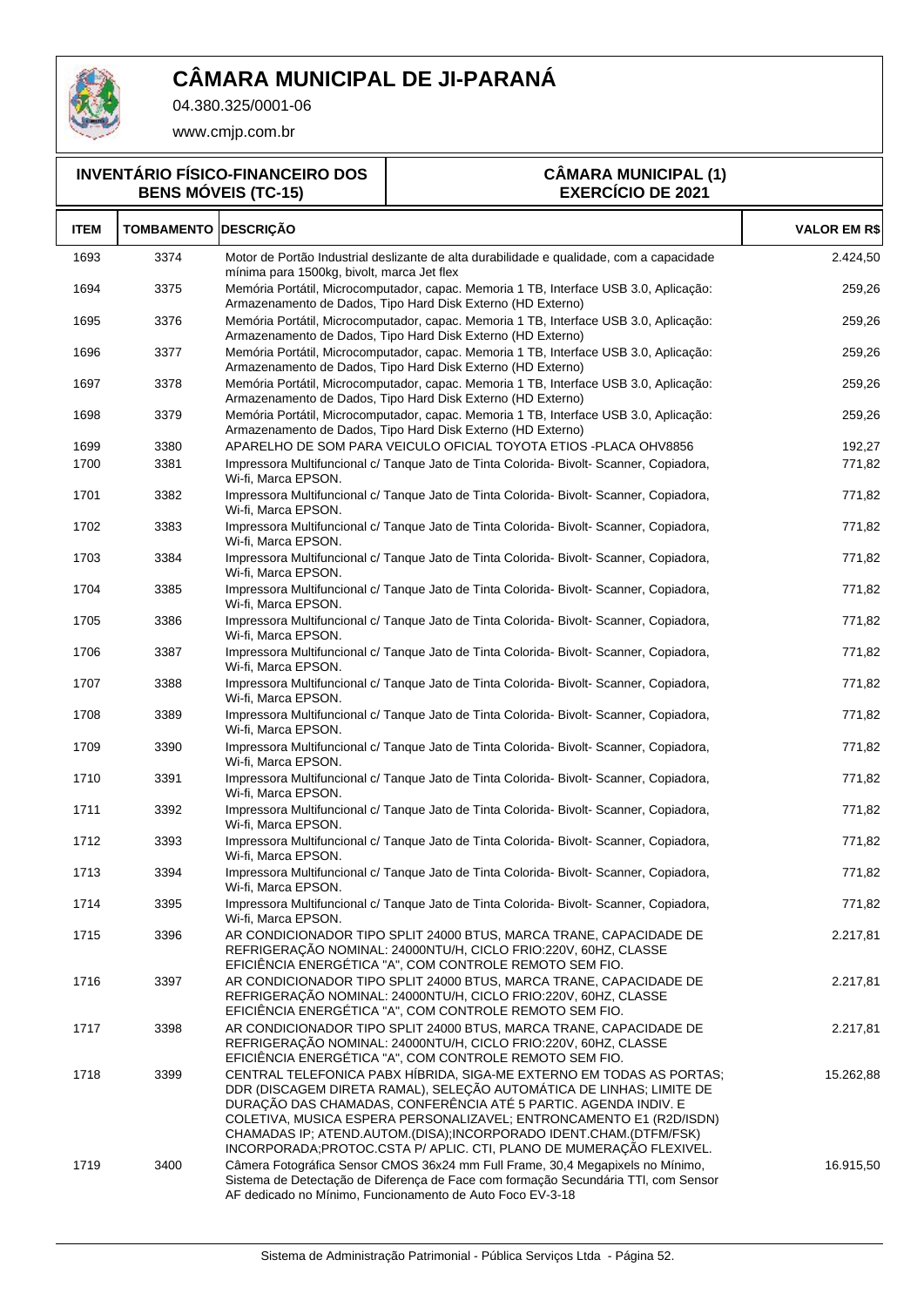

04.380.325/0001-06

www.cmjp.com.br

#### **INVENTÁRIO FÍSICO-FINANCEIRO DOS BENS MÓVEIS (TC-15)**

#### **CÂMARA MUNICIPAL (1) EXERCÍCIO DE 2021**

| <b>ITEM</b> | <b>TOMBAMENTO DESCRIÇÃO</b> |                                                                                                                                                                                                                                                                                                                                                                                                                                                                                                   | <b>VALOR EM R\$</b> |
|-------------|-----------------------------|---------------------------------------------------------------------------------------------------------------------------------------------------------------------------------------------------------------------------------------------------------------------------------------------------------------------------------------------------------------------------------------------------------------------------------------------------------------------------------------------------|---------------------|
| 1720        | 3401                        | Equipamento Wireless, Taxa Transmissão: 300 MBPS. Frequência: 2.400 - 2.483,50 MHZ,<br>Caracteristicas adicionais: 3 Antenas OMNI 3DBI, Access Point, Repetidor, Bridg, Tipo:<br>Repetidora. Marca Mercusys.                                                                                                                                                                                                                                                                                      | 274,69              |
| 1721        | 3402                        | Equipamento Wireless, Taxa Transmissão: 300 MBPS. Frequência: 2.400 - 2.483.50 MHZ,<br>Caracteristicas adicionais: 3 Antenas OMNI 3DBI, Access Point, Repetidor, Bridg, Tipo:<br>Repetidora. Marca Mercusys.                                                                                                                                                                                                                                                                                      | 274,69              |
| 1722        | 3403                        | Equipamento Wireless, Taxa Transmissão: 300 MBPS. Frequência: 2.400 - 2.483,50 MHZ,<br>Caracteristicas adicionais: 3 Antenas OMNI 3DBI, Access Point, Repetidor, Bridg, Tipo:<br>Repetidora. Marca Mercusys.                                                                                                                                                                                                                                                                                      | 274,69              |
| 1723        | 3404                        | Equipamento Wireless, Taxa Transmissão: 300 MBPS. Frequência: 2.400 - 2.483,50 MHZ,<br>Caracteristicas adicionais: 3 Antenas OMNI 3DBI, Access Point, Repetidor, Bridg, Tipo:<br>Repetidora. Marca Mercusys.                                                                                                                                                                                                                                                                                      | 274,69              |
| 1724        | 3405                        | Equipamento Wireless, Taxa Transmissão: 300 MBPS. Frequência: 2.400 - 2.483,50 MHZ,<br>Caracteristicas adicionais: 3 Antenas OMNI 3DBI, Access Point, Repetidor, Bridg, Tipo:<br>Repetidora. Marca Mercusys.                                                                                                                                                                                                                                                                                      | 274,69              |
| 1725        | 3406                        | Equipamento Wireless, Taxa Transmissão: 300 MBPS. Frequência: 2.400 - 2.483,50 MHZ,<br>Caracteristicas adicionais: 3 Antenas OMNI 3DBI, Access Point, Repetidor, Bridg, Tipo:<br>Repetidora. Marca Mercusys.                                                                                                                                                                                                                                                                                      | 274,69              |
| 1726        | 3407                        | Equipamento Wireless, Taxa Transmissão: 300 MBPS. Frequência: 2.400 - 2.483,50 MHZ,<br>Caracteristicas adicionais: 3 Antenas OMNI 3DBI, Access Point, Repetidor, Bridg, Tipo:<br>Repetidora. Marca Mercusys.                                                                                                                                                                                                                                                                                      | 274,69              |
| 1727        | 3408                        | Equipamento Wireless, Taxa Transmissão: 300 MBPS. Frequência: 2.400 - 2.483,50 MHZ,<br>Caracteristicas adicionais: 3 Antenas OMNI 3DBI, Access Point, Repetidor, Bridg, Tipo:<br>Repetidora. Marca Mercusys.                                                                                                                                                                                                                                                                                      | 274,69              |
| 1728        | 3409                        | Equipamento Wireless, Taxa Transmissão: 300 MBPS. Frequência: 2.400 - 2.483,50 MHZ,<br>Caracteristicas adicionais: 3 Antenas OMNI 3DBI, Access Point, Repetidor, Bridg, Tipo:<br>Repetidora. Marca Mercusys.                                                                                                                                                                                                                                                                                      | 274,69              |
| 1729        | 3410                        | Equipamento Wireless, Taxa Transmissão: 300 MBPS. Frequência: 2.400 - 2.483,50 MHZ,<br>Caracteristicas adicionais: 3 Antenas OMNI 3DBI, Access Point, Repetidor, Bridg, Tipo:<br>Repetidora. Marca Mercusys.                                                                                                                                                                                                                                                                                      | 274,69              |
| 1730        | 3411                        | Equipamento Wireless, Taxa Transmissão: 300 MBPS. Frequência: 2.400 - 2.483,50 MHZ,<br>Caracteristicas adicionais: 3 Antenas OMNI 3DBI, Access Point, Repetidor, Bridg, Tipo:<br>Repetidora. Marca Mercusys.                                                                                                                                                                                                                                                                                      | 274,69              |
| 1731        | 3412                        | Equipamento Wireless, Taxa Transmissão: 300 MBPS. Frequência: 2.400 - 2.483,50 MHZ,<br>Caracteristicas adicionais: 3 Antenas OMNI 3DBI, Access Point, Repetidor, Bridg, Tipo:<br>Repetidora. Marca Mercusys.                                                                                                                                                                                                                                                                                      | 274,69              |
| 1732        | 3413                        | Equipamento Wireless, Taxa Transmissão: 300 MBPS. Frequência: 2.400 - 2.483.50 MHZ,<br>Caracteristicas adicionais: 3 Antenas OMNI 3DBI, Access Point, Repetidor, Bridg, Tipo:<br>Repetidora. Marca Mercusys.                                                                                                                                                                                                                                                                                      | 274,69              |
| 1733        | 3414                        | Equipamento Wireless, Taxa Transmissão: 300 MBPS. Frequência: 2.400 - 2.483,50 MHZ,<br>Caracteristicas adicionais: 3 Antenas OMNI 3DBI, Access Point, Repetidor, Bridg, Tipo:<br>Repetidora. Marca Mercusys.                                                                                                                                                                                                                                                                                      | 274,69              |
| 1734        | 3415                        | Equipamento Wireless, Taxa Transmissão: 300 MBPS. Frequência: 2.400 - 2.483,50 MHZ,<br>Caracteristicas adicionais: 3 Antenas OMNI 3DBI, Access Point, Repetidor, Bridg, Tipo:<br>Repetidora. Marca Mercusys.                                                                                                                                                                                                                                                                                      | 274,69              |
| 1735        | 3418                        | Flash Externo Para Câmera Fotográfica, compatíveis E-TTL/ETTL Auto Flash, Aprox.<br>100-700 Flashes Com Pilha Alcalina AA ou LR6, Tempo de Recarga Aprox.0,1-5,5 Seg.<br>Flash Rápido Aprox. 0,1-3,3 Seg. Status do Flash Indicado com Sinal Sonoro                                                                                                                                                                                                                                               | 3.337,45            |
| 1736        | 3419                        | RACK DE PISO PARA SERVIDOR 19" (40U X 800MM)                                                                                                                                                                                                                                                                                                                                                                                                                                                      | 2.204,35            |
| 1737        | 3420                        | NOBREAK P/ SERVIDOR 10 KVA (10000VA):TENSÃO DE ENTRADA 110V-220V,<br>TENSÃO DE SAÍDA 115V: PAINEL C/ DISPLAY LCD INTERATIVO; TECNOLOGIA DE<br>CONTROLE DIGITAL (MICROPROCESSADOR DSP - PROCESSADOR DIGITAL DE<br>SINAIS); PROTEÇÕES SURTOS TENSÃO, CURTO-CIRCUITO, SOBRECARGA,<br>VARIAÇÃO DE FREQUÊNCIA, SUBTENSÃO, SOBRETENSÃO, DISTORÇÃO<br>HARMONICA, SURTOS, SPIKES, FLICKER, BLACKOUT, BROWNOUT, SAG.WELL,<br>DESCARGA DAS BATERIA, RUÍDO, SOBREAQUECIMENTO, DESCARGA MINIMA DE<br>BATERIA. | 15.789,73           |
| 1738        | 3421                        | MESA EM MDF MADEIRA 15MM EM FORMA DE "L", CONTENDO 3 GAVETAS EM UMA<br>DAS EXTREMIDADES.                                                                                                                                                                                                                                                                                                                                                                                                          | 3.564,48            |
| 1739        | 3422                        | Lente para Câmera Fotográfica Zoom Grande Angular EF 11-24mm, Abertura Máxima F/4 e<br>Mínima F/22, Distância Mínima de Foco: 0,28m Encaixe de Lente Full Frame, Compatível<br>com o Modelo de Câmera Fotográfica Adquirido                                                                                                                                                                                                                                                                       | 13.176,50           |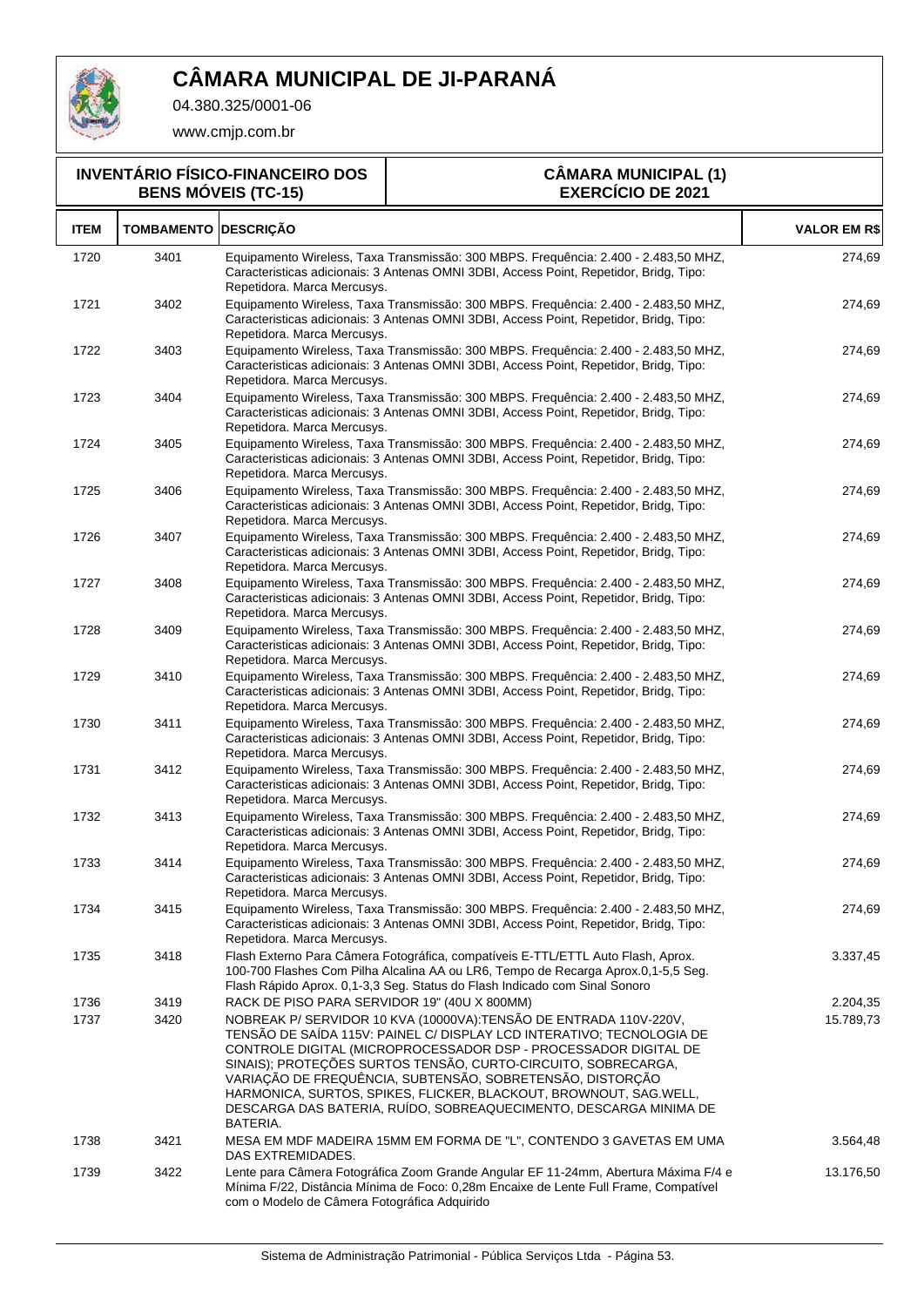

04.380.325/0001-06

| <b>INVENTÁRIO FÍSICO-FINANCEIRO DOS</b><br><b>BENS MÓVEIS (TC-15)</b> |                             |                                                                                                                                                                               | <b>CÂMARA MUNICIPAL (1)</b><br><b>EXERCÍCIO DE 2021</b>                                                                                                                                                                                             |                     |  |
|-----------------------------------------------------------------------|-----------------------------|-------------------------------------------------------------------------------------------------------------------------------------------------------------------------------|-----------------------------------------------------------------------------------------------------------------------------------------------------------------------------------------------------------------------------------------------------|---------------------|--|
| <b>ITEM</b>                                                           | <b>TOMBAMENTO DESCRIÇÃO</b> |                                                                                                                                                                               |                                                                                                                                                                                                                                                     | <b>VALOR EM R\$</b> |  |
| 1740                                                                  | 3423                        |                                                                                                                                                                               | Flash Externo Para Câmera Fotográfica, compatíveis E-TTL/ETTL Auto Flash, Aprox.<br>100-700 Flashes Com Pilha Alcalina AA ou LR6, Tempo de Recarga Aprox.0,1-5,5 Seg.<br>Flash Rápido Aprox. 0,1-3,3 Seg. Status do Flash Indicado com Sinal Sonoro | 3.365,42            |  |
| 1741                                                                  | 3424                        | CONTROLE E REMOTO SE FIO.                                                                                                                                                     | CONDICIONADOR TIPO SPLIT HIWALL, CAPAC. DE REFRIGERAÇÃO NOMINAL: 24000<br>BTU/H, CICLO FRIO 220V, 60HZ, CALSSE DE EFICIÊNCIA ENERGÉTICA "A", COM                                                                                                    | 2.235,44            |  |
| 1742                                                                  | 3425                        | CONTROLE E REMOTO SE FIO.                                                                                                                                                     | CONDICIONADOR TIPO SPLIT HIWALL, CAPAC. DE REFRIGERAÇÃO NOMINAL: 24000<br>BTU/H, CICLO FRIO 220V, 60HZ, CALSSE DE EFICIÊNCIA ENERGÉTICA "A", COM                                                                                                    | 2.235,44            |  |
| 1743                                                                  | 3426                        | CONDICIONADOR TIPO SPLIT HIWALL, CAPAC. DE REFRIGERAÇÃO NOMINAL: 24000<br>BTU/H, CICLO FRIO 220V, 60HZ, CALSSE DE EFICIÊNCIA ENERGÉTICA "A", COM<br>CONTROLE E REMOTO SE FIO. | 2.235,44                                                                                                                                                                                                                                            |                     |  |
| 1744                                                                  | 3427                        | CONTROLE E REMOTO SE FIO.                                                                                                                                                     | CONDICIONADOR TIPO SPLIT HIWALL, CAPAC. DE REFRIGERAÇÃO NOMINAL: 24000<br>BTU/H, CICLO FRIO 220V, 60HZ, CALSSE DE EFICIÊNCIA ENERGÉTICA "A", COM                                                                                                    | 2.235,44            |  |
| 1745                                                                  | 3428                        | CONTROLE E REMOTO SE FIO.                                                                                                                                                     | CONDICIONADOR TIPO SPLIT HIWALL, CAPAC. DE REFRIGERAÇÃO NOMINAL: 24000<br>BTU/H, CICLO FRIO 220V, 60HZ, CALSSE DE EFICIÊNCIA ENERGÉTICA "A", COM                                                                                                    | 2.235,44            |  |
| 1746                                                                  | 3429                        | com o Modelo de Câmera Fotográfica Adquirido                                                                                                                                  | Lente para Câmera Fotográfica Zoom Grande Angular EF 11-24mm, Abertura Máxima F/4 e<br>Mínima F/22, Distância Mínima de Foco: 0,28m Encaixe de Lente Full Frame, Compatível                                                                         | 13.286,00           |  |
| 1747                                                                  | 3430                        |                                                                                                                                                                               | Câmera Fotográfica Sensor CMOS 36x24 mm Full Frame, 30,4 Megapixels no Mínimo,<br>Sistema de Detectação de Diferença de Face com formação Secundária TTI, com Sensor<br>AF dedicado no Mínimo, Funcionamento de Auto Foco EV-3-18                   | 17.340,75           |  |
| 1748                                                                  | 3431                        |                                                                                                                                                                               | APARELHO DE CELULAR SAMSUNG GALAXY J5 Prime, Mod.SM-G570M) ANDROID 8.0,<br>16 GB DE MEMORIA INTERNA, 2 Gb de Memória Ram, CAMERA 13 MEGA PIXLS.                                                                                                     | 616,86              |  |
| 1749                                                                  | 3432                        | 2060, 15.6" WINDOWS 10                                                                                                                                                        | NOTEBOOK ACER PREDATOR HELIOS 300 PH315-53-75N8 INTEL I7 16GB SSD RTX                                                                                                                                                                               | 15.750,15           |  |
| 1750                                                                  | 3433                        | FILTRO SL FM 36                                                                                                                                                               |                                                                                                                                                                                                                                                     | 1.133,73            |  |
| 1751                                                                  | 3434                        | BOMBA BH 200 MONOFÁSICA 110/220 V                                                                                                                                             |                                                                                                                                                                                                                                                     | 1.855,48            |  |
| 1752                                                                  | 3435                        |                                                                                                                                                                               | BOMBA PARA ESGOTO SUBMERSÍVEL WMSE 2CV 20V 1.5KW                                                                                                                                                                                                    | 2.515,20            |  |
| 1753                                                                  | 3436                        |                                                                                                                                                                               | ESCADA EXTENSIVEL DUPLA DE ALUMINIO 10 X 2 DEGRAUS 3.3- MARCA MOR                                                                                                                                                                                   | 824,33              |  |
| 1754                                                                  | 3437                        | DIR-842.                                                                                                                                                                      | ROTEADOR WIRELWSS GIGABIT-ETHERNET AC 1200MBPS DUAL BAND 4 ANTENAS                                                                                                                                                                                  | 275,00              |  |
| 1755                                                                  | 3438                        | DIR-842.                                                                                                                                                                      | ROTEADOR WIRELWSS GIGABIT-ETHERNET AC 1200MBPS DUAL BAND 4 ANTENAS                                                                                                                                                                                  | 275,00              |  |
| 1756                                                                  | 3439                        | DIR-842.                                                                                                                                                                      | ROTEADOR WIRELWSS GIGABIT-ETHERNET AC 1200MBPS DUAL BAND 4 ANTENAS                                                                                                                                                                                  | 275,00              |  |
| 1757                                                                  | 3440                        | DIR-842.                                                                                                                                                                      | ROTEADOR WIRELWSS GIGABIT-ETHERNET AC 1200MBPS DUAL BAND 4 ANTENAS                                                                                                                                                                                  | 275,00              |  |
| 1758                                                                  | 3441                        | DIR-842.                                                                                                                                                                      | ROTEADOR WIRELWSS GIGABIT-ETHERNET AC 1200MBPS DUAL BAND 4 ANTENAS                                                                                                                                                                                  | 275,00              |  |
| 1759                                                                  | 3442                        | DIR-842.                                                                                                                                                                      | ROTEADOR WIRELWSS GIGABIT-ETHERNET AC 1200MBPS DUAL BAND 4 ANTENAS                                                                                                                                                                                  | 275,00              |  |
| 1760                                                                  | 3443                        | DIR-842.                                                                                                                                                                      | ROTEADOR WIRELWSS GIGABIT-ETHERNET AC 1200MBPS DUAL BAND 4 ANTENAS                                                                                                                                                                                  | 275,00              |  |
| 1761                                                                  | 3444                        | DIR-842.                                                                                                                                                                      | ROTEADOR WIRELWSS GIGABIT-ETHERNET AC 1200MBPS DUAL BAND 4 ANTENAS                                                                                                                                                                                  | 275,00              |  |
| 1762                                                                  | 3445                        | DIR-842.                                                                                                                                                                      | ROTEADOR WIRELWSS GIGABIT-ETHERNET AC 1200MBPS DUAL BAND 4 ANTENAS                                                                                                                                                                                  | 275,00              |  |
| 1763                                                                  | 3446                        | DIR-842.                                                                                                                                                                      | ROTEADOR WIRELWSS GIGABIT-ETHERNET AC 1200MBPS DUAL BAND 4 ANTENAS                                                                                                                                                                                  | 275,00              |  |
| 1764                                                                  | 3447                        | DIR-842.                                                                                                                                                                      | ROTEADOR WIRELWSS GIGABIT-ETHERNET AC 1200MBPS DUAL BAND 4 ANTENAS                                                                                                                                                                                  | 275,00              |  |
| 1765                                                                  | 3448                        | DIR-842.                                                                                                                                                                      | ROTEADOR WIRELWSS GIGABIT-ETHERNET AC 1200MBPS DUAL BAND 4 ANTENAS                                                                                                                                                                                  | 275,00              |  |
| 1766                                                                  | 3449                        | DIR-842.                                                                                                                                                                      | ROTEADOR WIRELWSS GIGABIT-ETHERNET AC 1200MBPS DUAL BAND 4 ANTENAS                                                                                                                                                                                  | 275,00              |  |
| 1767                                                                  | 3450                        | DIR-842.                                                                                                                                                                      | ROTEADOR WIRELWSS GIGABIT-ETHERNET AC 1200MBPS DUAL BAND 4 ANTENAS                                                                                                                                                                                  | 275,00              |  |
| 1768                                                                  | 3451                        | DIR-842.                                                                                                                                                                      | ROTEADOR WIRELWSS GIGABIT-ETHERNET AC 1200MBPS DUAL BAND 4 ANTENAS                                                                                                                                                                                  | 275,00              |  |